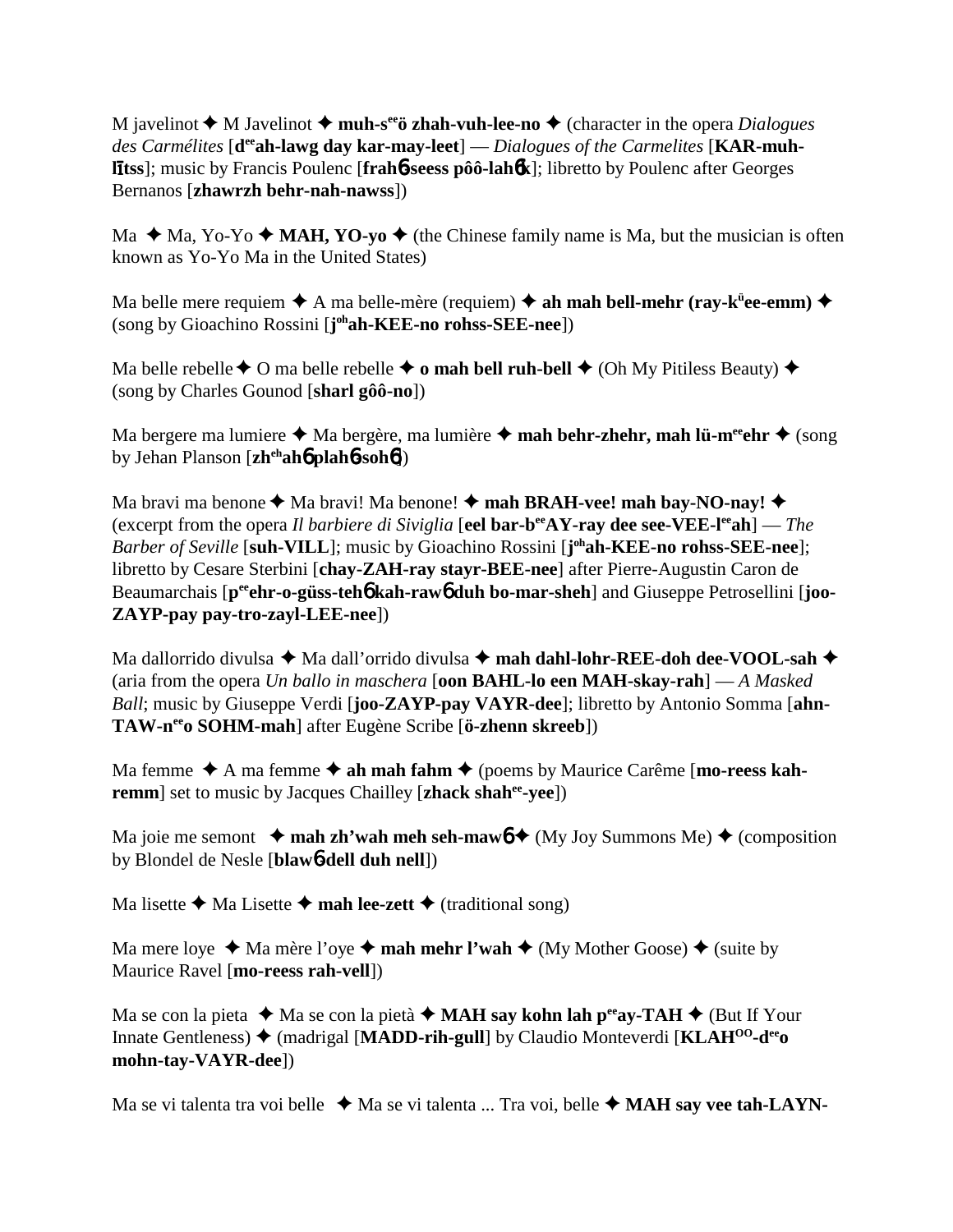**tah ... trah vwah, BAY-lay**  $\blacklozenge$  **(excerpt from the opera** *Manon Lescaut* **[mah-naw6 less-ko];** music by Giacomo Puccini [**JAH-ko-mo poo-CHEE-nee**]; libretto by Domenico Oliva [**doh-**MAY-nee-ko o-LEE-vah] and Luigi Illica [l<sup>oo</sup>EE-jee eel-LEE-kah] after Antoine-François Prévost [**ah**6**-twahn-frah**6**-swah pray-vo**]; additional contributions to the libretto by Marco Praga [**MAR-ko PRAH-gah**], Ruggero Leoncavallo [**rood-JAY-ro lay-ohn-kah-VAHL-lo**], Giulio Ricordi [**JOO-l<sup>ee</sup>o ree-KOHR-dee**], and Puccini)

Ma seul amour et ma belle maistresse  $\triangleleft$  mah söl ah-môôr ay mah bell meh-tress  $\triangleleft$  (My only love, my fair mistress) (rondeau [**RAHN-doh**] by Briquet [**bree-keh**])

Ma signor  $\triangleleft$  Ma, signor  $\triangleleft$  **MAH, see-n'YOHR**  $\triangleleft$  (excerpt from the opera *Il barbiere di Siviglia* [**eel bar-b<sup>ee</sup>AY-ray dee see-VEE-l<sup>ee</sup>ah**] — *The Barber of Seville* [**suh-VILL**]; music by Gioachino Rossini [j<sup>oh</sup>ah-KEE-no rohss-SEE-nee]; libretto by Cesare Sterbini [chay-ZAH-ray **stayr-BEE-nee**] after Pierre-Augustin Caron de Beaumarchais [p<sup>ee</sup>ehr-o-güss-teho kah-rawo **duh bo-mar-sheh**] and Giuseppe Petrosellini [**joo-ZAYP-pay pay-tro-zayl-LEE-nee**])

Ma signor zitto tu  $\blacklozenge$  Ma signor ... Zitto, tu!  $\blacklozenge$  mah see-n'YOHR ... TSEET-toh, TOO!  $\blacklozenge$ (excerpt from the opera *Il barbiere di Siviglia* [**eel bar-beeAY-ray dee see-VEE-leeah**] — *The Barber of Seville* [**suh-VILL**]; music by Gioachino Rossini [**j ohah-KEE-no rohss-SEE-nee**]; libretto by Cesare Sterbini [**chay-ZAH-ray stayr-BEE-nee**] after Pierre-Augustin Caron de Beaumarchais [p<sup>ee</sup>ehr-o-güss-teh**6** kah-rawb duh bo-mar-sheh] and Giuseppe Petrosellini [joo-**ZAYP-pay pay-tro-zayl-LEE-nee**])

Ma tu piu che mai  $\triangleq$  Ma tu, più che mai  $\triangleq$  **mah TOO, p<sup>ee</sup>OO kay MAH<sup>EE</sup>**  $\triangleq$  (But Thou, More Harsh) ♦ (madrigal [MADD-rih-gull] by Claudio Monteverdi [KLAH<sup>00</sup>-d<sup>ee</sup>o mohn-tay-**VAYR-dee**])

Ma vedi il mio destino ◆ Ma vedi il mio destino! ◆ **mah VAY-dee eel MEE-o day-STEE-no**  (excerpt from the opera *Il barbiere di Siviglia* [**eel bar-beeAY-ray dee see-VEE-leeah**] — *The Barber of Seville* [**suh-VILL**]; music by Gioachino Rossini [**j ohah-KEE-no rohss-SEE-nee**]; libretto by Cesare Sterbini [**chay-ZAH-ray stayr-BEE-nee**] after Pierre-Augustin Caron de Beaumarchais  $[p^{ee}$ **chr-o-güss-teh6** kah-raw**6** duh bo-mar-sheh and Giuseppe Petrosellini [joo-**ZAYP-pay pay-tro-zayl-LEE-nee**])

Maag  $\rightarrow$  Peter Maag  $\rightarrow$  **PAY-tur MAH<sup>AH</sup>K**  $\rightarrow$  (known also as Ernst Peter Johannes Maag [**EHRNST PAY-tur yo-HAHN-nuss MAHAHK**])

Maamin **→** Ani Maamin **→ ah-NEE mah-ah-MEEN** → (*I Believe* — traditional Ashkenazi [**ahsh-keh-NAH-zee**] song)

Maannacht  $\triangleleft \text{MAH}^{\text{AH}}$ N-nahkt  $\triangleleft$  (Moon Night)  $\triangleleft$  (excerpt from *Songs With Piano* by Bernard Wagenaar [{BUR-nurd WA-guh-nur} BEHR-nart WAH-kuh-nah<sup>ah</sup>r])

Maarse  $\rightarrow$  Job Maarse  $\rightarrow$  YAWP MAH<sup>AH</sup>R-suh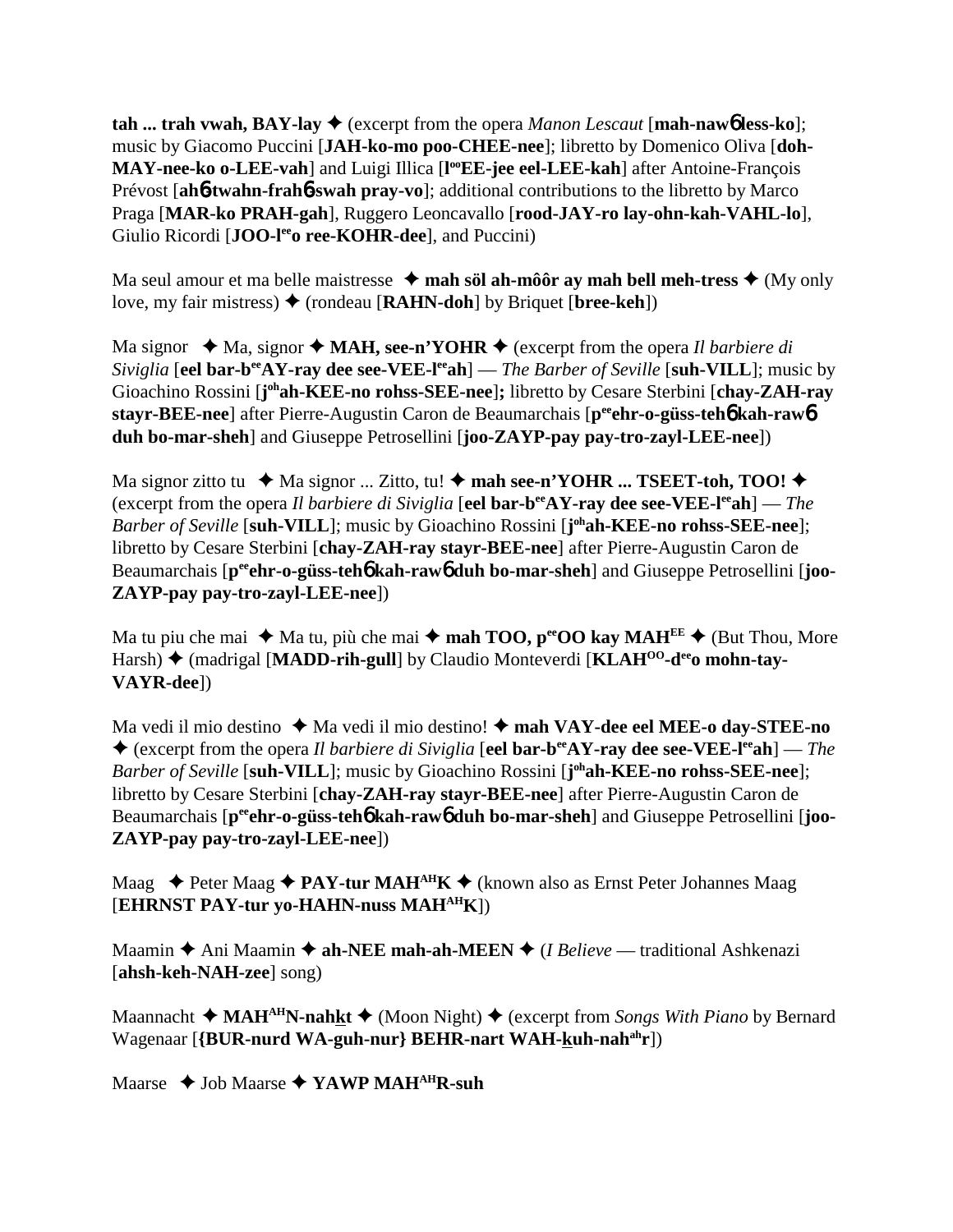Maas  $\triangle$  Louis Maas  $\triangle$  **LOO-uss MAHSS**  $\triangle$  (known also as Louis Philipp Otto MAAS [**LOOee FEE-lipp AWT-toh MAHAHSS**])

Maasalo **◆** Armas Maasalo ◆ **AHR-mahss MAH<sup>AH</sup>-sah-law** ◆ (known also as Armas Toivo Valdemar [**TAWIH-vaw VAHL-deh-mar**] Maasalo)

Maayani Ami Ma'ayani **AH-mee mah-ah-YAH-nee**

Maazel ◆ Lorin Maazel ◆ LAW-rinn mah-ZELL ◆ (known also as Lorin Varencove [VAH**runn-kohv**] Maazel)

Mabarak Carlos Jiménez-Mabarak **KAR-lawss hee-MAY-ness-mah-bah-RAHK**

Mabellini **→** Teodulo Mabellini → tay-o-DOO-lo mah-bayl-LEE-nee

Macak Ivan Macák **IH-vunn MAH-tsahahk**

Macal ◆ Zdeněk Mácal ◆ ZDEH-n<sup>y</sup>eck MAH<sup>AH</sup>-tsull

Macaux **→** Geneviève Macaux **→ zheh-n'v<sup>ee</sup>evv mah-ko** 

Macbeth / **muck-BEHTH** / (an opera, with music by Giuseppe Verdi [**joo-ZAYP-pay VAYRdee**]; libretto by Francesco Maria Piave [frahn-CHAY-sko mah-REE-ah peeAH-vay] after William Shakespeare [**WILL-l<sup>ih</sup>umm SHAYK-spih<sup>uh</sup>r**])

Maccabeus  $\triangle$  Judas Maccabaeus  $\triangle$  **JOO-duss mack-kah-BAY-uss**  $\triangle$  (an oratorio, with music by George Frideric Handel [**JAW-urj FRIH-duh-rick HANN-d'l**] and libretto by Thomas Morell [**TAH-muss maw-RELL**])

Macchia  $\blacklozenge$  Una macchia  $\blacklozenge$  **OO-nah MAHK-k<sup>ee</sup>ah**  $\blacklozenge$  (aria from the opera *Macbeth* [muck-**BEHTH**]; music by Giuseppe Verdi [**joo-ZAYP-pay VAYR-dee**]; libretto by Francesco Maria Piave [frahn-CHAY-sko mah-REE-ah p<sup>ee</sup>AH-vay] after William Shakespeare [WILL-l<sup>ih</sup>umm] SHAYK-spih<sup>uh</sup>r])

Macchia e qui tuttora **→** Una macchia è qui tuttora! ◆ **OO-nah MAHK-k<sup>ee</sup>ah ay kee toot-TOH-rah!**  $\triangle$  (aria from the opera *Macbeth* [muck-BEHTH]; music by Giuseppe Verdi [**joo-ZAYP-pay VAYR-dee**]; libretto by Francesco Maria Piave [**frahn-CHAY-sko mah-REE-ah peeAH-vay**] after William Shakespeare [**WILL-lihumm SHAYK-spihuhr**)

Maccourt **→** Donald MacCourt **→ DAH-nulld muck-KAWRT** 

Maccunn **→** Hamish MacCunn → **HAY-mihsh muck-KUNN** 

Maceda **→** José Maceda **→ ho-SAY mah-SAY-thah**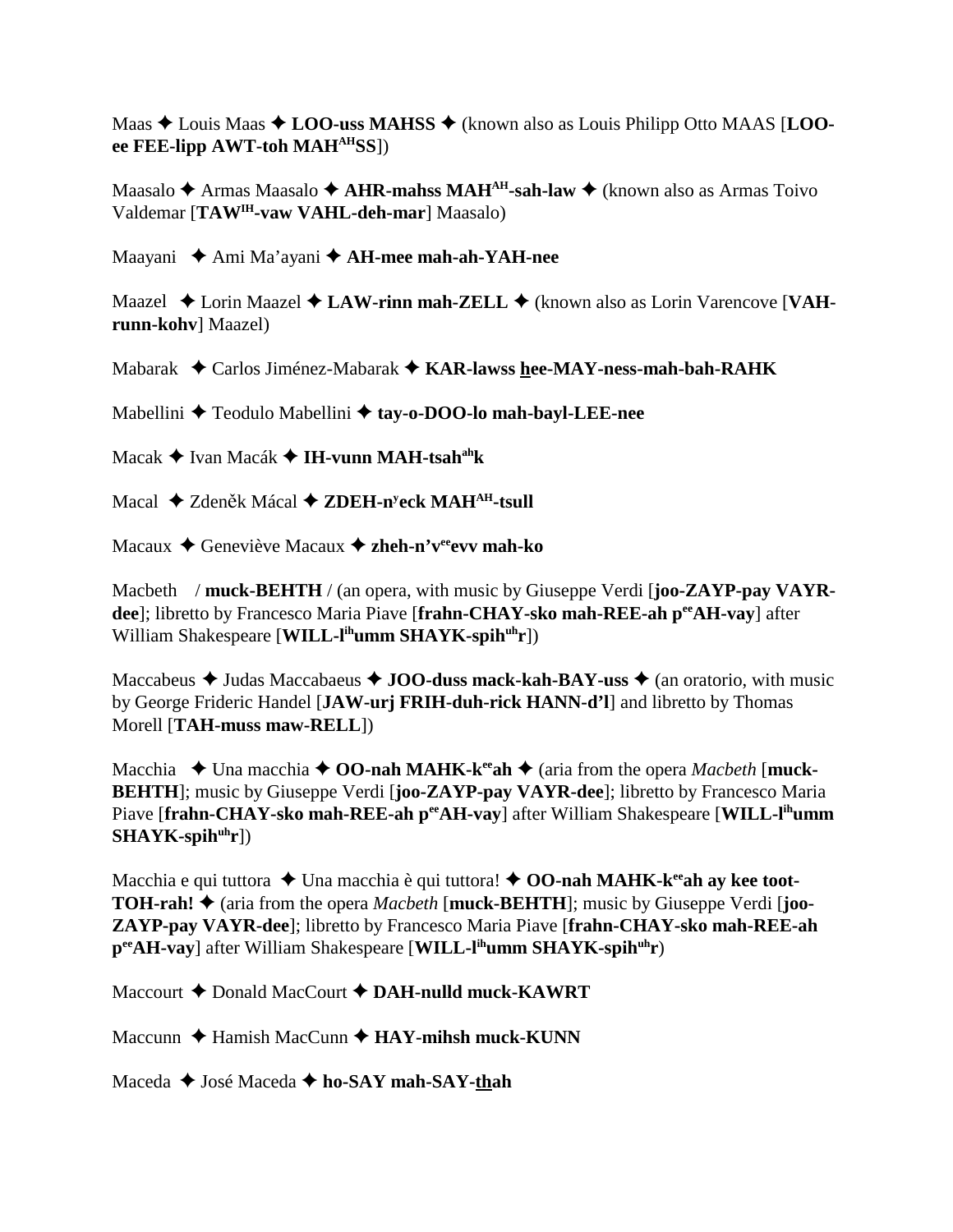Macewan **→** Canon Sydney MacEwan ◆ **KA-nunn SIDD-nee muck-YOO-wunn** 

Macfarren  $\blacklozenge$  Sir George Macfarren  $\blacklozenge$  (Sir) JAW-urj muck-FEHR-runn  $\blacklozenge$  (known also as Sir George Alexander [**a-ligg-ZANN-dur**] Macfarren)

Macfarren ◆ Walter Macfarren ◆ WAWL-tur muck-FEHR-runn ◆ (known also as Walter Cecil [**SEE-sull**] Macfarren)

Macgimsey Robert MacGimsey **RAH-burt muck-JIMM-zee**

Mach  $\triangle$  Ernst Mach  $\triangle$  **EHRNST MAHK** 

Macha Otmar Mácha **AWT-mar MAHAH-kah**

Machabey Armand Machabey **ahr-mah**6 **mah-shah-bay**

Machado  $\triangle$  Augusto Machado  $\triangle$  ah<sup>oo</sup>-GÔÔSH-tôô muh-SHAH-dôô  $\triangle$  (known also as Augusto de Oliveira [**duh o-lee-VAY-ruh**] Machado)

Machaut  $\triangle$  Guillaume de Machaut  $\triangle$  ghee-yohm duh mah-sho  $\triangle$  (the last name is also spelled Machault [**mah-sho**], Machau [**mah-sho**], and Mauchault [**mo-sho**]; the name is Latinized as Guillelmus de Mascaudio [**gôôihl-LELL-môôss day mahss-KUHÔÔ-diho**])

Machavariani ◆ Alexei Machavariani ◆ ah-l<sup>y</sup>eck-SAY<sup>EE</sup> mah-chuh-vah-r<sup>ee</sup>AH-n<sup>y</sup>ih ◆ (known also as Alexei Davidovich [**dah-VIH-duh-vihch**] Machavariani)

Mache François-Bernard Mâche **frah**6**-swah-behr-nahr mahsh**

Mache dich mein geist bereit  $\blacklozenge$  Mache dich, mein Geist, bereit  $\blacklozenge$  MAH-**kuh dihh, mīn G**IST, **buh-RĪT →** (Come, My Soul, Thyself Prepare) ◆ (cantata [kunn-TAH-tuh] by Johann Sebastian Bach [**YO-hahn {suh-BASS-tihunn BAHK} zay-BAH-stihahn BAHK**])

Mache dich mein herze rein ◆ Mache dich, mein Herze, rein ◆ MA**H-<u>k</u>uh dih<u>h,</u> MĪN HEHRtsuh, R<sup>I</sup>N**  $\blacklozenge$  (Make Thee Clean, My Heart, from Sin)  $\blacklozenge$  (aria from the *St. Matthew Passion* by Johann Sebastian Bach [**YO-hahn** {suh-BASS-t<sup>ih</sup>unn BAHK} zay-BAH-st<sup>ih</sup>ahn BAH<u>K</u>])

Macheath **→ muck-HEETH** → (character in *Die Dreigroschenoper* [**dee drī-GRAW-shunn-o-** $\mathbf{p}\mathbf{u}\mathbf{r}$ ] — *The Threepenny Opera*; a play, with music by Kurt Weill [KÔÔRT VĪL]; book by Bertolt Brecht [**BEHR-tawlt BREHHT**] from the translation by Elisabeth Hauptmann [**ay-LEEzah-bett HAH<sup>ôô</sup>PT-mahn**] of the libretto by John Gay [JAHN GAY] from the original 1728 version of *The Beggar's Opera*])

Macheath  $\triangle$  muck-HEETH  $\triangle$  (character in a 20th-century version of *The Beggar's Opera*; music by Benjamin Britten [**BENN-juh-munn BRITT-tunn**], and libretto from the original 1728 version of *The Beggar's Opera* by John Gay [**JAHN GAY**])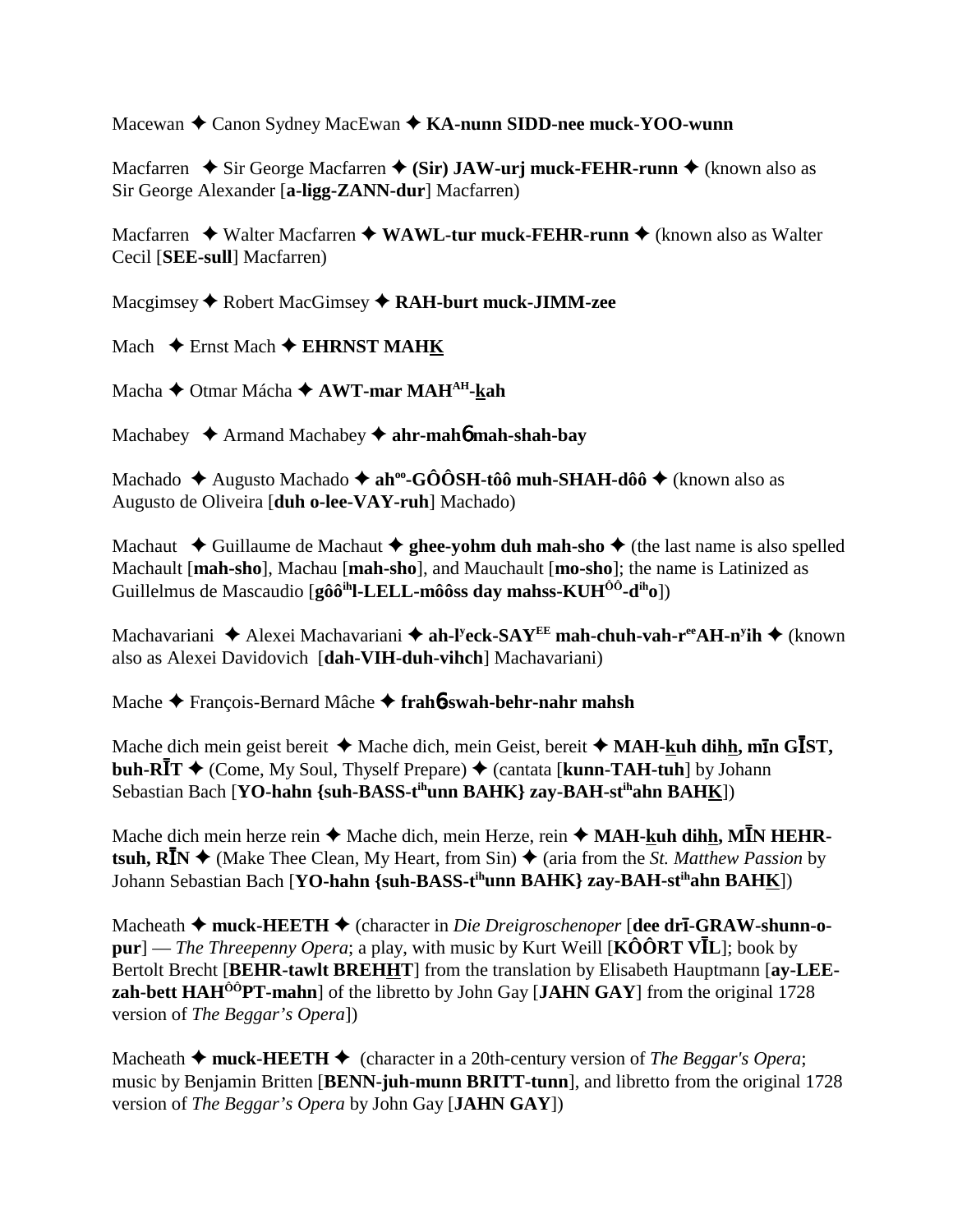Machl Tadeusz Machl **tah-DEH-ôôsh MAH-h'l**

Machlis **↓** Joseph Machlis **◆ JO-zuff MACK-luss** 

Machover **→** Tod Machover → TAHD MA-kuh-vur

Machree  $\triangle$  Mother Machree  $\triangle$  (Mother) muh-KREE  $\triangle$  (Irish song)

Maciejewski ◆ Roman Maciejewski ◆ RAW-mahn mah-tsee-YEFF-skee

Mackay John Henry Mackay **JAHN HENN-ree muck-KAY**

Mackenzie Hugh MacKenzie **h'YOO muck-KENN-zee**

Mackenzie **→** Sir Alexander Mackenzie ◆ (Sir) a-ligg-ZANN-dur muck-KENN-zee ◆ (known also as Sir Alexander Campbell [**KAMM-b'l**] Mackenzie)

Mackerras ◆ Sir Charles Mackerras ◆ (Sir) CHAH-rullz muck-KEHR-russ ◆ (known also as Sir Alan Charles MacLaurin Mackerras [**(Sir) A-lunn CHAH-rullz muck-LAW-rinn muck-KEHR-russ**])

Mackie **→** Neil Mackie **→ NEEL MA-kee** 

Mackintosh Catherine Mackintosh **KA-thuh-runn MACK-'n-tahsh**

MacLeish  $\triangle$  muck-LEESH

Macleod Fiona MacLeod **f ihO-nah muck-LWD**

Macnamara ◆ Hilary MacNamara ◆ **HIH-luh-ree MACK-nuh-meh-ruh** 

Macnamaras band  $\triangleleft$  MacNamara's Band  $\triangleleft$  MACK-nuh-meh-ruzz (Band)

Macneill **→** Hector MacNeill **→ HECK-tawr muck-NEEL** 

Maconchy  $\triangle$  Dame Elizabeth Maconchy  $\triangle$  DAYM ih-LIH-zuh-buhth muh-KAHNG-kih

Maconie Robin Maconie **RAH-bunn muh-KO-nee** (known also as Robin John [**JAHN**] Maconie)

Macque Giovanni de Macque **jo-VAHN-nee deh mack** (known also as Jean [**zhah**6] de Macque)

Macurdy John Macurdy **JAHN muck-KUR-dee**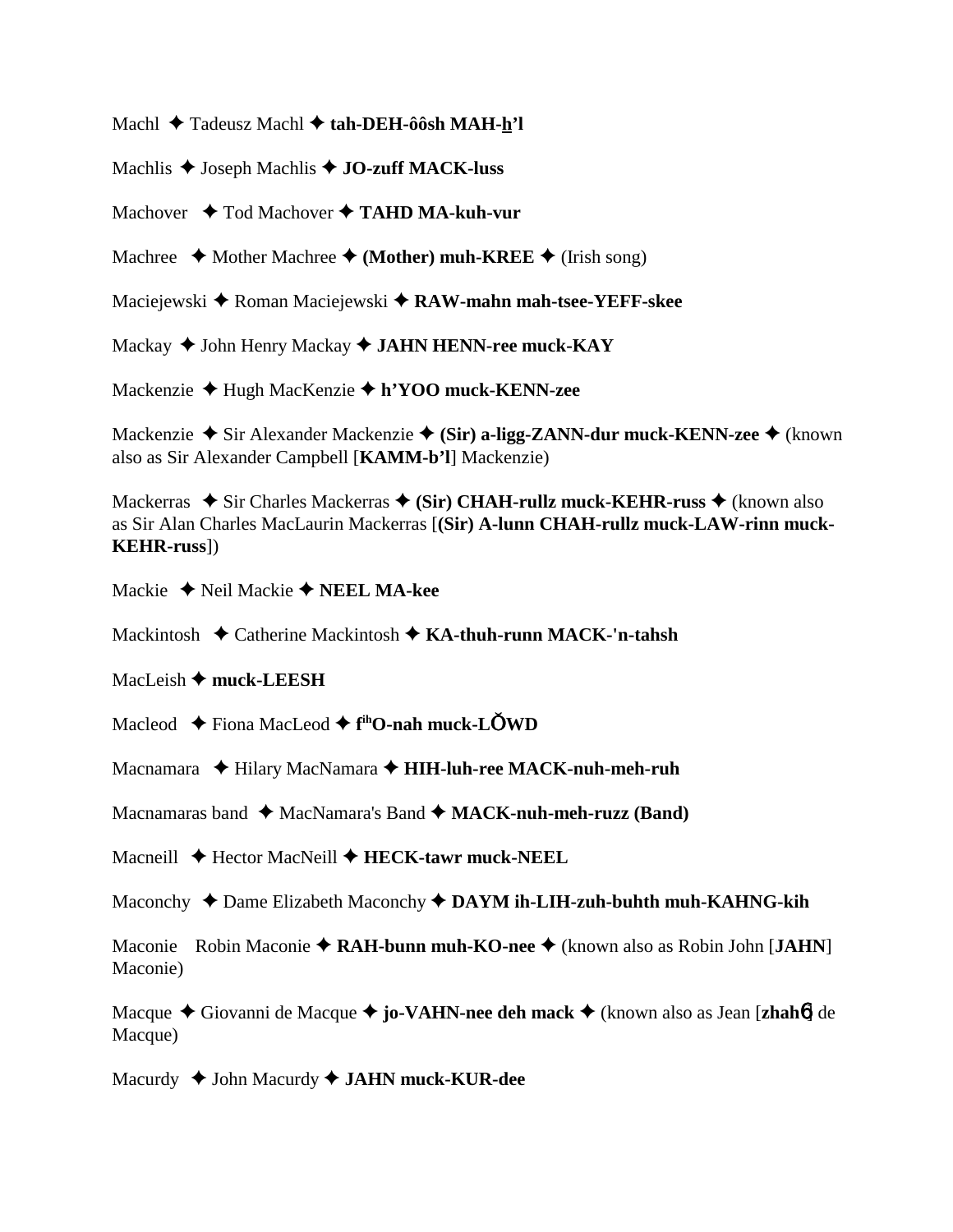## Macushla  $\triangle$  muh-KOOSH-luh  $\triangle$  (Irish song)

Maczewski ◆ Winfried Maczewski ◆ VINN-freet mah-CHEFF-skee

Madama butterfly  $\blacklozenge$  Madama Butterfly  $\blacklozenge$  mah-DAH-mah (Butterfly)  $\blacklozenge$  (Madam [MA**dumm**] Butterfly)  $\triangle$  (an opera, with music by Giacomo Puccini [**JAH-ko-mo poo-CHEE-nee**]; libretto by Luigi Illica [l<sup>oo</sup>EE-jee eel-LEE-kah] and Giuseppe Giacosa [joo-ZAYP-pay jah-KO**zah**] after David Belasco [**DAY-vudd buh-LASS-ko**] and John Luther Long [**JAHN LOO-thur LAWNG**]); also a character in the opera)

Madama cortese  $\triangleleft$  Madama Cortese  $\triangleleft$  mah-DAH-mah kohr-TAY-zay  $\triangleleft$  (character in *Il viaggio a Reims* [**eel v<sup>ee</sup>AHD-jo ah reh6ss**] — *The Journey to Rheims* [**REEMZ**] — a stage cantata [**kunn-TAH-tuh**] with ballet [**BAL-lay**]; music by Gioachino Rossini [**j ohah-KEE-no rohss-SEE-nee**] and libretto by Luigi Balocchi [**l ooEE-jee bah-LOHK-kee**])

Madama lucilla ◆ Madama Lucilla ◆ mah-DAH-mah loo-CHEEL-lah ◆ (Madam Lucilla [**loo-SEEL-lah**]) (character in the opera *Il burbero di buon cuore* [**eel boor-BAY-ro dee b<sup>oo</sup>OHN k<sup>oo</sup>O-ray**]; music by Vicente Martín y Soler [vee-THAYN-tay mar-TEEN ee so-**LEHR**]; libretto by Lorenzo da Ponte [**lo-RAYN-tso dah POHN-tay**] after Goldoni [**gohl-DOH-nee**)

Madame de croissy ◆ Madame de Croissy ◆ mah-dahm duh kr'wahss-see ◆ (Mother Superior of Carmel [kar-mell])  $\blacklozenge$  (character in the opera *Dialogues des Carmélites* [d<sup>ee</sup>ah-lawg] **day kar-may-leet**] — *Dialogues of the Carmelites* [**KAR-muh-ltss**]; music by Francis Poulenc [**frah**6**-seess pôô-lah**6**k**]; libretto by Poulenc after Georges Bernanos [**zhawrzh behr-nahnawss**])

Madame herz **→** Madame Herz **→ mah-dahm HEHRTSS** → (character in the opera *Der Schauspieldirektor* [**dayr SHAHÔÔ-shpeel-tih-reck-tawr**] — *The Play Director —* a one-act comedy; music by Wolfgang Amadeus Mozart [**VAWLF-gahng ah-mah-DAY-ôôss MO-tsart**] and libretto by Gottlieb Stephanie [**GAWT-leep SHTEH-fah-nee**])

Madame lidoine  $\triangle$  Madame Lidoine  $\triangle$  mah-dahm lee-dwahn  $\triangle$  (New Mother Superior)  $\triangle$ (character in the opera *Dialogues des Carmélites* [**deeah-lawg day kar-may-leet**] — *Dialogues of the Carmelites* [**KAR-muh-ltss**]; music by Francis Poulenc [**frah**6**-seess pôô-lah**6**k**]; libretto by Poulenc after Georges Bernanos [**zhawrzh behr-nah-nawss**])

Madame persje mon tems  $\triangle$  O Madame, pers-je mon tems  $\triangle$  o mah-dahm, pehr-zhuh mawb  $tanh \triangleq$  (song by Adrian Le Roy [ah-dr<sup>ee</sup>ah**6** luh r'wah])

Madamina  $\triangle$  mah-dah-MEE-nah  $\triangle$  (aria from the opera *Don Giovanni* [dohn jo-VAHN**nee**]; music by Wolfgang Amadeus Mozart [**VAWLF-gahng ah-mah-DAY-ôôss MO-tsart**] and libretto by Lorenzo da Ponte [**lo-RAYN-tso dah POHN-tay**])

Madamina il catalogo e questo ◆ Madamina, il catalogo è questo ◆ mah-dah-MEE-nah, eel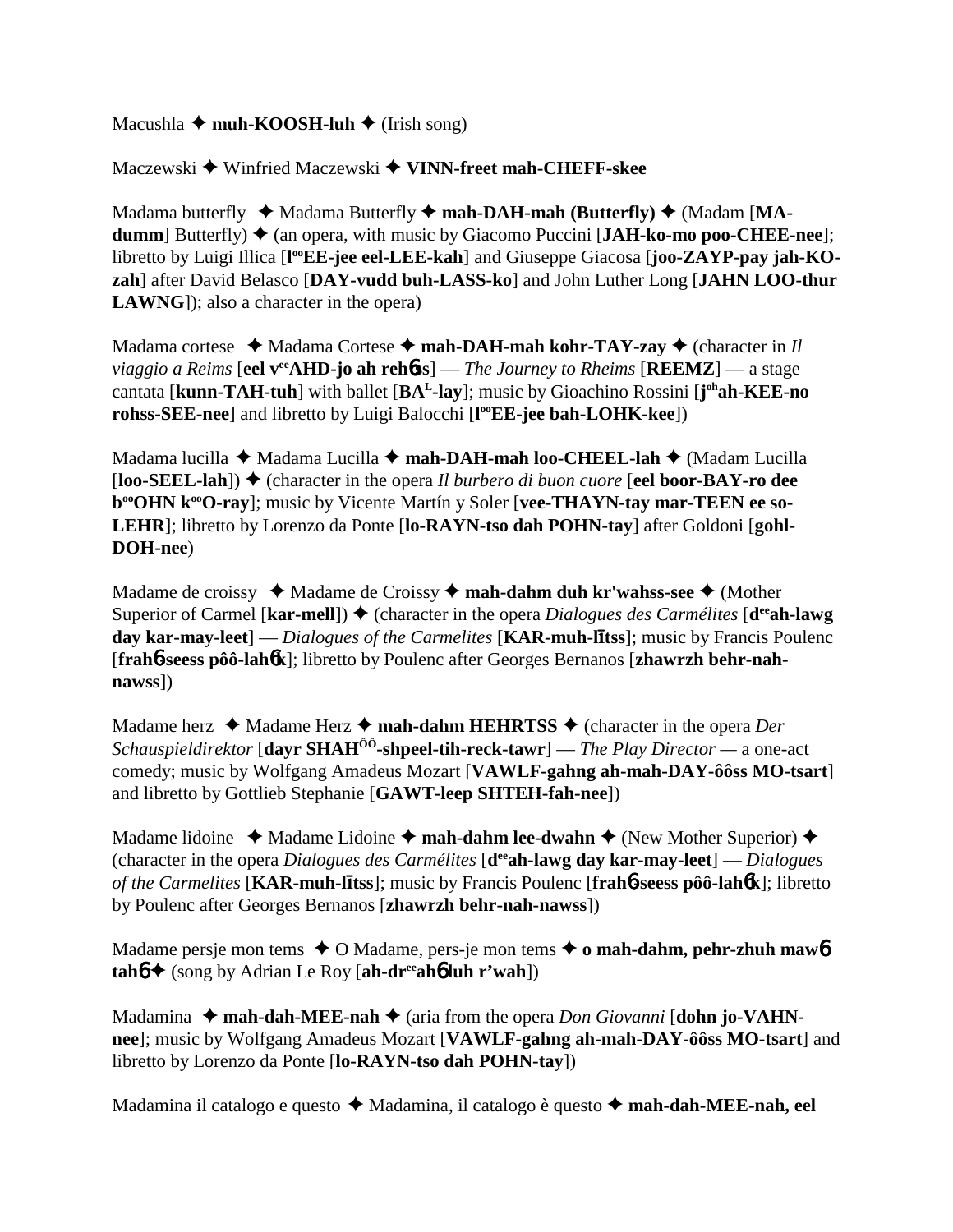**kah-tah-LO-go ay k<sup>oo</sup>AY-stoh**  $\blacklozenge$  (aria featuring Leporello [lay-po-RAYL-lo] in the opera *Don Giovanni* [**dohn jo-VAHN-nee**]; music by Wolfgang Amadeus Mozart [**VAWLF-gahng ahmah-DAY-ôôss MO-tsart**] and libretto by Lorenzo da Ponte [**lo-RAYN-tso dah POHN-tay**])

Madasi **→** Antonio Madasi → ahn-TAW-n<sup>ee</sup>o mah-DAH-zee

Madatov **→** Grigori Madatov ◆ gree-GAW-ree mah-DAH-tuff

Madchen  $\triangle$  Das Mädchen  $\triangle$  dahss METT-hunn  $\triangle$  (The Maiden)  $\triangle$  (Serbian poem translated to German by Siegfried Kapper [**ZEEK-freet KAHP-pur**] and set to music by Johannes Brahms [**yo-HAHN-nuss {BRAHMZ} BRAHAHMSS**])

Madchen  $\triangle$  Mädchen  $\triangle$  **METT-hunn**  $\triangle$  (maiden — servant girl)  $\triangle$  (character in the opera *Das Nusch-Nuschi* [**dahss NÔÔSH-NÔÔ-shee**] — *The Nusch-Nuschi*; music by Paul Hindemith [PAH<sup>ôô</sup>L HINN-tuh-mitt] and libretto by Franz Blei [FRAHNTSS BLII]) ♦ (the Nusch-Nuschi is a mythical beast, half rat and half alligator)  $\blacklozenge$  (the opera is subtitled *A Play for Burmese*) *Marionettes*)

Madchen mein madchen **→** O Mädchen, mein Mädchen ◆ O METT-hunn, m**in METT-hunn**  (excerpt from the operetta *Friederike* [**free-duh-REE-kuh**]; (music by Franz Lehár [**FRAHNZ leh-HAHAHR**]; libretto by Ludwig Herzer [**LOOT-vihh HEHR-tsur**] and Fritz Löhner [**FRITTSS LÖ-nur**])

Madchen oder weibchen ♦ Ein Mädchen oder Weibchen ♦ **īn METT-<u>h</u>unn o-dur VĪP-<u>h</u>unn**  (aria featuring Papageno [**pah-pah-GAY-no**] in the opera *Der Zauberflöte* [**dayr TSAHÔÔbur-FLÖ-tuh**] *— The Magic Flute*; music by Wolfgang Amadeus Mozart [**VAWLF-gahng ah**mah-DAY-ôôss MO-tsart] and libretto by Emanuel Schikaneder [ay-MAH<sup>AH</sup>-n<sup>oo</sup>ayl SHEE**kah-nay-dur**])

Madchen spricht  $\triangle$  Das Mädchen spricht  $\triangle$  dahss METT-hunn SHPRIHHT  $\triangle$  (The Girl Speaks)  $\triangle$  (poem by Otto Friedrich Gruppe [AWT-toh FREET-rihh GRÔÔP-puh] set to music by Johannes Brahms [**yo-HAHN-nuss {BRAHMZ} BRAHAHMSS**])

Madchen und der tod  $\triangle$  Das Mädchen und der Tod  $\triangle$  dahss METT-hunn ôônt dayr TOHT (composition by Johannes Brahms [**yo-HAHN-nuss {BRAHMZ} BRAHAHMSS**])

Madchenblumen ◆ Mädchenblumen ◆ METT-hunn-bloo-munn ◆ (Maiden Blossoms) ◆ (four songs by Richard Strauss [**RIH-hart SHTRAHÔÔSS**]

Madchenlied  $\blacklozenge$  Mädchenlied  $\blacklozenge$  **METT-<u>h</u>unn-leet**  $\blacklozenge$  (Maiden's Song)  $\blacklozenge$  (poem by Paul Heyse [**PAHÔÔL H**-**-zuh**] set to music by Johannes Brahms [**yo-HAHN-nuss {BRAHMZ} BRAHAHMSS**])

Maddalena James Maddalena **JAYMZ madd-duh-LAY-nuh**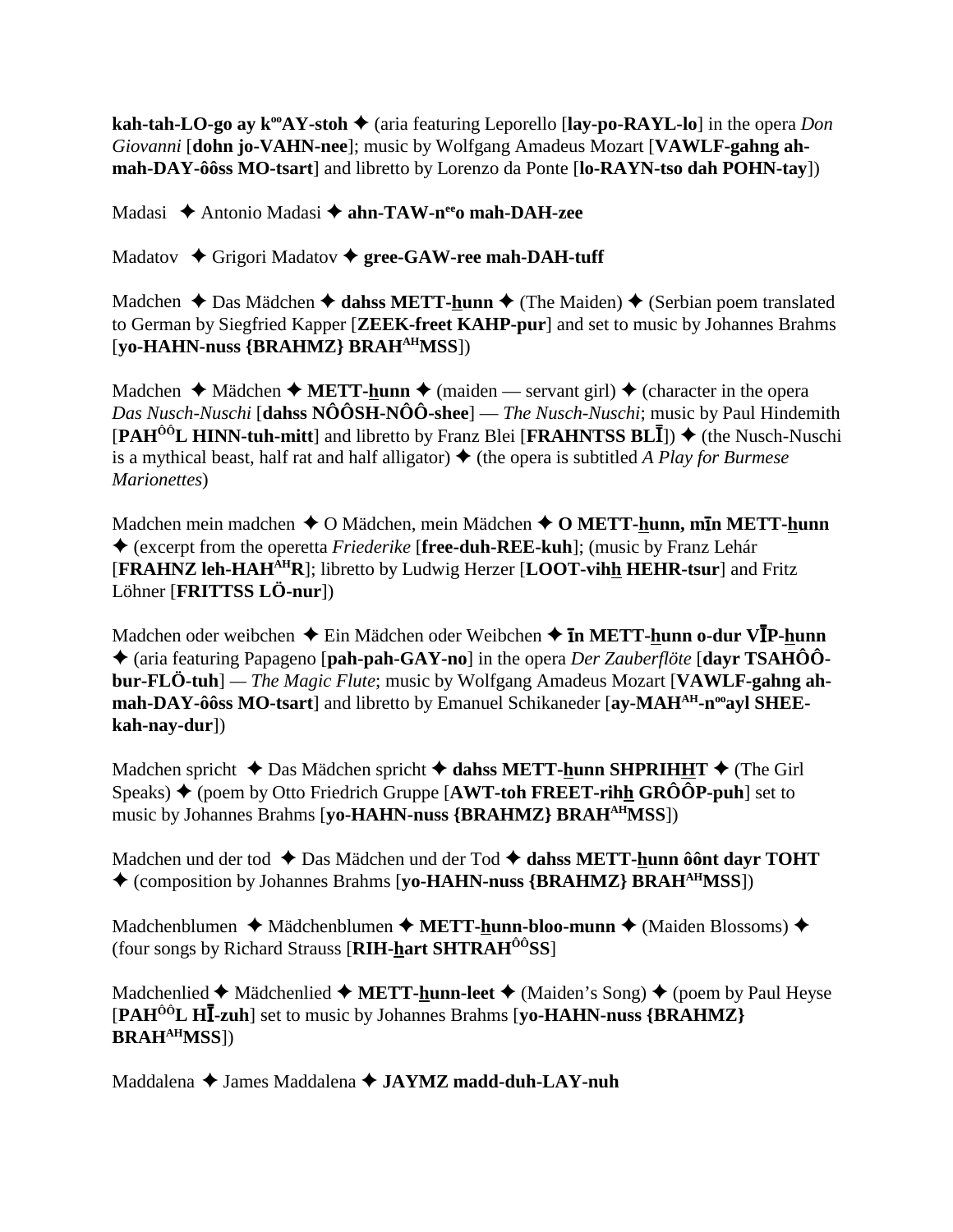Maddalena  $\triangle$  mahd-dah-LAY-nah  $\triangle$  (character in the opera *Rigoletto* [**ree-go-LAYT-toh**]; music by Giuseppe Verdi [**joo-ZAYP-pay VAYR-dee**]; libretto by Francesco Maria Piave [**frahn-CHAY-sko mah-REE-ah peeAH-vay**] after Victor Hugo [**{VICK-tur h'YOO-go} veek-tawr ü-go**])

Maddalena **↓ mahd-dah-LAY-nah ◆** (character in *Il viaggio a Reims* [eel v<sup>ee</sup>AHD-jo ah **reh**6**ss**] — *The Journey to Rheims* [**REEMZ**] — a stage cantata [**kunn-TAH-tuh**] with ballet [BA<sup>L</sup>-lay]; music by Gioachino Rossini [j<sup>oh</sup>ah-KEE-no rohss-SEE-nee] and libretto by Luigi Balocchi [**l ooEE-jee bah-LOHK-kee**])

Madeira Francis Madeira **FRANNT-suss muh-DEH-ruh**

Madeira **→** Jean Madeira **→ JEEN muh-DEH-ruh** 

Madele ruck ruck ruck Mädele, ruck, ruck, ruck **MAY-duh-luh, RÔÔK, RÔÔK, RÔÔK**  $\triangle$  (folk melody, words in part from a folk song from southern Germany and in part by Heinrich Wagner [HIN-rihh VAHG-nur])

Madelon je dois partir  $\triangle$  Oh! Madelon, je dois partir  $\triangle$  o! mah-d'law**6**, zhuh dwah par-teer (Oh! Madelon, I Must Depart) (song by Joseph Canteloube [**zho-zeff kah**6**-t'lôôb**])

Mademoiselle silberklang  $\triangleleft$  Mademoiselle Silberklang  $\triangleleft$  mah-d'm'wah-zell ZILL-bur**klahng ♦** (character in the opera *Der Schauspieldirektor* [**dayr SHAH<sup>ôô</sup>-shpeel-tih-reck-tawr**] — *The Play Director —* a one-act comedy; music by Wolfgang Amadeus Mozart [**VAWLFgahng ah-mah-DAY-ôôss MO-tsart**] and libretto by Gottlieb Stephanie [**GAWT-leep SHTEHfah-nee**])

Maderna **→** Bruno Maderna → **BROO-no mah-DAYR-nah** 

Madetoja **←** Leevi Madetoja ← LEH<sup>EH</sup>-vih MAH-deh-taw-vah ← (known also as Leevi Antti [**AHNT-tih**] Madetoja)

Madey ♦ Bogusław Madey ♦ **bah-GÔÔSS-wahf MAH-day** 

Madi **←** Emma Fürsch-Madi ← emm-mah fürsh-mah-dee ← (known also as Emma Fürsch-Madier  $\triangle$  **emm-mah fürsh-mah-d<sup>ee</sup>ay**  $\triangle$  (the first name is also spelled Emmy [**emm-mee**])

Madier **→** Emma Fürsch-Madier → **emm-mah fürsh-mah-d<sup>ee</sup>ay** → (known also as Emma Fürsch-Madi  $\triangleq$  **emm-mah fürsh-mah-dee**  $\triangleq$  (the first name is also spelled Emmy [**emm-mee**])

Madin Viktor Madin **FICK-tawr MAH-dinn**

Madonna mia pieta  **→** Madonna mia pietà → mah-DOHN-nah MEE-ah peeay-TAH → (composition by Orlande de Lassus [**awr-lah**6**d duh lahss-sü**])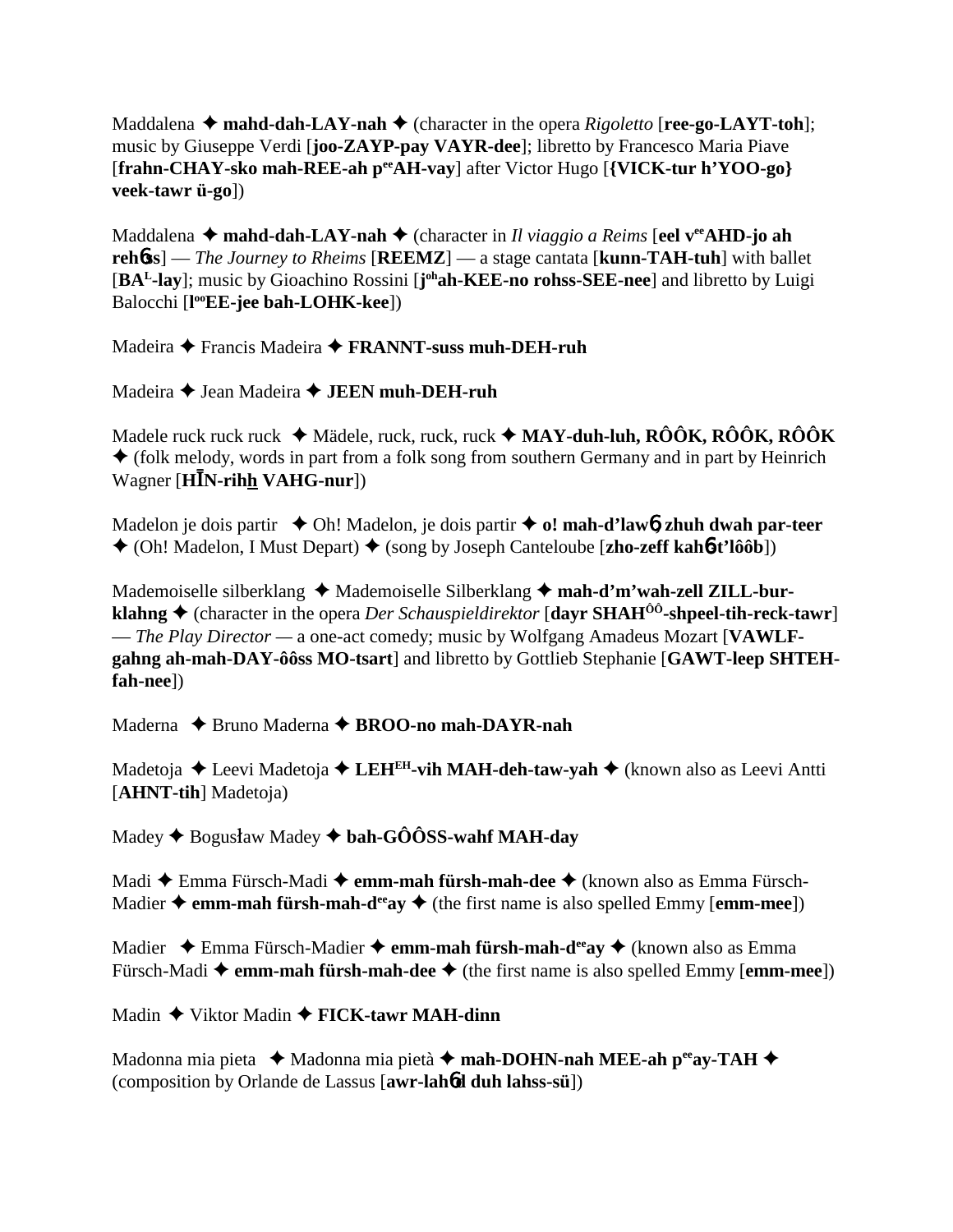Madras  $\triangleleft$  mah-DRAHSS  $\triangleleft$  (Hindu poem (named for the city in which it was written) set to music by Maurice Delage [**mo-reess duh-lahzh**])

Madri  $\triangleleft$  **MAH-dree**  $\triangleleft$  (mothers)  $\triangleleft$  (characters in the opera *La bohème* [lah baw-emm] — *Bohemian Life*; music by Giacomo Puccini [**JAH-ko-mo poo-CHEE-nee**]; libretto by Luigi Illica [**l ooEE-jee eel-LEE-kah**] and Giuseppe Giacosa [**joo-ZAYP-pay jah-KO-zah**] after Henri Murger [**ah**6**-ree mür-zhay**])

Madride noi siam mattadori **◆** Di Madride noi siam mattadori **◆ dee mah-DREE-day noy**  $s^{ee}$ **AHM maht-tah-DOH-ree**  $\blacklozenge$  (We are matadors from Madrid)  $\blacklozenge$  (choral excerpt from the opera *La traviata* [**lah trah-veeAH-tah**] — *The Worldly Woman*; music by Giuseppe Verdi [**joo-ZAYP-pay VAYR-dee**]; libretto by Francesco Maria Piave [**frahn-CHAY-sko mah-REE-ah peeAH-vay**] after Alexandre Dumas [**ah-leck-sah**6**-dr' dü-mah**])

Madrigal  $\triangleq$  **MADD-rih-gull**  $\triangleq$  (American spelling and pronunciation)  $\triangleq$  (composition by Gordon Jacob [**GAWR-dunn JAY-kubb**])

Madrigal  $\triangleq$  **mah-dree-gahl**  $\triangleq$  (French spelling and pronunciation)  $\triangleq$  (excerpt from the suite *Français Divertissement* [**frah**6**-seh dee-vehr-teess'-mah**6] by Claude Debussy [**klohd dehbüss-see**])

Madrigal  $\triangleleft$  mah-dree-GAHL  $\triangleleft$  (Spanish spelling and pronunciation)  $\triangleleft$  (composition by Enrique Granados [**ayn-REE-kay grah-NAH-thawss**])

Madrigal  $\triangleleft$  **MAH-trih-gahl**  $\triangleleft$  (German spelling and pronunciation)  $\triangleleft$  (poem by Michelangelo [**mee-kay-LAHN-jay-lo**] set to music by Richard Strauss [**RIH-hart SHTRAHÔÔSS**])

Madrigale  $\triangleleft$  mah-dree-GAH-lay  $\triangleleft$  (Italian spelling and pronunciation)  $\triangleleft$  (composition by Achille Simonetti [**ah-KEEL-lay see-mo-NAYT-tee**])

Madriguera Enric Madriguera **enn-REEK mah-dree-GHEH-rah**

Madrilena bonita **→** Madrileña bonita → mah-dree-LAY-n'yah bo-NEE-tah → (Pretty Girl of Madrid) (excerpt from *La del manojo de rosas* [**lah dell mah-NO-ho day RO-sahss**] by Pablo Sorozábal [**PAH-vlo so-ro-THAH-vahl**])

Madytos Chrysanthos of Madytos **KREE-sahn-thohss (of) MAH-thee-tohss**

Maegaard **→ Jan Maegaard → YANN MAY-goh<sup>oh</sup> →** (known also as Jan Carl Christian [**KARL KRISS-tihunn**] Maegaard)

Maelzel ◆ Johannes Nepomuk Maelzel ◆ yo-HAHN-nuss NAY-po-môôk MELL-tsull

Maero **← Philip Maero ← FIH-lupp MAH<sup>AY</sup>-ro**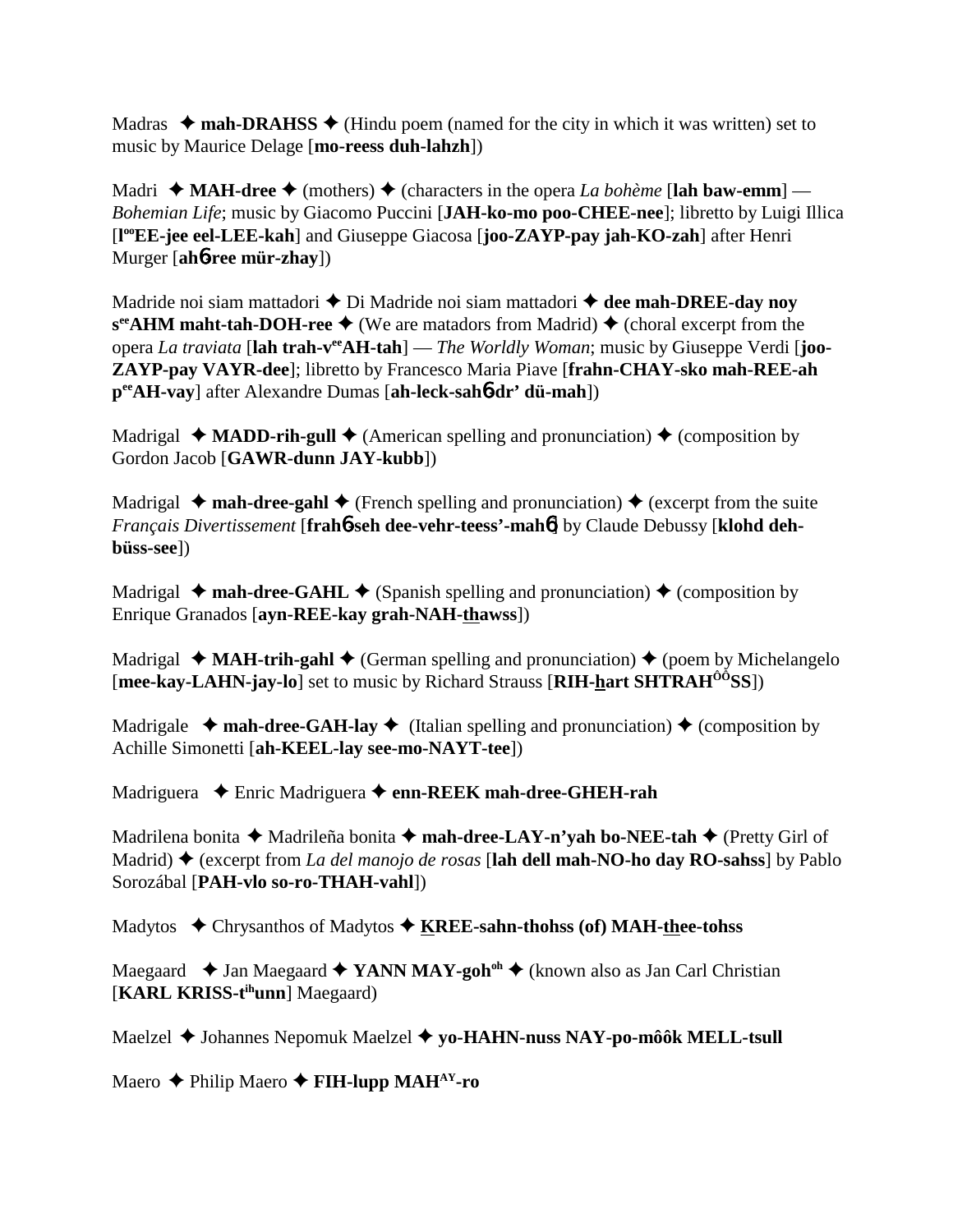Maes  $\triangle$  Jef Maes  $\triangle$  **ZHEFF MAHSS** 

Maestoso **mah-ay-STOH-zo**

Maestro  $\triangle$  mah-AY-stro  $\triangle$  (character in the opera *Prima la musica e poi le parole* [PREE**mah lah MOO-zee-kah ay POY lay pah-RO-lay**] — *First the Music and Then the Words*; music by Antonio Salieri [ahn-TAW-n<sup>ee</sup>o sah-lee<sub>AY-ree</sub>] and libretto by Giovanni Battista Casti [**jo-VAHN-nee baht-TEE-stah KAH-stee**])

Maestro  $\triangle$  mah-AY-stro (Italian pronunciation)  $\triangle$  mah-eh-stro (French pronunciation)  $\triangle$ **MEH-stro** (German pronunciation) ◆ MI-stro (American pronunciation)

Maestro di capella **→ Il maestro di capella → eel mah-AY-stro dee kah-PAYL-lah →** (an opera, variously described as a comic monologue and an intermezzo [**inn-tur-METT-tso**], by Domenico Cimarosa [**doh-MAY-nee-ko chee-mah-RO-zah**])

Maeterlinck **→** Maurice Maeterlinck → mo-reess MAH<sup>AH</sup>-tur-lihngk

Maetzl **→** Klaus Maetzl **→ KLAH<sup>ÔÔ</sup>SS METT-ts'l** 

Maffei ◆ Andrea Maffei ◆ ahn-DRAY-ah mahf-FAY<sup>EE</sup>

Maffeo Gianni Maffeo **JAHN-nee mahf-FAY-o**

Magad  **→** Samuel Magad **→ SA-m'yuh-wull MA-gudd** 

Magalhaes Filipe Magalhaes **fee-LEE-puh muh-guh-l'YA**6**EESH**

Magaloff **→** Nikita Magaloff ◆ n<sup>y</sup>ee-KEE-tuh mah-GAH-luff

Maganini ◆ Quinto Maganini ◆ KEEN-toh ma-guh-NIH-nee

Magda  $\blacklozenge$  **MAHG-dah**  $\blacklozenge$  (character in the opera *La rondine* [lah ROHN-dee-nay] — *The Swallow*; music by Giacomo Puccini [**JAH-ko-mo poo-CHEE-nee**]; libretto by Giuseppe Adami [**joo-ZAYP-pay ah-DAH-mee**] after Dr. A. M. Willner [**VILL-nur**] and Heinz Reichert  $\tilde{H}$ INTSS RĪ-<u>h</u>ert])

Magdalena lugens  $\triangleleft$  mahg-dah-leh-nah lü-zhah $\triangleleft$  (motet [mo-TETT] by Marc Antoine Charpentier [**mark ah**6**-twahn shar-pah**6**-teeay**])

Magdalene ◆ Mary Magdalene ◆ MEH<sup>UH</sup>-ree MAGG-duh-leen

Mager Jörg Mager **YÖRK MAH-gur**

Maggini ◆ Gio Paolo Maggini ◆ **JO PAH<sup>O</sup>-lo mahd-JEE-nee** ◆ (known also as Giovanni [**jo-**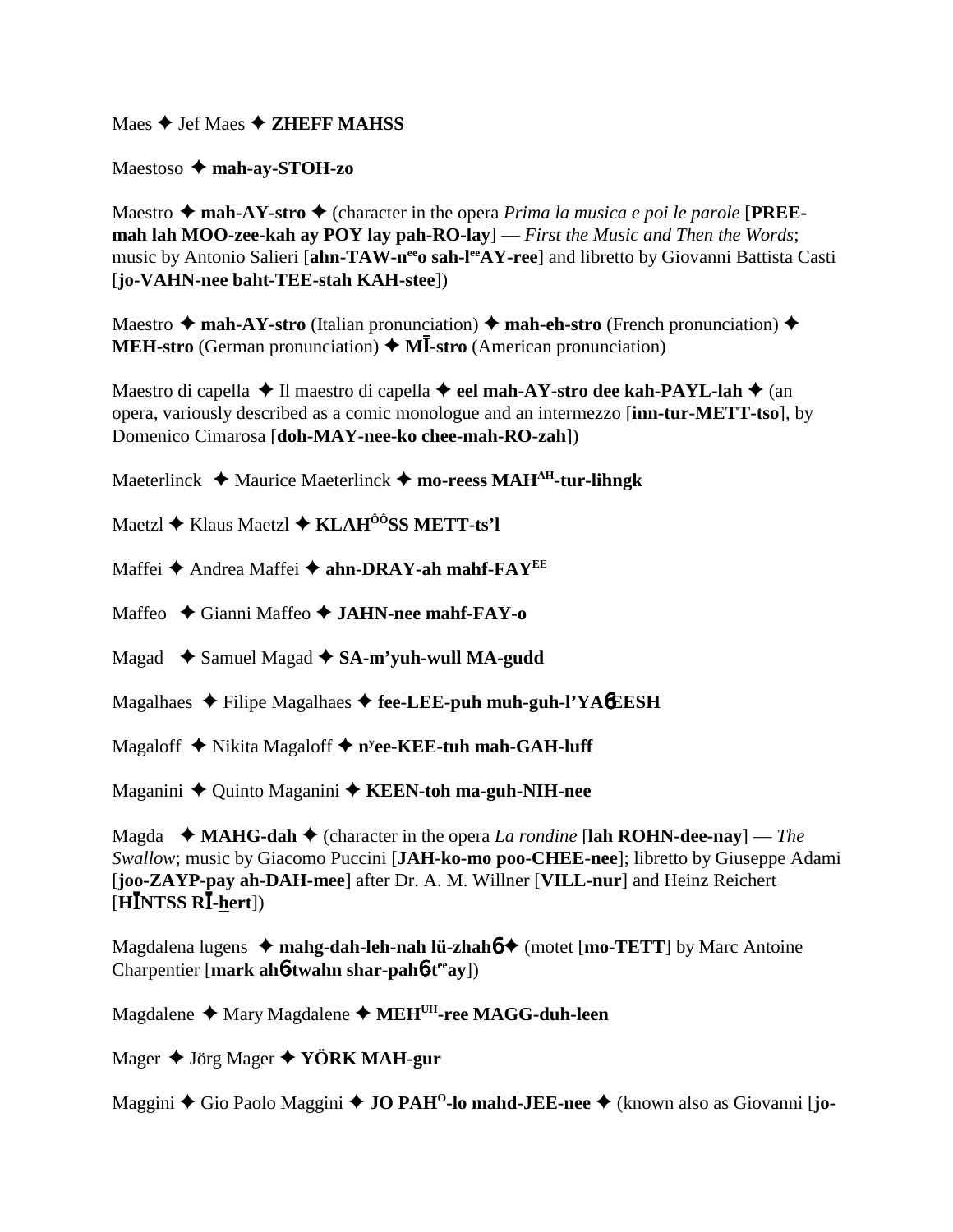**VAHN-nee**] Paolo Maggini)

Maggini **←** Giovanni Paolo Maggini ← jo-VAHN-nee PAH<sup>O</sup>-lo mahd-JEE-nee ← (known also as Gio [**JO**] Paolo Maggini)

# Maggio **MAHD-jo**

Maggioni ◆ Aurelio Antonio Maggioni ◆ ah<sup>oo</sup>-RAY-l<sup>ee</sup>o ahn-TAW-n<sup>ee</sup>o mahd-JO-nee

Magi Ester Mägi **ESS-ter MA-kee**

Magiera Leone Magiera **lay-O-nay mah-JAY-rah**

Magister  $\triangleq$  **ma-JISS-tur**  $\triangleq$  (Medieval title given to a person in authority, especially one having a license to teach) (French pronunciation: **mah-zheess-tehr**, Latin pronunciation **muh-GHEESS-tehr**)

Magnard **←** Albéric Magnard ← ahl-bay-reek mah-n'yar ← (known also as Lucien-Denis-Gabriel-Albéric Magnard [l**ü-s<sup>ee</sup>ah6-deh-nee-gah-br<sup>ee</sup>ell-ahl-bay-reek mah-n'yar**])

Magne  $\triangle$  Michel Magne  $\triangle$  mee-shell mah-n<sup>y'</sup>

Magne pater  $\triangle$  Da magne pater  $\triangle$  dah mah-n'yuh pah-ter  $\triangle$  (anonymous motet [mo-TETT] from medieval Cyprus)

Magnificat  $\triangleleft$  mahg-NIH-fih-kaht  $\triangleleft$  (the hymn of the Virgin Mary set to music by various composers)

Magnificat a sei voci  $\triangle$  mahg-NIH-fih-kaht ah SAY<sup>EE</sup> VO-chee  $\triangle$  (Magnificat [magg-NIH**fih-katt** for Six Voices)  $\triangle$  (sacred music by Claudio Monteverdi [KLAH<sup>00</sup>-d<sup>ee</sup>o mohn-tay-**VAYR-dee**])

Magnificat a trois voix ◆ Magnificat à trois voix ◆ mahg-NIH-fih-kaht ah tr'wah vwah ◆ (Magnificat [**magg-NIH-fih-katt**] for Three Voices)  $\triangle$  (the hymn of the Virgin Mary set to music by Marc Antoine Charpentier [mark ah**6-twahn shar-pah6-t<sup>ee</sup>ay**])

Magnificat and nunc dimittis  $\triangle$  Magnificat and Nunc Dimittis  $\triangle$  mahg-NIH-fih-kaht (and) **NOONK dee-MEE-tiss**  $\triangleleft$  (sacred music by Herbert Howells [**HUR-burt HOW-ullz**])

Magnificat anima mea  $\blacklozenge$  mahg-NIH-fih-kaht UH-nih-muh MEH-ah  $\blacklozenge$  (section of the Latin *Magnificat* [**magg-NIH-fih-katt**] set to music by John Rutter [**JAHN RUTT-tur**])

Magnificat et exultavit ◆ Magnificat — et exultavit ◆ mahg-NIH-fih-kaht — ett ayk-sôôl-**TAH-vitt**  $\triangle$  (section of the Latin *Magnificat* [**magg-NIH-fih-katt**] set to music by Imant Raminsh [**ee-MAHNT RAH-minnsh**])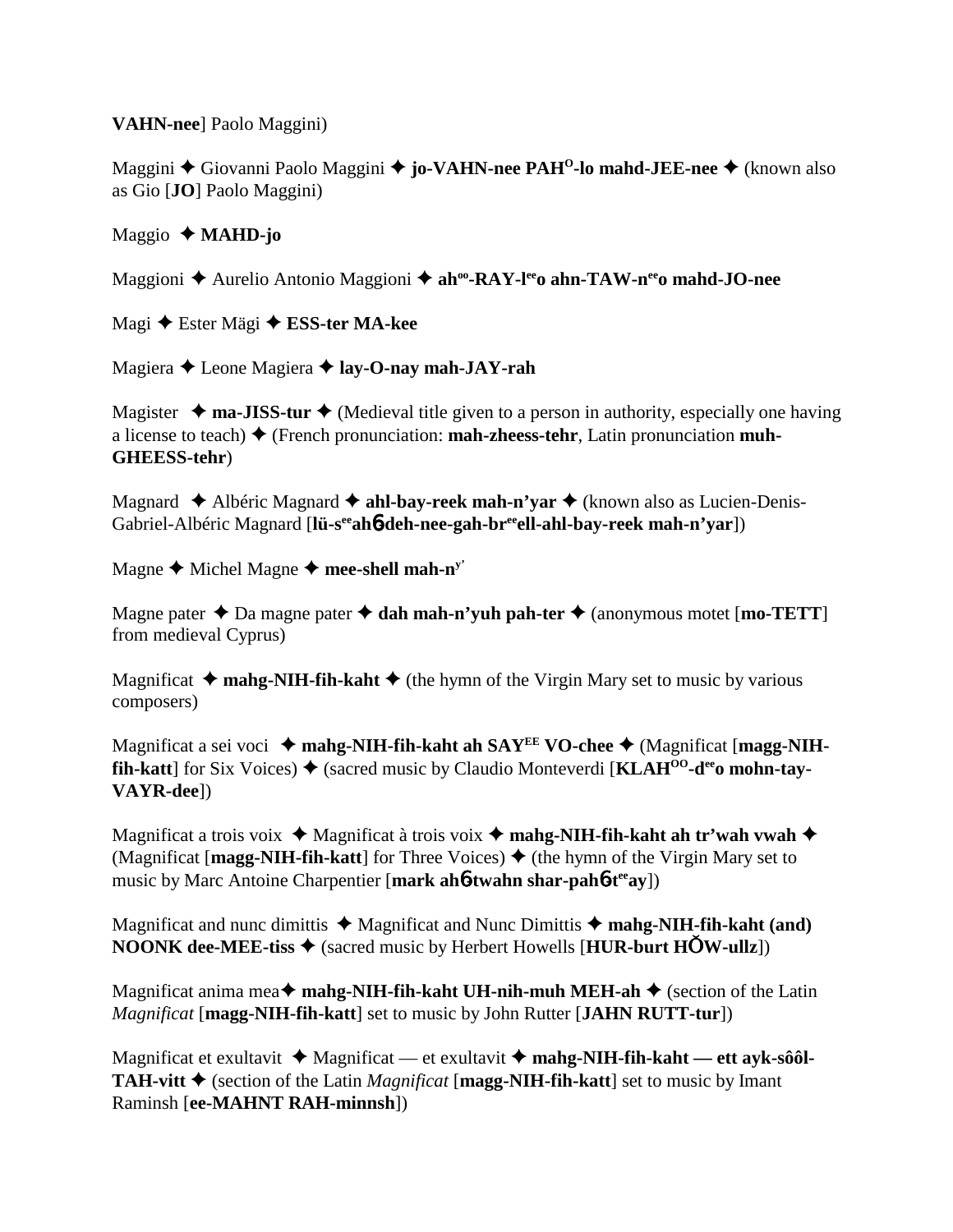Magnificat in  $d \rightarrow M$ agnificat in D  $\rightarrow$  mahg-NIH-fih-kaht in D  $\rightarrow$  the hymn of the Virgin Mary set to music by Johann Sebastian Bach [**YO-hahn {suh-BASS-tihunn BAHK} zay-BAH-stihahn BAHK**])

Magnificat praeter rerum seriem **→** Magnificat `Praeter Rerum Seriem' → mahg-NIH-fih-kaht **PRAY-ter REH-rôôm SAY-rih-emm**  $\triangle$  (Latin sacred composition by Orlande de Lassus [awr**lah**6**d duh lahss-sü**])

Magnifico **→** Don Magnifico **→ dohn mah-n'YEE-fee-ko →** (Baron of Montefiascone [**mohntay-f<sup>ee</sup>ahss-KO-nay**]) ♦ (character in the opera *La cenerentola* [lah chay-nay-RAYN-toh-lah] — *Cinderella*; music by Gioachino Rossini [**j ohah-KEE-no rohss-SEE-nee**]; libretto by Jacopo Ferretti [**YAH-ko-po fayr-RAYT-tee**] after Perrault [**pehr-ro**])

Magnum misterium ◆ O magnum misterium ◆ **o MAHG-nôôm miss-TAY-r<sup>ih</sup>ôôm ◆** (motet by William Byrd [**WILL-lihumm BURD**])

Magnum mysterium ◆ Missa o magnum mysterium ◆ MEESS-sah o MAHG-nôôm müss-**TAY-r<sup>ih</sup>ôôm ♦ (Latin mass set to music by Tomás Luis de Victoria [toh-MAHSS l<sup>oo</sup>EESS day veek-TOH-reeah**])

Magnum mysterium **→** O magnum mysterium → o MAHG-nôôm müss-TAY-r<sup>ih</sup>ôôm → (motet by Francis Poulenc [**frah-seess pôô-lah**6**k**])

Magnushymnen  $\triangleleft$  **MAHNG-newss-hüm-nunn**  $\triangleleft$  (the medieval Norwegian Magnus hymn)

Mago  $\rightarrow$  Simon Mago  $\rightarrow$  **SEE-mohn MAH-go**  $\rightarrow$  (character in the opera *Nerone* [**nay-ROnay**]; music and libretto by Arrigo Boito [**ar-REE-go bo-EE-toh**])

Magomayev  $\triangleq$  Muslim Magomayev  $\triangleq$  môôss-L<sup>Y</sup>EEM mah-gah-MAH-yeff  $\triangleq$  (known also as Abdul [**ahb-DOOL**] Muslim Magomayev)

## Magre **MAH-gruh**

Maguire ◆ Constantine Maguire ◆ KAHN-stahn-teen muh-g<sup>ôô</sup><sup>T</sup>R

Mahagonny songspiel **→** Mahagonny Songspiel → mah-hah-GAWN-nee ZAWNG-shpeel → (a play with singing; music by Kurt Weill [KOORT VIL] and libretto by Bertolt Brecht [BEHR**tawlt BREHHT**])

Mahaim ◆ Ivan Mahaim ◆ **EE-vahn MAH-hah<sup>ih</sup>m** 

Mahillon ◆ Charles Mahillon ◆ shar-luh mah-ih-yaw6 ◆ (known also as Charles-Borromée [**shar-luh-bawr-raw-may**] Mahillon)

Mahillon  $\triangle$  Victor Mahillon  $\triangle$  **veek-tawr mah-ih-yaw6**  $\triangle$  (known also as Victor-Charles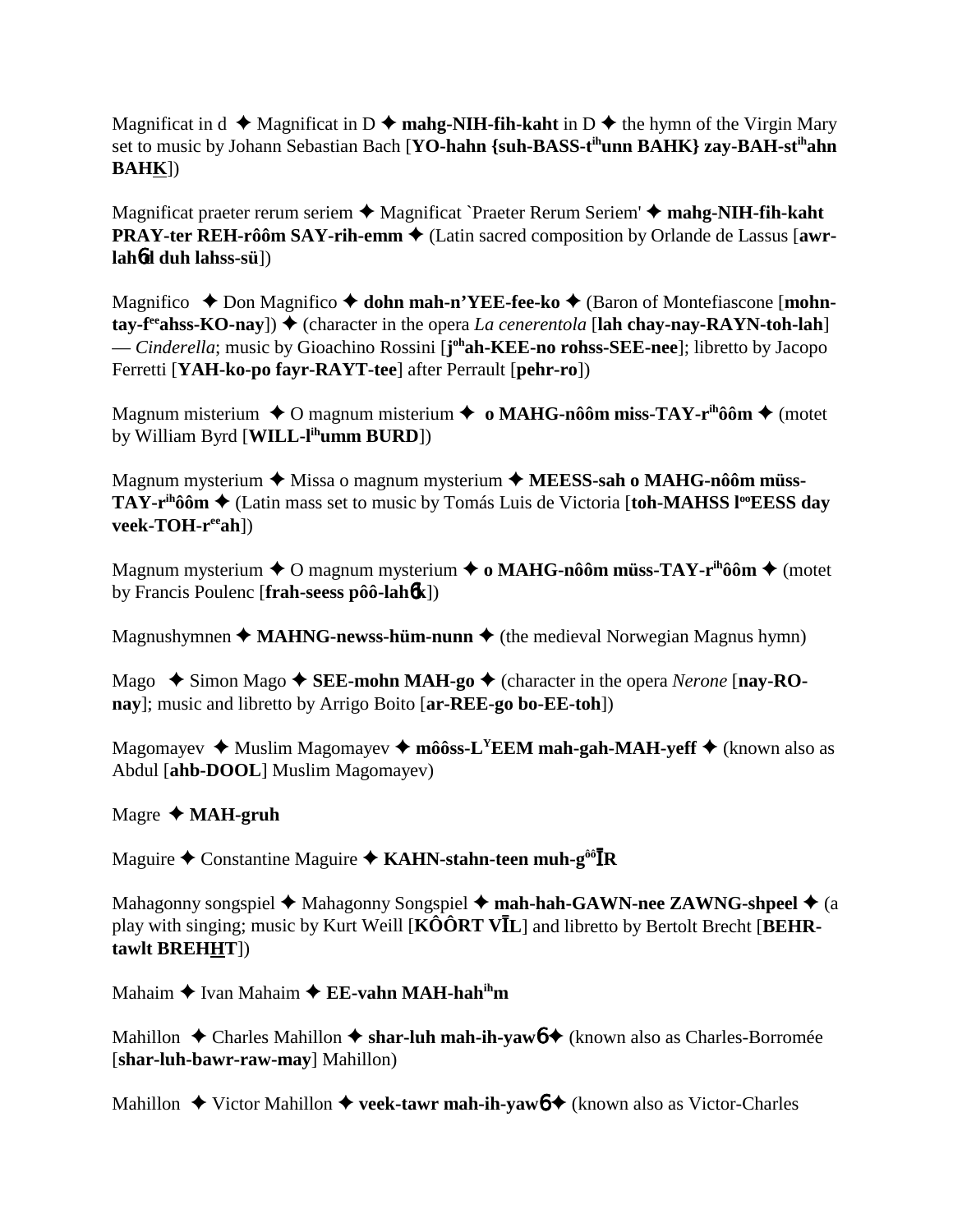[**veek-tawr-shar-luh**] Mahillon)

Mahler  $\rightarrow$  Fritz Mahler  $\rightarrow$  {FRITTSS MAH-lur} FRITTSS MAH<sup>AH</sup>-lur

Mahler **→** Gustav Mahler ◆ GÔÔ-stahf MAH<sup>AH</sup>-lur

Mahnung  $\triangleleft \text{MAH}^{\text{AH}}$ -nôông  $\triangleleft \text{ (Warning)} \triangleleft \text{ (song from *Brett-Lieder* [BRETT-t'l-LEE-dur] )}$ — *Cabaret* [**ka-buh-RAY**] *Songs* — by Arnold Schoenberg [**AR-nawlt SHÖN-pehrk**])

Mahogany  $\triangleleft$  muh-HAH-guh-nee  $\triangleleft$  (film title)

 $\mathbf{M}$ ahr ◆ Moritz Mayer-Mahr ◆ M**O-rittss MĪ-ur-MAR** 

 $\mathbf{M}$ ahr  $\blacklozenge$  Timothy Mahr  $\blacklozenge$  **TIH-muh-thee MAR** 

Mahraun **←** Dan Mahraun **← DANN mah-RAWN** 

Mahrenholz Christhard Mahrenholz **KRIH-start MAH-runn-hawltss**

Mahrische duette **→** Mährische Duette **→ MAY-rih-shuh doo-ETT-tuh →** (Moravian Duets) ◆ (compositions by Antonín Dvořák [AHN-taw-n<sup>y</sup>ee<sup>ee</sup>n d'VAW-<sup>r</sup>shah<sup>ah</sup>k])

Maiboroda Georgi Maiboroda **gay-AWR-ghee mahih-bah-RAW-duh**

Maichelbeck **←** Franz Anton Maichelbeck ← FRAHNTSS AHN-toh<sup>oh</sup>n MAH<sup>IH</sup>-kull-peck

Maidana  $\blacklozenge$  José María Velasco Maidana  $\blacklozenge$  ho-SAY mah-REE-ah vay-LAHSS-ko mah<sup>ee</sup>-**THAH-nah**

Maier ◆ Fritz Maier ◆ FRITTSS MAH<sup>IH</sup>-ur

Maier ◆ Guy Maier ◆ GH**Ī MAH<sup>IH</sup>-ur** 

Maier  $\triangle$  Julius Joseph Maier  $\triangle$  YOO-l<sup>ih</sup>ôôss YOH<sup>OH</sup>-zeff MAH<sup>EE</sup>-ur

Maigat  $\triangle$  Pierre-Yves le Maigat  $\triangle$  p<sup>ee</sup>ehr-eev luh meh-gah

Maikov  $\triangle$  A. Maikov  $\triangle$  (A.) **MAH<sup>IH</sup>-kuff** 

Maile **↓** Hans Maile **◆ HAHNSS MAH<sup>IH</sup>-luh** 

Mailied  $\triangleleft \text{MAH}^H$ -leet  $\triangleleft \text{ (May Song)} \triangleleft \text{ (composition by Lembedke [LEMMB-kuh])}$ 

Maillart Aimé Maillart **eh-may mahee-ar** (known also as Louis [**l ôôee**] Maillart)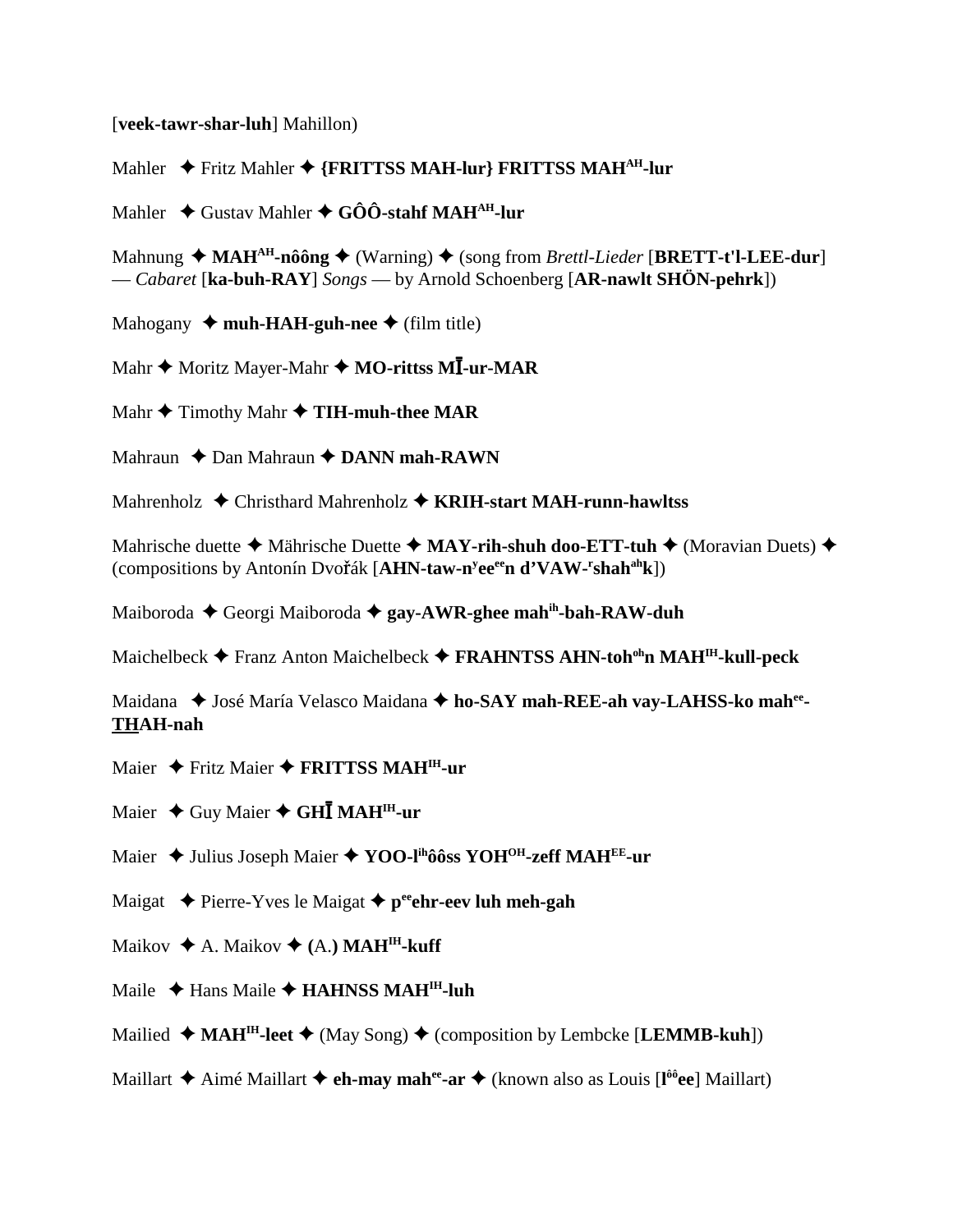### Maillart  $\triangle$  Pierre Maillart  $\triangle$  **p**eehr mahee-ar

Mailly Alphonse-Jean-Ernest Mailly **ahl-faw**6**ss-zhah**6**-nehr-nesst mahee**

Mainacht  $\triangle$  Die Mainacht  $\triangle$  dee MAH<sup>IH</sup>-nahkt  $\triangle$  (The May Night)  $\triangle$  (poem by Ludwig Hölty [**LOOT-vihh HÖL-tee**] set to music by Johannes Brahms [**yo-HAHN-nuss {BRAHMZ} BRAHAHMSS**])

Mainardi Enrico Mainardi **ayn-REE-ko mahee-NAR-dee**

Maine ◆ Basil Maine ◆ **BA-zull MAYN** ◆ (known also as Basil Stephen [**STEE-vunn**] Mayn)

Maintenant chantons a cette belle devant la maison  $\triangle$  Maintenant chantons à cette belle ... Devant la maison **meh**6**-tuh-nah**6 **shah**6**-taw**6 **ah sett bell ... d'vah**6 **lah meh-zaw**6 (excerpt from the opera *La damnation de Faust* [**lah dahm-nah-seeaw**6 **duh fahôôst**] — *The Damnation of Faust* [**FAH<sup>ôô</sup>ST**]; music by Hector Berlioz [eck-tawr behr-l<sup>ee</sup>awz]; libretto by Berlioz and Almire Gandonnière [**ahl-meer gah**6**-dawn-neeehr**] after Gérard de Nerval [**zhay-rahr duh nehr-vahl**] and Johann Wolfgang von Goethe [**YO-hahn VAWLF-gahng fawn GÖ-tuh**])

Mainvielle ◆ Joséphine Fodor-Mainvielle ◆ zhaw-zay-feen faw-dawr-meh**6**-v<sup>ee</sup>ell

Mainz  $\triangle$  **MAH<sup>IH</sup>NTSS** 

Mainzer ◆ Joseph Mainzer ◆ YOH<sup>OH</sup>-zeff MAH<sup>IH</sup>N-tsur

Mair ◆ Franz Mair ◆ **FRAHNTSS MAH<sup>IH</sup>R** 

Maire  $\triangle$  Jean Le Maire  $\triangle$  **zhahó luh mehr**  $\triangle$  (known also as Jean Lemaire)

Mairis wedding  $\triangleq$  Mairi's wedding  $\triangleq$  **MAH<sup>IH</sup>-reez** (wedding)  $\triangleq$  (traditional Irish song)

Maisky Mischa Maisky **MIHSH-kah MAYSS-kee**

Maison **→** René Maison → reh-nay meh-zaw6

Maistre  $\triangle$  Mattheus Le Maistre  $\triangle$  maht-tay-üss luh may-tr'  $\triangle$  (known also as Mattheus Le Maître [**may-tr'**])

Maitre  $\triangle$  Mattheus Le Maître  $\triangle$  mah-tay-üss luh may-tr'  $\triangle$  (known also as Mattheus Le Maistre [**may-tr'**])

Maitre de ceremonies  $\triangle$  Le maître de cérémonies  $\triangle$  luh meh-tr' duh say-ray-maw-nee  $\triangle$  (The master of ceremonies) (character in the opera *L'amour des trois oranges* [**lah-môôr day tr'wah aw-rah**6**zh**] *— The Love for Three Oranges*; music by Serge Prokofiev [**sehr-GAY prah-KAW-fiheff**]; libretto by Prokofiev after Carlo Gozzi [**KAR-lo GOHT-tsee**])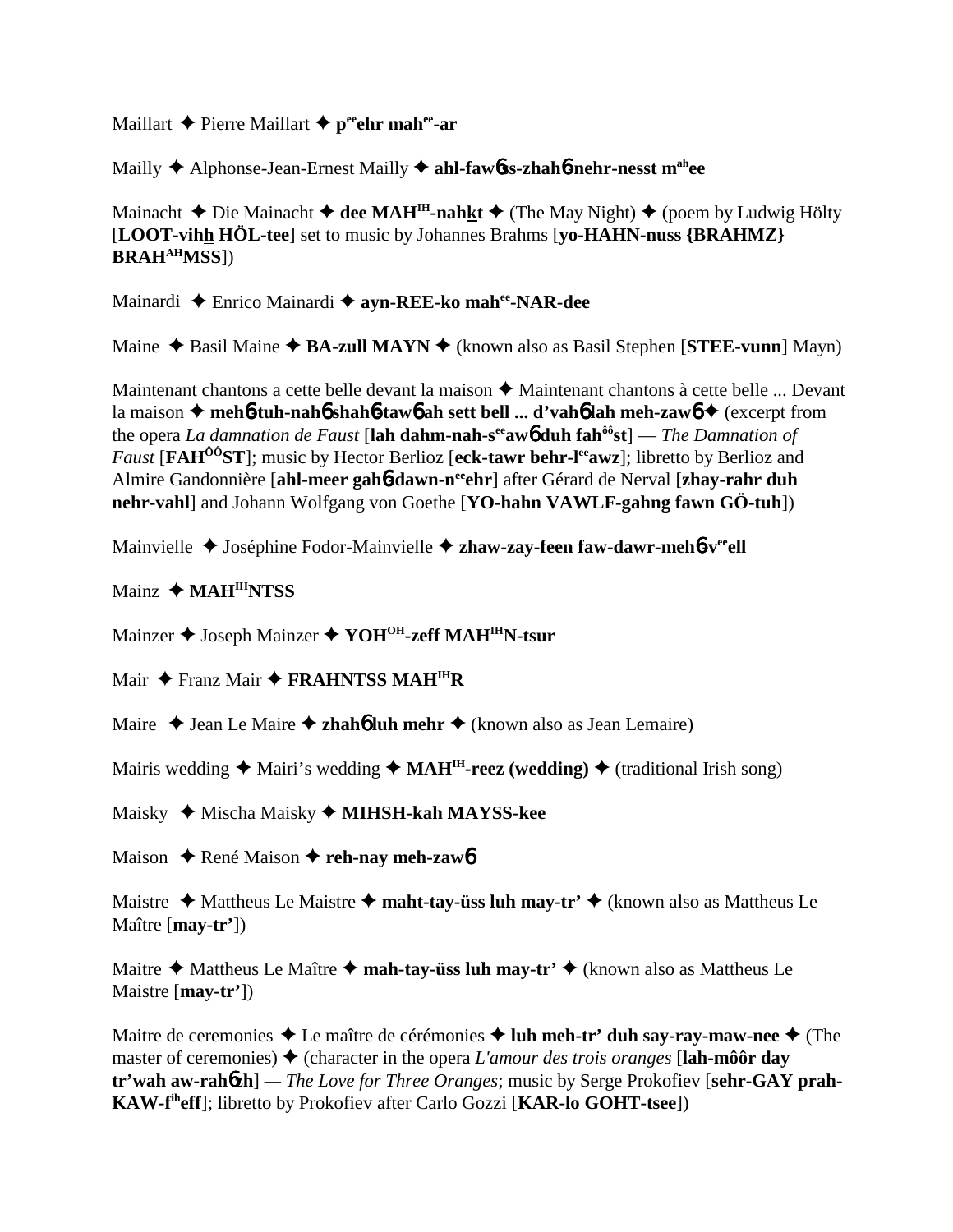Maizel **→** Boris Maizel **→ bah-REESS MAH<sup>IH</sup>-zell** 

Maja de goya ◆ La Maja de Goya ◆ lah MAH-hah day GO-yah ◆ (song by Enrique Granados [**ayn-REE-kay grah-NAH-thawss**])

Majdan ♦ Hildegard Rössl-Majdan ♦ **HILL-tuh-gart RÖSSL-MĪ-dunn ♦** (known also as Hilde Rössel-Majdan [**HILL-tuh RÖSS-sull-MĪ-dunn**])

Majeske Daniel Majeske **DA-nihull muh-JESS-kee**

Majeste **→** La Majeste **→ lah mah-zhesst** → (march by Georg Philipp Telemann [GAY-awrk] **FEE-lipp TAY-luh-mahn**])

Majkut **←** Erich Majkut **← AY-rihh MAH<sup>IH</sup>-kôôt** 

Majo **←** Gian Francesco Majo ← JAHN frahn-CHAY-sko MAH-yo ← (known also as Gian Francesco de [**day**] Majo)

Majo Giuseppe de Majo **joo-ZAYP-pay day MAH-yo**

Majone  $\triangle$  Ascanio Majone  $\triangle$  ahss-KAH-n<sup>ee</sup>o mah-YO-nay  $\triangle$  (the last name is also spelled Mayone [**mah-YO-nay**])

Majoni ◆ Raffaelio Majoni ◆ rahf-fah-AY-l<sup>ee</sup>o mah-YO-nee

Major **→** Ervin Major **→ EHR-vinn MAH-yawr** 

Major ◆ Gyula Major ◆ **JÔÔ-lah MAH-yawr** ◆ (known also as Jakab Gyula Major [**YAHkahb JÔÔ-lah MAH-yawr**])

Majorano ◆ Gaetano Majorano ◆ gah<sup>ay</sup>-TAH-no mah-yo-RAH-no ◆ (known also as Caffarelli [**kahf-fah-RAYL-lee**])

Makarov ◆ Nikolai Makarov ◆ n<sup>y</sup>**ee-kah-LAH<sup>EE</sup> mah-KAH-ruff** 

Makarova ◆ Nina Makarova ◆ N<sup>Y</sup>EE-nuh mah-KAH-ruh-vuh

Makeba Miriam Makeba  **MIH-reeumm muh-KEE-buh**

Makedonski ◆ Kiril Makedonski ◆ KEE-reel mah-keh-THAWN-sk' ◆ (In Greece, the first name probably would be Kirilos (**KEE-ree-luss**], and the last name would probably be pronounced **mah-keh-THAWN** without the terminal *ski*)

Maklakiewicz **→** Jan Adam Maklakiewicz → YAHN AH-dahm mah-klah-k<sup>ee</sup>EH-veech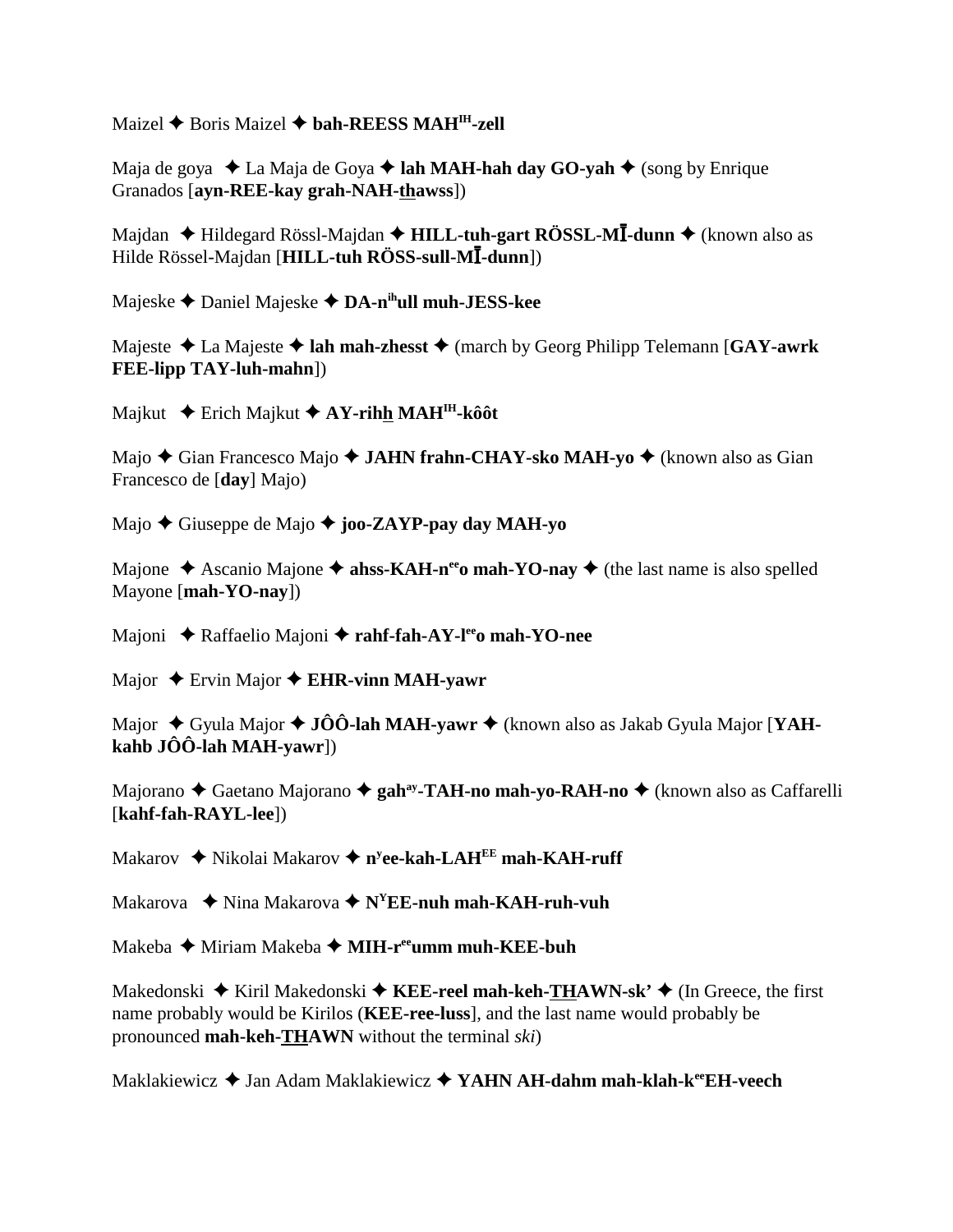Maksimovic ◆ Rajko Maksimović ◆ R**Ī-kaw mahk-SEE-maw-vihch** 

Maksymiuk Jerzy Maksymiuk **YEHR-zih mahk-SIH-meeôôk**

Mal du pays  $\triangle$  Le mal du pays  $\triangle$  luh mahl dü pay<sup>ee</sup>  $\triangle$  (Homesickness)  $\triangle$  (excerpt from *Années de pèlerinage (première année — Suisse)* [**ahn-nay duh peh-l'ree-nahzh (pruh-meeehr ahn-nay** — s<sup>ü</sup>eess)] — *Years of Pilgrimage (First Year* — Switzerland) — by Franz Liszt [**FRAHNZ LISST**])

Mal reggendo allaspro assalto  $\triangleleft$  Mal reggendo all'aspro assalto  $\triangleleft$  mahl rayd-JAYN-doh ahl-**LAH-spro ahss-SAHL-toh**  $\blacklozenge$  (duet from the opera *Il trovatore* [**eel tro-vah-TOH-ray**] — *The Troubadour*; music by Giuseppe Verdi [**joo-ZAYP-pay VAYR-dee**]; libretto by Salvadore Cammarano [**sahl-vah-DOH-ray kahm-mah-RAH-no**] and Leone Emanuele Bardare [**lay-O**nay ay-mah-n<sup>oo</sup>AY-lay bar-DAH-ray] after Antonio García Gutiérrez [ahn-TOH-n<sup>ee</sup>o gar-**THEE-ah goo-teeAYR-rehth**])

Malade imaginaire  $\triangle$  Le malade imaginaire  $\triangle$  luh mah-lahd ee-mah-zhee-nehr  $\triangle$  (The Hypochondriac) ♦ (a play by Jean-Baptiste Molière [**zhah6-bah-teest maw-l<sup>ee</sup>ehr**], with music by Marc-Antoine Charpentier [**mark-ah**6**-twahn shar-pah**6**-teeay**])

Malafronte  $\triangle$  Judith Malafronte  $\triangle$  **JOO-duhth mah-lah-FRAWNT** 

Malaguena ◆ Malagueña ◆ mah-lah-GAY-n'yah ◆ (excerpt from *Madrigals* [MADD-rih**gullz**] by George Crumb [JAW-ur**j KRUMM**]) ♦ (composition by Isaac Albéniz [ee-SAHK **ahl-VAY-neeth**])

Malaguena rumores de la caleta **→** Malagueña (Rumores de la caleta) → mah-lah-GAY-n'vah **(roo-MO-rayss day lah kah-LAY-tah) ♦ (composition by Isaac Albéniz [ee-SAHK ahl-VAYneeth**])

Malanotte  $\triangle$  Adelaide Malanotte  $\triangle$  ah-day-LAH<sup>EE</sup>-day mah-lah-NOHT-tay  $\triangle$  (known also as Adelaide Malanotte-Montresor [**mah-lah-NOHT-tay-mohn-TRAY-zohr**])

Malaret Marie-Joseph Canteloube de Malaret **mah-ree-zho-zeff kah**6**-t'lôôb duh mahlah-reh ♦** (known also as Joseph Canteloube and Marie-Joseph Canteloube)

Malas **→** Spiro Malas **→ SPEE-ro MAH-lahss** 

Malashkin **→** Leonid Malashkin → lay-ah-N<sup>Y</sup>ITT mah-LAHSH-kinn

Malawski Artur Malawski **AR-tôôr mah-LAHF-skee**

Malcolm **→** George Malcolm ◆ **JAW-urj MA<sup>L</sup>-k'm ◆** (known also as George John [**JAHN**] Malcolm)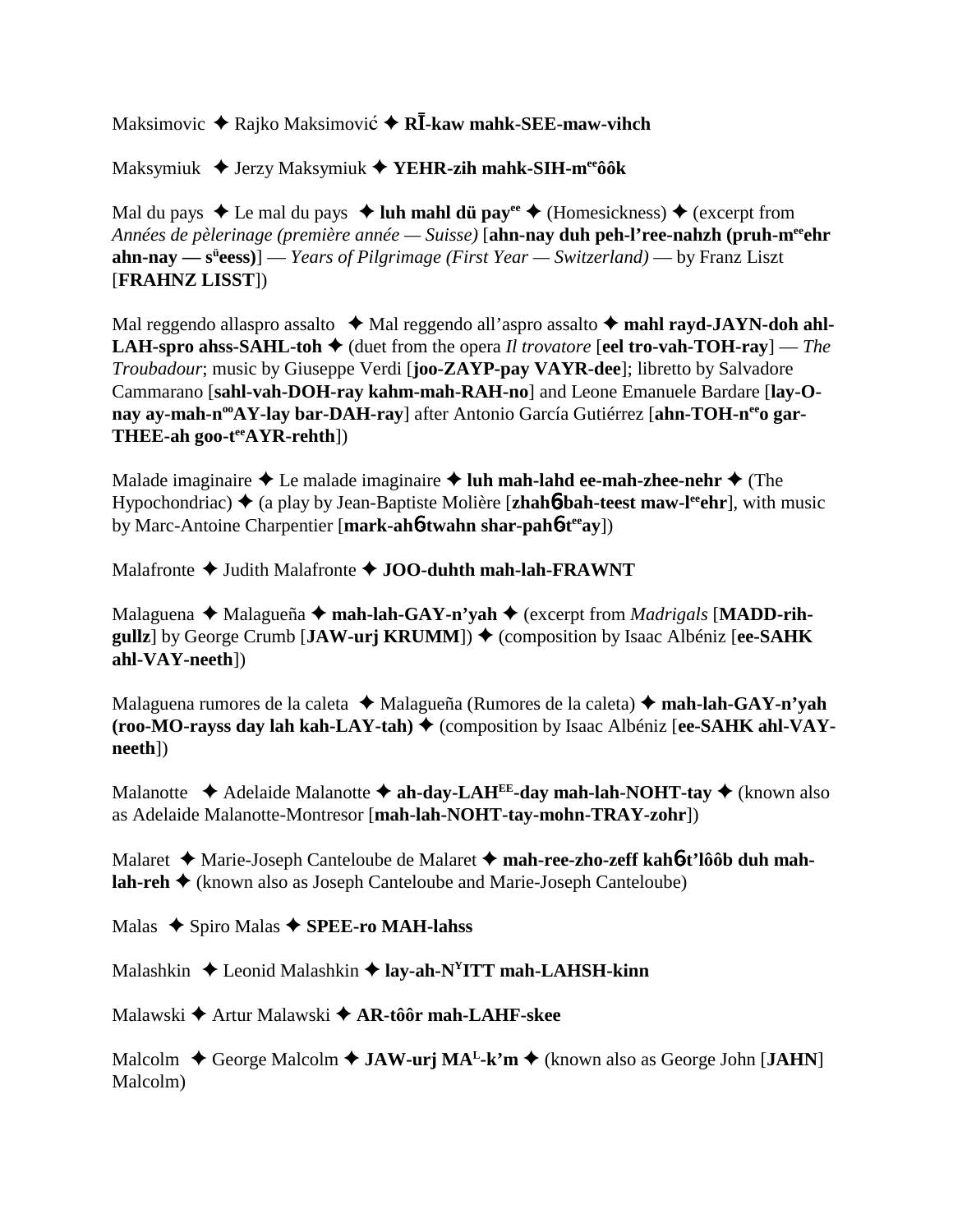Malcuzynski ◆ Witold Małcużyński ◆ VEE-t**awlt mah<sup>w'</sup>-tsôô-ZHIH6-skee** 

Maldeghem Robert Julien van Maldeghem **ro-behr zhü-liheh**6 **vunn MAHL-deh-ghemm**

Maldere **←** Pierre van Maldere ← peehr funn MAHL-deh-ruh

Malec  $\triangle$  Ivo Malec  $\triangle$  **EE-vaw MAH-lettss** 

Maleingreau  **→** Paul de Maleingreau **→ pohl deh mah-leh6-gro** → (known also as Paul Eugène [**ö-zhayn**] de Maleingreau; the last name is also spelled Malengreau [**mah-leh**6**-gro**])

Maler Wilhelm Maler **VILL-hellm MAH-lur**

Malfitano Catherine Malfitano **KA-thuh-runn mahl-fih-TAH-no**

Malgoire Jean-Claude Malgoire **zhah**6**-klohd mahl-gwar**

Malherbe  $\triangle$  Charles Malherbe  $\triangle$  sharl mah-lehrb  $\triangle$  (known also as Charles-Théodore Malherbe [**sharl-tay-aw-dawr mah-lehrb**])

Malherbe Edmond Paul Henri Malherbe **edd-maw**6 **pohl ah**6**-ree mah-lehrb**

Malheureuse iphigenie O malheureuse Iphigénie  **o mahl-ö-röz ee-fee-zhay-nee** (aria featuring Iphigénie in Act II of the opera *Iphigénie en Tauride* [**ee-fee-zhay-nee ah**6 **toh-reed**]; music by Christoph Willibald von Gluck [**KRIH-stawf VILL-lee-bahlt fawn GLÔÔK**]; libretto by Nicolas-François Guillard [**nee-ko-lah-frah**6**-swah ghee-yar**], based on Euripides [**yôô-RIHpuh-deez**])

Malia ◆ Malia ◆ mah-LEE-ah ◆ (Charm) ◆ (song by Francesco Paolo Tosti [frahn-CHAY**sko PAHO-lo TOH-stee**])

Malibran ◆ María Malibran ◆ mah-REE-ah mah-lee-VRAHN ◆ (known also as María Felicità Malibran [**mah-REE-ah fay-lee-thee-TAH mah-lee-VRAHN**])

Malinconia damore  $\triangleleft$  Malinconia d'amore  $\triangleleft$  **mah-leen-ko-N<sup>EE</sup>-ah dah-MO-ray**  $\triangleleft$  (song by D'Anzi [**DAHN-tsee**])

Malipiero Francesco Malipiero **frahn-CHAY-sko mah-lee-peeAY-ro**

Malipiero Gian Francesco Malipiero **JAHN frahn-CHAY-sko mah-lee-peeAY-ro**

Malipiero **→** Riccardo Malipiero → reek-KAR-doh mah-lee-p<sup>ee</sup>AY-ro

Maliponte ◆ Adriana Maliponte ◆ ah-dree-AH-nah mah-lee-POHN-tay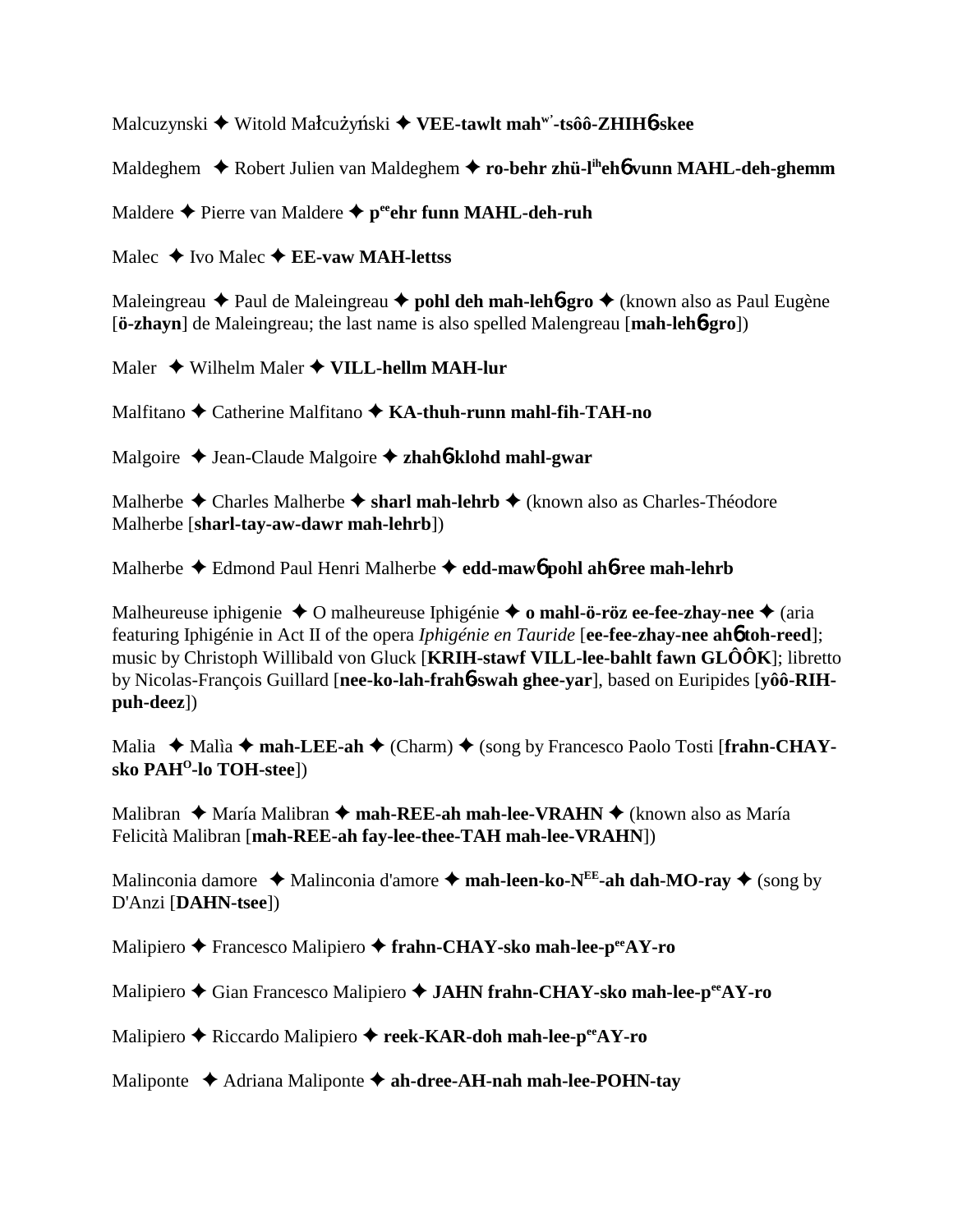Maliszewski Witold Maliszewski **VEE-tawlt mah-lee-SHEFF-skee**

Malkin ◆ Jacques Malkin ◆ {zhack MA<sup>L</sup>-kunn} zhack MAHL-kinn

Malkin **→** Joseph Malkin ◆ {JO-zuff MA<sup>L</sup>-kunn} YAW-seff MAHL-kinn

Malkin ◆ Manfred Malkin ◆ {MANN-frudd MA<sup>L</sup>-kunn} MAHN-frett MAHL-kinn

Malko ♦ Nicolai Malko ♦ {**NIH-kuh-lah<sup>ih</sup> MAL-ko} n<sup>y</sup>ee-kah-LAH<sup>IH</sup> mahl-KAW ♦** (known also as Nikolai Andreievich [**ny ee-kah-LAHIH ahn-DRAYEE-eh-vihch**] Malko)

Mall symes  $\triangleleft$  Mall Symes  $\triangleleft$  MA<sup>L</sup> S**IMZ**  $\triangleleft$  (anonymous English song)

Mallarme Stéphane Mallarmé **stay-fahn mahl-lar-may**

Malling  $\triangleq$  Jørgen Malling  $\triangleq$  YÖ-unn MA<sup>L</sup>-lihng  $\triangleq$  (known also as Jørgen Henrik Malling [**YÖ-unn HENN-rick MAL-lihng**])

Malling  $\triangle$  Otto Malling  $\triangle$  AHT-toh MA<sup>L</sup>-lihng  $\triangle$  (known also as Otto Valdemar [VA<sup>L</sup>-duh**mah**] Malling)

Mallinger **→** Mathilde Mallinger ◆ mah-TILL-duh MAHL-lihng-ghehr

Mallorca ◆ mah-l'YAWR-kah ◆ (excerpt from *Suite española* [s<sup>ü</sup>eet ayss-pah-n'YO-lah] — *Spanish Suite* — by Isaac Albéniz [**ee-SAHK ahl-VAY-neeth**])

Malnati messaggi **→** O malnati messaggi → O mahl-NAH-tee mayss-SAHD-jee → (madrigal [MADD-rih-gull] by Carlo Gesualdo [KAR-lo jay-z<sup>oo</sup>AHL-doh])

Malotte  $\triangle$  Albert Hay Malotte  $\triangle$  A<sup>L</sup>-burt HAY muh-LAHT

Malotte  $\triangle$  Alfred Malotte  $\triangle$  A<sup>L</sup>-frudd muh-LAHT  $\triangle$  (probably an erroneous transcription of Albert Hay Malotte [**AL-burt HAY muh-LAHT**])

Malovec ◆ Jozef Malovec ◆ YAW-zeff MAH-law-vettss

Malte **→** Nicolò de Malte → nee-kaw-lo duh mahlt → (known also as Nicolò [nee-kaw-lo] and Nicolò Isouard [**nee-kaw-lo ee-sôôar**])

Malten **→** Therese Malten **→ tay-RAY-zuh MAHL-tunn** 

Malucelli **→** Ken Malucelli **→ KENN mah-luh-SELL-lee** 

Malurous quo uno fenno  $\triangle$  Malurous qu'o uno Fenno  $\triangle$  mah-lü-rôô ko ü-no fenn-no  $\triangle$ (Wretched the Man Who Has a Wife)  $\triangle$  (excerpt from *Chants d'Auvergne* [shah**6** doh-vehrn<sup>y'</sup>]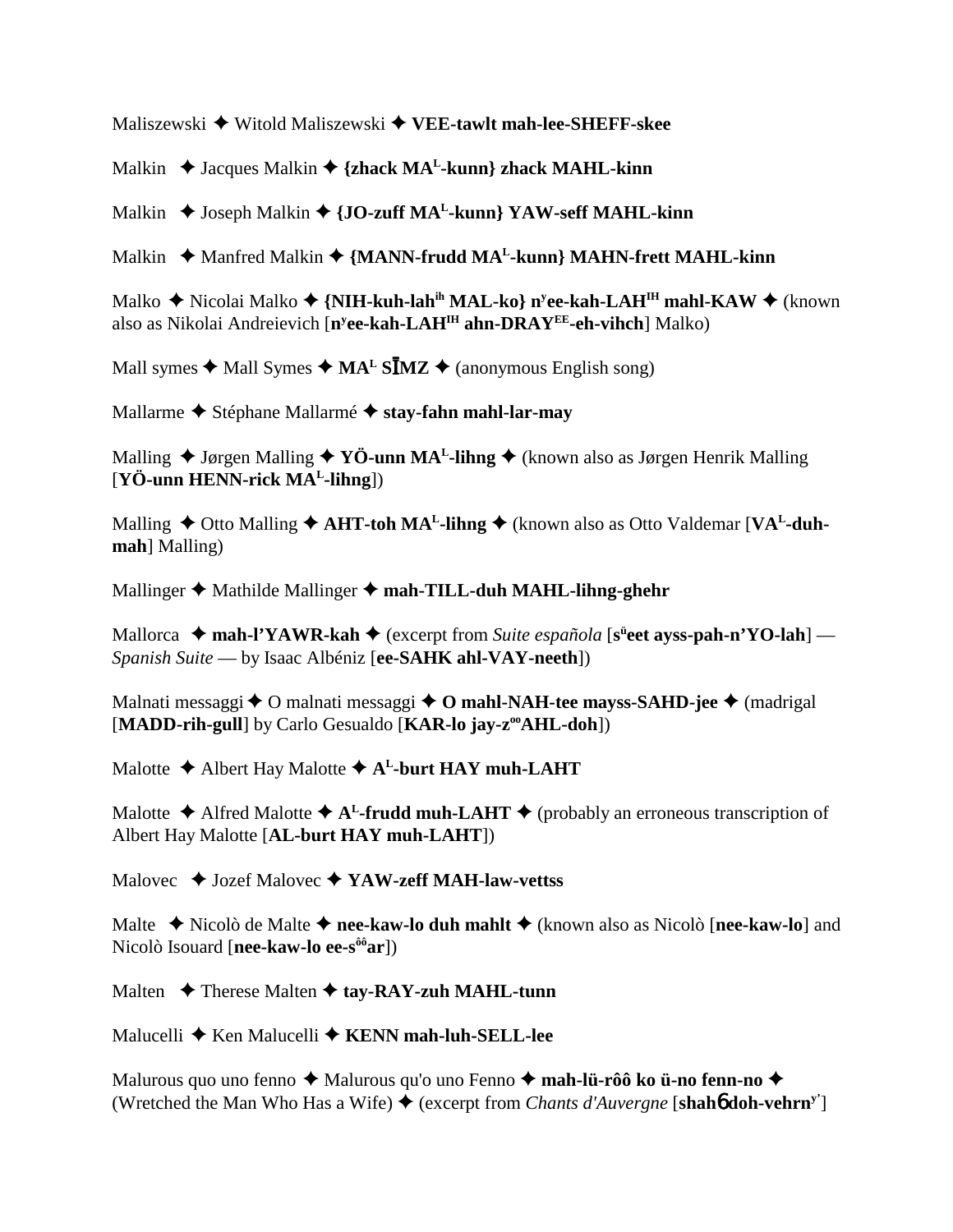*— Songs of the Auvergne* [**o-vehrny'**], French folk songs collected by Joseph Canteloube [**zhozeff kah**6**-t'lôôb**])

Malven ◆ **MAHL-funn ◆** (Hollyhocks) ◆ (poem by Betty Wehrli-Knobel [**BETT-tee VAYRlee-k'NO-buhl**] set to music by Richard Strauss [**RIH-hart SHTRAHÔÔSS**])

Malvezzi **→** Cristofano Malvezzi → kree-sto-FAH-no mahl-VAYT-tsee

Malvina  $\triangle$  mahl-vee-nah  $\triangle$  (excerpt from *Le Bal Masqué* [luh bahl mahss-kay] — *The Masked Ball* — a secular cantata [**kunn-TAH-tuh**] by Francis Poulenc [**frah**6**-seess pôô-lah**6**k**])

Maman  $\triangle$  mah-mah $\triangle$   $\triangle$  (Mother)  $\triangle$  (character in the opera *L'enfant et les sortileges* [lah<sup>6</sup>**fah**6 **ay leh sawr-tee-lehzh**] — *The Child and the Fantasies*; music by Maurice Ravel [**mo-reess** rah-vell] and libretto by Sidonie Gabrielle Gauthiers-Villars [see-daw-nee gah-br<sup>ee</sup>ell go-t<sup>ee</sup>ay**veel-lar**])

Mamangakis ◆ Nikos Mamangakis ◆ NEE-kawss mah-mahn-GH**I**-kiss

Mamasha goose  $\triangleleft$  Mamasha goose  $\triangleleft$  mah-MAH-shah (goose)  $\triangleleft$  (Mother Goose)  $\triangleleft$  (theater work with music by Marc Blitzstein [**MARK BLITTSS-shtn**])

Mamiya **→** Michio Mamiya → mee-chee<sup>aw</sup> mah-mee-yah

Mamlok Ursula Mamlok **{UR-suh-luh MAMM-lahk} ÔÔR-zoo-lah MAHM-lawk**

Mamma lucia  $\triangle$  Mamma Lucia  $\triangle$  **MAHM-mah loo-CHEE-ah**  $\triangle$  (character in the opera *Cavalleria rusticana* [**kah-vahl-lay-REE-ah roo-stee-KAH-nah**] — *Rustic Chivalry*; music by Pietro Mascagni [ $p^{ee}AY$ -tro mah-SKAH-n'vee]; libretto by Guido Menasci [ $g^{oe}EE$ -doh may-**NAH-shee**] and Giovanni Targioni-Tozzetti [**jo-VAHN-nee tar-JO-nee-toht-TSAYT-tee**] after Giovanni Verga [**jo-VAHN-nee VAYR-gah**]

Mamma mia che vo sape ◆ Mamma mia, che vo' sapè? ◆ MAHM-mah MEE-ah, kay vo sah-**PAY? ◆** (song by Nutile [**NOO-tee-lay**] and Russo [**ROOSS-so**])

Mamma quel vino e generoso **→** Mamma, quel vino è generoso **→ MAH-mah, k<sup>oo</sup>ayl VEE-no ay jay-nay-RO-zo**  (trio featuring Turiddu [**too-REED-doo**], Lucia [**loo-CHEE-ah**], and Santuzza [**sahn-TOOT-tsah**] in the opera *Cavalleria rusticana* [**kah-vahl-lay-REE-ah roo**stee-KAH-nah] — *Rustic Chivalry*; music by Pietro Mascagni [ $p^{ee}AY$ -tro mah-SKAH-n'yee]; libretto by Guido Menasci [g<sup>oo</sup>EE-doh may-NAH-shee] and Giovanni Targioni-Tozzetti [jo-**VAHN-nee tar-JO-nee-toht-TSAYT-tee**] after Giovanni Verga [**jo-VAHN-nee VAYR-gah**])

Mamoud  $\blacklozenge$  **MAH-mood**  $\blacklozenge$  (character in the opera *The death of Klinghoffer* [**KLIHNG-hawfur**]; music by John Adams [**JAHN A-dummz**] and libretto by Alice Goodman [**A-luss GÔÔDmunn**])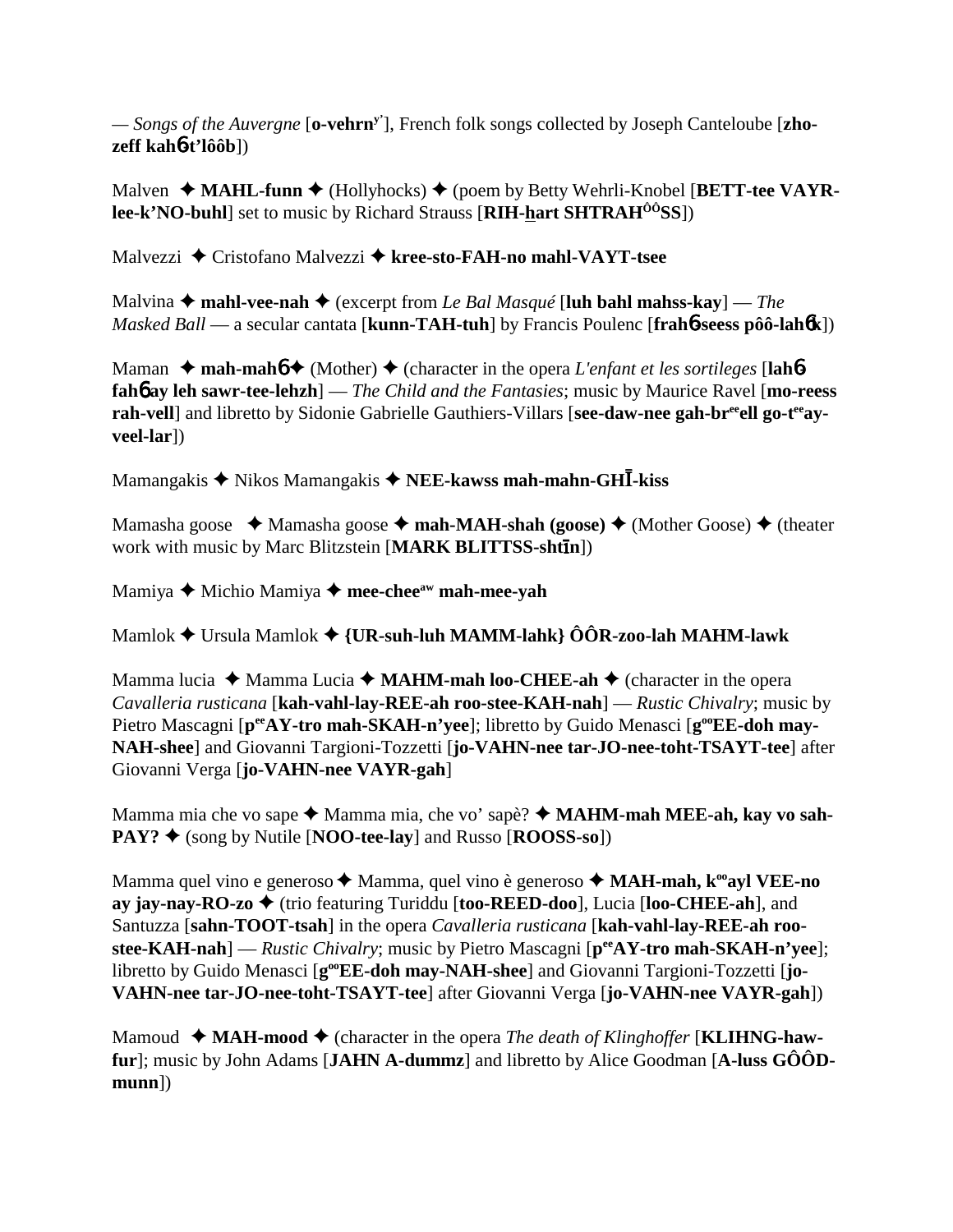Mamoulian ◆ Rouben Mamoulian ◆ ROO-bunn mah-môô-l<sup>ih</sup>AHN

Man **→** Annelie de Man → ahn-nuh-LEE deh MAHN

Man sagt uns nach o rose von stambul  $\blacklozenge$  Man sagt uns nach ... O Rose von Stambul  $\blacklozenge$  MAHN **ZAHGT ôônss NAHK ... O RO-zuh fawn SHTAHM-pôôl**  $\blacklozenge$  **(excerpt from the operetta** *Die Rose von Stambul* [**dee RO-zuh fawn SHTAHM-pôôl**] — *The Rose of Stamboul*; music by Leo Fall [**LAY-o FAHL**]; libretto by J. Brammer [**(**J.**) BRAHM-mur**], and A. Grünwald [**(**A.**) GRÜN-vahlt**])

Man singet mit freuden vom sieg ◆ Man singet mit Freuden vom Sieg ◆ MAHN ZIHNG-utt **mitt FROY-dunn fawm ZEEK**  $\blacklozenge$  (We Sing With Joy From the Victory)  $\blacklozenge$  (cantata [**kunn-TAH-tuh**] by Johann Sebastian Bach [**YO-hahn {suh-BASS-tihunn BAHK} zay-BAH-stihahn BAHK**])

Mana zucca Mana-Zucca **MAH-nah-ZOOK-kah**

Manca di nissa ◆ Bernadette Manca di Nissa ◆ bayr-nah-DAYT-tay MAHN-kah dee **NEESS-sah**

Manca le guida al pie  $\triangleleft$  **MAHN-kah lay g<sup>oo</sup>EE-dah ahl p<sup>ee</sup>AY**  $\triangleleft$  (composition by Giovanni Baptista Pergolesi [**jo-VAHN-nee bahp-TEE-stah payr-go-LAY-zee**])

Manchicourt **→** Pierre de Manchicourt **→ p<sup>ee</sup>ehr duh mah<sup>6</sup>-shee-kôôr** 

Mancinelli Luigi Mancinelli **l ooEE-jee mahn-chee-NAYL-lee**

Mancini Francesco Mancini  **frahn-CHAY-sko mahn-CHEE-nee**

Mancini ◆ Henry Mancini ◆ **HENN-ree mann-SEE-nee** 

Mandac  $\triangle$  Evelyn Mandac  $\triangle$  **EH-vuh-lunn mahn-DAHK**  $\triangle$  (known also as Evelyn Lorenzana [**lo-rayn-SAH-nah**] Mandac)

Mandatum novum do vobis  $\triangleq$  mahn-DAH-tôôm NAW-vôôm doh VAW-biss  $\triangleq$  (anonymous sacred composition)

Mandel **◆** Alan Mandel ◆ **A-lunn MANN-d'l ◆** (known also as Alan Roger [**RAH-jur**] Mandel

Mandelbaum  $\triangle$  Joel Mandelbaum  $\triangle$  **JO-ull MANN-d'l-bawm**  $\triangle$  (known also as Mayer [**MAY-ur**] Joel Mandelbaum)

Mandelli **↓** Luisa Mandelli ◆ **loo-EE-zah mahn-DAYL-lee**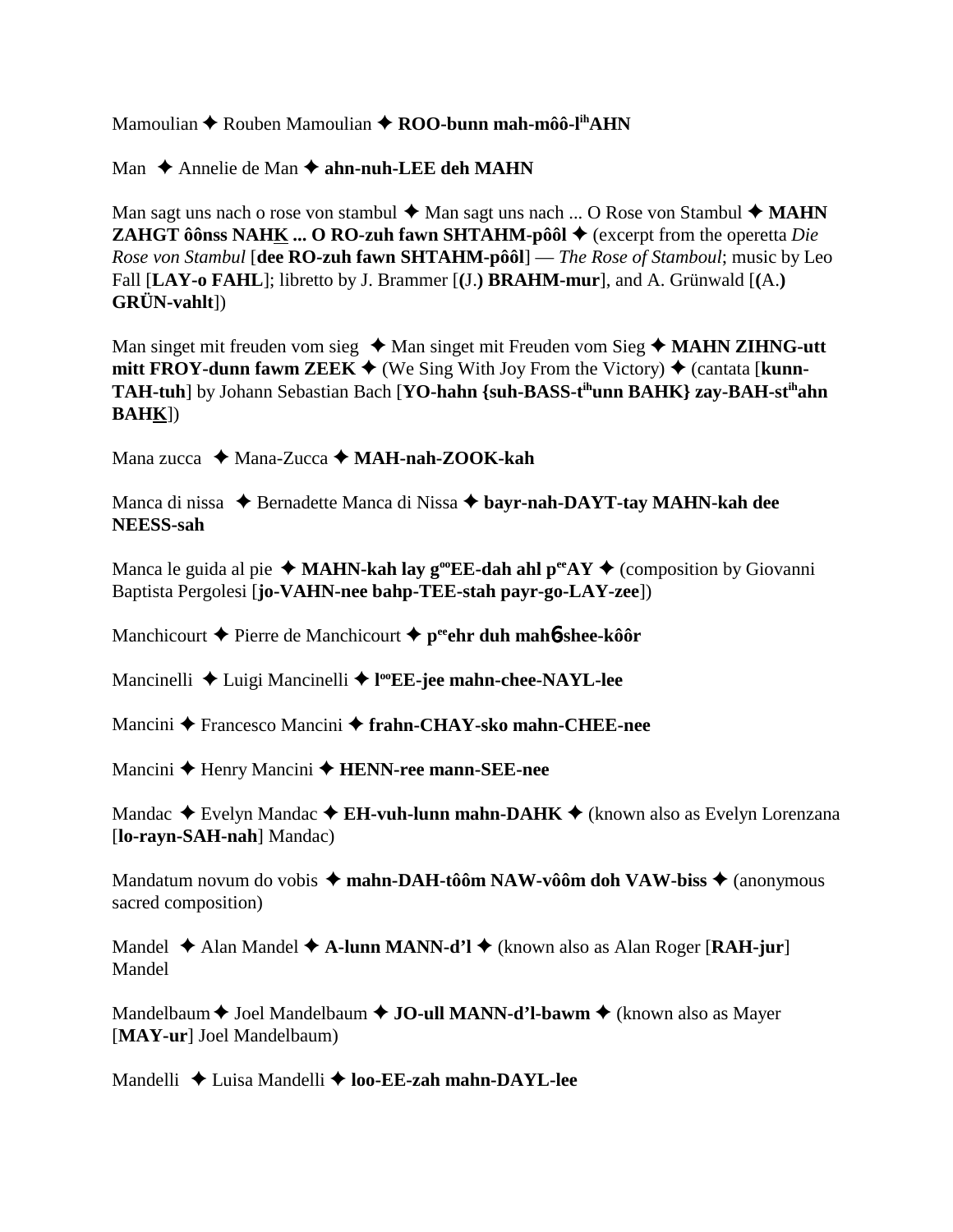Mandic  $\triangle$  Josip Mandic  $\triangle$  YAW-sipp MAHN-dihch

Mandikian ◆ Arda Mandikian ◆ **AR-dah mahn-DEE-k<sup>ih</sup>unn** 

Mandl **→** Richard Mandl **→ RIH-hart MAHN-d'l** 

Mandoline  $\triangle$  mah**6**-daw-leen  $\triangle$  (poem by Paul Verlaine [pohl vehr-lenn] set to music by Gabriel Fauré [gah-br<sup>ee</sup>ell fo-ray])  $\triangleq$  (song by Claude Debussy [klohd deh-büss-see])

Mandrell ◆ Barbara Mandrell ◆ **BAR-buh-ruh MAN-drull** ◆ (known also as Barbara Ann [**ANN**] Mandrell

Mandyczewski ◆ Eusebius Mandyczewski ◆ o**y-ZAY-b<sup>ih</sup>ôôss mahn-dü-CHEVV-skee** 

Maneja ◆ Antonio Ribera Maneja ◆ ahn-TOH-n<sup>ee</sup>o ree-VAY-rah mah-NAY-hah ◆ (known also as Antonio Ribera)

Manelli Francesco Manelli **frahn-CHAY-sko mah-NAYL-lee**

Manen **→** Juan Manén **→ h<sup>oo</sup>AHN mah-NENN** 

Manfred **{MANN-frudd} MAHN-frayt** 

Manfred eicher gewidmet  $\triangleq$  Manfred Eicher gewidmet  $\triangleq$  MAHN-frayt **I**-hur guh-VITT-mutt ◆ (dedicated to Manfred Eicher [MAHN-frayt **I**-hur])

Manfredini ◆ Francesco Manfredini ◆ frahn-CHAY-sko mahn-fray-DEE-nee

Manfredini Francesco Onofrio Manfredini **frahn-CHAY-sko o-NAW-freeo mahn-fray-DEE-nee**

Manfredini ◆ Vincenzo Manfredini ◆ veen-CHAYN-tso mahn-fray-DEE-nee

Mangeant Jacques Mangeant  **zhack mah**6**-zhah**6

Mangiagalli Riccardo Pick-Mangiagalli **reek-KAR-doh PEEK-mahn-jah-GAHL-lee**

Mangin **↓** Noel Mangin **◆ NO-ull MANG'n** 

Mangione ◆ Chuck Mangione ◆ CHUCK mann-JO-nee ◆ (known also as Charles Frank Mangione [**CHAH-rullz FRANGK mann-JO-nee**])

Mangold **↓** Carl Mangold **◆ KARL MAHN-gawlt ◆** (known also as Carl Ludwig Amand [**LOOT-vihh AH-mahnt**] Mangold)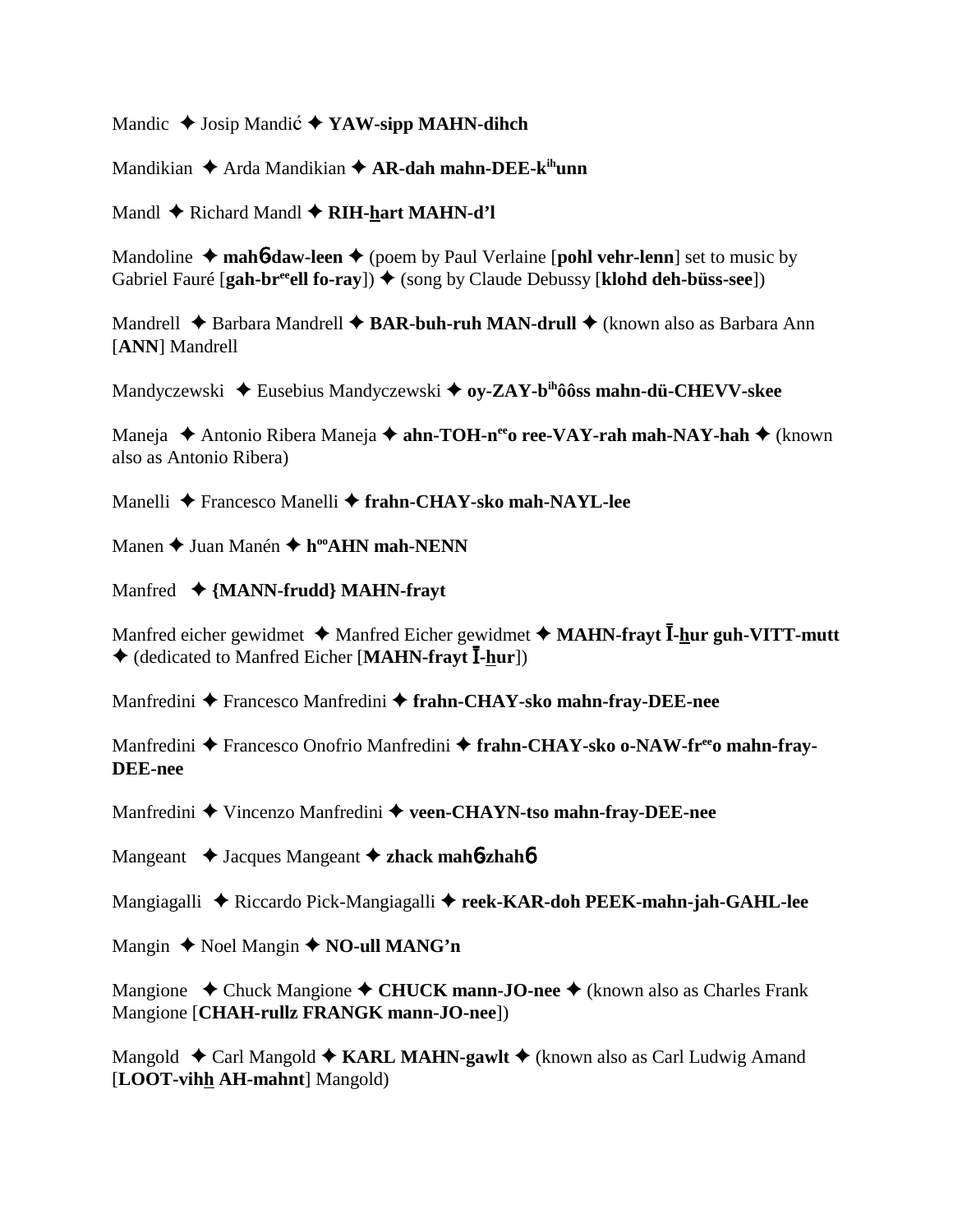Mangold ◆ Wilhelm Mangold ◆ VILL-hellm MAHN-gawlt ◆ (known also as Johann [YO**hahn**] Wilhelm Mangold)

Manilow **↓** Barry Manilow **◆ BA<sup>R</sup>-ree MA-nih-lo** 

Mankell **→** Henning Mankell **→ HENN-nihng mahn-KELL** → (known also as Ivar Henning Mankell [**EE-var HENN-nihng mahn-KELL**])

Mann  $\triangle$  Alfred Mann  $\triangle$  {A<sup>L</sup>-frudd MANN} AHL-frayt MAHN

Mann  $\triangle$  Rob Mann  $\triangle$  RAWP MAHN

Manne ◆ Shelly Manne ◆ SHELL-lee MANN ◆ (known also as Sheldon [SHELL-dunn] Manne)

Manneke Daan Manneke **DAHAHN MAHN-neh-kuh**

Manner sippe  $\triangle$  Der Männer Sippe  $\triangle$  dayr MENN-nur ZIPP-puh  $\triangle$  (All the kinsmen)  $\triangle$ (aria by Sieglinde [**zeek-LINN-tuh**] from the opera *Die Walküre* [**dee vahl-KÜ-ruh**], music and libretto by Richard Wagner [**RIH-hart VAHG-nur**])

Mannes Clara Damrosch Mannes **{KLA-ruh DAMM-rawsh MANNZ} KLAH-rah DAHM-rawsh MAHN-nuss**

Mannes  $\triangle$  David Mannes  $\triangle$  DAY-vudd MANNZ

Mannes  $\triangle$  Leopold Mannes  $\triangle$  LEE-uh-pohld MANNZ  $\triangle$  (known also as Leopold Damrosch [**DAMM-rawsh**] Mannes)

Mannino Franco Mannino **FRAHN-ko mahn-NEE-no**

Manns  $\triangle$  Sir August Manns  $\triangle$  (Sir) AW-gusst MANNZ  $\triangle$  (known also as August Friedrich Manns [**AHÔÔ-gôôst FREET-rihh MAHNSS**])

Mannstadt Franz Mannstädt **FRAHNTSS MAHN-shtett**

Manoir de rosemonde  $\triangle$  Le manoir de Rosemonde  $\triangle$  luh mah-n'war duh raw-z'maw<sup>6</sup>d  $\triangle$ (Rosamonde's [**RO-zuh-munndz**] Mansion) ♦ (poem by Robert de Bonnières [**ro-behr duh bawn-n<sup>ee</sup>chr**] set to music by Henri Duparc [ah**6-ree dü-park**])

Manojito de alfiteres  $\rightarrow$  mah-no-HEE-toh day ahl-fee-TAY-rayss  $\rightarrow$  (Your eyelashes)  $\rightarrow$ (excerpt from *Coplas* [**KAWP-lahss**] by Mario Castelnuovo-Tedesco [**{MEH-reeo kass-t'l-nôôOvo-tuh-DESS-ko} MAH-r<sup>ee</sup>o kah-stayl-n<sup>oo</sup>O-vo-tay-DAY-sko**])

Manojlovic **→** Kosta Manojlović → KAW-stah mah-NO<sup>IH</sup>-law-vihch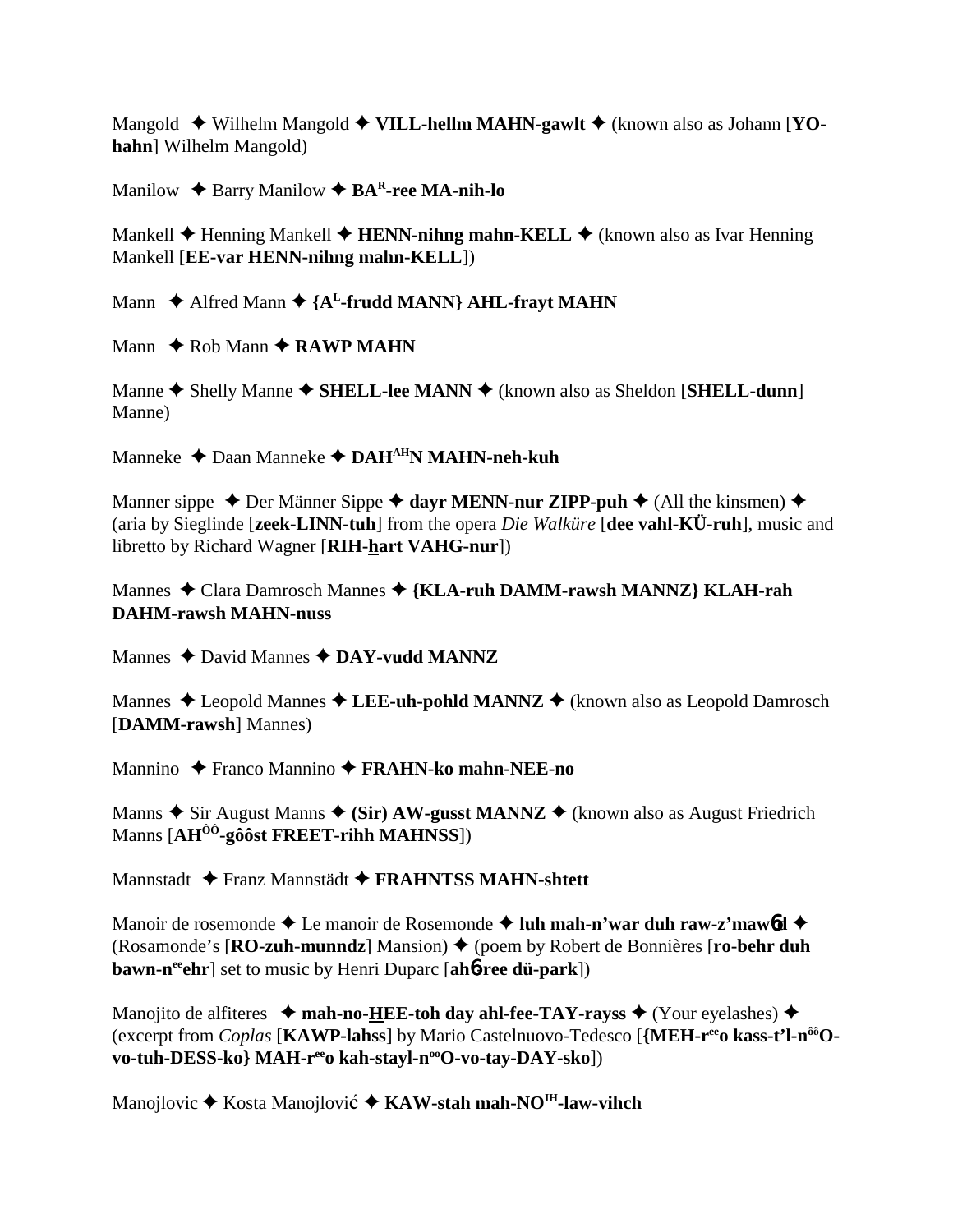Manolios  $\triangle$  mah-NAW-l<sup>ih</sup>awss  $\triangle$  (character in the opera *Recké Pašije* [<sup>R</sup>SHETTSS-keh<sup>eh</sup>] PAH-shih-yeh] — The Greek Passion; music by Bohuslav Martinů [BO-hôô-slahf MAR-t<sup>y</sup>ihnoo<sup>oo</sup>]; libretto by Martinů after Nikos Kazantzakis [NEE-kawss kah-zahnt-ZI-kiss])

Manon lescaut **→ mah-naw<sup>6</sup> less-ko →** (an opera, with music by Daniel-François Auber [dah**neeell frah**6**-swah o-bay**]; libretto by Augustin Eugène Scribe [**o-güss-teh**6**-nö-zhenn skreeb**] after Antoine François Prévost [**ah**6**-twahn frah**6**-swah pray-vo**])

Manon lescaut  $\rightarrow$  mah-nawb less-ko  $\rightarrow$  (an opera, with music by Giacomo Puccini [JAH-ko**mo poo-CHEE-nee**]; libretto by Domenico Oliva [**doh-MAY-nee-ko o-LEE-vah**] and Luigi Illica [**l ooEE-jee eel-LEE-kah**] after Antoine-François Prévost [**ah**6**-twahn-frah**6**-swah prayvo**]; additional contributions to the libretto by Marco Praga [**MAR-ko PRAH-gah**], Ruggero Leoncavallo [rood-JAY-ro lay-ohn-kah-VAHL-lo], Giulio Ricordi [JOO-l<sup>ee</sup>o ree-KOHR-dee], and Puccini)

Manowarda  $\triangle$  Josef von Manowarda  $\triangle$  YOH<sup>OH</sup>-zeff fawn MAH-no-var-tah

Manrico  $\triangle$ **mahn-REE-ko**  $\triangle$  (character in the opera *Il trovatore* [**eel tro-vah-TOH-ray**] — *The Troubadour*; music by Giuseppe Verdi [**joo-ZAYP-pay VAYR-dee**]; libretto by Salvadore Cammarano [**sahl-vah-DOH-ray kahm-mah-RAH-no**] and Leone Emanuele Bardare [**lay-O**nay ay-mah-n<sup>oo</sup>AY-lay bar-DAH-ray] after Antonio García Gutiérrez [ahn-TOH-n<sup>ee</sup>o gar-**THEE-ah goo-teeAYR-rehth**])

Manrique de lara ◆ Manuel Manrique de Lara ◆ mah-n<sup>oo</sup>ELL mahn-REE-kay day LAH-rah (known also as Manuel Manrique de Lara y Berry [**ee BEHR-ree**])

Manschinger **→** Kurt Manschinger ◆ KÔÔRT MAHN-shihng-ur

Manski ◆ Dorothée Manski ◆ {DAW-ruh-thee MANN-skee} daw-raw-tay MAHN-skee

Manskopf **→** Nicholas Manskopf → NIH-ko-lahss MAHNNSS-kawpf → (known also as Jakob Friedrich Nicholas Manskopf [**YAH-kawp FREET-rihh NIH-ko-luss MAHNSS-kawpf**])

Mansurian ◆ Tigran Mansurian ◆ t<sup>y</sup>ee-GRAHN mahn-sôô-r<sup>ih</sup>AHN

Manteau de fleurs **mah**6**-toh duh flör** (excerpt from the orchestral song cycle *Shéhérazade* [**shay-hay-rah-zahd**] by Maurice Ravel [**mo-reess rah-vell**])

Mantelli ◆ Eugenia Mantelli ◆ ay<sup>oo</sup>-JAY-n<sup>ee</sup>ah mahn-TAYL-lee

Manteola Facundo de la Viña Manteola **fah-KOON-doh day lah VEE-n'yah mahn-tay-O-lah →** (known also as Facundo de la Viña)

Mantovani ◆ mahn-toh-VAH-nee ◆ (known also as Annunzio Paolo [ahn-NOON-ts<sup>ee</sup>o PAH<sup>O</sup>-lo] Mantovani)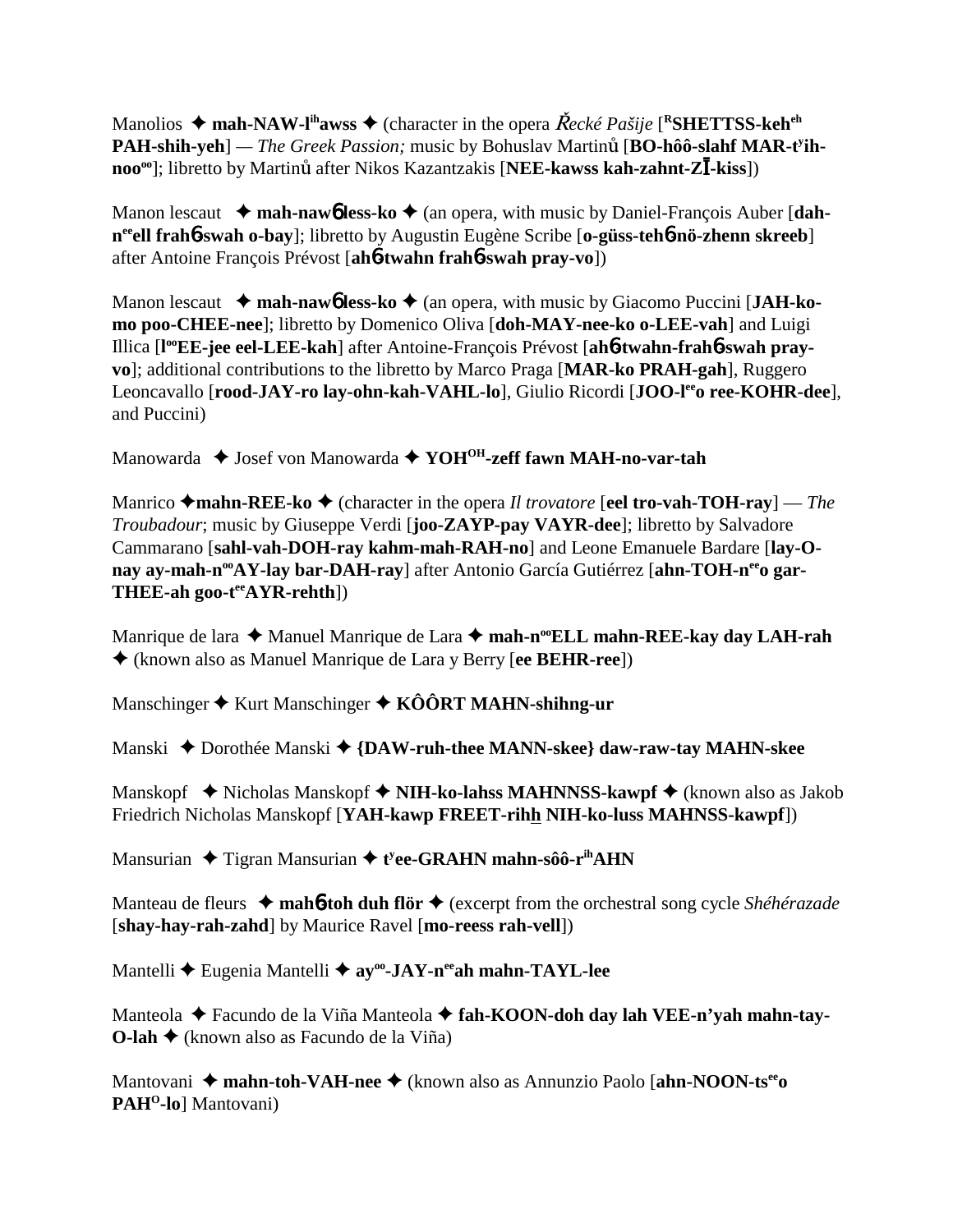Mantovani Tancredi Mantovani **tahn-KRAY-dee mahn-toh-VAH-nee**

Mantua  $\triangle$  Duke of Mantua  $\triangle$  (Duke of) MAHN-t<sup>oo</sup>ah  $\triangle$  (character in the opera *Rigoletto* [**ree-go-LAYT-toh**]; music by Giuseppe Verdi [**joo-ZAYP-pay VAYR-dee**]; libretto by Francesco Maria Piave [**frahn-CHAY-sko mah-REE-ah peeAH-vay**] after Victor Hugo [**{VICK-tur h'YOO-go} veek-tawr ü-go**])

Mantua ◆ Jachet di Mantua ◆ zhah-keh dee mah6-t<sup>ü</sup>ah ◆ (known also as Jacques Colebault de Vitré [**zhack kaw-luh-bo duh vee-tray**])

Mantuani ♦ Josef Mantuani ♦ YOH<sup>OH</sup>-zeff mahn-t<sup>oo</sup>AH-nee

Manuel  $\triangle$  Ralph Manuel  $\triangle$  RA<sup>L</sup>F MANN-yuh-wull

Manuel Roland-Manuel **raw-lah**6**-mah-nü-ell**

Manz  $\triangleleft$  **MAHNZ**  $\triangleleft$  (character in the opera *A Village Romeo and Juliet*; music by Frederick Delius [**FREH-duh-rick DEE-lihuss**]; libretto by Delius after Gottfried Keller [**GAWT-freet KELL-lur**])

Manze Andrew Manze **ANN-droo MANN-zee**

Manziarly ◆ Marcelle de Manziarly ◆ mar-sell duh mah**6-z<sup>ee</sup>ar-lee** 

Manzocchi ◆ Salvatore Auteri Manzocchi ◆ sahl-vah-TOH-ray ah<sup>oo</sup>-TAY-ree mahn-**TSOHK-kee**

Manzoni Giacomo Manzoni **JAH-ko-mo mahn-TSO-nee**

Mao  $\triangle$  Mao, Tse-Tung  $\triangle$  MAH<sup>o</sup>, ZEH-DAWNG  $\triangle$  (character in the opera *Nixon in China*; music by John Adams [**JAHN A-dummz**] and libretto by Alice Goodman [**A-luss GÔÔDmunn**])  $\blacklozenge$  (preferred spelling and pronunciation *Ze Dong* [**ZEH DAWNG**])

Mao tse tung  $\triangleleft$  Mao, Tse-Tung  $\triangleleft$  MAH<sup>O</sup>, ZEH-DAWNG  $\triangleleft$  (character in the opera *Nixon in China*; music by John Adams [**JAHN A-dummz**] and libretto by Alice Goodman [**A-luss**  $\textbf{GÔÔD-mmun}$ )  $\blacklozenge$  (preferred spelling and pronunciation *Ze Dong* [**ZEH DAWNG**])

Maometto  $\rightarrow$  mah<sup>o</sup>-MAYT-toh  $\rightarrow$  (Mahomet [mah-HO-mett])  $\rightarrow$  (character in the drama *Maometto Secondo* [**mah-o-MAYT-toh say-KOHN-doh**] — *Mahomet* [**mah-HO-mett**] *II*; music by Gioachino Rossini [joh**ah-KEE-no rohss-SEE-nee**] and text by Cesare della Valle [**chay-ZAH-ray dayl-lah VAHL-lay**])

Maometto secondo ◆ Maometto Secondo ◆ mah<sup>o</sup>-MAYT-toh say-KOHN-doh ◆ (Mahomet [mah-HO-mett] II) ◆ (drama, with music by Gioachino Rossini [j<sup>oh</sup>ah-KEE-no rohss-SEE**nee**] and text by Cesare della Valle [**chay-ZAH-ray dayl-lah VAHL-lay**])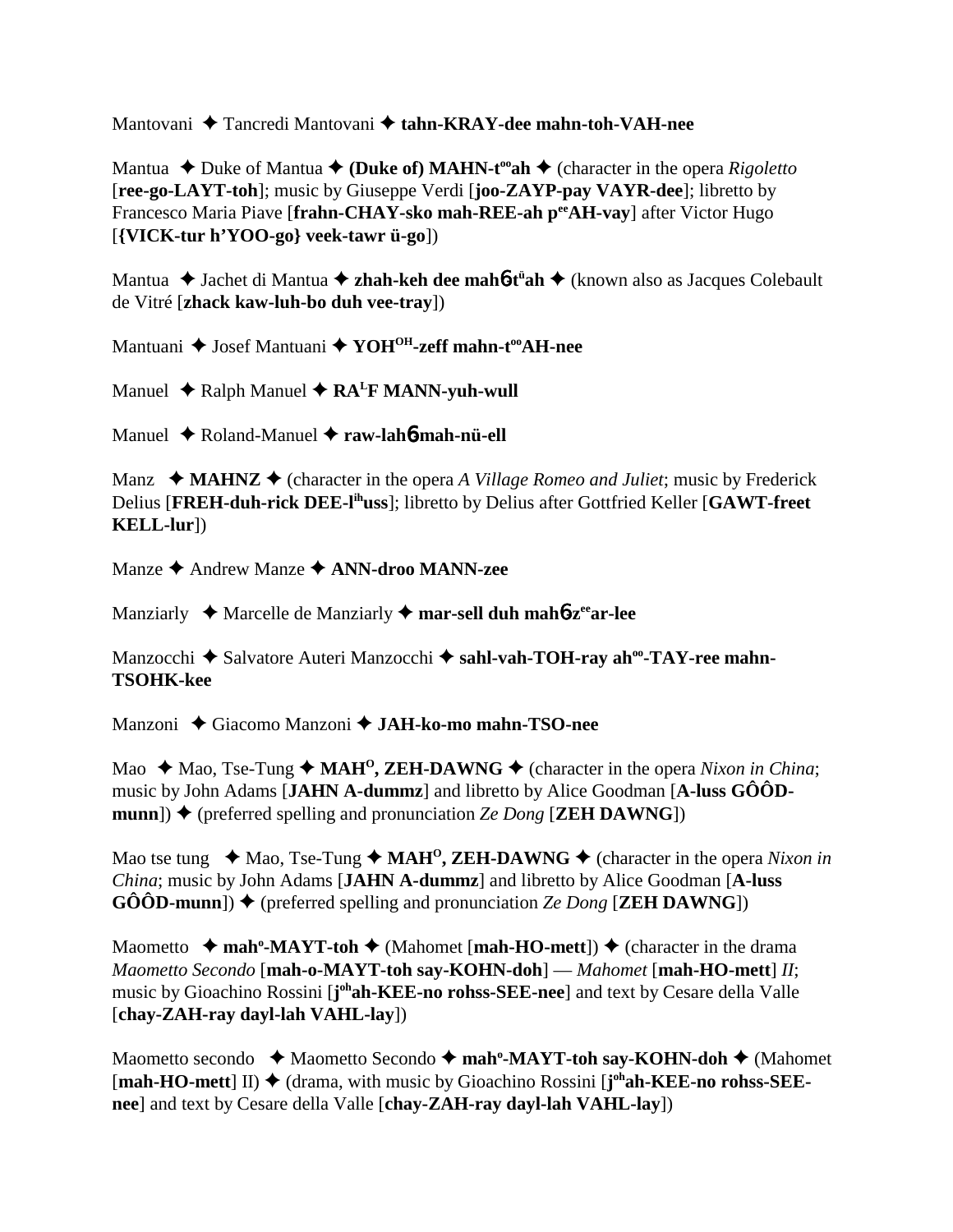Maori  $\triangle$  **MA**<sup>ôô</sup>-ree

Maoz tzur ◆ Maoz Tzur ◆ MAH-ohdz TSOO ◆ (a Hebrew prayer said at Chanukkah [hah**nook-KAH**])

Mappari ◆ M'apparì ◆ mahp-pah-REE ◆ (excerpt from the opera *Martha* [MAR-tah]; music by Friedrich Adolf Ferdinand von Flotow [**FREET-rihh AHAH-dawlf FEHR-tee-nahnt fawn FLO-tawv**] and libretto by Friedrich Wilhelm Riese [**FREET-rihh VILL-hellm REE-zuh**])

Mappari tutt amor  $\triangle$  M'apparì tutt' amor  $\triangle$  **mahp-pah-REE TOOT ah-MOHR**  $\triangle$  (excerpt from the opera *Martha* [**MAR-tah**]; music by Friedrich Adolf Ferdinand von Flotow [**FREETrihh AHAH-dawlf FEHR-tee-nahnt fawn FLO-tawv**] and libretto by Friedrich Wilhelm Riese [**FREET-rihh VILL-hellm REE-zuh**])

Mappari tutto amor  $\rightarrow$  M'appari tutto amor  $\rightarrow$  mahp-PAH-ree TOOT-toh ah-MOHR  $\rightarrow$ (excerpt from the opera Marta [**MAR-tah**]; music by Friedrich Adolf Ferdinand von Flotow [**FREET-rihh AHAH-dawlf FEHR-tee-nahnt fawn FLO-tawv**] and libretto by Friedrich Wilhelm Riese [**FREET-rihh VILL-hellm REE-zuh**])

Mar hay una torre  $\triangle$  En la mar hay una torre  $\triangle$  **ayn lah mar**  $\overline{I}$  **OO-nah TOHR-ray**  $\triangle$  (Out at Sea There Is a Tower)  $\blacklozenge$  (traditional song of the Spanish Jews)

Mara ◆ Gertrud Mara ◆ GHEHR-troot MAH-rah ◆ (known also as Gertrud Elisabeth [ay-**LEE-zah-bett**] Mara)

Mara  $\triangle$  La Mara  $\triangle$  lah MAH-rah  $\triangle$  (pen name for Marie Lipsius [mah-REE-uh LIPP**sihôôss**])

Maracas  $\rightarrow$  **mah-RAH-kahss**  $\rightarrow$  (gourd rattles)

Maragno Virtú Maragno **veer-TOO mah-RAH-n'yo**

Marais **→** Josef Marais **→ JO-zuff mah-RAYSS** 

Marais Marin Marais **mah-reh**6 **mah-reh**

Marais Paul des Marais **PAWL day muh-RAY** (known also as Paul Emile [**eh-MEEL**] Des Marais)

Marak ♦ Otakar Ma<mark>ř</mark>ák ♦ A**W-tah-kar MAH-<sup>r</sup>shah<sup>ah</sup>k** 

Maratrat Alain Maratrat **ah-leh**6 **mah-rah-trah**

Marazzoli Marco Marazzoli **MAR-ko mah-raht-TSO-lee**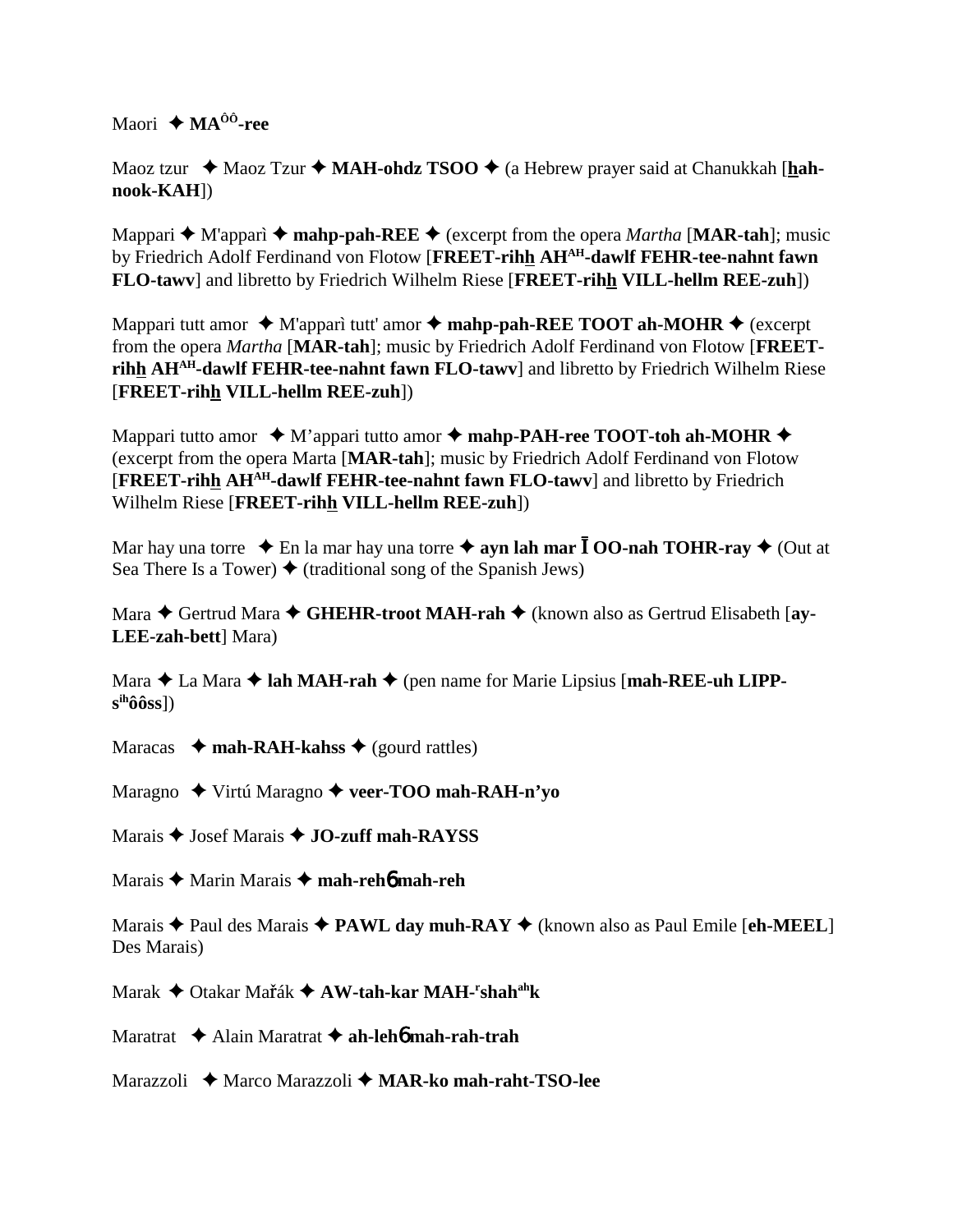Marba Antoni Ros-Marbá **ahn-TOH-nee RAWSS-mar-VAH**

Marbe  $\triangleq$  Myriam Marbé  $\triangleq$  mee-ree-AHM mar-BEH

Marc **→** Gabriel Marc **→ gah-br<sup>ee</sup>ell mark** 

Marcabru **mar-kah-brü**

Marcel **→** Lucille Marcel **→ loo-SEEL mar-SELL** 

Marcelli **◆** Nino Marcelli ◆ **NEE-no mar-SAY-l'vee** 

Marcellina  $\triangle$  mar-chayl-LEE-nah  $\triangle$  (character in the opera *Le nozze di Figaro* [lay NOHT**tsay dee FEE-gah-ro**] — *The Marriage of Figaro*; music by Wolfgang Amadeus Mozart [**VAWLF-gahng ah-mah-DAY-ôôss MO-tsart**]; libretto by Lorenzo da Ponte [**lo-RAYN-tso dah POHN-tay**] after Pierre-Augustin Caron de Beaumarchais [p<sup>ee</sup>ehr-o-güss-teh**6** kah-raw6 **duh bo-mar-sheh**])

Marcello **→** Alessandro Marcello → ah-layss-SAHN-dro mar-CHAYL-lo

Marcello **→** Benedetto Marcello → bay-nay-DAYT-toh mar-CHAYL-lo

Marcello  $\rightarrow$  mar-CHAYL-lo  $\rightarrow$  (character in the opera *La bohème* [lah baw-emm] — *Bohemian Life*; music by Giacomo Puccini [**JAH-ko-mo poo-CHEE-nee**]; libretto by Luigi Illica [**l ooEE-jee eel-LEE-kah**] and Giuseppe Giacosa [**joo-ZAYP-pay jah-ko-zah**] after Henri Murger [**ah**6**-ree mür-zhay**])

March of the grenadiers  $\triangle$  March of the Grenadiers  $\triangle$  (March of the) greh-nah-DEERZ  $\triangle$ (song by Schertzinger [**SHEHRT-tsihng-ur**])

Marchal  $\triangle$  André Marchal  $\triangle$  ah**6-dray mar-shahl**  $\triangle$  (known also as André-Louis [l<sup>ôô</sup>ee] Marchal)

Marchand **↓** Louis Marchand **← l<sup>ôô</sup>ee mar-shah<sup>6</sup>** 

Marchant  $\triangle$  Sir Stanley Marchant  $\triangle$  (Sir) STANN-lee MAR-chunnt  $\triangle$  (known also as Sir Stanley Robert [**RAH-burt**] Marchant)

Marche  $\triangle$  marsh  $\triangle$  (March)  $\triangle$  (composition by Carl Philipp Emanuel Bach [**KARL FEE-lipp ay-MAHAH-nooayl BAHK**])

Marche de triomphe  $\triangle$  Marche de triomphe  $\triangle$  marsh duh tree-awof  $\triangle$  (Triumphal March)  $\triangle$ (composition by Marc-Antoine Charpentier [**mark-ah**6**-twahn shar-pah**6**-teeay**]

Marche des davidsbundler contre les philistins  $\triangle$  Marche des Davidsbündler contre les Philistins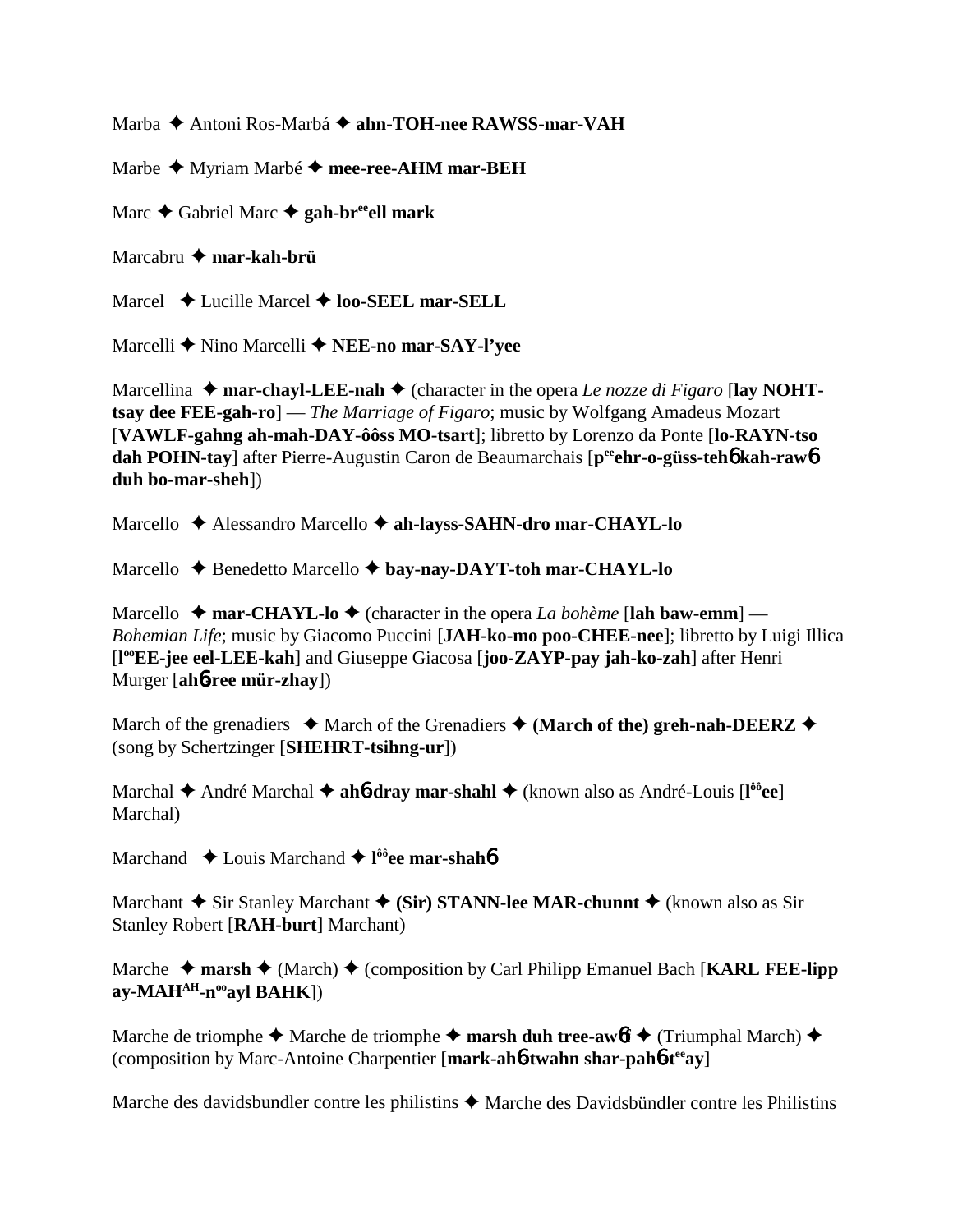**→ marsh day DAH-fittss-pünt-lur kaw6-tr' leh fee-liss-teh** $6 \rightarrow$  **(excerpt from the suite** *Carnaval* [**kar-nah-vahl**] — *Carnival* — by Robert Schuman [**ROHOH-bert SHOO-mahn**])

Marche des persans  $\triangle$  Marche des Persans  $\triangle$  marsh day pehr-sahbos  $\triangle$  (March of the Persians)  $\triangle$  (excerpt from the orchestral suite from the opera-ballet  $[\mathbf{BA}^L$ -lay) *Les Indes galantes* [**leh-zeh**6**d gah-lah**6**t**] — *The Amorous Indies*; music by Jean-Philippe Rameau [**zhah**6**-fee-leep rah-mo**] and libretto by Louis Fuzelier [**l ôôee fü-z'leeay**])

Marche funebre  $\triangle$  Marche funèbre  $\triangle$  **marsh fü-neh-br'**  $\triangle$  (Funeral March)  $\triangle$  (composition by Frédéric Chopin [fray-day-reek shaw-peh**ó**]) ♦ (excerpt from *Fantaisie élégiaque* [fah**ó-teh-zee ay-lay-zhee-ahk**] by Fernando Sor [**fehr-NAHN-doh SAWR**])

Marchesa melibea ◆ Marchesa Melibea ◆ mar-KAY-zah may-lee-BAY-ah ◆ (character in *Il viaggio a Reims* [eel v<sup>ee</sup>AHD-jo ah rehoss] — *The Journey to Rheims* [REEMZ] — a stage cantata [**kunn-TAH-tuh**] with ballet [**BAL-lay**]; music by Gioachino Rossini [**j ohah-KEE-no rohss-SEE-nee**] and libretto by Luigi Balocchi [**l ooEE-jee bah-LOHK-kee**])

Marchese di calatrava **→** Il Marchese di Calatrava ◆ eel mar-KAY-zay dee kah-lah-TRAH**vah ♦** (The Marquis of Calatrava [**kah-lah-TRAH-vah**]) ♦ (character in the opera *La forza del destino* [**lah FOHR-tsah dayl day-STEE-no**] — *The Force of Destiny*; music by Giuseppe Verdi [**joo-ZAYP-pay VAYR-dee**]; libretto by Francesco Maria Piave [**frahn-CHAY-sko mah-REE-ah peeAH-vay**] after Angel P. De Saavedra [**ahn-HELL (**P.**) day sah-VAY-drah**])

Marchese dobigny  $\triangle$  Marchese d'Obigny  $\triangle$  mar-KAY-zay daw-bee-n'yee  $\triangle$  (character in the opera *La traviata* [**lah trah-veeAH-tah**] — *The Worldly Woman*; music by Giuseppe Verdi [**joo-ZAYP-pay VAYR-dee**]; libretto by Francesco Maria Piave [**frahn-CHAY-sko mah-REE-ah peeAH-vay**] after Alexandre Dumas [**ah-leck-sah**6**-dr' dü-mah**])

Marchesi **→** Blanche Marchesi → blah**6sh mar-KAY-zee** → (known also as Blanche Marchesi de Castrone [**day kah-STRO-nay**])

Marchesi ◆ Luigi Marchesi ◆ l<sup>oo</sup>EE-jee mar-KAY-zee ◆ (known also as Luigi Lodovico [lo**doh-VEE-ko**] Marchesi)

Marchesi de castrone Blanche Marchesi de Castrone **blah**6**sh mar-KAY-zee day kah-STRO-nay ♦** (known also as Blanche Marchesi)

Marchesi de castrone **→** Mathilde Marchesi de Castrone → mah-TILL-day mar-KAY-zee day **kah-STRO-nay**

Marchesi de castrone ◆ Salvatore Marchesi de Castrone ◆ sahl-vah-TOH-ray mar-KAY-zee **day kah-STRO-nay**

Marchetti **←** Filippo Marchetti ← fee-LEEP-po mar-KAYT-tee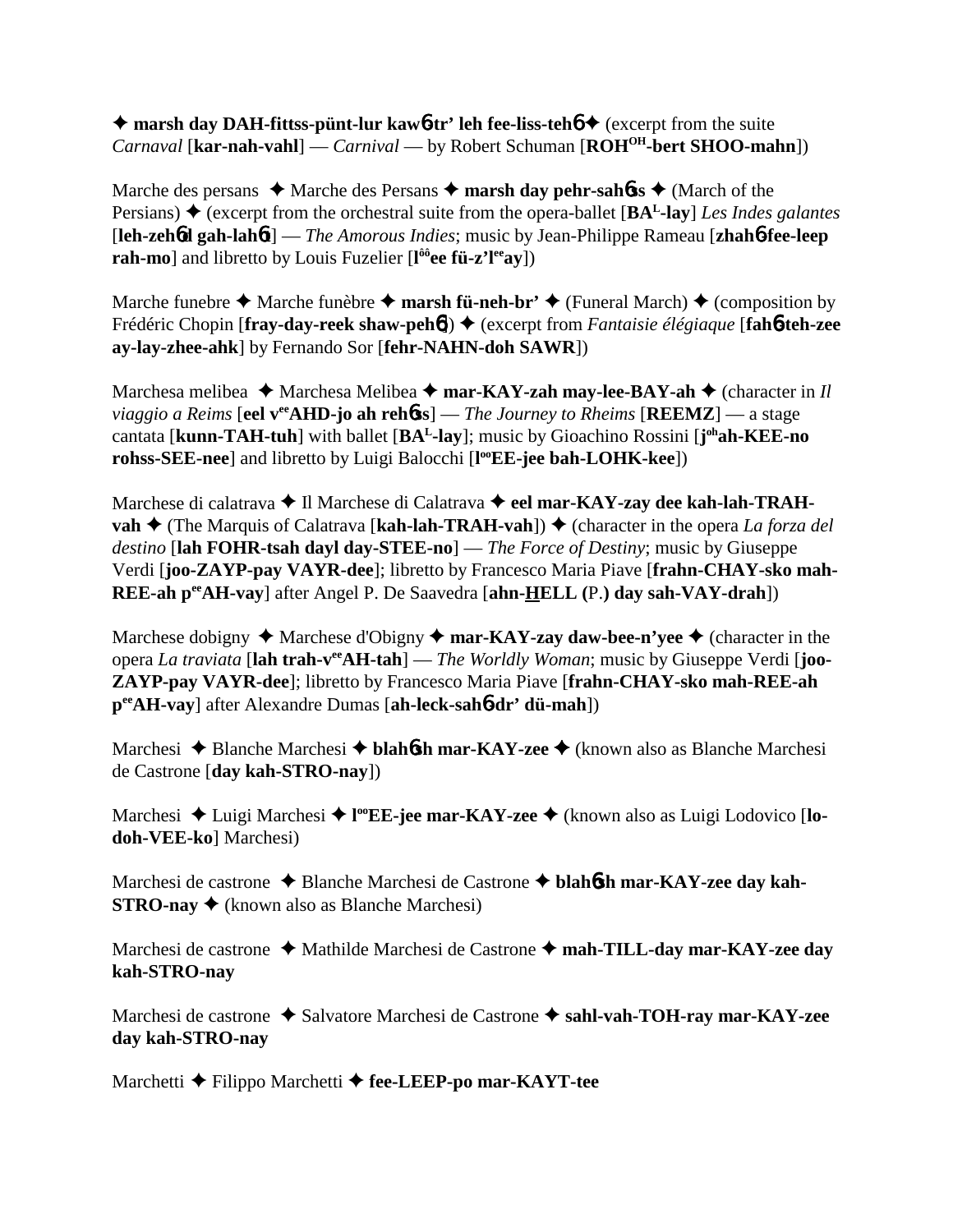Marchetto da padua  **←** Marchetto da Padua ← mar-KAYT-toh dah PAH-d<sup>oo</sup>ah ← (known also as Marchettus de Padua [mar-KAYT-tôôss day PAH-d<sup>oo</sup>ah], Marcus de Padua [MAR**kôôss day PAH-d<sup>oo</sup>ah**], and Marcus Paduanus [MAR-kôôss puh-dôôoAH-nôôss])

Marchettus de padua ◆ Marchettus de Padua ◆ mar-KAYT-tôôss day PAH-d<sup>oo</sup>ah ◆ (known also as Marchetto da Padua [mar-KAYT-toh dah PAH-d<sup>oo</sup>ah], Marcus de Padua [MAR-kôôss day PAH-d<sup>oo</sup>ah], and Marcus Paduanus [MAR-kôôss puh-d<sup>ôô</sup>AH-nôôss])

Marchex Henri Gil-Marchex **ah**6**-ree zheel-mar-shay**

Marchisio **→** Barbara Marchisio → **bar-BAH-rah mar-KEE-z<sup>ee</sup>o** 

Marcia **MAR-chah** (excerpt from *Notturni per due flauti e due corni* [**noht-TOOR-nee payr DOO-ay FLAH<sup>00</sup>-tee ay DOO-ay KOHR-nee**] — (Nocturnes for Two Flutes and Two Horns) — by Franz Joseph Haydn [FRAHNTSS YOH<sup>OH</sup>-zeff HI-d'n])

Marcia  $\rightarrow$  **MAR-chah**  $\rightarrow$  (excerpt from the opera *Fidelio* [**fee-DAY-l<sup>ih</sup>o**]; music by Ludwig van Beethoven [LOOT-vihh funn BAY<sup>AY</sup>-toh-funn]; libretto by Joseph Sonnleithner [YOH<sup>OH</sup>-zeff] **ZAWN-lt-nur**], Stephan von Breuning [**SHTEH-fahn fawn BROY-nihng**], and Georg Friedrich Treitschke [GAY-awrk FREET-rihh TRITSH-kuh])

Marco Tomás Marco **toh-MAHSS MAR-ko**

Marcoux Micheline Coulombe Saint-Marcoux **mee-shuh-leen kôô-law**6**b seh**6**-mar-kôô**

Marcoux Vanni Marcoux **vahn-nee mar-kôô**

Marcovici **→** Silvia Marcovici → SEEL-v<sup>ee</sup>ah mar-kaw-VEE-chee

Marcus de padua **→** Marcus de Padua → MAR-kôôss day PAH-d<sup>oo</sup>ah → (known also as Marchetto da Padua [mar-KAYT-toh dah PAH-d<sup>oo</sup>ah], Marchettus de Padua [mar-KAYT**tôôss day PAH-d<sup>oo</sup>ah**], and Marcus Paduanus [MAR-kôôss puh-d<sup>ôô</sup>AH-nôôss])

Marcus paduanus ◆ Marcus Paduanus ◆ MAR-kôôss pah-d<sup>ôô</sup>AH-nôôss ◆ (known also as Marchetto da Padua [mar-KAYT-toh dah PAH-d<sup>oo</sup>ah], Marchettus de Padua [mar-KAYTtôôss day PAH-d<sup>oo</sup>ah], and Marcus de Padua [MAR-kôôss day PAH-d<sup>oo</sup>ah])

Marcuse Sibyl Marcuse **{SIH-b'l MAR-kooss} ZIH-bül MAR-koo-zuh**

Mardones ◆ José Mardones ◆ ho-SAY mar-DOH-nayss

Mare  $\triangle$  Walter de la Mare  $\triangle$  WAWL-tur duh luh MEH<sup>UH</sup>R

Marecek  $\triangleleft$  Max Mareček  $\triangleleft$  **MAHKSS MAH-reh-check**  $\triangleleft$  (known also as the Americanized Max Maretzek [**MACKSS MA-rett-zeck**])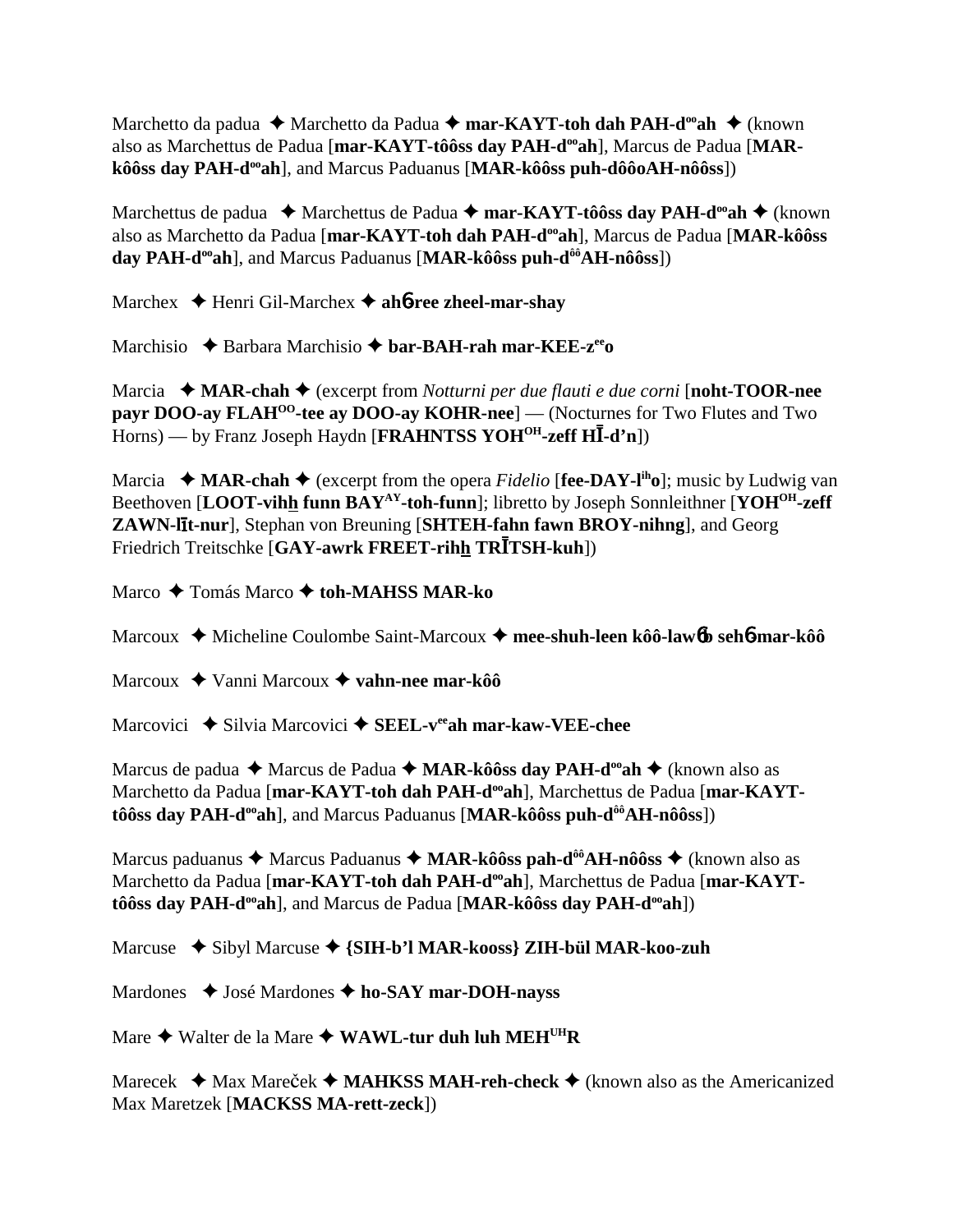Marechal **→** Adolphe Maréchal **→ ah-dawlf mah-reh-shahl** 

Marechal  $\blacklozenge$  Henri Maréchal  $\blacklozenge$  ah**6**-ree mah-ray-shahl  $\blacklozenge$  (known also as Charles-Henri [sharl**ah**6**-ree**] Maréchal)

Marechiare **→ mah-ray-k<sup>ee</sup>AH-ray →** (song by Di Giacomo [dee JAH-ko-mo] and Paolo Francesco Tosti [PAH<sup>O</sup>-lo frahn-CHAY-sko TOH-stee])

Marek ◆ Czesław Marek ◆ CHESS-wahf MAH-reck ◆ (known also as Czesław Josef Marek  $\triangleq$  [**CHESS-wahf YO-zeff MAH-reck**])  $\triangleq$  (the second name of this Polish National apparently has been Germanized and is given a German pronunciation; in Poland, the second name would be Józef [**YÔÔ-zeff**])

Marenco Romualdo Marenco **ro-mooAHL-doh mah-RAYN-ko**

Marenka ◆ Mařenka ◆ MAH-<sup>r</sup>shehng-kuh ◆ (character in the opera *Prodaná nevěsta* [PRAW-dah-nah<sup>ah</sup> NEH-v<sup>y</sup>ess-tah] — *The Bartered Bride*; music by Bedřich Smetana [BEDD**r shihk SMEH-tuh-nuh**] and libretto by Karel Sabina [**KAH-rell SAH-bih-nah**])

Marenzio Luca Marenzio  **LOO-kah mah-RAYN-tseeo**

Mares ◆ Jan Antonín Mareš ◆ YA**HN AHN-taw-n<sup>y</sup>ee<sup>ee</sup>n MAH-rehsh ◆** (known also as the Germanized Johann Anton Maresch [YO-hahn AHN-toh<sup>oh</sup>n MAH-rehsh])

Maresch **→** Johann Anton Maresch ◆ **YO-hahn AHN-toh<sup>oh</sup>n MAH-rehsh ◆** (Germanized version of the Bohemian name Jan Antonín Mareš [YAHN AHN-taw-n<sup>y</sup>ee<sup>ee</sup>n MAH-rehsh])

Mareschall ♦ Samuel Mareschall ♦ SAH-m<sup>ü</sup>ell MAH-ress-<u>k</u>ahl

Marescotti André-François Marescotti **ah**6**-dray-frah**6**-swah mah-russ-kawt-tee**

Maretzek  $\triangleleft$  Max Maretzek  $\triangleleft$  **MACKSS MA-rett-zeck**  $\triangleleft$  (Americanized version of the Czech name Max Mareček [MAHKSS MAH-reh-check])

Marez oyens **→** Tera de Marez Oyens **→ TEH-rah duh mah-RESS o-YENNSS** 

Margared  $\triangle$  mar-gah-reh  $\triangle$  (character in the opera *Le roi d'Ys* [luh r'wah deess] — *The King of Ys* [**EESS**]; music by Édouard Lalo [**ay-dôôar lah-lo**] and libretto by Édouard Blau [**ay-dôôar blo**])

Margaritis Loris Margaritis **LAW-riss mar-gah-REE-tiss**

Margaritki **→ mar-gah-REET-kee →** (Daisies) → (poem by Igor Severianin [**EE-gur seh-vehrihAH-ny inn**] set to music by Sergei Rachmaninoff [**sehr-GAYEE rahk-MAH-ny ih-nuff**])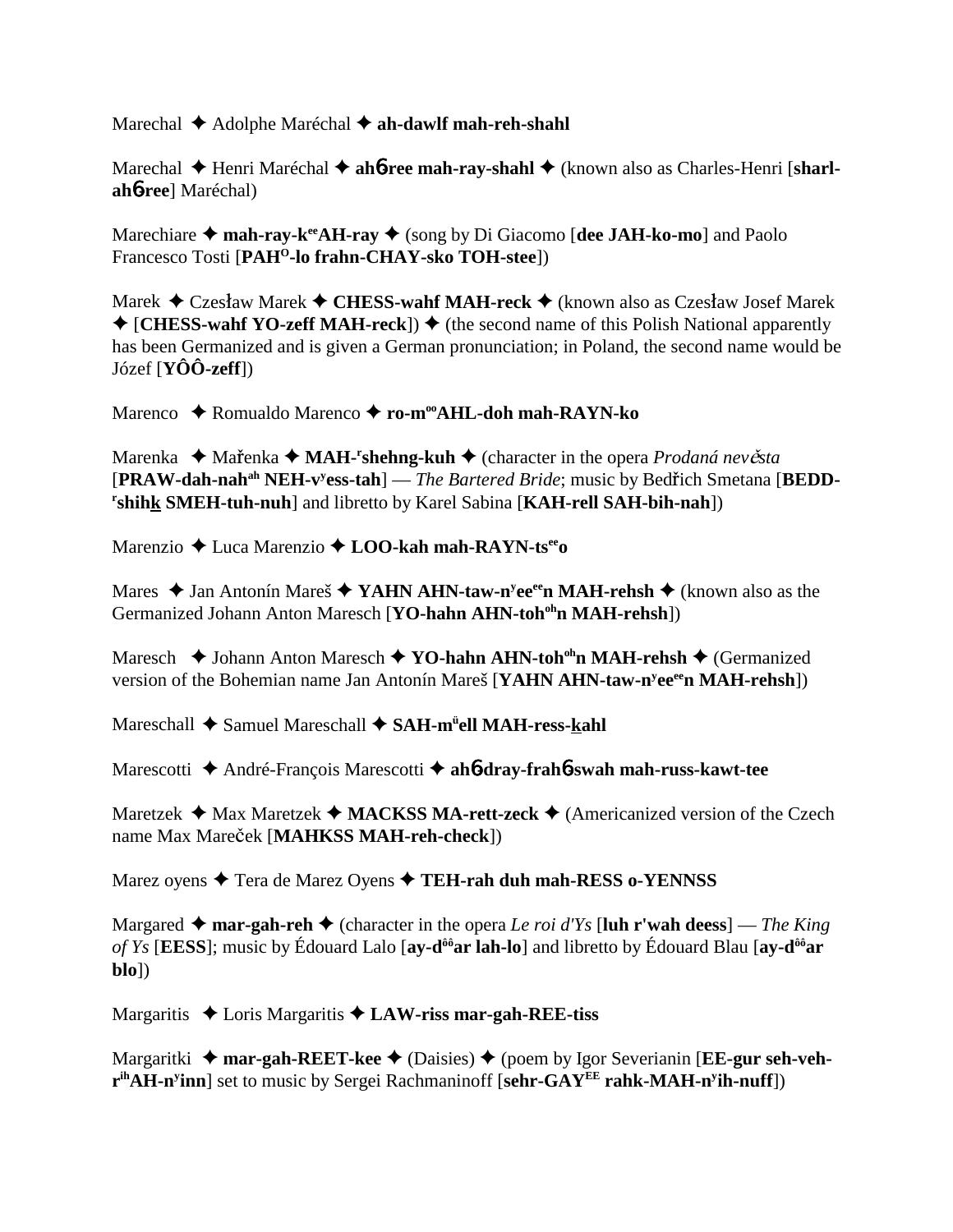Margiono Charlotte Margiono **SHAR-lutt mar-JO-no**

Margison **←** Richard Margison ← RIH-churd MAR-jih-sunn

Margittay ◆ Sándor Margittay ◆ SHAH<sup>AH</sup>N-dawr MAR-ghitt-tī

Margola Franco Margola **FRAHN-ko mar-GO-lah**

Margoton va ta liau  $\triangle$  Margoton va t'a l'iau  $\triangle$  **mar-gaw-taw6** vah tah l<sup>ee</sup>o  $\triangle$  (Margoton [**margaw-taw6**] Went to the Well With Her Jar) ♦ (song from *Chansons françaises* [shah6-saw6] **frah**6**-sezz**] by Francis Poulenc [**frah**6**-seess pôô-lah**6**k**])

Marguste Anti Marguste **ANN-tee MAR-gôô-steh**

Marherr-Wagner E. Marherr-Wagner **(**E.**) MAR-hehr-VAHG-nur**

Maria **→** Dominique della Maria **→ daw-mee-neek dell-lah mah-ree-ah →** (known also as Pierre-Antoine-Dominique [p<sup>ee</sup>ehr ah**6-twahn-daw-mee-neek**] della Maria)

Maria ◆ Fray Tomás de Santa María ◆ FR**Ī toh-MAHSS day SAHN-tah mah-REE-ah** 

Maria **→** Joel del Maria **→ JO-ull dell muh-REE-uh** 

Maria  $\blacklozenge$  María  $\blacklozenge$  mah-REE-ah  $\blacklozenge$  (tango by A. Troilo  $[(A.)$  TRO<sup>EE</sup>-lo] and C. Castillo  $[(C.)$ **kahss-TEE-l'yo**])

Maria ◆ Mária ◆ MAH<sup>AH</sup>-r<sup>ih</sup>ah ◆ (character in the opera *Hunyadi László* [HÔÔN-yah-dee LAH<sup>AH</sup>SS-loh<sup>oh</sup>]; music by Ferenc Erkel [FEH-renntss EHR-kell]; libretto by Béni Egressy [**BAY-nee EGG-rehsh-shee**] after Lőrinc Tóth [**LÖ<sup>ö</sup>-rinntss TOH<sup>OH</sup>T**])

Maria Antonia Walpurgis ◆ mah-REE-ah ahn-TOH-neeah vahl-POOR-ghiss

Maria auf dem berge ◆ Maria auf dem Berge ◆ **mah-REE-ah ah<sup>ôô</sup>f daym BEHR-guh ◆** (song by Gsätzli [**gh'ZETTSS-lee**])

Maria mater gratiae  $\triangleleft$  Maria, Mater gratiae  $\triangleleft$ muh-REE-uh, MAH-tehr GRAH-t<sup>ih</sup>ay  $\triangleleft$ (hymn by Gabriel Fauré [**gah-breeell fo-ray**])

Maria quae rapis corda hominum  $\triangle$  O Maria, quae rapis corda hominum  $\triangle$  o muh-REE-uh, **k<sup>ôô</sup>ay RUH-piss KOHR-duh HAW-mih-nôôm ♦** (motet [mo-TETT] by Giacomo Finetti [**JAH-ko-mo fee-NAYT-tee**])

Maria virgo ◆ Maria Virgo ◆ **muh-REE-uh VEER-go** ◆ (chant from the *Cancionero de Segovia* [**kahn-theeo-NAY-ro day say-GO-veeah**] — *Songbook of Segovia* — containing liturgical music from Spain at the time of Christopher Columbus)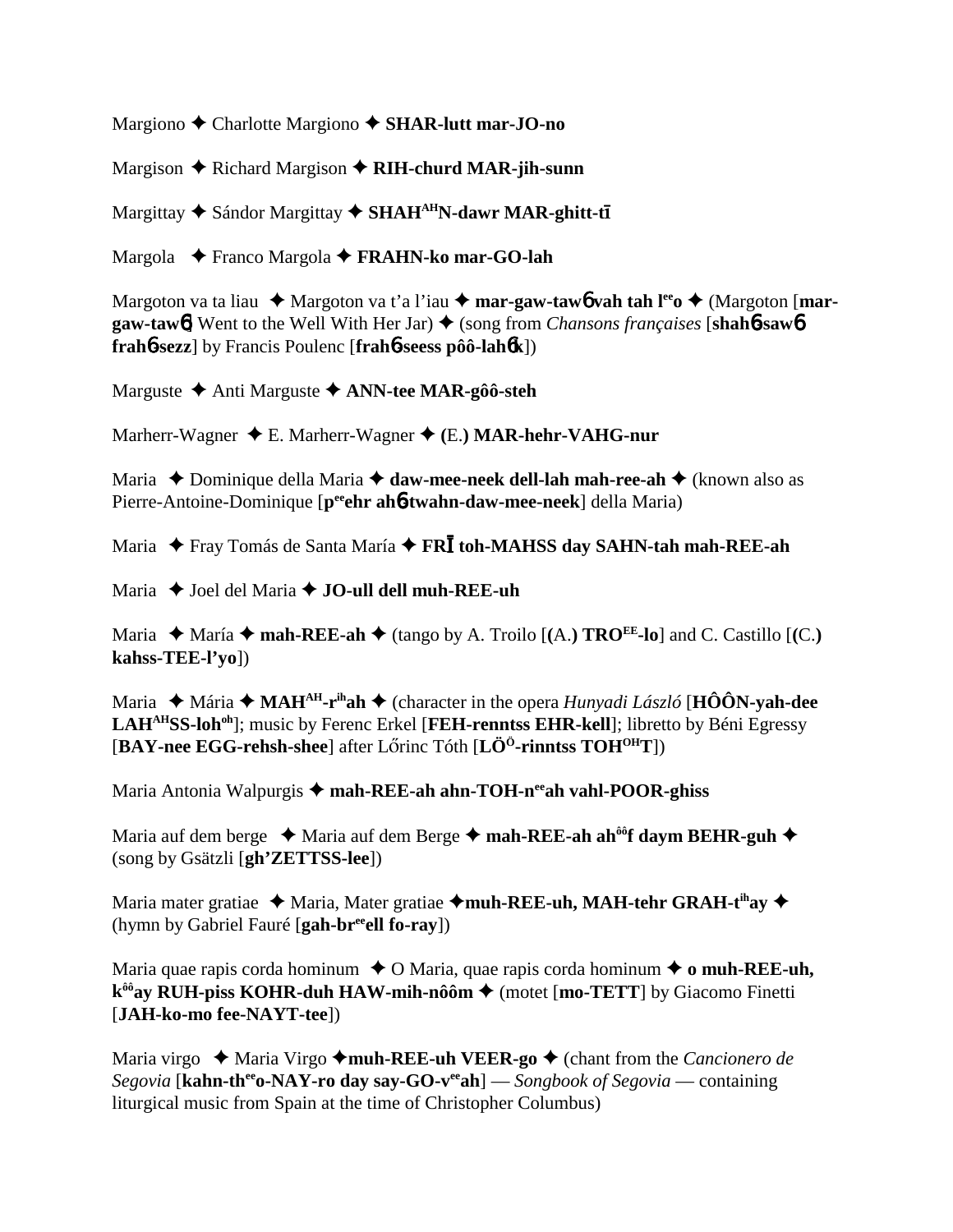Maria virgo pia O Maria Virgo Pia **o muh-REE-uh VEER-go PIH-ah** (sacred composition by Conductus [**kohn-DOOK-tôôss**])

Mariam matrem virginem ◆ Mariam Matrem Virginem ◆ MUH-rih-ahm MAH-tremm **VEER-jih-nemm** (excerpt from the *Llibre vermell of Montserrat* [**l'YEE-vray vehr-MELL (of) mawnt-sehr-RAHT**] — pilgrim songs and dances associated with the Shrine to the Virgin at Montserrat [**mahnt-sehr-RAHT**])

Mariani ◆ Angelo Mariani ◆ **ahn-JAY-lo mah-r<sup>ee</sup>AH-nee** ◆ (known also as Angelo Maurizio Gaspare [mah<sup>oo</sup>-REE-ts<sup>ee</sup>o gah-SPAH-ray] Mariani)

Marianne ◆ mah-ree-AHN-nuh ◆ (character in the opera *Der Rosenkavalier* [dayr RO-zunn**kah-fah-leer**] — *The Knight of the Rose*; music by Richard Strauss [RIH-**hart SHTRAH<sup>ôô</sup>SS**] and libretto by Hugo von Hofmannsthal [**HOO-go fawn HAWF-mahn-stahl**])

Maric ◆ Ljubica Marić ◆ l'YOO-bih-tsah MAH-rihch

Marie Célestine Galli-Marié **say-luss-teen gahl-lee-mah-reeay**

Marie ◆ Gabriel Marie **◆ gah-br<sup>ee</sup>ell mah-ree** 

Marie  $\rightarrow$  mah-ree  $\rightarrow$  (character in the opera *La fille du régiment* [lah fee<sup>y'</sup> dü ray-zhee-mah**6**] — *The Daughter of the Regiment*; music by Gaetano Donizetti [**gahay-TAH-no doh-nee-TSAYT-tee**]; libretto by Jules-Henri Vernoy Saint-Georges [**zhül-ah**6**-ree vehr-n'wah seh**6 **zhawrzh**] and Jean-François-Alfred Bayard [**zhah**6**-frah**6**-swah-ahl-fredd bah-yar**])

Marie  $\triangle$  mah-REE-uh  $\triangle$  (a medieval Norwegian song about a repentant sinful woman)

Marie  $\triangle$  Mère Marie  $\triangle$  **mehr mah-ree**  $\triangle$  (Mother Marie)  $\triangle$  (character in the opera *Dialogues* des Carmélites [d<sup>ee</sup>ah-lawg day kar-may-leet] — *Dialogues of the Carmelites* [KAR-muh**lItss**]; music by Francis Poulenc [**frah6**-seess pôô-lah**6k**] and libretto by Poulenc after Georges Bernanos [**zhawrzh behr-nah-nawss**])

Marie galante  $\triangle$  Marie Galante  $\triangle$  mah-ree gah-lah*f*  $\triangle$  (an opera, with music by Kurt Weill [KÔÔRT VIL]; libretto by Jacques Déval [zhack day-vahl] and Fernay [fehr-nay])

Marienwurmchen  $\triangle$  Marienwürmchen  $\triangle$  **MAH-ree-unn-vürm-hunn**  $\triangle$  poem from *Des Knaben Wunderhorn* [**dess k'NAHAH-bunn VÔÔN-tur-hawrn**] — *The Youth's Magic Horn* set to music by Robert Schumann [**ROHOH-bert SHOO-mahn**] in his *Lieder-Album für die Jugend* [**LEE-dur AHL-pôôm für dee YOO-gunnt**] — *Song Album for Young People*)

Marieta **→** Marieta! → mah-r<sup>ee</sup>AY-tah! → (mazurka [muh-ZUR-kuh] by Francisco Tárrega **[frahn-THEESS-ko TAR-ray-gah]) ♦ (song by Romilli [ro-MEE-l'yee])** 

Marija marija ◆ O, Marija, Marija! ◆ OH, mah-REE-yuh, mah-REE-yuh! ◆ (O, Maria,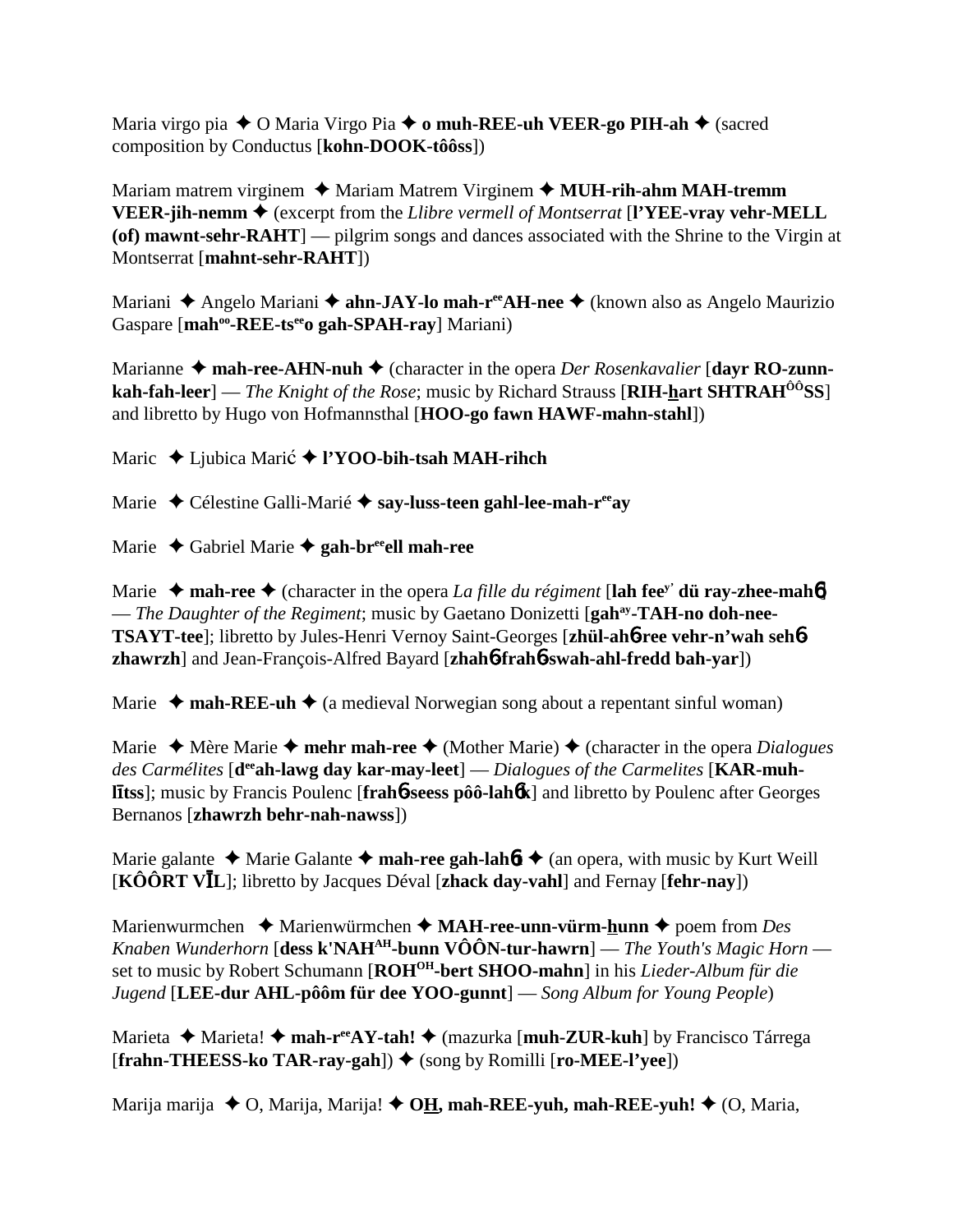Maria!)  $\triangle$  (aria from the opera *Mazeppa* [**mah-Z<sup>Y</sup>EPP-puh**]; music by Peter Ilyich Tchaikovsky [**p'YAW-t'r ill-YEECH {chahih-KAWF-skee} chay-KAWF-skee**]; libretto by Victor Burenin [VEEK-tur bôô-REH-n<sup>y</sup>inn] and P. Tchaikovsky after Alexander Sergeyevich Pushkin [uh**l y ick-SAHN-d'r sehr-GAY-yeh-vihch POOSH-kinn**] and Vasily Kandaurov [**vah-SEE-lee kunn-dah-ÔÔ-ruff**])

Marimolin **↓ mah-rih-MO-linn** 

Marin  $\triangle$  Ion Marin  $\triangle$  EEAHN MAH-rinn

Marini **◆** Biagio Marini ◆ b<sup>ee</sup>AH-jo mah-REE-nee

Marini ◆ Ignazio Marini ◆ eeg-NAH-tsee mah-REE-nee

Marinkovi  $\triangleq$  (*see* Marinkovic<sup> $\circ$ </sup> for preferred spelling and pronunciation)

Marinkovic  $\triangle$  Josef Marinković  $\triangle$  YAW-zeff mah-RIHNG-kaw-vihch  $\triangle$  (the first name is also spelled Josif [**YAW-siff**])

Marino Amerigo Marino **ah-MEH-rih-go muh-REE-no**

Marinov  $\rightarrow$  Ivan Marinov  $\rightarrow$  ee-VAHN mah-REE-nawf

Marinuzzi Gino Marinuzzi **JEE-no mah-ree-NOOT-tsee**

Mario ◆ Giovanni Matteo Mario, Cavaliere de Candia ◆ jo-VA**HN-nee maht-TAY-o MAHreeo, kah-vah-leeAY-ray day KAHN-deeah**

Mario ◆ Queena Mario ◆ k<sup>oo</sup>EE-nah MAH-r<sup>ee</sup>o

Mario mario mario son qui  $\triangle$  Mario! Mario! Mario! — Son qui!  $\triangle$  **MAH-r<sup>ee</sup>o! MAH-r<sup>ee</sup>o! MAH-r<sup>ee</sup>o!** — sohn  $\mathbf{k}^{\omega}$ **EE!**  $\blacklozenge$  (duet from the opera *Tosca* [**TOH-skah**]; music by Giacomo Puccini [JAH-ko-mo poo-CHEE-nee]; libretto by Luigi Illica [l<sup>oo</sup>EE-jee eel-LEE-kah] and Giuseppe Giacosa [**joo-ZAYP-pay jah-KO-zah**] after Henri Murger [**ah**6**-ree mür-zhay**])

Mario mario non la sospiri  $\triangleq$  Mario! Mario! ... Non la sospiri  $\triangleq$  **MAH-r<sup>ee</sup>o! MAH-r<sup>ee</sup>o! ... NOHN lah so-SPEE-ree**  $\blacklozenge$  (duet from the opera *Tosca* [**TOH-skah**]; music by Giacomo Puccini [JAH-ko-mo poo-CHEE-nee]; libretto by Luigi Illica [l<sup>oo</sup>EE-jee eel-LEE-kah] and Giuseppe Giacosa [**joo-ZAYP-pay jah-KO-zah**] after Henri Murger [**ah**6**-ree mür-zhay**])

Mariotte **→** Antoine Mariotte → ah**6-twahn mah-r<sup>ee</sup>awt** 

Mariotti **→** Alfredo Mariotti **→ ahl-FRAY-doh mah-r<sup>ee</sup>OHT-tee** 

Mariz Vasco Mariz **VAHSH-kôô mah-REEZH**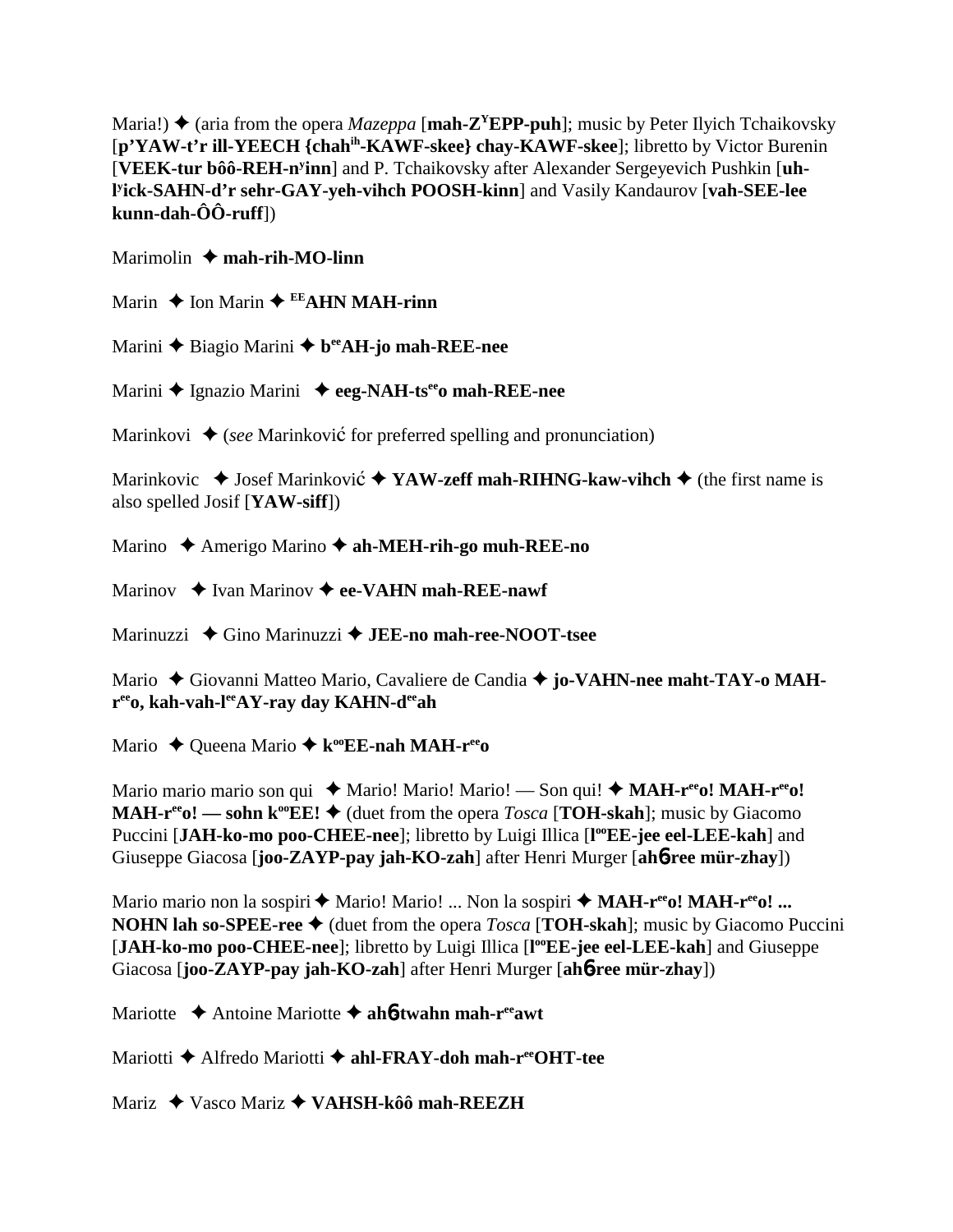Marizapalos ◆ Marizápalos ◆ mah-ree-THAH-pah-lawss ◆ (suite by Gaspar Sanz [gahss-**PAR SAHNTH**])

Markert Annette Markert **ahn-NEH-tuh MAR-kert**

Markevich  $\triangleq$  Nikolay Andreyevich Markevich  $\triangleq$  n<sup>y</sup>ee-kah-L**I** ahn-DRAY-yeh-vihch mar-**KAY-vihch**

- Markevitch **◆** Igor Markevitch ◆ **EE-gur mar-KAY-vihch**
- Markova Juliana Markova **yoo-lee-AH-nah MAR-kaw-vah**
- Markowski Andrzej Markowski **AHN-dray mar-KAWF-skee**
- Markull Friedrich Wilhelm Markull **FREET-rihh VILL-hellm MAR-kôôll**
- Markuse Albrecht Markuse **AHL-brehht mar-KOO-zuh**
- Markwort Johann Christian Markwort **YO-hahn KRIH-stihahn MARK-vawrt**
- Marliani ◆ Count Marco Aurelio Marliani ◆ (Count) MAR-ko ah<sup>oo</sup>-RAY-l<sup>ee</sup>o mar-l<sup>ee</sup>AH-nee
- Marliave  $\triangleq$  Joseph de Marliave  $\triangleq$  zho-zeff duh mar-l<sup>ee</sup>ahv
- Marmier  $\triangleq$  Jules Marmier  $\triangleq$  zhül mar-m<sup>ee</sup>ay
- Marmion **→** Bernadette Marmion **→ BUR-nuh-dett MAR-m<sup>ih</sup>unn**
- Marmontel Antoine-François Marmontel **ah**6**-twahn-frah**6**-swah mar-maw**6**-tell**

Marmontel ◆ Antonin Émile Louis Corbaz Marmontel ◆ ah**6-taw-neh6** ay-meel l<sup>ôô</sup>ee kawr-bah **mar-maw**6**-tell**

Marmontel Jean Francois Marmontel **zhah**6 **frah**6**-swah mar-maw**6**-tell**

- Maros ◆ Ilona Maros ◆ I**H-law-nah MAH-rawsh**
- Maros ◆ Miklós Maros ◆ **MICK-loh<sup>oh</sup>sh MAH-rawsh**
- Maros **→** Rudolf Maros → RÔÔ-dawlf MAH-rawsh
- Marpurg Friedrich Marpurg **FREET-rihh MAR-pôôrk**
- Marpurg Friedrich Wilhelm Marpurg **FREET-rihh VILL-hellm MAR-pôôrk**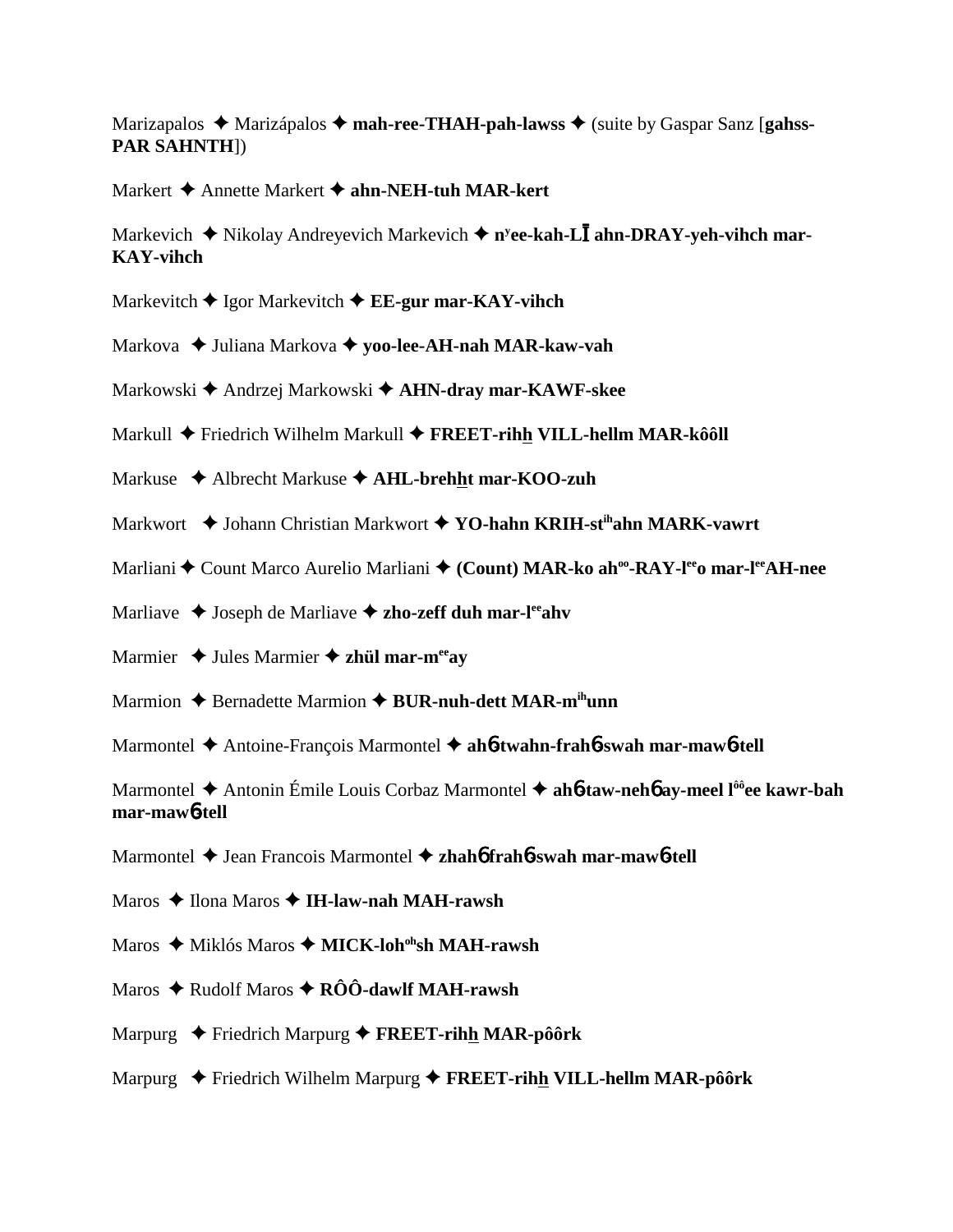Marques peixinho ◆ Jorge Manuel Rosada Marques Peixinho ◆ ZHAWRZH muh-n<sup>ôô</sup>ELL  $r\hat{o}\hat{o}$ -**ZAH-duh MARKSS pay-SHEE-n'y** $\hat{o}\hat{o}$   $\blacklozenge$  (known also as Jorge Peixinho)

Marques y garcia Pedro Miguel Marqués y García **PAY-dro mee-GHELL mar-KAYSS ee gar-THEE-ah**

# Marquis **mar-kee**

Marquis de la force  $\triangle$  Le marquis de la force  $\triangle$  luh mar-kee duh lah fawrss  $\triangle$  (character in the opera *Dialogues des Carmélites* [**deeah-lawg day kar-may-leet**] — *Dialogues of the Carmelites* [**KAR-muh-ltss**]; music by Francis Poulenc [**frah**6**-seess pôô-lah**6**k**]; libretto by Poulenc after Georges Bernanos [**zhawrzh behr-nah-nawss**])

Marquise cicinella **→** La Marquise, Cicinella **→ lah mar-keez, chee-chee-NAYL-lah** → (character in the opera *Les brigands* [**leh bree-gah**6] — *The Brigands* [**BRIH-gunndz**]; music by Jacques Offenbach [**ZHACK AWF-funn-bahk**]); libretto by Henri Meilhac [**ah**6**-ree meh-yack**] and Ludovic Halévy [**lü-daw-veek ah-lay-vee**])

## Marrast **mar-rah**

Marre ◆ Jacques-Michel-Hurel de la Marre ◆ zhack-mee-shell-ü-rell duh lah mar ◆ (the last name is also spelled Lamare [**lah-mar**])

Marriner ◆ Andrew Marriner **◆ ANN-drôô MA<sup>R</sup>-rih-nur** 

Marriner  $\triangle$  Sir Neville Marriner  $\triangle$  (Sir) NEH-v'l MA<sup>R</sup>-rih-nur

Marrocco  $\blacklozenge$  W. Thomas Marrocco  $\blacklozenge$  W. TAH-muss mar-ROHK-ko  $\blacklozenge$  (known also as William [**WILL-l<sup>ih</sup>umm**] Thomas Marrocco

Marrou ◆ Michel Garcin Marrou ◆ mee-shell gar-seh**6** mar-rôô

Mars  $\triangle$  Est-ce Mars  $\triangle$  esst-s'mar  $\triangle$  (excerpt from *Suite* [s<sup>ü</sup>eet] by Nicolas Vallet [nee-kaw**lah vahl-leh**])

Mars  $\triangle$  Jacques Mars  $\triangle$  zhack mar

Marsalis ◆ Wynton Marsalis ◆ WINN-t'n mar-SAH-liss

Marsan ◆ Guido Ajmone-Marsan ◆ g<sup>oo</sup>EE-doh ah-y'MO-nay-MAR-sahn

Marschalk **→** Max Marschalk **→ MAHKSS MAR-shahlk** 

Marschall Werner Marschall **VEHR-nur MAR-shahl**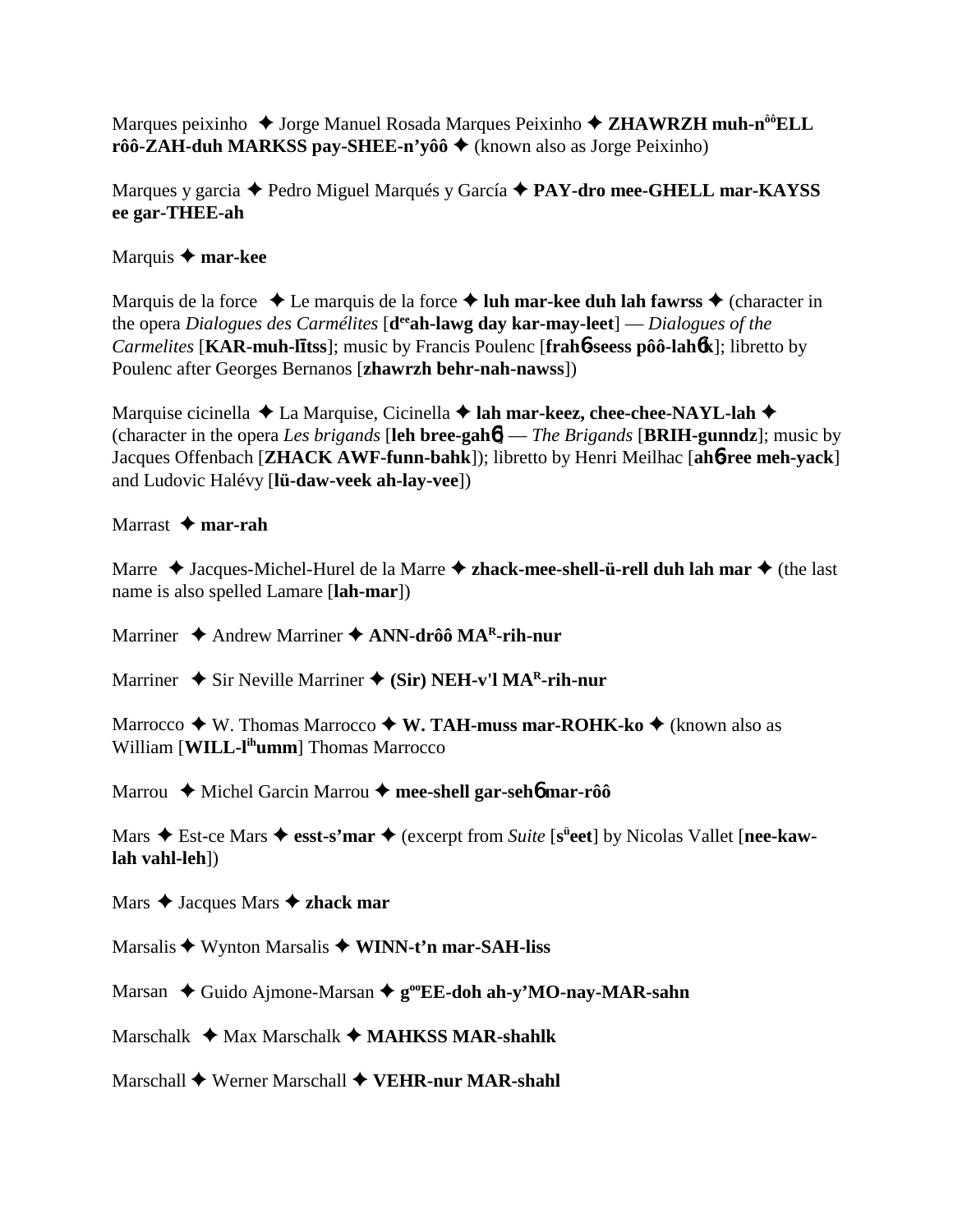Marschallin **↓** The Marschallin, Princess Werdenberg **↓** (The) MAR-shahl-linn, (Princess) **VEHR-tunn-pehrk ♦** (character in the opera *Der Rosenkavalier* [dayr **RO-zunn-kah-fah-leer**] — *The Knight of the Rose*; music by Richard Strauss [**RIH-hart SHTRAHÔÔSS**] and libretto by Hugo von Hofmannsthal [**HOO-go fawn HAWF-mahn-stahl**])

Marschallin princess werdenberg  $\triangle$  The Marschallin, Princess Werdenberg  $\triangle$  (The) MAR**shahl-linn, (Princess) VEHR-tunn-pehrk ♦ (character in the opera** *Der Rosenkavalier* **[davr] RO-zunn-kah-fah-leer**] — *The Knight of the Rose*; music by Richard Strauss [**RIH-hart SHTRAHÔÔSS**] and libretto by Hugo von Hofmannsthal [**HOO-go fawn HAWF-mahn-stahl**])

Marschner Franz Marschner **FRAHNTSS MARSH-nur**

Marschner ◆ Heinrich Marschner ◆ H**IN-rih<u>h</u> MARSH-nur ◆** (known also as Heinrich August [**AHÔÔ-gôôst**] Marschner)

Marseillaise **→** La Marseillaise → lah mar-seh-yezz

Marsick Armand Marsick **ar-mah**6 **mar-sick** (known also as Armand Louis Joseph [**l ôôee zho-zeff**] Marsick)

Marsick **→** Martin Marsick **→ mar-teh<sup>6</sup> mar-sick →** (known also as Martin-Pierre-Joseph [**marteh<sup>6</sup>-p<sup>ee</sup>ehr-zho-zeff**] Marsick)

Marsop **→ Paul Marsop → PAH<sup>ôô</sup>L MAR-sawp** 

Marssnon  $\triangle$  Marssnön  $\triangle$  **MARSS-snön**  $\triangle$  (The March Snow)  $\triangle$  (poem by Josef Julius Wecksell [**YOO-seff YÜ-lihüss VECK-sell**] set to music by Jean Sibelius [**zhah**6 **sih-BAYl ihôôss**])

Marston **→** Philip Bourke Marston **→ FIH-lupp BÔÔRK MAR-stunn** 

Marta  $\triangleleft$  **MAR-tah**  $\triangleleft$  (an opera, with music by Friedrich Adolf Ferdinand von Flotow [**FREET-rihh AHAH-dawlf FEHR-tee-nahnt fawn FLO-tawv**] and libretto by Friedrich Wilhelm Riese [**FREET-rihh VILL-hellm REE-zuh**])

Marteau Henri Marteau **ah**6**-ree mar-toh**

Martelli **→** Dominic Martelli → DOH-mee-neek mar-TAYL-lee

Martelli Henri Martelli **ah**6**-ree mar-tell-lee**

Martenot **→** Maurice Martenot → mo-reess mar-tuh-no → (known also as Maurice Louis Eugène [**l ôôee ö-zhenn**] Martenot)

Martens Frederick Herman Martens **FREH-duh-rick HUR-munn MAR-tunnss**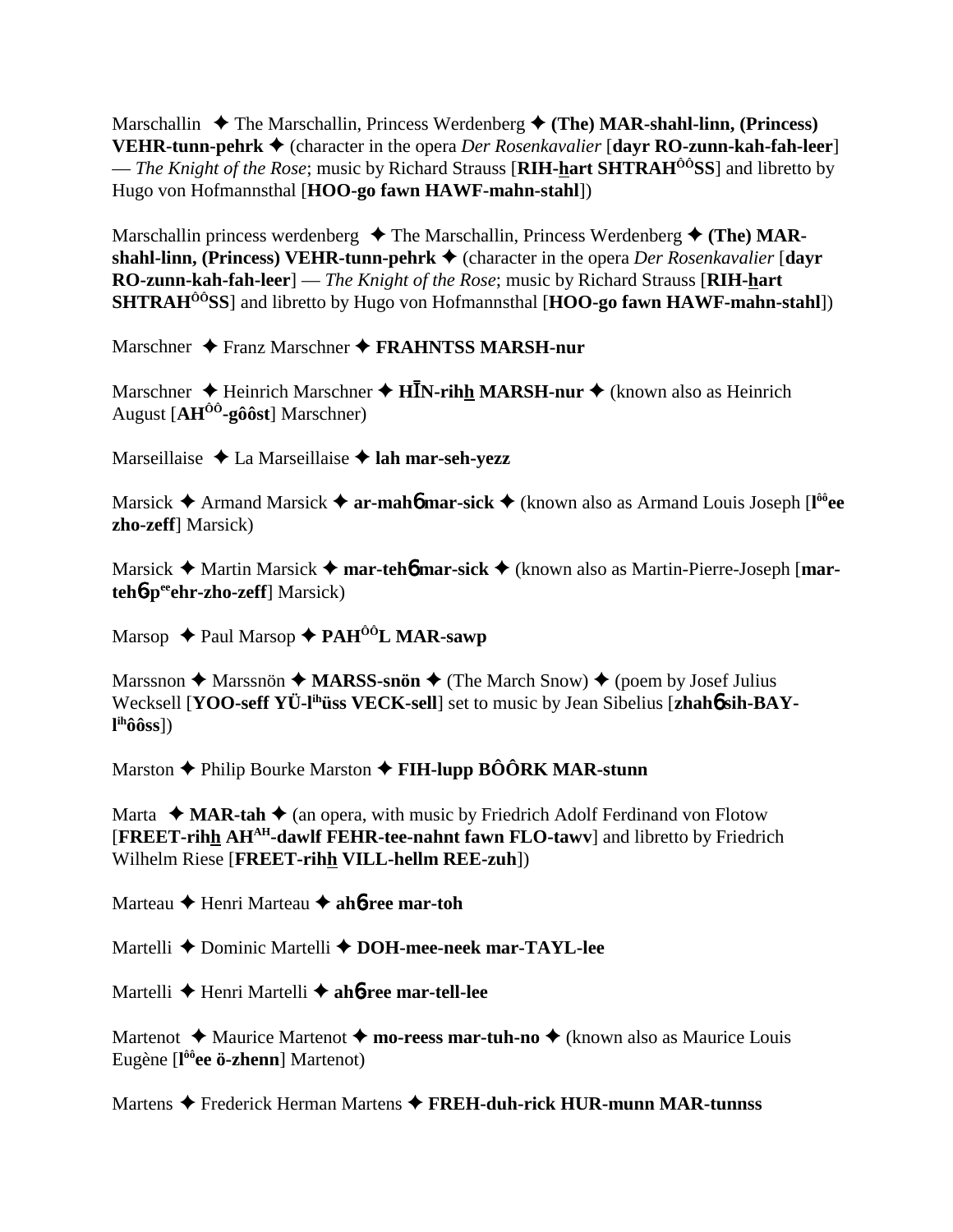Martern aller arten  $\triangle$  **MAR-tern AHL-lur AR-tunn**  $\triangle$  (Tortures of every kind)  $\triangle$  (aria featuring Konstanze [**kawn-STAHN-tsuh**] in the opera *Die Entführung aus dem Serail* [**dee ennt-FÜ-rôông ahôôss daym zay-RAHEEL**] — *The Abduction from the Harem*; music by Wolfgang Amadeus Mozart [**VAWLF-gahng ah-mah-DAY-ôôss MO-tsart**]; libretto by Johann Gottlieb Stephanie [**YO-hahn GAWT-leep SHTEH-fah-nee**) after Christoph Friedrich Bretzner [**KRIH-stawf FREET-rihh BRETTSS-nur**])

Marternarie quartet **→** Marternarie Quartet → MAR-tur-nah-ree (Quartet)

Martha  $\triangleleft$  **MAR-tah**  $\triangleleft$  (an opera, with music by Friedrich Adolf Ferdinand von Flotow [**FREET-rihh AHAH-dawlf FEHR-tee-nahnt fawn FLO-tawv**] and libretto by Friedrich Wilhelm Riese [**FREET-rihh VILL-hellm REE-zuh**] — another source gives the librettist as W. Friedrich  $[(W. )$  FREET-rihh<sup> $]) \triangleq$ </sup> (The full title of the opera is Martha, oder der Markt zu Richmond [**MAR-tah, O-dur dayr MARKT tsoo RIHCH-munnd**] — *Martha, or the Market at Richmond*)

Marti  **→** Daniel Marti **→ dah-n<sup>ee</sup>ell mar-tee** 

Martienssen ◆ Carl Adolf Martienssen ◆ KARL AH<sup>AH</sup>-dawlf mar-TEEN-sunn

Martignoni Jean-Philippe Martignoni **zhah**6**-fee-leep mar-tee-n'yaw-nee**

Martin **←** Edgardo Martín ← edd-GAR-doh mar-TEEN

Martin François Martin **frah**6**-swah mar-teh**6

Martin **→** Frank Martin → frah**6k mar-teh6** → (known also as Frank Théodore [tay-aw-dawr] Martin)

Martin **→** Jean-Blaise Martin **→ zhah6-blezz mar-teh6 →** (known also as Nicolas-Jean-Blaise Martin [**nee-kaw-lah-zhah**6**-blezz mar-teh**6])

Martin **→** Mary Martin ◆ MEH<sup>UH</sup>-ree MAR-t'n ◆ (known also as Mary Virginia [vur-JIH**nihuh**] Martin)

Martin  $\triangle$  Mireille Martin  $\triangle$  mee-reh<sup>y'</sup> mar-teh**6** 

Martin **◆** Riccardo Martin ◆ rick-KAR-doh MAR-t'n

Martin y soler  $\triangle$  Vicente Martín y Soler  $\triangle$  vee-THAYN-tay mar-TEEN ee so-LEHR

Martin y soler  $\blacklozenge$  Vicente Martín y Soler  $\blacklozenge$  vee-THAYN-tay mar-TEEN ee so-LEHR  $\blacklozenge$ (known also as Atanasio Martín Ignacio Vicente Tadeo Francisco Pellegrin Martín y Soler [**ahtah-NAH-seeo mar-TEEN eeg-NAH-theeo vee-THAYN-tay tah-THAY-o frahn-THEESS-ko pay-l'yay-GREEN mar-TEEN ee so-LEHR**])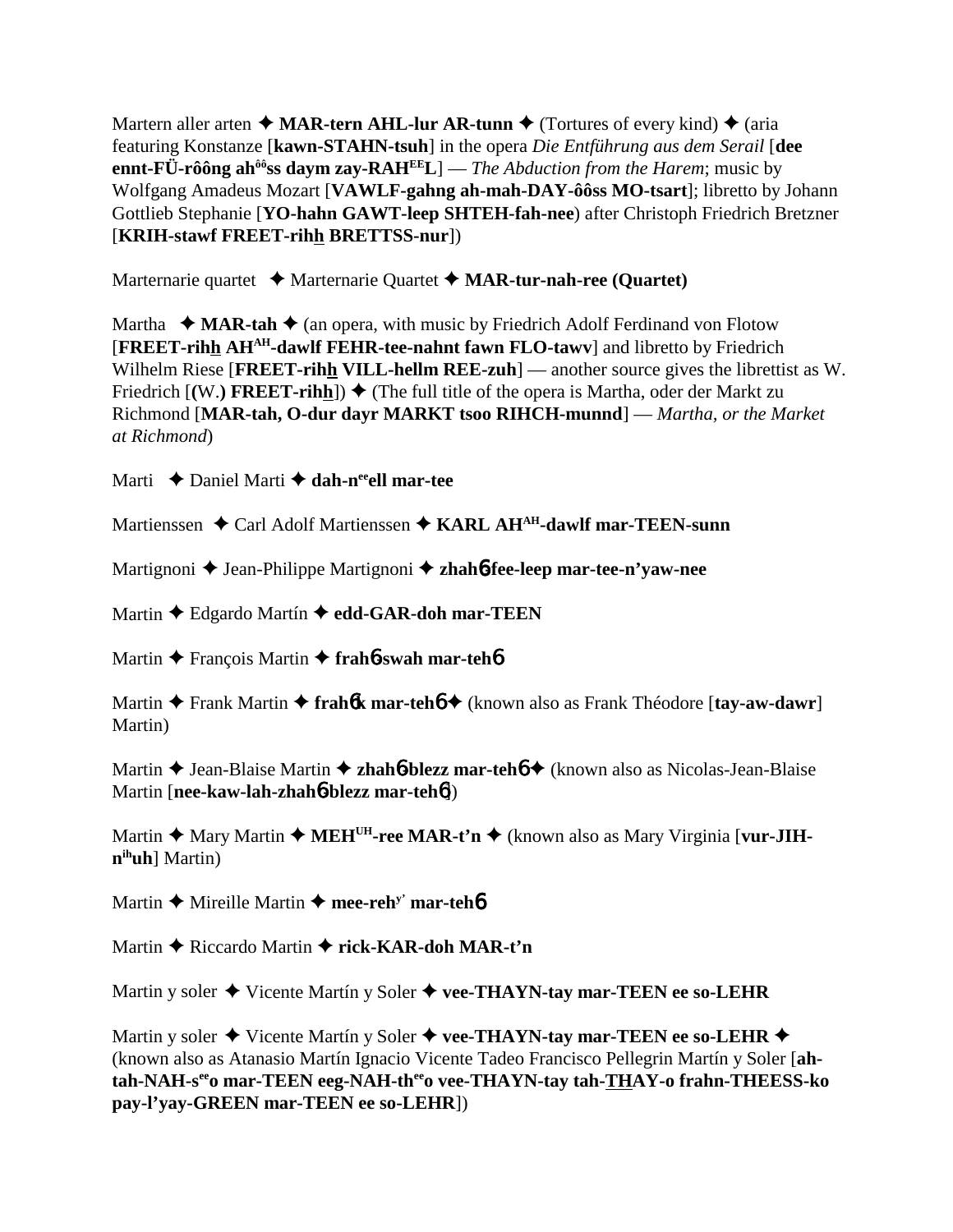Martincek **→** Dušan Martinček → DÔÔ-shunn MAR-tinn-check

Martinelli Giovanni Martinelli **jo-VAHN-nee mar-tee-NAYL-lee**

Martines ◆ Marianne Martines ◆ mah-r<sup>ee</sup>AHN-nuh mar-TEE-nuss

Martinet Jean-Louis Martinet **zhah**6**-lôôee mar-tih-neh**

Martinez ◆ Esther Martinez **◆ ESS-tur mar-TEE-nuzz** 

Martinez  $\triangle$  José Daniel Martinez  $\triangle$  ho-SAY dah-n<sup>ee</sup>ELL mar-tee-NESS

Martinez ◆ Marianne von Martínez ◆ mah-ree-AHN-nuh fawn mar-TEE-nehth

Martinez ◆ Miguel Angel Gomez Martínez ◆ mee-GHELL ahn-HELL go-MEHTH mar-**TEE-nehth**

Martinez **→** Odaline de la Martinez → {O-duh-l**In duh lah mar-TEE-nuzz**} o-dah-LEE-nay **day lah mar-tee-NESS**

Martinez ◆ Raymond Martinez ◆ RAY-munnd mar-TEE-nuzz

Martini Giovanni Battista Martini **jo-VAHN-nee baht-TEE-stah mar-TEE-nee**

Martini ◆ Jean Paul Egide Martini ◆ zhah**6** pohl eh-zheed mar-tee-nee

Martini ◆ Luise Martini ◆ **loo-EE-zuh mar-TEE-nee** 

Martini ◆ Nino Martini ◆ NEE-no mar-TEE-nee

Martino **→** Donald Martino **→ DAH-nulld mar-TEE-no** → (known also as Donald James [**JAYMZ**] Martino)

Martinon ♦ Jean Martinon ♦ zhah**6** mar-tee-naw**6** 

Martinovic **→** Boris Martinovic **→ bah-REESS mar-T<sup>Y</sup>EE-nuh-vihch** 

Martinovitch  $\blacklozenge$  Boris Martinovitch  $\blacklozenge$  bah-REESS mar-T<sup>Y</sup>EE-nuh-vihch

Martins João Carlos Martins **zhôôAH**6**ôô KAH-lôôss mar-TEE**6**SS**

Martinu ◆ Bohuslav Martinů ◆ BO-hôô-slahf MAR-t<sup>y</sup>ih-noo<sup>oo</sup> ◆ (known also as Bohuslav Jan [YAHN] Martinu<sup>ul</sup>]

Martirano ◆ Salvatore Martirano ◆ SA<sup>L</sup>-vah-tawr mar-tih-RAH-no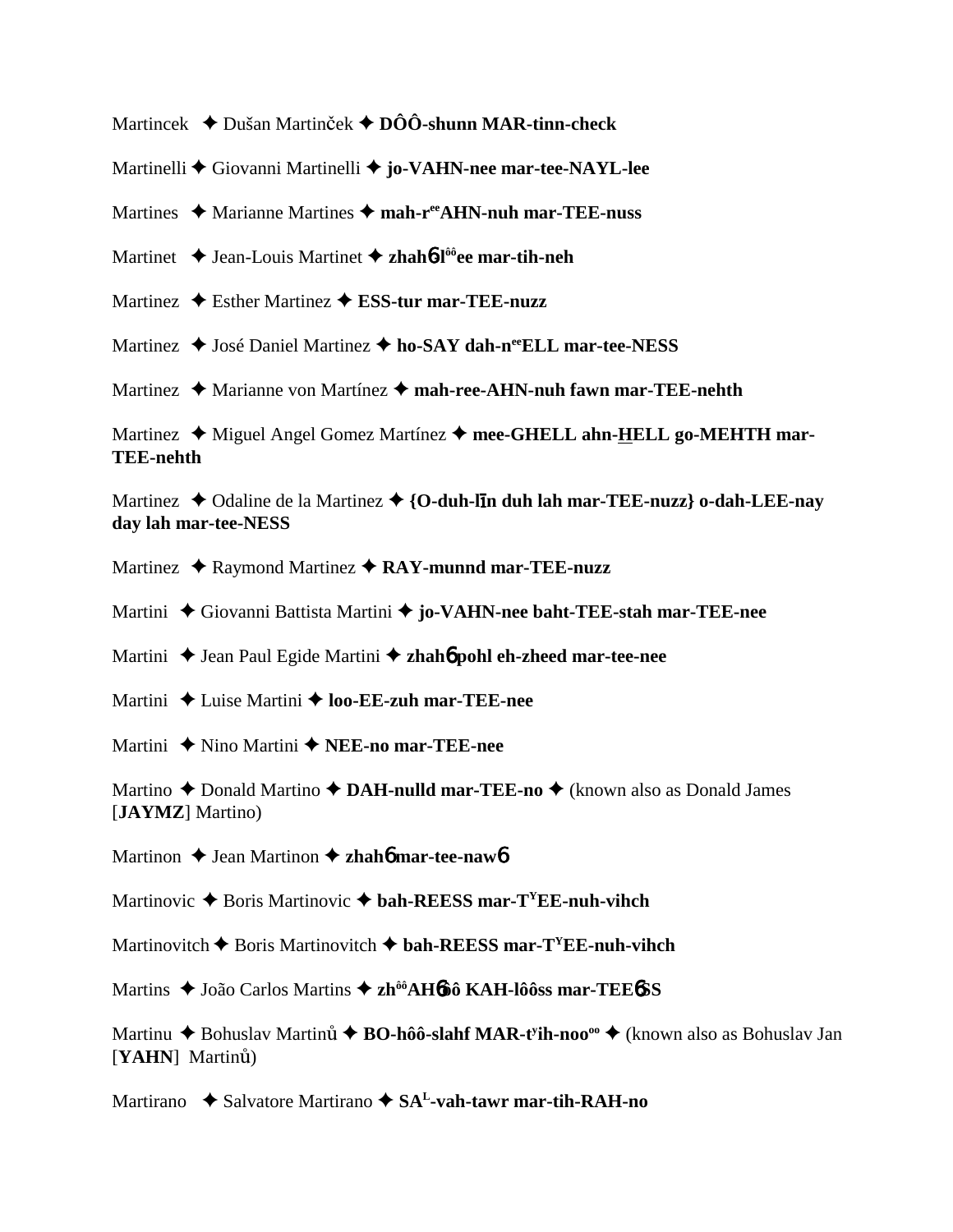### Marton **←** Eva Marton ← **EH-vah MAR-tohn**

Martopangrawit  $\blacklozenge R$ . L. Martopangrawit  $\blacklozenge (R, L)$  mar-toh-pahn-GRAH-witt

### Martos **MAR-tohsh**

Marttinen **→** Tauno Marttinen → TAH<sup>ÔÔ</sup>-naw MART-tih-nenn → (known also as Tauno Olavi [**AW-lah-vih**] Marttinen)

Martucci ◆ Giuseppe Martucci **◆ joo-ZAYP-pay mar-TOO-chee** 

Martucci **→** Paolo Martucci → PAH<sup>O</sup>-lo mar-TOO-chee

Marty Georges-Eugène Marty **zhawrzh-ö-zhenn mar-tee**

Martzy Johanna Martzy **YO-hahn-nah MART-zee**

Maruko Hiroko Maruko **hee-law-kaw mah-loo-kaw**

Marullo  $\rightarrow$  mah-ROOL-lo  $\rightarrow$  (character in the opera *Rigoletto* [**ree-go-LAYT-toh**]; music by Giuseppe Verdi [**joo-ZAYP-pay VAYR-dee**]; libretto by Francesco Maria Piave [**frahn-CHAYsko mah-REE-ah peeAH-vay**] after Victor Hugo [**{VICK-tur h'YOO-go} veek-tawr ü-go**])

Marvasi ◆ Silvio Marvasi ◆ **SEEL-v<sup>ee</sup>o mar-VAH-zee** 

Marx  $\triangle$  Adolf Bernhard Marx  $\triangle$  AH<sup>AH</sup>-dawlf BEHRN-hart MARKSS

Marx  $\triangle$  Burle Marx  $\triangle$  **BÔÔR-luh MARKSS**  $\triangle$  (known also as Walter [**VAHL-tur**] Burle Marx)

Marx  $\triangle$  Josef Marx  $\triangle$  {JO-zuff MARKSS} YOH<sup>OH</sup>-zeff MARKSS

Marx **→** Joseph Marx **→ YOH<sup>OH</sup>-zeff MARKSS** → (known also as Joseph Rupert Rudolf [**ROO-pert ROO-dawlf**] Marx)

Marx **→ Karl Marx → KARL MARKSS** 

Marxsen **→** Eduard Marxsen → AY-d<sup>oo</sup>art MARK-sunn

Maryon ◆ Edward Maryon ◆ **EDD-wurd MEH-r<sup>ee</sup>unn ◆** (known also as John Edward Maryon-d'Aulby [**JAHN EDD-wurd MEH-reeunn-DAWL-bee**])

Marzendorfer ◆ Ernst Märzendorfer ◆ EHRNST MEHR-tsunn-tawr-fur

Marzo **→** Eduardo Marzo → {eh-d<sup>ôô</sup>AR-doh MAR-zo} ay-d<sup>oo</sup>AR-doh MAR-tso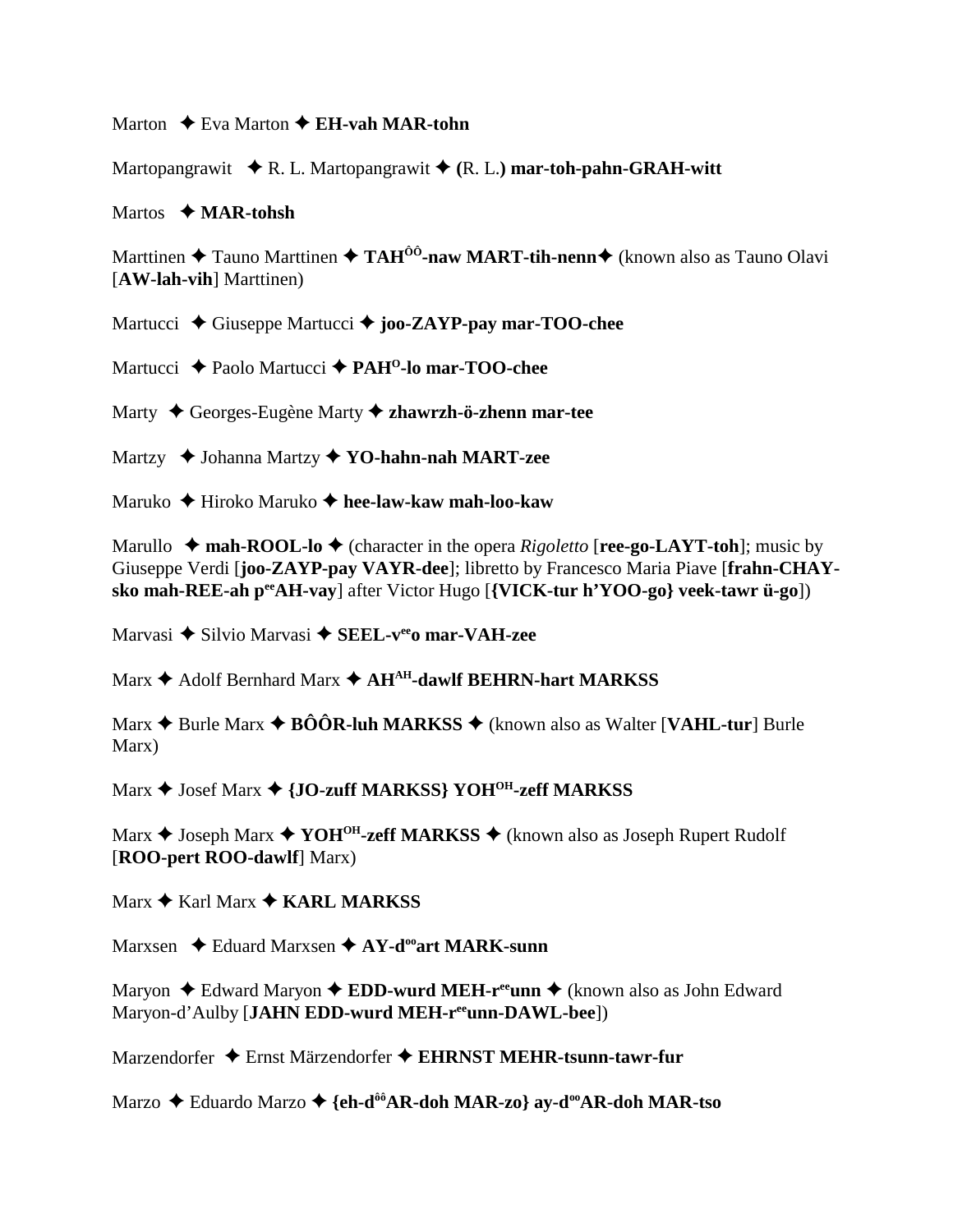Marzolla  $\triangle$  Dick Marzolla  $\triangle$  DICK mar-ZOHL-lah

Mascagni ◆ Pietro Mascagni ◆ pee AY-tro mah-SKAH-n'yee

Mascaudio  $\triangle$  Guillelmus de Mascaudio  $\triangle$  goo<sup>ih</sup>l-LELL-môôss day mahss-KUH<sup>ôô</sup>d<sup>ih</sup>o  $\triangle$ (known also as Guillaume de Machaut [ghee-yohm duh mah-sho]  $\triangle$  (the last name is also spelled Machault [mah-sho], Machau [mah-sho], and Mauchault [mo-sho])

Maschera  $\triangle$  Florentio Maschera  $\triangle$  flo-RAYN-t<sup>ee</sup>o mah-SKAY-rah  $\triangle$  (the first name is also spelled Florenzo [flo-RAYN-tso])

Mascheroni  $\triangle$  Edoardo Mascheroni  $\triangle$  av-d<sup>oh</sup>AR-doh mah-skav-RO-nee

Maschwitz  $\triangleleft$  MAHSH-vittss

Mase  $\bigstar$  Raymond Mase  $\bigstar$  RAY-munnd MAYSS

Masefield ♦ John Masefield ♦ JAHN MAYSS-feeld

Masek ◆ Vincenz Mašek ◆ VINN-tsennss MAH-sheck

Masetti  $\triangle$  Enzo Masetti  $\triangle$  AYN-tso mah-ZAYT-tee

Masetto  $\triangle$  mah-ZAYT-toh  $\triangle$  (character in the opera *Don Giovanni* [dohn jo-VAHN-nee]; music by Wolfgang Amadeus Mozart [VAWLF-gahng ah-mah-DAY-ôôss MO-tsart] and libretto by Lorenzo da Ponte [lo-RAYN-tso dah POHN-tay])

Mashe  $\triangleleft$  MAH-shuh  $\triangleleft$  (Russian folk song)

Mashenka  $\triangleleft$  MAH-shenn-kah  $\triangleleft$  (Russian folk song)

Masini ◆ Angelo Masini ◆ ahn-JAY-lo mah-ZEE-nee

Masini ◆ Gianfranco Masini ◆ jahn-FRAHN-ko mah-ZEE-nee

Maske des bosen  $\triangle$  Die Maske des Bösen  $\triangle$  dee MAHSS-kuh dess BÖ-zunn  $\triangle$  (The Mask of Evil)  $\blacklozenge$  (song by Hanns Eisler [HAHNSS ISS-lur])

Masley  $\triangleleft$  Michael Masley  $\triangleleft$  M**I**-kull MASS-lee

Mason  $\triangle$  Colin Mason  $\triangle$  KAH-linn MAY-sunn

Masnadieri / I Masnadieri / ee mahss-nah-d<sup>ee</sup> AY-ree / (The Bandits) / (an opera, with music by Giuseppe Verdi [joo-ZAY-pay VAYR-dee]; libretto by Andrea Maffei [ahn-DRAY-ah mahf-FAYEE] after Friedrich von Schiller [FREET-rihh fawn SHILL-lur])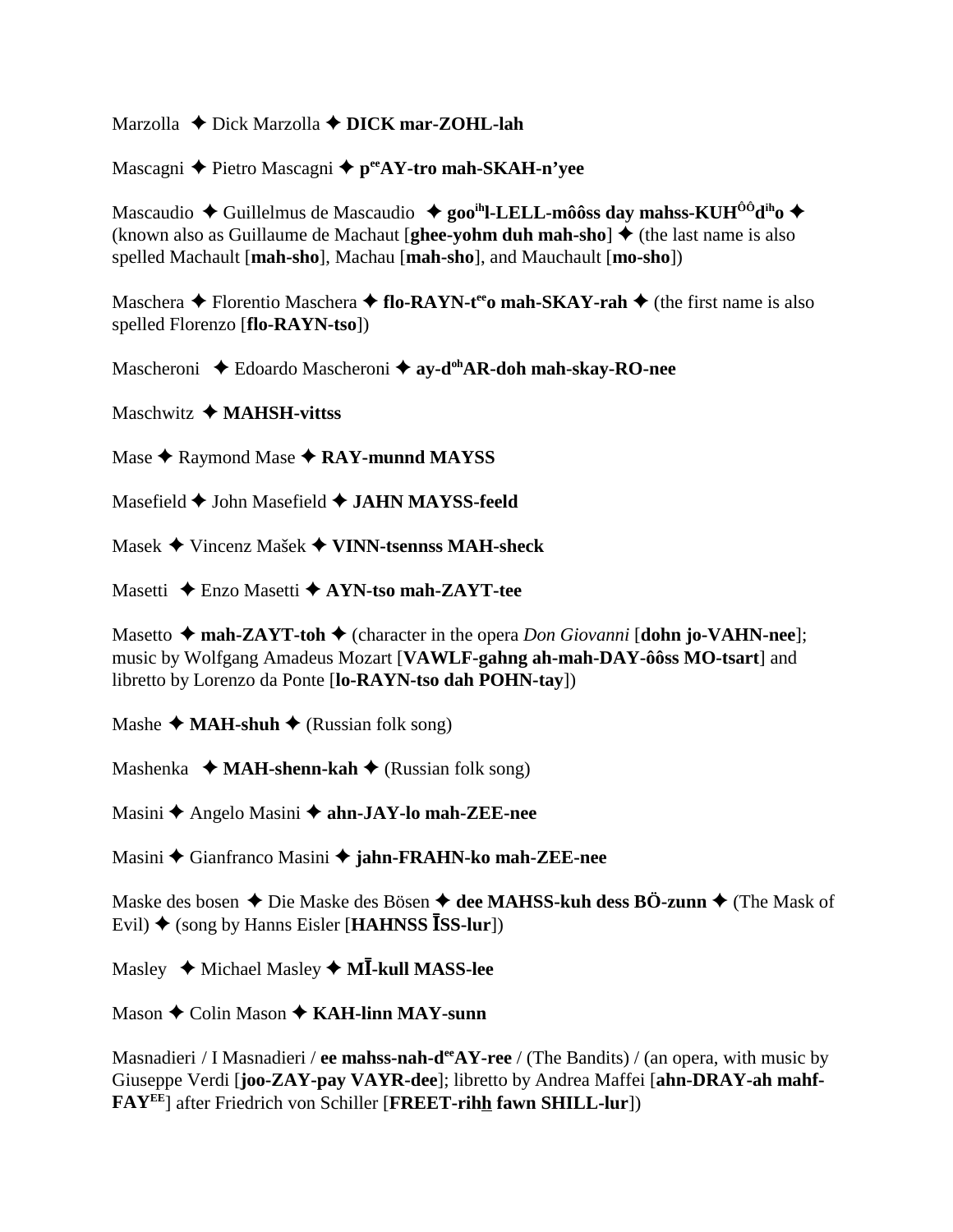Masque  $\blacklozenge$  The Masque  $\blacklozenge$  (The) MASSK  $\blacklozenge$  (excerpt from *The Age of Anxiety*, Symphony No. 2 by Leonard Bernstein [**LEH-nurd BURN-stn**])

Masques et bergamasques  $\triangleq$  Masques et Bergamasques  $\triangleq$  mahsk ay behr-gah-mahsk  $\triangleq$ (orchestral suite by Gabriel Fauré [**gah-breeell fo-ray**])

Massa ◆ Juan Bautista Massa ◆ h<sup>oo</sup>AHN bah<sup>oo</sup>-TEESS-tah MAHSS-sah

Massa ◆ Nicolò Massa **◆ nee-ko-LO MAHSS-sah** 

Massaino **→** Tiburtio Massaino → tee-BOOR-t<sup>ee</sup>o mahss-SAH<sup>EE</sup>-no → (known also as Tiburtio Massaini [**mahss-SAHEE-nee**])

Massarani Renzo Massarani **RAYN-tso mahss-sah-RAH-nee**

Massart **→** Lambert Massart **→ lah<sup>6</sup>-behr mahss-sar** → (known also as Joseph [**zho-zeff**] Lambert Massart)

Massart **→** Nestor-Henri-Joseph Massart → ness-tawr-ah**6-ree-zho-zeff mahss-sar** 

Masse Victor Massé **veek-tawr mahss-say**

Masselos William Masselos **WILL-lihumm MASS-suh-luss**

Massenet  $\triangleleft$  Jules Massenet  $\triangleleft$  **zhül** {mahss-s'nay} mahss-s'neh  $\triangleleft$  (known also as Jules-Émile-Frédéric [**zhül-ay-meel-fray-day-reek**] Massenet)

Masser  $\leftrightarrow$  M. Masser  $\leftrightarrow$  M. MAHSS-sur

Masseus Jan Masséus **YAHN mahss-SAY-üss**

Massig  $\triangle$  Mässig  $\triangle$  MESS-sihh  $\triangle$  (excerpt from *Fantasie* [fahn-tah-ZEE] by Robert Schumann [**ROH<sup>OH</sup>-bert SHOO-mahn**])

Massig bewegt  $\triangle$  Mässig bewegt  $\triangle$  **MESS-sihh buh-VECKT** 

Massis René Massis **ruh-nay mahss-see**

Masson **→** Diego Masson **→ d<sup>ee</sup>AY-go mahss-saw6** 

Masson ♦ Gérard Masson ♦ zhay-rar mahss-saw6

Masson **← Paul-Marie Masson ← pohl-mah-ree mahss-saw6** 

Massonneau Louis Massonneau **l ôôee mahss-sawn-no**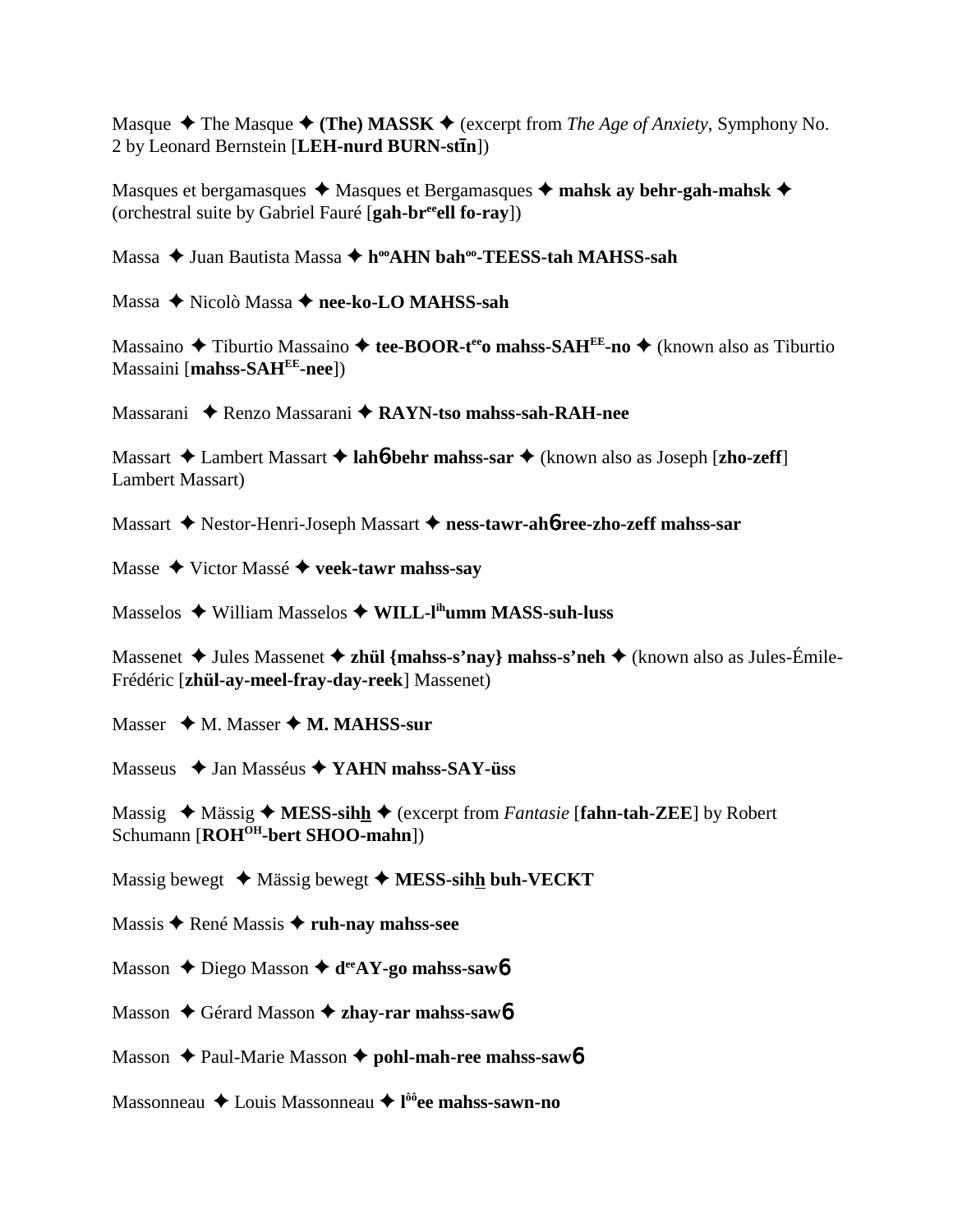Massue Nicolas Massue  **NIH-kuh-luss muss-SOO**

Master spinelloccio  $\triangle$  Master Spinelloccio  $\triangle$  (Master) spee-nayl-LO-cho  $\triangle$  (character in the opera *Gianni Schicchi* [**JAHN-nee SKEEK-kee**]; music by Giacomo Puccini [**JAH-ko-mo poo-CHEE-nee**] and libretto by Giovacchino Forzano [**jo-vahk-KEE-no fohr-TSAH-no**]) (the Italian word for *master* is *mastro* [**MAH-stro**])

Master talliss testament  $\blacklozenge$  Master Tallis's testament  $\blacklozenge$  (Master) TA<sup>L</sup>-liss's (Testament)  $\blacklozenge$ (composition for organ by Herbert Howells [**HUR-burt HW-ullz**])

Mastilovic ◆ Danica Mastilovic ◆ DAH-nih-tsah mah-STEE-law-vihch

Mastilovic **→** Danica Mastilović **→ DAH-nih-tsah mah-STEE-law-vihch** 

Mastro trabuco  $\triangleleft$  Mastro Trabuco  $\triangleleft$  **MAH-stro trah-BOO-ko**  $\triangleleft$  (character in the opera *La forza del destino* [**lah FOHR-tsah dayl day-STEE-no**] — *The Force of Destiny*; music by Giuseppe Verdi [**joo-ZAYP-pay VAYR-dee**]; libretto by Francesco Maria Piave [**frahn-CHAYsko mah-REE-ah peeAH-vay**] after Angel P. De Saavedra [**ahn-HELL (**P.**) day sah-VAYdrah**])

Masur ◆ Kurt Masur ◆ KÔÔRT mah-ZÔÔR

Masurok  $\blacklozenge$  Yuri Masurok  $\blacklozenge$  **YÔÔ-ree mah-SÔÔ-rawk**  $\blacklozenge$  (known also as Yuri Antonovich [**ahn-tah-NO-veech**] Masurok)

Maszynski ◆ Piotr Maszyński ◆ p<sup>ee</sup>AHT mah-SHIH6-skee

Mata **→** Eduardo Mata **→ ay-th<sup>oo</sup>AR-doh MAH-tah** 

Matacic **→** Lovro von Matacic **→ LAW-vraw fawn MAH-tah-chihch** 

Matacic **→** Lovro von Matačić **→ LAW-vraw fawn MAH-tah-chihch** 

Matej ◆ Josef Matěj ◆ **YO-seff MAH-t<sup>y</sup>ay** 

Mater misericordia ◆ Mater Misericordia ◆ MA**H-tehr mih-zeh-rih-KOHR-d<sup>ih</sup>uh ◆** (excerpt from *Salve Regina* [**SAHL-vay ray-JEE-nuh**] by Giovanni Baptista Pergolesi [**jo-VAHN-nee bahp-TEE-stah payr-go-LAY-zee**])

Materna **←** Amalie Materna ← ah-MAH<sup>AH</sup>-l<sup>ih</sup>uh mah-TEHR-nah

Matesha matesha  $\blacklozenge$  Matesha, matesha  $\blacklozenge$  **mah-TAY-shah, mah-TAY-shah**  $\blacklozenge$  (a medieval song of the Jews who were expelled from Spain in 1492 and who settled in Morocco)

Mathan  $\triangleleft$  **MAY-thunn**  $\triangleleft$  (character in the oratorio *Athalia* [ah-THAY-l<sup>ih</sup>uh]; music by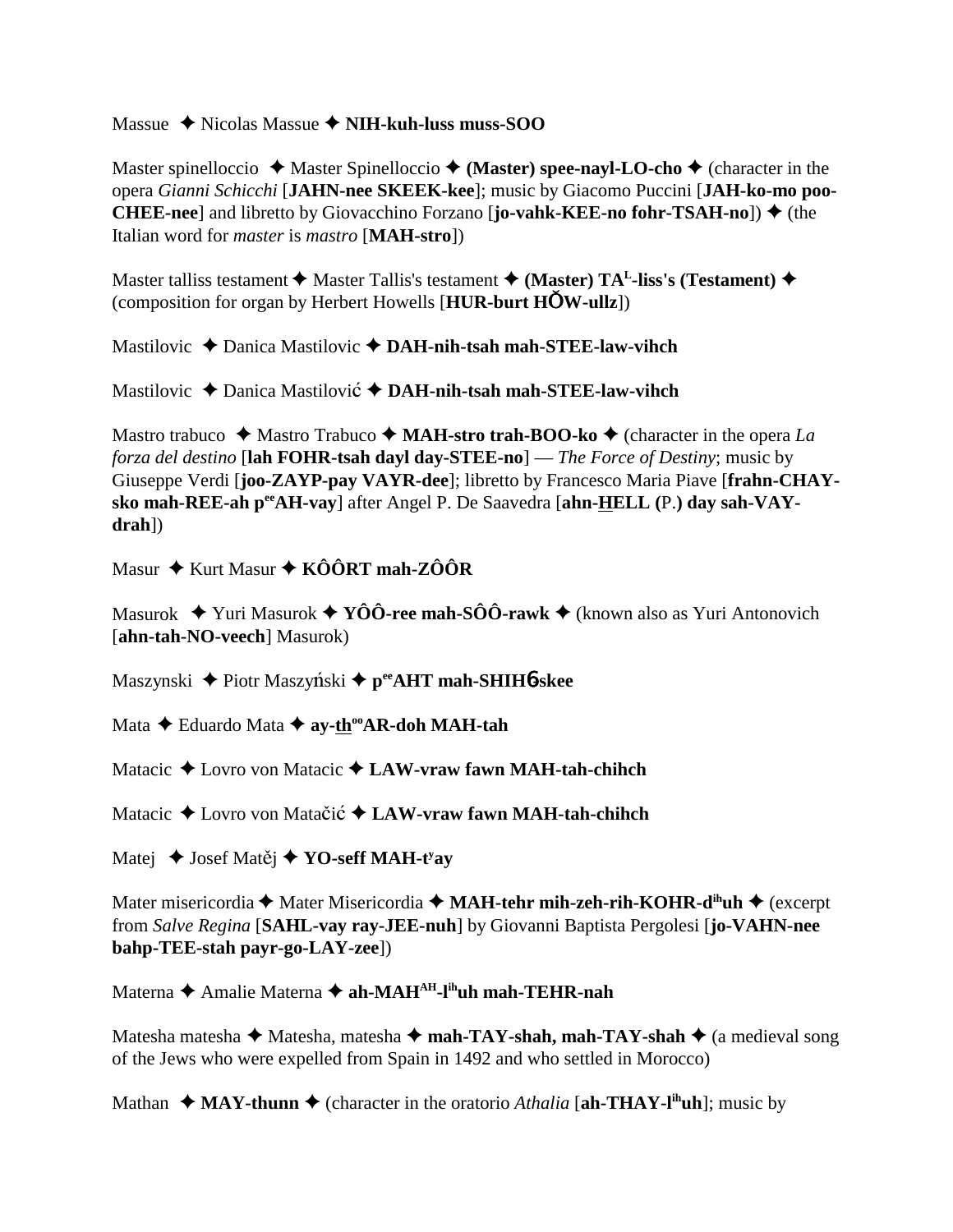George Frideric Handel [**JAW-urj FRIH-duh-rick HANN-d'l**]; libretto by Samuel Humphreys [**SA-m'yuh-wull HUMM-freez**] after *Judges V*)

Mather  $\triangle$  Bruce Mather  $\triangle$  **BROOSS MA-thur** 

Matheu ◆ Manuel Maria de Falla y Matheu [mah-n<sup>oo</sup>ELL mah-REE-ah day {FAH-yah} **FAH-l'yah ee mah-TAY-oo ♦** (known also as Manuel de Falla)

Mathias Franz Xaver Mathias **FRAHNTSS KSAH-fur mah-TEE-ahss**

Mathias ◆ Georges Mathias ◆ zhawrzh mah-t<sup>ee</sup>ah ◆ (known also as Georges-Amédée-Saint-Clair [**ah-may-day-seh**6**-klehr**] Mathias)

Mathias ◆ William Mathias ◆ WILL-l<sup>ih</sup>umm muh-THĪ-uss ◆ (known also as William James [**JAYMZ**] Mathias)

Mathieu ◆ Émile Mathieu ◆ **eh-meel mah-t<sup>ee</sup>ö ◆** (known also as Émile-Louis-Victor [**eh-meell ôôee-veek-tawr**] Mathieu)

Mathieu  $\triangle$  Rodolphe Mathieu  $\triangle$  **raw-dawlf mah-t<sup>ee</sup>ö**  $\triangle$  (known also as Joseph [**zho-zeff**] Rodolphe Mathieu)

Mathilde  $\triangleleft$  mah-teeld  $\triangleleft$  (character in the opera *Guillaume Tell* [ghee-yohm tell] — *William Tell;* music by Gioachino Rossini [**j ohah-KEE-no rohss-SEE-nee**]; libretto by Étienne de Jouy [**ay-teeenn duh zhôôee**], Hippolyte-Louis-Florent Bis [**eep-paw-leet-lôôee-flaw-rah**6 **bee**], Armand Marrast [**ar-mah**6 **mahr-rah**], and Adolphe Crémieux [**ah-dawlf kray-meeö**] after Friedrich von Schiller [**FREET-rihh fawn SHILL-lur**])

Mathilde  $\triangle$  Sœur Mathilde  $\triangle$  sör mah-teeld  $\triangle$  (Sister Mathilde [mah-teeld])  $\triangle$  (character in the opera *Dialogues des Carmélites* [**deeah-lawg day kar-may-leet**] — *Dialogues of the Carmelites* [**KAR-muh-ltss**]; music by Francis Poulenc [**frah**6**-seess pôô-lah**6**k**] and libretto by Poulenc after Georges Bernanos [**zhawrzh behr-nah-nawss**])

Mathis **→** Edith Mathis **→ AY-ditt MAH-tiss** 

Mathis ◆ Johnny Mathis ◆ **JAHN-nee MA-thuss** ◆ (known also as John Royce [**JAHN ROYSS**] Mathis)

Mathot **→ Tini Mathot → TEE-nee mah-TOH** 

Maticic ◆ Janez Matičić ◆ YAH-nezz MAH-tih-chihch

Matiffa **→** Elisabeth Matiffa → **ih-LIH-zuh-buhth muh-TIFF-fuh** 

Matilda  $\triangle$  Ah, Matilda  $\triangle$  A**H**, mah-TEEL-dah  $\triangle$  (excerpt from the opera *Guglielmo Tell*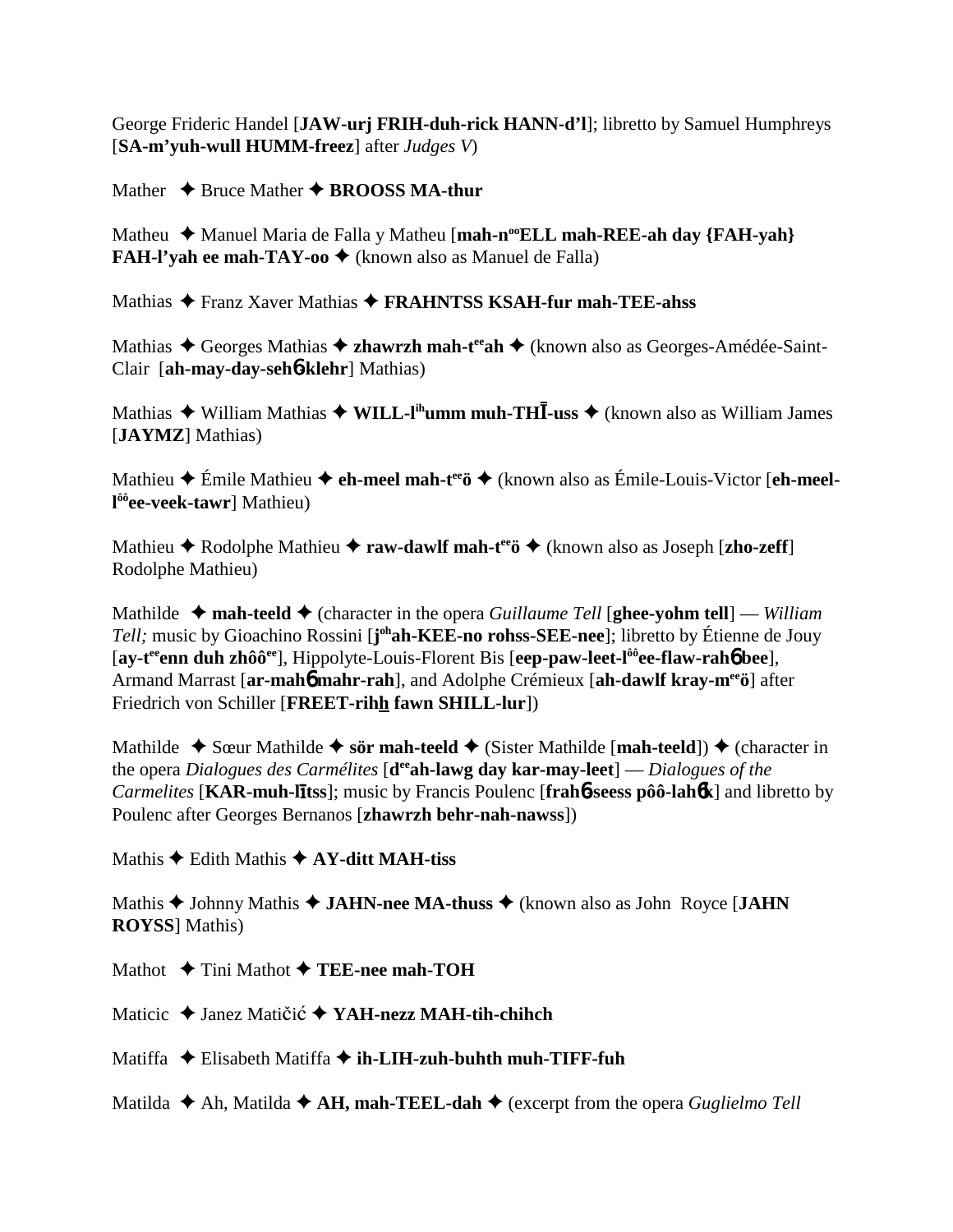[**goo-leeAYL-mo TAYL**] — *William Tell*; music by Giacomo Rossini [**JAH-ko-mo rohss-SEE**nee]; libretto by Étienne de Jouy [ay-t<sup>ee</sup> enn duh zhôô<sup>ee</sup>], Hippolyte-Louis-Florent Bis [eep-paw**leet-lôôee-flaw-rah**6 **bee**], and others, after Friedrich von Schiller [**FREET-rihh fawn SHILLlur**])

Matko moja ◆ O matko moja ◆ **o MAHT-ko MO-yah** ◆ (Oh, My Mother) ◆ (poem by Jan Prusinowski [YAHN prôô-see-NAWF-skee] set to music by Stanisław Moniuszko [stah-**NYEESS-wahf mah-neeÔÔSH-kaw**])

Matl Lubomír Mátl **LÔÔ-baw-meer MAH-t'l**

Matona mia cara  $\triangleleft$  mah-TOH-nah MEE-ah KAH-rah  $\triangleleft$  (My Dear Lady)  $\triangleleft$  (composition by Orlando de Lassus) [**awr-lah**6**-doh duh lahss-sü**])

Matray  $\triangle$  Gábor Mátray  $\triangle$  GAH<sup>AH</sup>-bawr MAH<sup>AH</sup>-trī

Matsudaira Yoriaki Matsudaira **yaw-lee-ahk maht-soo-dahee-lah**

Matsudaira Yoritsuné Matsudaira **yaw-leet-soo-neh maht-soo-dahee-lah**

Matsumura **↓** Teizo Matsumura **↓ teh<sup>ee</sup>-zaw maht-soo-moo-lah** 

Matsushita **→** Shin-ichi Matsushita → shee**6-ee-chee maht-shtah** 

Mattei **←** Tito Mattei ← TEE-toh maht-TAY<sup>EE</sup>

Matteis ◆ Nicola Matteis ◆ nee-KO-lah maht-TAY-eess

Matteo  $\triangle$  Borsa Matteo  $\triangle$  **BOHR-sah maht-TAY-o**  $\triangle$  (character in the opera *Rigoletto* [**reego-LAYT-toh**]; music by Giuseppe Verdi [**joo-ZAYP-pay VAYR-dee**]; libretto by Francesco Maria Piave [**frahn-CHAY-sko mah-REE-ah peeAH-vay**] after Victor Hugo [**{VICK-tur h'YOO-go} veek-tawr ü-go**])

Matteo da perugia Matteo da Perugia **maht-TAY-o dah pay-ROO-jah**

Matteuzzi  **◆ William Matteuzzi ◆ WILL-l<sup>ih</sup>umm maht-tay-OOT-tsee** 

Matthaei ◆ Karl Matthaei ◆ KARL maht-TAY<sup>EE</sup>

Matthaus passion **→** Matthäus-Passion → maht-TAY-ôôss-pahss-s<sup>ih</sup>OHN → (Saint Matthew Passion) ◆ (passion by Johann Sebastian Bach [**YO-hahn {suh-BASS-t<sup>ih</sup>unn BAHK} zay-BAH-stihahn BAHK**])

Matthay  $\triangle$  Tobias Matthay  $\triangle$  tuh-B**I**-uss MATT-tay  $\triangle$  (known also as Tobias Augustus [aw-**GUSS-tuss**] Matthay)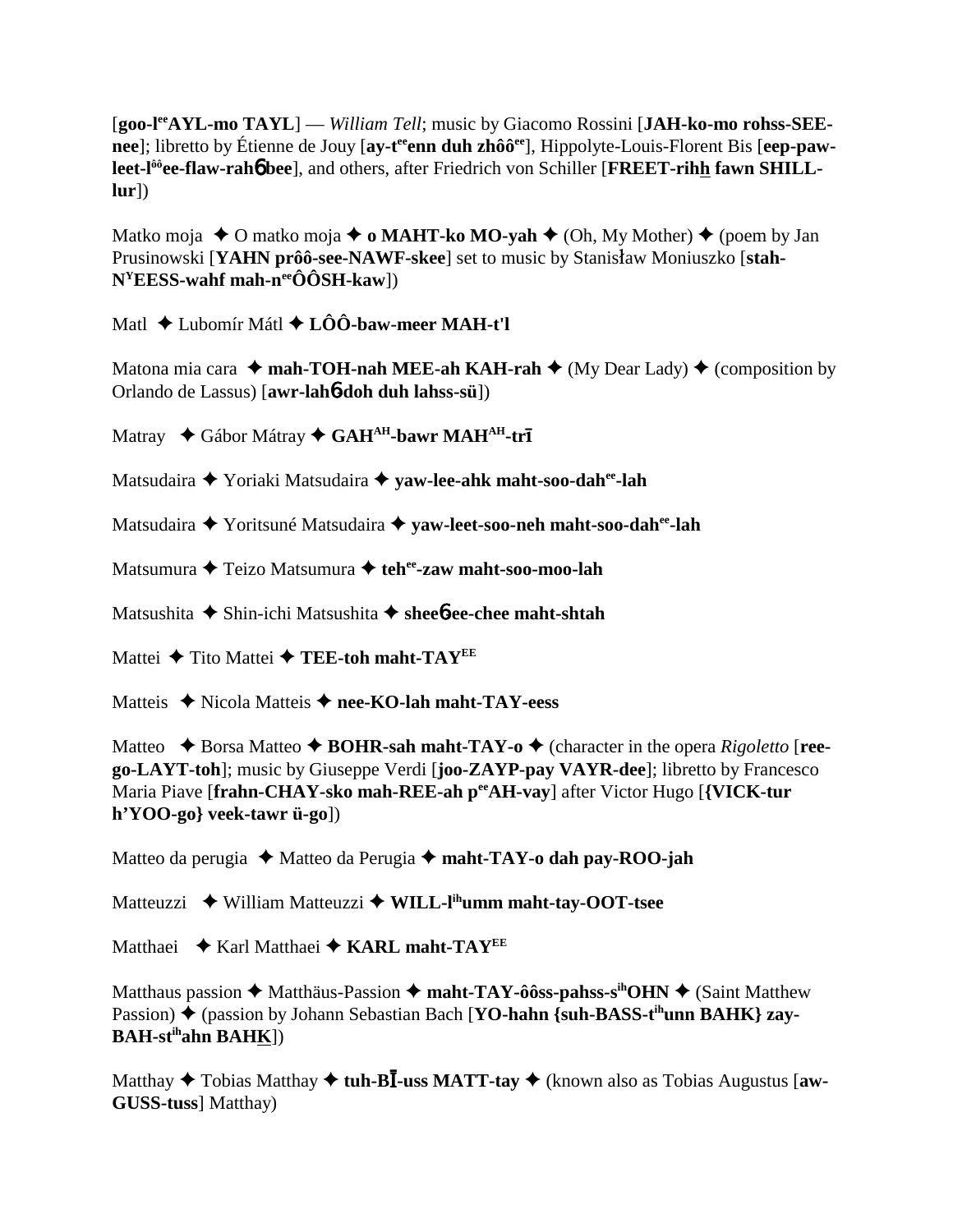Mattheson **→** Johann Mattheson **→ YO-hahn MAHT-tuh-sunn** 

Matthews **↓** Colin Matthews **✦ KAH-linn MATH-yooz** 

Matthews  $\blacklozenge$  Michael Gough Matthews  $\blacklozenge$  M**I**-kull GAHF MATH-yooz

Matthison hansen  $\triangle$  Gottfred Matthison-Hansen  $\triangle$  GAWT-frehth maht-TEE-sunn HANN**sunn ♦** (known also as Johan [**yo-HANN**] Gottfred Matthison-Hansen)

Matthison hansen **→** Hans Matthison-Hansen ◆ HANNSS maht-TEE-sunn-HANN-sunn

Matthus ◆ Siegfried Matthus ◆ ZEEK-freet MAHT-tôôss

Mattila ◆ Karita Mattila ◆ KAH-rih-tah MAHT-tih-lah ◆ (known also as Karita Marjatta [**MAR-yaht-tah**] Mattila)

Mattinata  $\triangleleft$  maht-tee-NAH-tah  $\triangleleft$  (Serenade)  $\triangleleft$  (title used by various composers)

Mattioli ◆ Vito Mattioli **◆ VEE-toh maht-t<sup>ee</sup>O-lee** 

Matton **↓** Roger Matton **✦ raw-zhay maht-taw6** 

Mattoni ◆ André Mattoni ◆ ahn-DRAY maht-TOH-nee

Matyas ◆ Mátyás ◆ MAH<sup>AH</sup>T-yah<sup>ah</sup>sh ◆ (character in the opera *Hunyadi László* [HÔÔNvah-dee LAH<sup>AH</sup>SS-loh<sup>oh</sup>]; music by Ferenc Erkel [FEH-renntss EHR-kell], libretto by Béni Egressy [**BAY-nee EGG-rehsh-shee**] after Lőrinc Tóth [**LÖ<sup>Ö</sup>-rinntss TOH<sup>OH</sup>T**])

Matys ◆ Jiří Matys ◆ **YIH-<sup>r</sup>shee<sup>ee</sup> MAH-tiss** 

Matys ◆ Karl Matys ◆ **KARL MAH-tüss** 

Matz **← Peter Matz ← PEE-tur MATTSS** 

Matz **→** Rudolf Matz **→ ROO-dawlf MAHTSS** 

Matzenauer ◆ Margarete Matzenauer ◆ MAR-gah-reh-teh MAHT-tsuh-nah<sup>ôô</sup>-ur

Matzka ◆ George Matzka ◆ JAW-urj MATTZ-kuh ◆ (known also as Georg Matzka [GAY**awrk MAHTSS-kah**])

Matzka Peter Matzka **PAY-tur MAHTSS-kah**

Matzke Hermann Matzke **HEHR-mahn MAHTSS-kuh**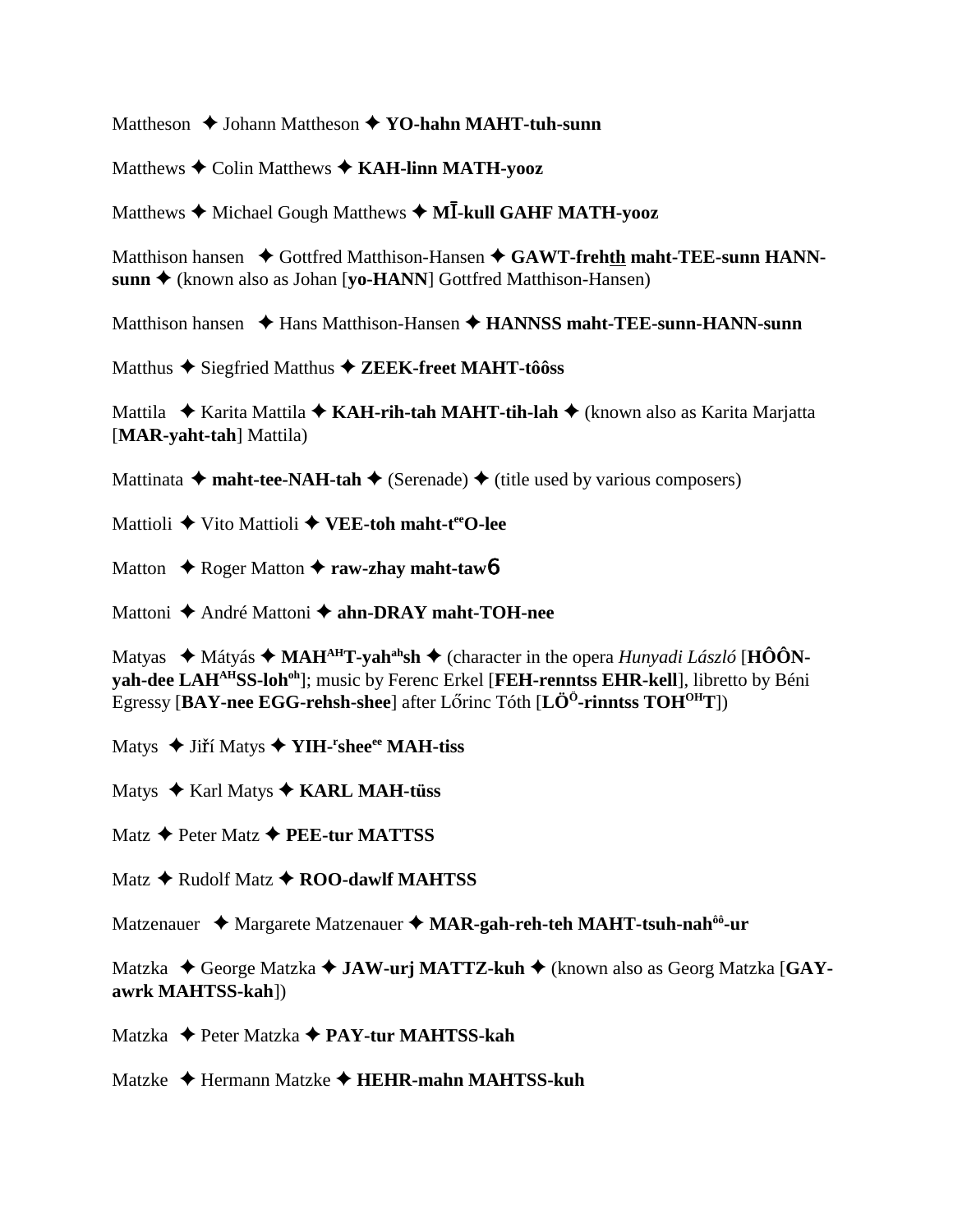Mauceri **◆ John Mauceri ◆ JAHN mah<sup>ôô</sup>-CHEH-ree ◆** (known also as John Francis [**FRANNT-suss**] Mauceri)

Mauduit **↓** Jacques Mauduit **◆ zhack mo-dü**<sup>ee</sup>

Mauersberger **→** Rudolf Mauersberger ◆ **ROO-dawlf MAH<sup>ôô</sup>urss-pehr-gur** 

Mauke Wilhelm Mauke **VILL-hellm MAHÔÔ-kuh**

Maund **← Peter Maund ← PEE-tur MAWND** 

Maunder  $\triangle$  C. R. F. Maunder  $\triangle$  (C. R. F.) MAWN-dur

Maunder ◆ John Henry Maunder ◆ **JAHN HENN-ree MAWN-dur** 

Maundy thursday  $\triangleq$  Maundy Thursday  $\triangleq$  **MAWN-dee (Thursday)**  $\triangleq$  (Gregorian chant)

Maurane Camille Maurane **{kah-meel mo-rahn} kah-meey' mo-rahn**

Maurel Victor Maurel **veek-tawr mo-rell**

Maurer  $\triangleleft$  Ludwig Maurer  $\triangleleft$  **LOOT-vihh MAH<sup>ôô</sup>-rur**  $\triangleleft$  (known also as Ludwig Wilhelm [**VILL-hellm**] Maurer)

Maurerfreude ◆ Die Maurerfreude ◆ dee MAH<sup>ôô</sup>-rur-FROY-duh ◆ (cantata [kunn-TAH**tuh**] by Wolfgang Amadeus Mozart [**VAWLF-gahng ah-mah-DAY-ôôss MO-tsart**])

Maurerische trauermusik **→** Maurerische Trauermusik → MAH<sup>ôô</sup>-ruh-rih-shuh TRAH<sup>ôô</sup>-ur**moo-zeek**  $\triangleleft$  (Masonic Funeral Music)  $\triangleleft$  (composition by Wolfgang Amadeus Mozart [**VAWLF-gahng ah-mah-DAY-ôôss MO-tsart**])

Maurette **→** Ariane Maurette **→ ah-r<sup>ee</sup>ahn mo-rett** 

Maurice Alphons Maurice **AHL-fawnss MAHÔÔ-rih-tsuh**

Maurice Pierre, Baron de Maurice **peeehr, bah-raw**6 **duh mo-reess**

Mauricio ◆ José Mauricio ◆ zhôô-ZAY mah<sup>ôô</sup>-REE-s<sup>ee</sup>ôô

Maurin ◆ Jean-Pierre Maurin ◆ zhah**6**-peehr mo-reh**6** 

Mauro ◆ Anna di Mauro ◆ **AHN-nah dee MAH<sup>00</sup>-ro** 

Mauro Ermanno Mauro **ayr-MAHN-no MAHOO-ro**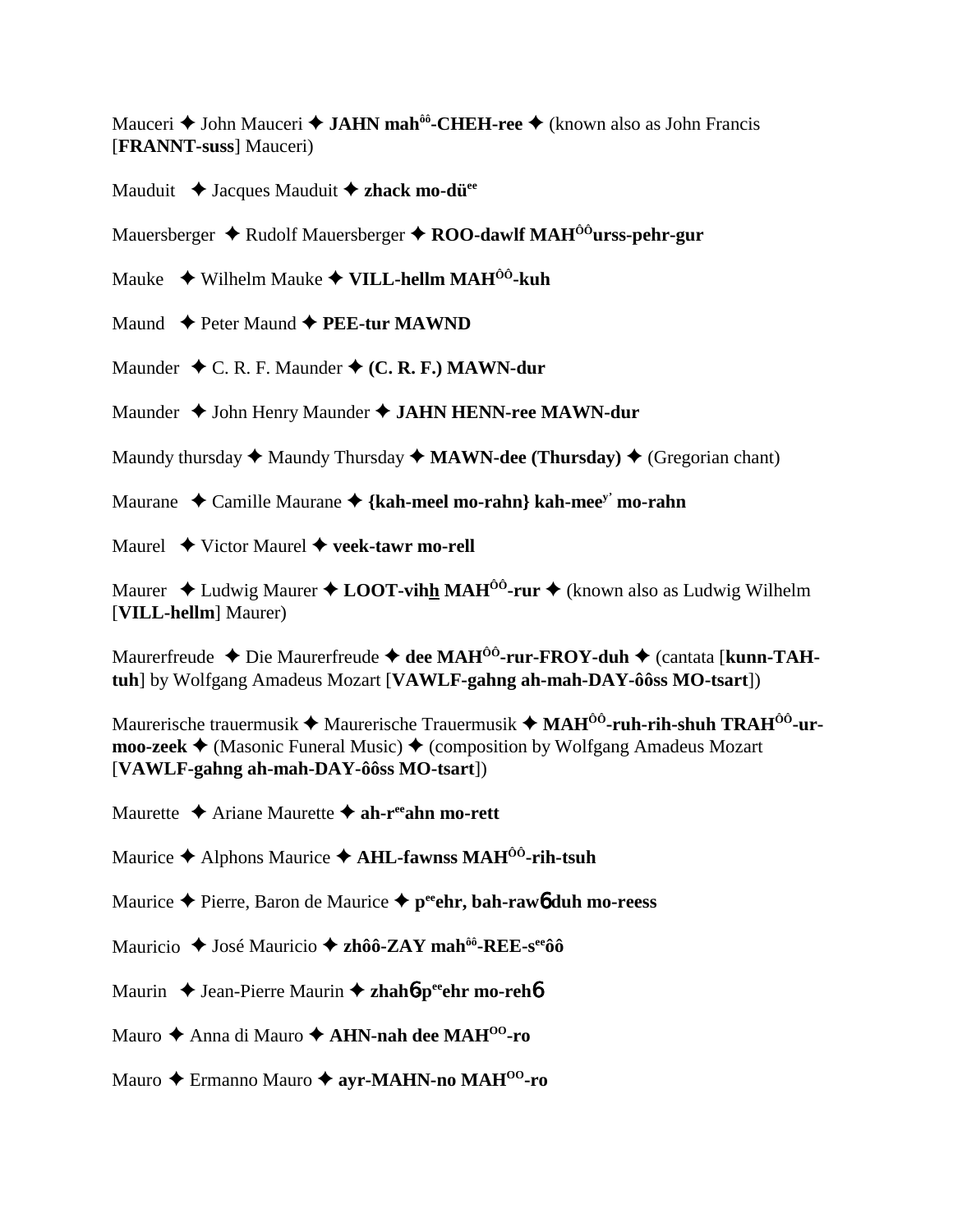Maurrant  $\triangle$  Anna Maurrant  $\triangle$  ANN-nuh mawr-RANNT  $\triangle$  (character in the opera *Street Scene*; music by Kurt Weill [KOORT VIL], book by Elmer Rice [ELL-mur RISS], and lyrics by Langston Hughes [LANG-stunn h'YOOZ])

Maurrant  $\triangle$  Frank Maurrant  $\triangle$  FRANGK mawr-RANNT  $\triangle$  (character in the opera Street *Scene*; music by Kurt Weill [ $\angle K\hat{O} \hat{O} \angle RT$   $\angle V\angle L$ ], book by Elmer Rice [ELL-mur R $\angle TSS$ ], and lyrics by Langston Hughes [LANG-stunn h'YOOZ])

Maurrant  $\triangle$  Rose Maurrant  $\triangle$  ROHZ mawr-RANNT  $\triangle$  (character in the opera *Street Scene*; music by Kurt Weill [ $\angle K\hat{O} \hat{O} R T V \angle I$ ], book by Elmer Rice [ELL-mur R $\angle ISS$ ], and lyrics by Langston Hughes [LANG-stunn h'YOOZ])

Maury  $\triangle$  Lowndes Maury  $\triangle$  LOWN-duss MAH<sup>00</sup>-ree

Maus  $\triangle$  Octave Maus  $\triangle$  ahk-TAHV MAH<sup>00</sup>SS

Maus  $\triangle$  Peter Maus  $\triangle$  PAY-tur MAH<sup> $\angle$ o</sub><sup>o</sup>SS</sup>

Mavoit promis  $\triangle$  Une m'avoit promis  $\triangle$  **ün mah-vwah praw-mee**  $\triangle$  (song by Adrian Le Roy [ah-dree-aho luh r'wah]

Mawby  $\triangle$  Colin Mawby  $\triangle$  KAH-linn MAW-bee

 $Max \triangleleft$  Hermann Max  $\triangleleft$  HEHR-mahn MAHKSS

Maximovich  $\blacklozenge$  Yevgeny Maximovich  $\blacklozenge$  yevv-GAY-nee mahk-SEE-muh-vihch

Maya de goya  $\triangle$  La Maya de Goya  $\triangle$  lah MAH-yah day GO-yah  $\triangle$  (composition by Enrique Granados [ayn-REE-kay grah-NAH-thawss])

Mayall  $\blacklozenge$  John Mayall  $\blacklozenge$  JAHN MAY-ahl

Mayen  $\triangle$  Im Mayen  $\triangle$  imm MI-unn  $\triangle$  (In May We Hear the Cocks Crow)  $\triangle$  (composition by Orlando de Lassus) [awr-lah**6-doh duh lahss-sü**])

Mayer  $\triangle$  Charles Mayer  $\triangle$  CHAH-rullz MI-ur

Mayer ♦ Joseph Anton Mayer ♦ YOH<sup>OH</sup>-zeff AHN-toh<sup>oh</sup>n MĪ-ur

Mayer ♦ Max Mayer ♦ {MACKSS MAY-ur} MAHKSS MI-ur

Mayer  $\triangle$  Simon Mayer  $\triangle$  SEE-mohn MI-ur  $\triangle$  (known also as Johannes Simon Mayer [vo-**HAHN-nuss SEE-mohn MI-ur]**  $\blacklozenge$  (the last name is also spelled Mayr [MIR])

Mayer ◆ Sir Robert Mayer ◆ {(Sir) RAH-burt MAY-ur} ROH<sup>OH</sup>-bert MI-ur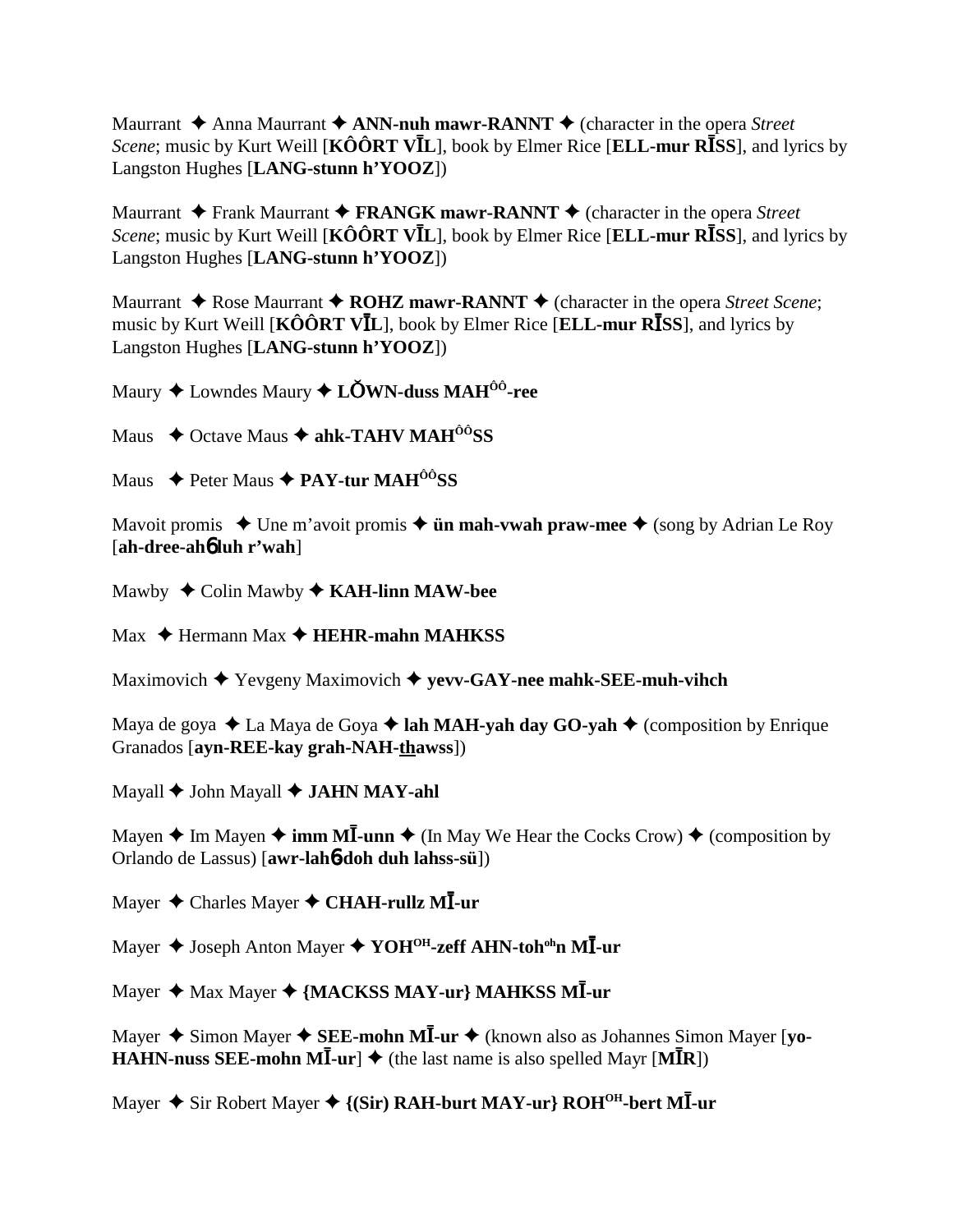Mayer ♦ Wilhelm Mayer ♦ VILL-hellm MĪ-ur ♦ (known also as Benjamin [BENN-yah**minn**] Wilhelm Mayer)

Mayer ◆ William Mayer ◆ WILL-I<sup>ih</sup>umm MAY-ur ◆ (known also as William Robert [RAH**burt**] Mayer)

Mayer mahr  $\triangle$  Moritz Mayer-Mahr  $\triangle$  MO-rittss MI-ur-MAH<sup>AH</sup>R

Mayer reinach  $\blacklozenge$  Albert Mayer-Reinach  $\blacklozenge$  **AHL-pert MĪ-ur-RĪ-nahk** 

Mayer serra  $\triangle$  Otto Mayer-Serra  $\triangle$  AWT-toh MI-ur-SEHR-rah

Mayerl **◆ Billy Mayerl ◆ BILL-lee MAY-url** 

Mayeur Jacqueline Mayeur **zha-k'leen mah-yör**

Maykapar Samuil Maykapar **sah-môôEEL m-kah-PAR**

Maylath ♦ Heinrich Maylath ♦ {HĪN-rick MAY-luth} HĪN-rih<u>h</u> MĪ-laht

Mayone  $\triangle$  Ascanio Mayone  $\triangle$  ahss-KAH-n<sup>ee</sup>o mah-YO-nay  $\triangle$  (the last name is also spelled Majone [**mah-YO-nay**])

Mayr ◆ Richard Mayr ◆ **RIH-<u>h</u>art MĪR** 

Mayr ♦ Schützendorf an der Mayr ♦ SHÜT-tsunn-tawrf ahn dayr MĪR ♦ (known also as Guido Schützendorf [**g**<sup>oo</sup>**EE-doh SHÜT-tsunn-tawrf**])

Mayr  $\blacklozenge$  Simon Mayr  $\blacklozenge$  **SEE-mohn MĪR**  $\blacklozenge$  (known also as Johannes Simon Mayr [yo-HAHN- $\mathbf{m}$ **uss SEE-mohn**  $\mathbf{M}$  $\mathbf{\bar{R}}$  $\mathbf{\rightarrow}$  **(the last name is also spelled Mayer**  $[\mathbf{M}]$ **<b>-ur**])

Mayrhofer  $\triangleq$  Johann Mayrhofer  $\triangleq$  **YO-hahn MIR-ho-fur** 

Mayseder ♦ Joseph Mayseder ♦ YOH<sup>OH</sup>-zeff MĪ-suh-dur

Mayuzumi ◆ Toshirō Mayuzumi **◆ taw-shee-law<sup>aw</sup> mah-yoo-zoo-mee** 

Maza ◆ Ataulfo Argenta Maza ◆ ah-t<sup>ah</sup>OOL-fo ar-**HAYN-tah MAH-thah** ◆ (known also as Ataulfo Argenta)

Mazal bueno  $\triangle$  mah-THAHL b<sup>oo</sup>AY-no  $\triangle$  (Congratulations or good luck)

Mazas Jacques-Féréol Mazas **zhack-fay-ray-awl mah-zah**

Mazatsumi **mah-zaht-soo-mee** (Japanese poem set to music by Igor Stravinsky [**EE-gur**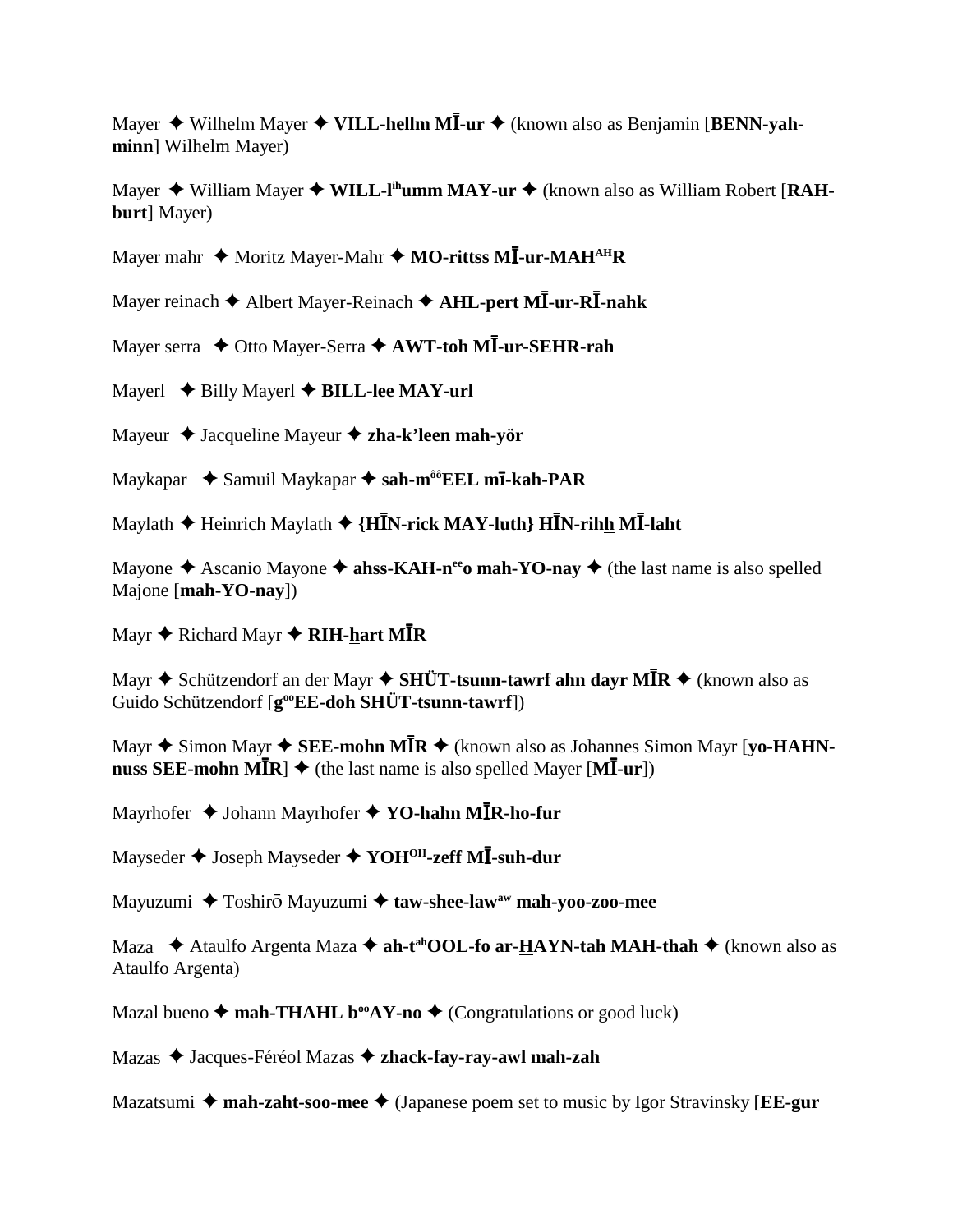## **strah-VINN-skee**])

Mazella Renée Mazella **ruh-nay mah-ZELL-lah**

Mazeppa ◆ mah-ZEPP-puh ◆ excerpt from Études d'exécution transcendante [ay-tüd degg**zay-kü-seeaw**6 **trah**6**-sah**6**-dah**6**t**] by Franz Liszt [**FRAHNZ LISST**])

Mazeppa  $\triangle$  mah-ZEPP-puh  $\triangle$  (an opera, with music by Peter Ilyich Tchaikovsky [p'YAW-t'r **ill-YEECH {chahih-KAWF-skee} chay-KAWF-skee**]; libretto by Victor Burenin [**VEEK-tur bôô-REH-ny inn**] and P. Tchaikovsky after Alexander Sergeyevich Pushkin [**uh-ly ick-SAHN-d'r sehr-GAY-yeh-vihch POOSH-kinn**] and Vasily Kandaurov [**vah-SEE-lee kunn-dah-ÔÔruff**])

Mazgaritki ◆ mahz-gah-REET-kee ◆ (poem by Igor Severianin [EE-gur seh-veh-r<sup>ih</sup>AH**n<sup>y</sup>inn**] set to music by Sergei Rachmaninoff [sehr-GAY<sup>EE</sup> rahk-MAH-n<sup>y</sup>ih-nuff]) ♦ (apparently an erroneous transcription of *Margaritki* [**mar-gah-REET-kee**] — Daisies)

Mazur **MAH-zôôr** (Mazurka [**muh-ZUR-kuh**] from the opera *Straszny Dwór* [STRAHSH-nih d'VÔÔR] — *The Haunted Manor*; music by Stanisław Moniuszko [stah-**N<sup>Y</sup>EESS-wahf mah-n<sup>ee</sup>ÔÔSH-kaw**] and libretto by Jan Chęciński [**YAHN** heh**6-TSEE6-skee**])

Mazura Franz Mazura **FRAHNTSS mah-TSÔÔ-rah**

Mazurka  $\rightarrow$  muh-ZUR-kuh $\rightarrow$  (a Polish dance)  $\rightarrow$  (excerpt from *Cinderella Suite No. 1* by Serge Prokofiev [sehr-GAY prah-KAW-f<sup>th</sup>eff])  $\blacklozenge$  (various compositions by Alexander Scriabin [uh-Pick-SAHN-d'r skree-AH-binn]) ♦ (various compositions by Frédéric Chopin [fray-day**reek shaw-peh<sup>6</sup>) ♦ (compositions by Karol Szymanowski [KAH-rawl shih-mah-NAWFskee**])

Mazurka in g major  $\triangleleft$  Mazurka in G Major  $\triangleleft$  muh-ZUR-kuh in G Major  $\triangleleft$  composition by Francisco Tárrega [**frahn-THEESS-ko TAR-ray-gah**])

Mazurkas **mah-THOOR-kahss** (compositions by Francisco Tárrega [**frahn-THEESS-ko TAR-ray-gah**])  $\blacklozenge$  (muh-ZUR-kuzz in English)

Mazzinghi Joseph Mazzinghi **JO-zuff mahz-ZIHNG-ee**

Mazzocchi Domenico Mazzocchi  **doh-MAY-nee-ko maht-TSOHK-kee**

Mazzocchi Virgilio Mazzocchi **veer-JEE-leeo maht-TSOHK-kee**

Mazzola **→** Caterino Mazzolà → kah-tay-REE-no maht-tso-LAH

Mazzola Riccardo Mazzola **reek-KAR-doh maht-TSO-lah**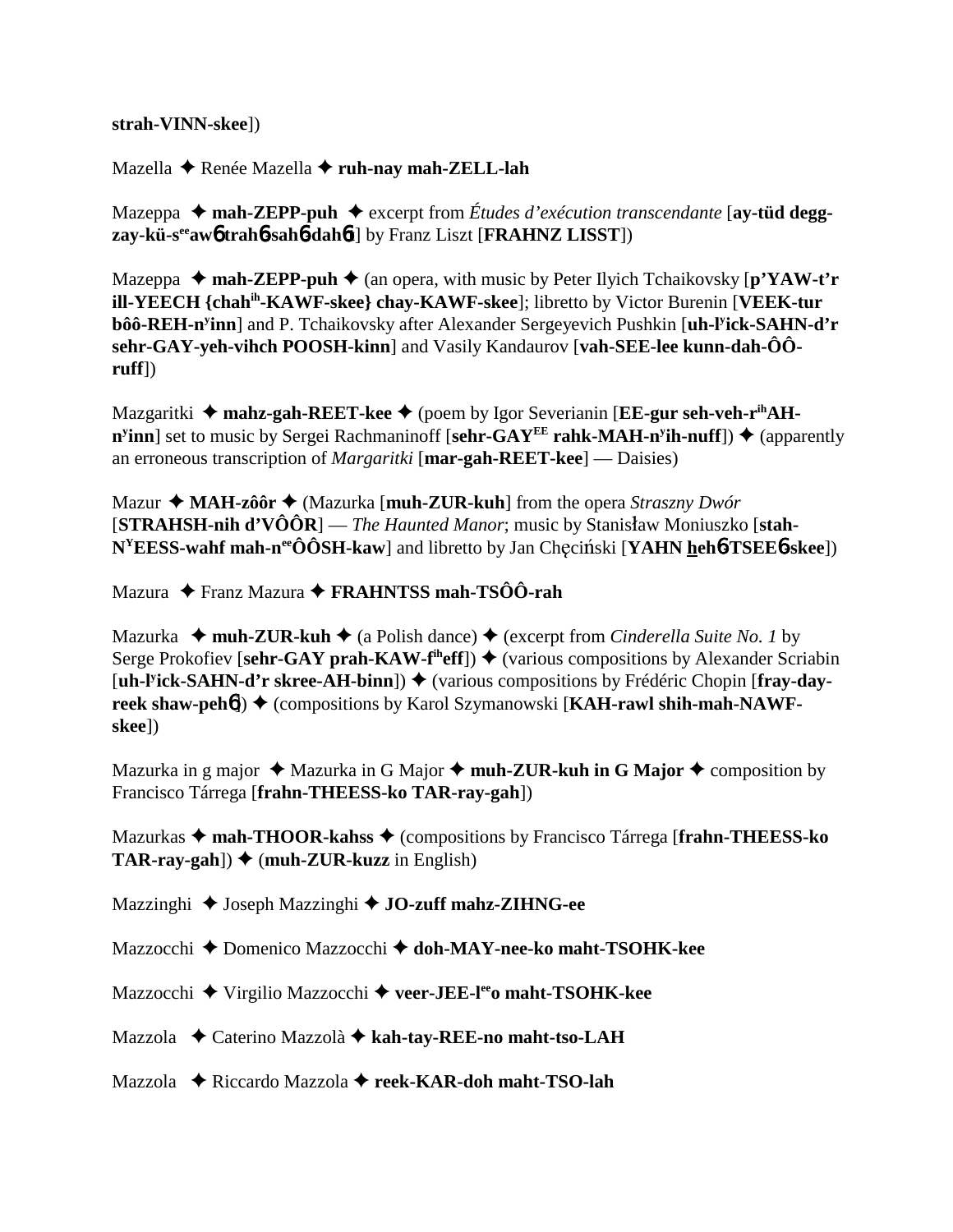Mazzolani ◆ Antonio Mazzolani ◆ ahn-TAW-n<sup>ee</sup>o maht-tso-LAH-nee

Mazzoleni **→** Ettore Mazzoleni → ayt-TOH-ray maht-tso-LAY-nee

Mazzucato Alberto Mazzucato **ahl-BAYR-toh maht-tsoo-KAH-toh**

Mcauliffe  $\triangle$  Mary McAuliffe  $\triangle$  **MA-ree m'KO-liff** 

Mcclead ◆ Michael McClead ◆ M**I-kull muh-KLEED** 

Mccords menagerie ◆ McCord's Menagerie ◆ muh-KAW<sup>UH</sup>RDZ muh-NA-juh-ree ◆ (composition by Irving Fine  $[\textbf{UR-vihng}\ \textbf{F}\textbf{I}\textbf{N}]$ )

Mccrorie ◆ Ian McCrorie **◆ EE-unn muh-KRAW-ree** 

Mcfarlane ◆ Ronn McFarlane ◆ RAHN muck-FAR-lunn

Mcgegan ◆ Nicholas McGegan ◆ NIH-kuh-luss muh-GHEE-gunn

Mcglynn ◆ Michael McGlynn ◆ M**Ī-kull m'GLINN** 

Mckie William McKie **WILL-lihumm muh-KEE**

Mclachlan ◆ Alastair McLachlan **◆ A-liss-tur muh-KLAHK-lunn** 

Mclachlan ◆ John McLachlan **◆ JAHN muh-KLAHK-lunn** 

Mclaughlin  $\triangle$  Marie McLaughlin  $\triangle$  muh-REE muh-KLAHK-linn

Mcnab **→** Eilidh McNab **→ Ī-lihth muck-NABB** 

Mcnulty **←** Daniel McNulty **← DAH-n<sup>ih</sup>ull muck-NULL-tee** 

Mcphee ◆ Colin McPhee ◆ KAH-linn muck-FEE ◆ (known also as Colin Carhart [CAR**hart**] McPhee)

Me piu dolce il penar  $\blacklozenge$  M'è più dolce il penar  $\blacklozenge$  **MAY p<sup>ee</sup>OO DOHL-chay eel pay-NAR**  $\blacklozenge$ (Sweeter is the Pain)  $\triangleq$  (madrigal [**MADD-rih-gull**] by Claudio Monteverdi [**KLAH<sup>00</sup>-d<sup>ee</sup>o**] **mohn-tay-VAYR-dee**])

Me puso mi madre  $\triangle$  No me puso mi madre  $\triangle$  no may POO-so mee MAH-dray  $\triangle$  (a medieval song of the Jews who were expelled from Spain in 1492 and who settled in Morocco)

Me quero  $\triangle$  Ir me quero  $\triangle$  eer may KAY-ro  $\triangle$  (traditional song of the Spanish Jews)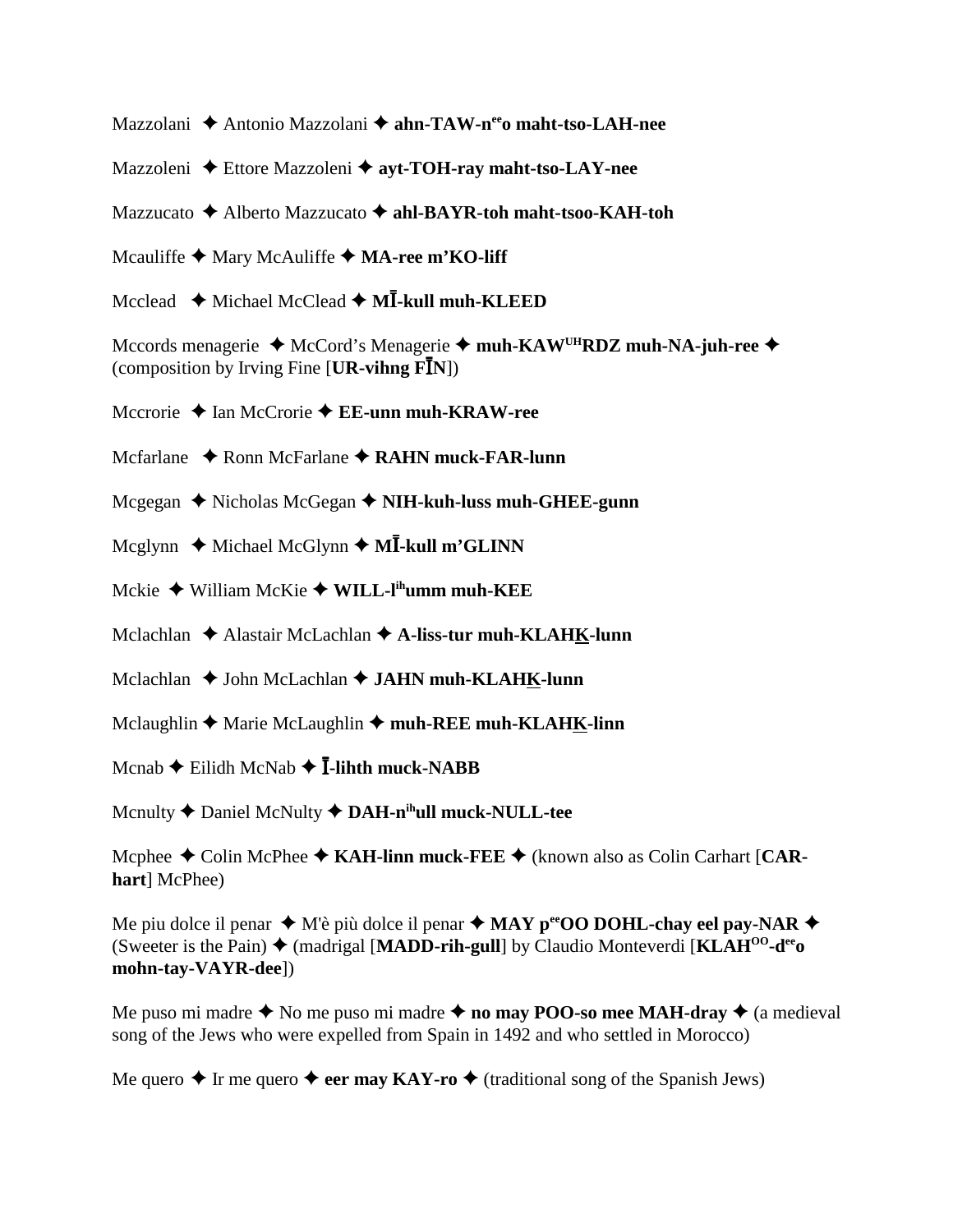Me voila seule comme autrefois **→** Me voilà seule ... Comme autrefois **→ muh vwah-lah söl ... kawm o-tr'-fwah**  $\blacklozenge$  (Here I am alone ... As once before, he keeps watch near me)  $\blacklozenge$  (aria featuring Leïla [**lehee-lah**] in the opera *Les pêcheurs de perles* [**leh peh-shör duh pehrl**] — *The Pearl Fishers;* music by Georges Bizet [**zhawrzh bee-zay**]; libretto by Eugène Cormon [**ö-zhenn kawr-maw**6] and Michel Carré [**mee-shell kar-ray**])

Mechem **→** Kirke Mechem ◆ KURK MEE-chumm ◆ (known also as Kirke Lewis [LOO**uss**] Mechem)

Meck Nadezhda von Meck **nah-DYEZZ-duh fawn MECK**

Medarse  $\rightarrow$  **may-DAR-say**  $\rightarrow$  (character in the opera *Siroe* [**see-RO-ay**]; music by George Frideric Handel [**JAW-urj FRIH-duh-rick HANN-d'l**]; libretto by Pietro Metastasio [**peeAY-tro may-tah-STAH-z<sup>ee</sup>o**], revised by Nicola Francesco Haym [nee-KO-lah frahn-CHAY-sko **I**M])

Medecin  $\triangle$  Le médecin  $\triangle$  luh may-d'seh**6**  $\triangle$  (the doctor)  $\triangle$  (character in the opera *Pelléas et Mélisande* [**puhl-lay-ahss ay may-lee-zah**6**d**]; music by Claude Debussy [**klohd deh-büss-see**]; libretto by Debussy after Maurice Maeterlinck [**mo-reess MAHAH-tur-lihngk**])

Medecins  $\triangle$  Les médecins  $\triangle$  **leh may-d'sehó**  $\triangle$  (the doctors)  $\triangle$  (characters in the opera *L'amour des trois oranges* [**lah-môôr day tr'wah aw-rah**6**zh**] *— The Love for Three Oranges*; music by Serge Prokofiev [**sehr-GAY prah-KAW-fiheff**]; libretto by Prokofiev after Carlo Gozzi [**KAR-lo GOHT-tsee**])

Medee ◆ Médée ◆ may-day ◆ (an opera, with music by Luigi Cherubini [l<sup>oo</sup>EE-jee kay-roo-**BEE-nee**] and libretto by François Benoît Hoffmann [**frah**6**-swah beh-n'wah hawf-mahn**]; also a character in the opera)

Medee  $\triangle$  *Médée* [**may-day**]  $\triangle$  (composition subtitled *Meditation & Dance of Vengeance* by Samuel Barber [**SA-m'yuh-wull BAR-bur**])

Medee  $\triangleleft$  *Médée* [**may-day**]  $\triangleleft$  an opera, with music by Marc Antoine Charpentier [**mark ah**<sup>6</sup> **twahn shar-pah<sup>6</sup>-t<sup>ee</sup>ay**] and libretto by Pierre Corneille [pering kawr-neh<sup>y'</sup>]; also a character in the opera)

Medee fu en amer veritable  $\triangleleft$  meh-day fü ah**6**-nah-mehr veh-ree-tah-bl' $\triangleleft$  (anonymous medieval composition)

Medek Tilo Medek **TEE-lo MAY-duck**

Meder Johann Valentin Meder **YO-hahn FAHAH-lenn-teen MAY-dur**

Media vita in morte sumus **↓ MAY-d<sup>ih</sup>uh VEE-tuh inn MOHR-tay SOO-môôss ◆** (anonymous sacred composition)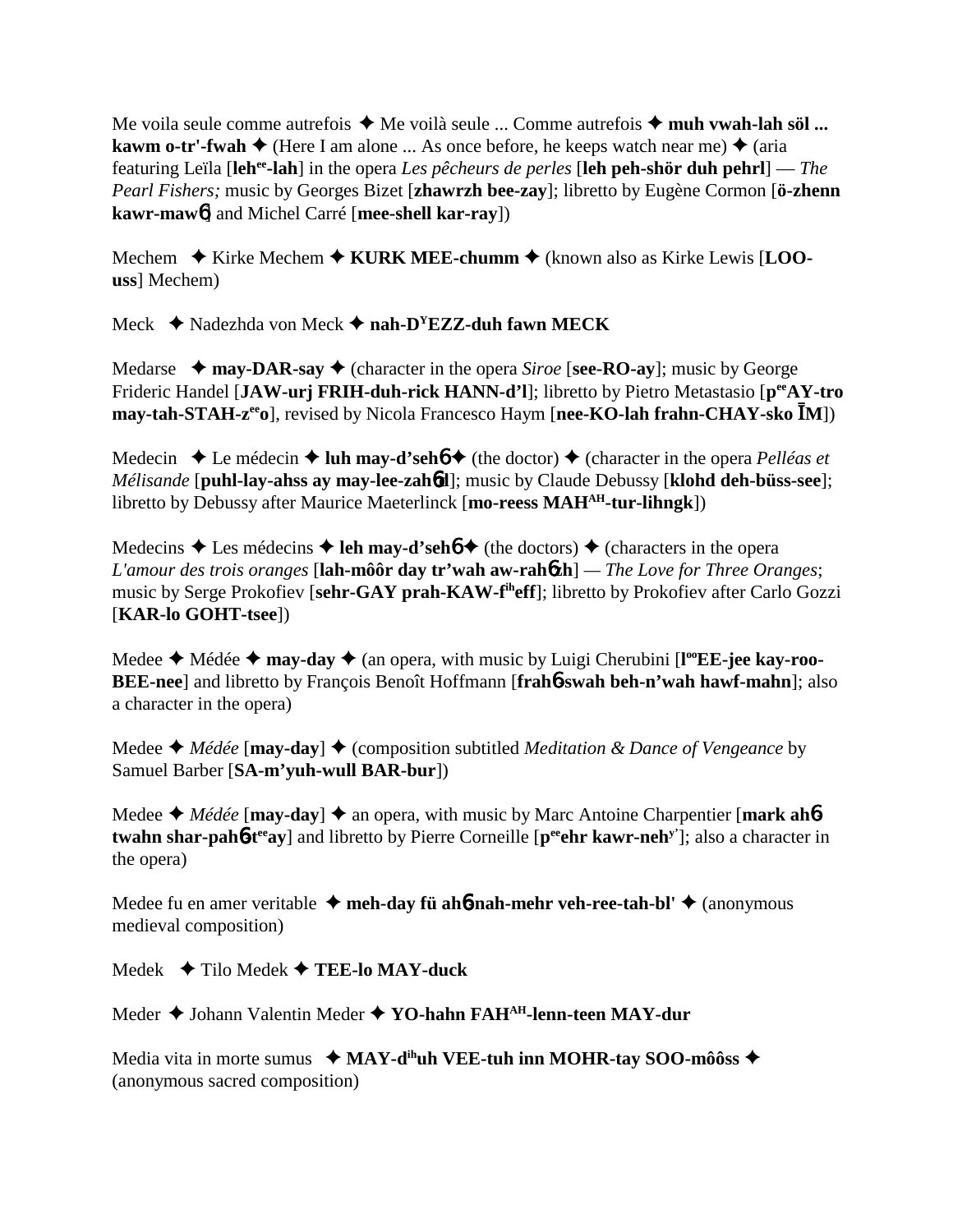Medins ◆ Janis Medins ◆ YAH<sup>AH</sup>-niss MEH-dih6sh

Medins ◆ Jāzeps Mediņš ◆ YAH<sup>AH</sup>-zeppss MEH-dih**ósh** 

Medins ◆ Jēkabs Mediņš ◆ YEH<sup>EH</sup>-kahbss MEH-dih**ó**sh

Medio de la mar hay  $\triangle$  En medio de la mar hay  $\triangle$  ayn MAY-th<sup>ee</sup>o day lah MAR  $\overline{I}$   $\triangle$  (In the middle of the sea)  $\triangle$  (excerpt from *Coplas* [**KAWP-lahss**] by Mario Castelnuovo-Tedesco [{MEH-r<sup>ee</sup>o kass-t'l-n<sup>ôô</sup>O-vo-tuh-DESS-ko} MAH-r<sup>ee</sup>o kah-stayl-n<sup>oo</sup>O-vo-tay-DAY-sko])

Meditation de thais ◆ Méditation de Thaïs ◆ may-dee-tah-s<sup>ee</sup>aw**6** duh tah-eess ◆ (*Meditation From Thaïs* [tah-eess])  $\triangle$  (excerpt from the opera *Thaïs*, with music by Jules Massenet [zhül] **{mahss-s'nay} mahss-s'neh**]; libretto by Louis Gallet [**l ôôee gahl-leh**] after Anatole France [**ahnah-tawl frah**6**ss**])

Medje Medjé **medd-zhay** (song by Charles Gounod [**sharl gôô-no**])

Medoro  $\triangle$  may-DOH-ro  $\triangle$  (character in the opera *Orlando* [ohr-LAHN-doh]; music by George Frideric Handel [**JAW-urj FRIH-duh-rick HANN-d'l**]; anonymous libretto adapted from Carlo Sigismondo Capece [**KAR-lo see-gheess-MOHN-doh kah-PAY-chay**] after Ludovico Ariosto [**loo-doh-VEE-ko ah reeO-stoh**])

Medtner ◆ Nicolai Medtner ◆ n<sup>y</sup>ee-kah-LAH<sup>IH</sup> METT-nur

Medveczky Ádám Medveczky **AHAH-dahahm MEDD-vettss-kee**

Meel ◆ Nico van der Meel ◆ **NEE-ko funn der MAY<sup>AY</sup>L** 

Meens  $\triangle$  Hein Meens  $\triangle$  **HAYN MAY<sup>AY</sup>NSS** 

Meer **→** Jan van der Meer **→ YAHN funn der MAY<sup>AY</sup>R** 

Meer **→** Richte van der Meer **→ RIHH-tuh funn der MAY<sup>AY</sup>R** 

Meeres stille  $\triangleleft$  MAY<sup>AY</sup>-russ SHTILL-luh  $\triangleleft$  (Calm Sea) (poem by Johann Wolfgang von Goethe [**YO-hahn VAWLF-gahng fawn GÖ-tuh**] set to music by Franz Schubert **[FRAHNTSS SHOO-bert]) ♦** (poem by Heinrich Heine [HIN-rihh HI-nuh] set to music by Charles Tomlinson Griffes [**CHAH-rullz TAHM-l'n-s'n GRIFF-fuss**])

Meeresstille und gluckliche fahrt  $\blacklozenge$  Meeresstille und glückliche Fahrt  $\blacklozenge$  MAY<sup>AY</sup>-russ-shtill-luh **ôônt GLÜCK-lih-huh FART ♦** (Calm Sea and Prosperous Voyage) ♦ (Mass by Ludwig van Beethoven [**LOOT-vihh funn BAYAY-toh-funn**])

Meerts **→** Lambert Meerts **→ lah<sub>0</sub><sup>-</sup>behr MAY<sup>AY</sup>RTSS →** (known also as Lambert-Joseph [**lah**6**-behr-zho-zeff**] Meerts)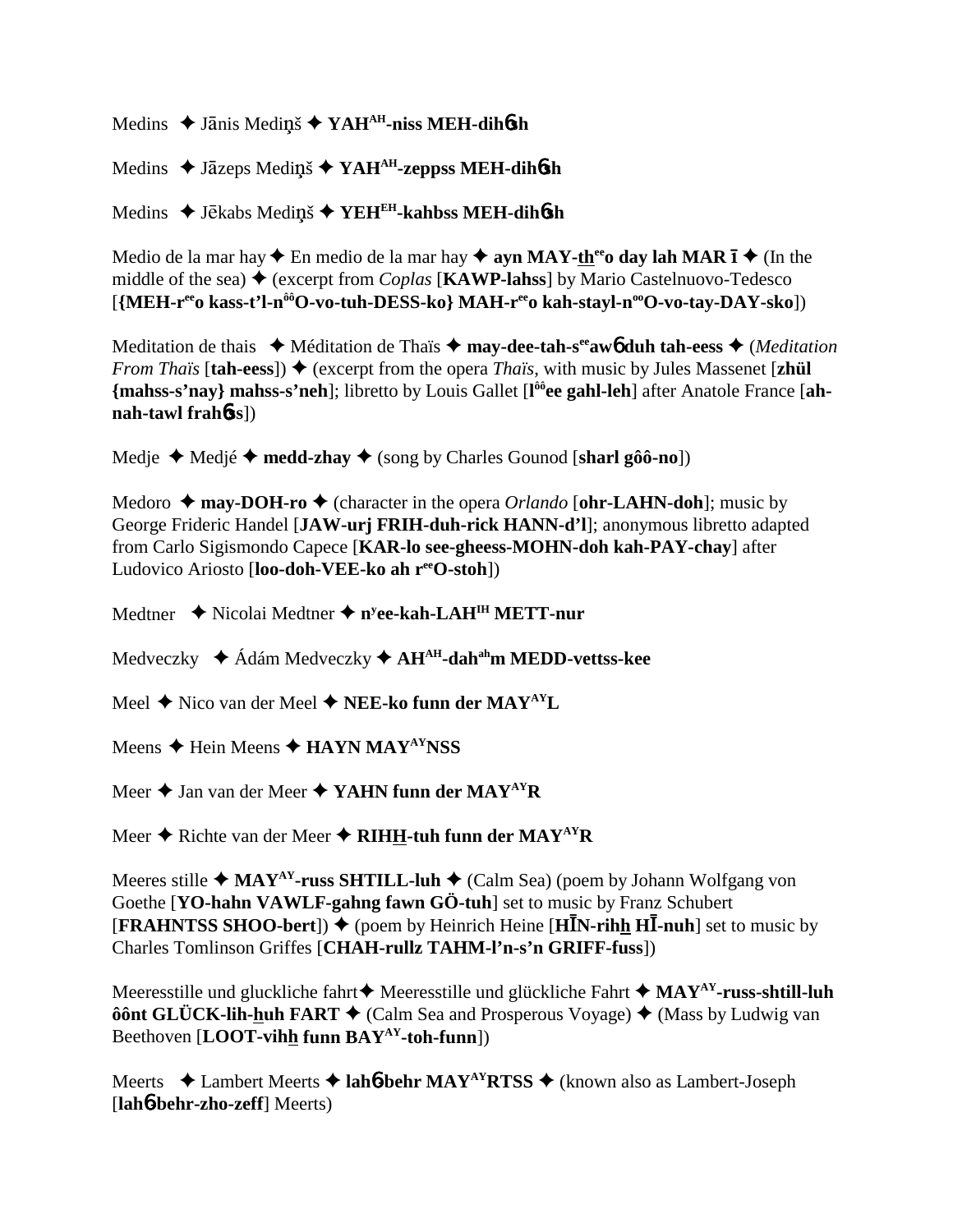Meester Louis de Meester **l ôôee deh MAYAY-stur**

Meeuwisse **→** Willy Meeuwisse ◆ WEEL-lee MAY<sup>AY</sup>OO-weess-seh

Mefano Paul Méfano **pohl may-fah-no**

Mefistofele **→ may-fee-STOH-fay-lay →** (an opera; music by Arrigo Boito [ar-REE-go bo-EE**toh**]; libretto by Boito after the play *Faust* by Johann Wolfgang von Goethe [**YO-hahn VAWLF-gahng fawn GÖ-tuh**])

Megan **←** Merch Megan ← MURCH MAY-gh'n

Mehta **→ Mehli Mehta → MAY-lee MAY-tah** 

Mehta **→ Zubin Mehta → ZOO-b'n MAY-tah** 

Mehul **←** Étienne-Nicolas Méhul ← ay-t<sup>ee</sup>enn-nee-ko-lah may-hül

Mehul Louis-Joseph Daussoigne-Méhul **l ôôee-zho-zeff dohss-s'wah-ny'-may-ool**

Mei ◆ Girolamo Mei ◆ jee-RO-lah-mo MAY<sup>EE</sup>

Mei  $\blacklozenge$  L. Mei  $\blacklozenge$  (L.) MAY<sup>EE</sup>

Meibom **→** Marcus Meibom → MAR-kôôss MĪ-bawm → (the last name is also spelled Meiboom, Meybom, and Meibomius)

Meier ◆ Johanna Meier ◆ **jo-HANN-nah MĪ-ur** 

Meier ◆ Waltraud Meier ◆ VAHL-trah<sup>ôô</sup>t Ml-ur

Meiland ◆ Jakob Meiland ◆ YAH<sup>AH</sup>-kawp MĪ-lahnt

Meilhac **←** Henri Meilhac ← ah**6-ree meh-yack** 

Mein ♦ Mein! ♦ MĪN! ♦ (Mine!) ♦ (poem by Wilhelm Müller [VILL-hellm MÜL-lur] set to music by Franz Schubert [**FRAHNTSS SHOO-bert**] in the song cycle *Die schöne Müllerin* [**dee SHÖ-nuh MÜL-luh-rinn**] — *The Miller's Lovely Daughter*)

Mein auge  $\triangleleft$  Mein Auge  $\triangleleft$  m**In AH<sup>00</sup>-guh**  $\triangleq$  (My Eyes)  $\triangleq$  (poem by Richard Dehmel [**RIHhart DAY-mull**] set to music by Richard Strauss [**RIH-hart SHTRAHÔÔSS**])

Mein elemer  $\triangle$  Mein Elemer  $\triangle$  m**In AY-luh-mur**  $\triangle$  (aria from the opera *Arabella* [ah-rah-**BELL-lah**]; music by Richard Strauss [**RIH-hart SHTRAH<sup>ôô</sup>SS** and libretto by Hugo von Hofmannsthal [**HOO-go fawn HAWF-mahn-stahl**])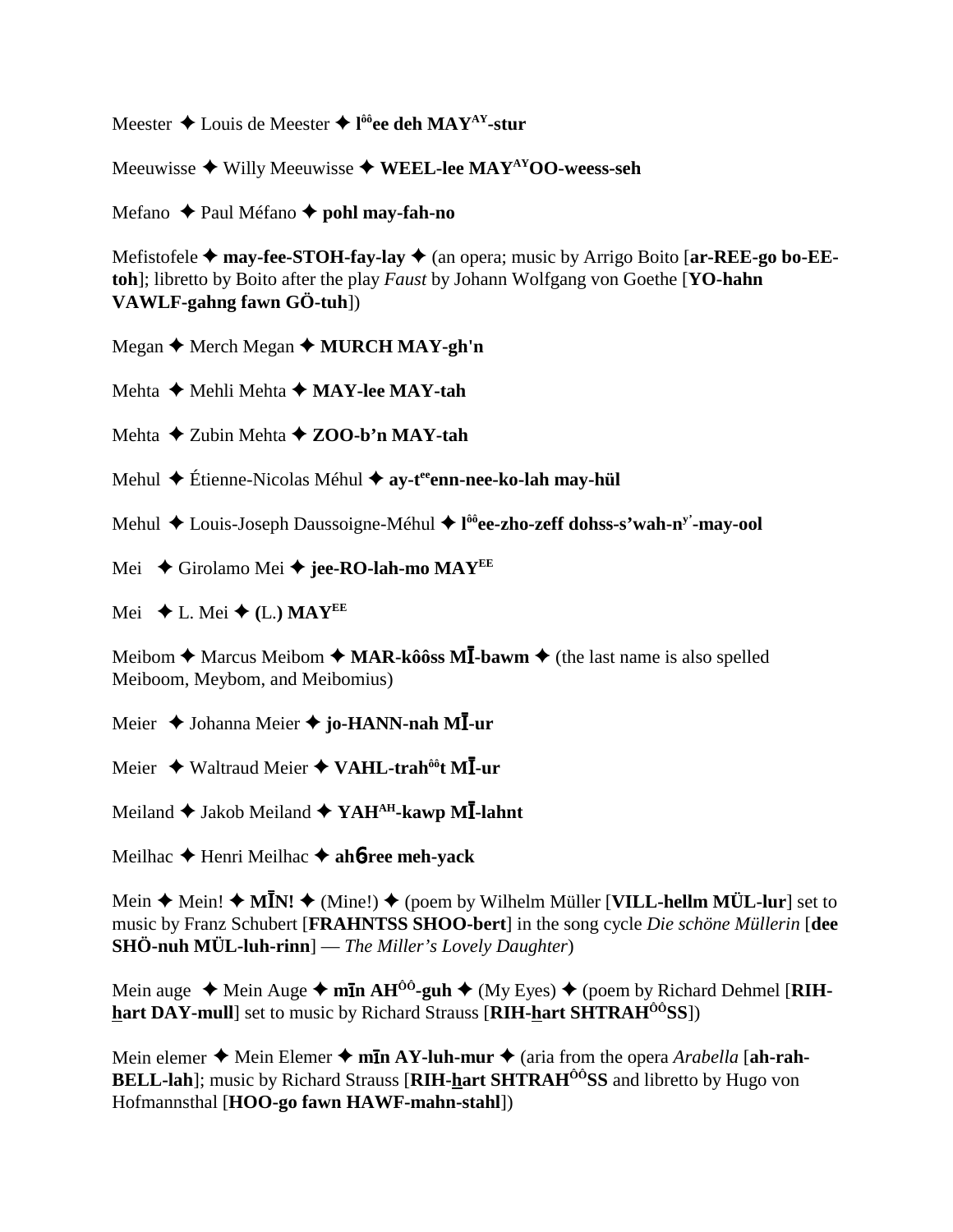Mein gott der ist mein hirt  $\triangle$  Mein Gott, der ist mein Hirt  $\triangle$  m**In GAWT, dayr ist mIn HIHRT**  (Psalm 23 set to music by Ferenc Liszt [**FEH-renntss LISST**], more commonly known as Franz Liszt [**FRAHNZ LISST**])

Mein gott wie lang ach lange ◆ Mein Gott, wie lang, ach lange ◆ m**In GAWT, vee LAHNG, ahk LAHNG-uh** (cantata [**kunn-TAH-tuh**] by Johann Sebastian Bach [**YO-hahn {suh-BASS-tihunn BAHK} zay-BAH-stihahn BAHK**])

Mein herr marquis  $\triangle$  Mein Herr Marquis  $\triangle$  m**In hehr MAR-k'viss**  $\triangle$  (My dear Marquis)  $\triangle$ (aria from the operetta *Die Fledermaus* [**dee FLAY-dur mahôôss**] — *The Bat*; music by Johann Strauss II [YO-hahn SHTRAH<sup>ÔÔ</sup>SS II]; libretto by Carl Haffner [KARL HAHF-nur] and Richard Genée [**RIH-hart zhuh-nay**] after Henri Meilhac [**ah**6**-ree meh-yack**] and Ludovic Halévy [**lü-daw-veek ah-lay-vee**])

Mein herr und konig  $\triangle$  Mein Herr und König  $\triangle$  m**In HEHR ôônt KÖ-nihh**  $\triangle$  (aria from the opera *Lohengrin* [**LOHOH-unn-grinn**], music and libretto by Richard Wagner [**RIH-hart VAHG-nur**])

Mein herze schwimmt im blut **→** Mein Herze schwimmt im Blut **→ mīn HEHR-tsuh SHVIMMT imm BLOOT** ♦ (cantata [**kunn-TAH-tuh**] by Johann Sebastian Bach [**YO-hahn**] **{suh-BASS-tihunn BAHK} zay-BAH-stihahn BAHK**])

Mein holder abendstern  $\bullet$  O, du mein holder Abendstern  $\bullet$  O, DOO m**In HAWL-tur AH<sup>AH</sup>bennt-shtehrn**  $\triangle$  (aria featuring Wolfram [**VAWL-frahm**] in the opera Tannhäuser [TAHN**hoy-zur**], music and libretto by Richard Wagner [**RIH-hart VAHG-nur**])

Mein junges leben hat ein end  $\blacklozenge$  m**I**n YOONG-uss LAY-bunn haht **I**n ENNT  $\blacklozenge$ (composition by Jan Pieterszoon Sweelinck [**YAHN PEE-turss-zohohn SWAYAY-lihngk**])

Mein kleiner gruner kaktus ◆ Mein kleiner grüner Kaktus ◆ m**īn KLĪ-nur GRÜ-nur KAHK-** $\mathbf{t}$ ôôss  $\blacklozenge$  (My Little Green Cactus)  $\blacklozenge$  (composition by Bert Reisfeld [BEHRT RISS-fellt], Albrecht Markuse [**AHL-breht MAR-koo-zuh**], Louis Poterat [**l ôôee paw-t'rah**], and André Leroy [**ah**6**-dray luh-r'wah**])

Mein lieber schwan ◆ Mein lieber Schwan! ◆ m**īn LEE-bur SHVAHN! ◆** (Lohengrin's Farewell)  $\triangle$  (aria from the opera *Lohengrin* [LOH<sup>OH</sup>-unn-grinn], music and libretto by Richard Wagner [**RIH-hart VAHG-nur**])

Mein liebster jesus ist verloren **→** Mein liebster Jesus ist verloren **→ mīn LEEP-stur YAY-zooss isst fehr-LO-runn ♦** (cantata [**kunn-TAH-tuh**] by Johann Sebastian Bach [YO-hahn {suh-**BASS-tihunn BAHK} zay-BAH-stihahn BAHK**])

Mein lied ertont ein liebespsalm **→** Mein Lied ertönt, ein Liebespsalm → m**īn LEET ehr-TÖNT, In LEE-buss-salm**  $\blacklozenge$  **(My Song of Love)**  $\blacklozenge$  **(song from** *Zigeunermelodien* **[tsee-GOYnur-may-lo-dee-unn**]— *Gipsy Melodies* — by Antonín Dvořák [A**HN-taw-n<sup>y</sup>ee<sup>ee</sup>n d'VAW-**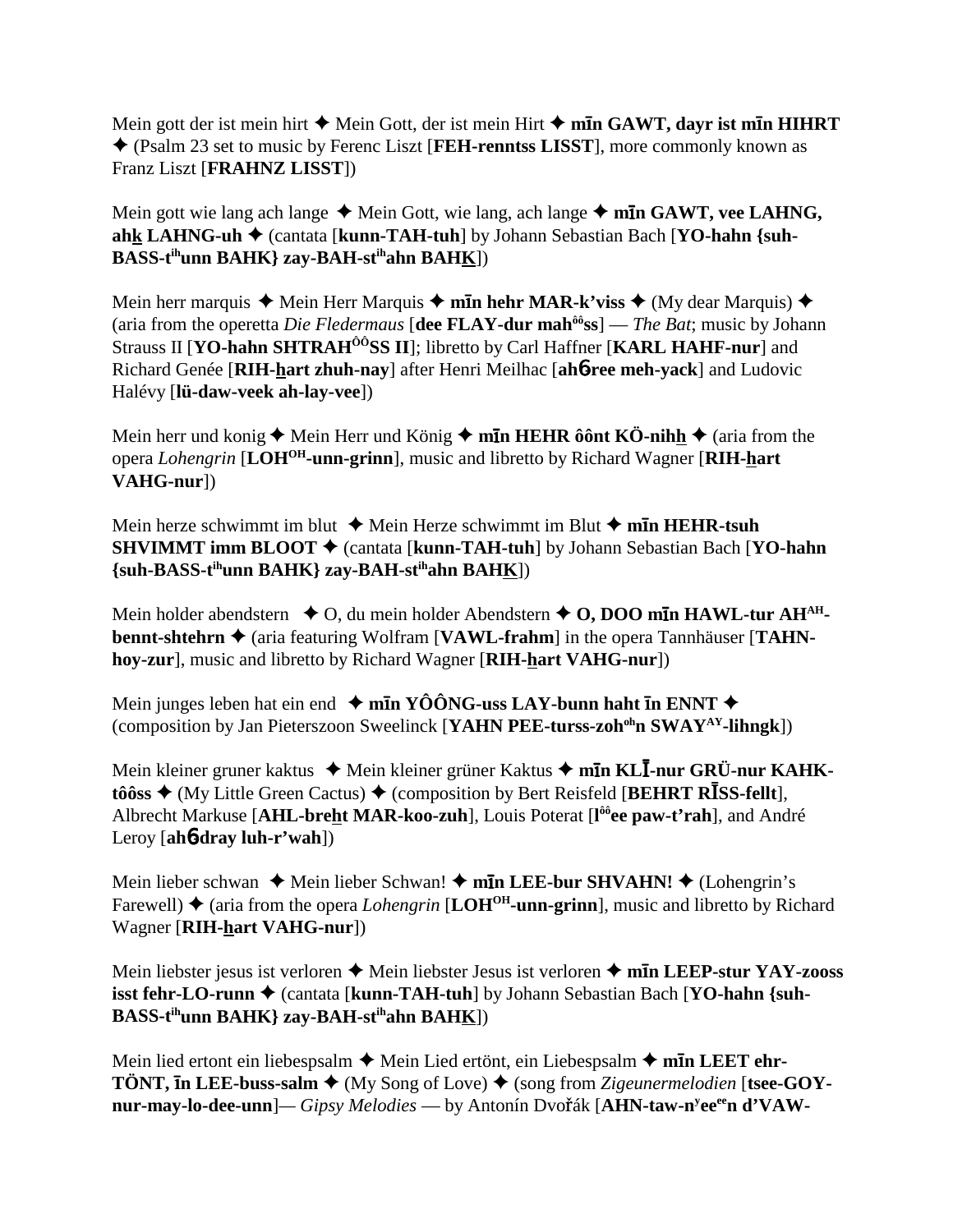**r shahahk**])

Mein sehnen mein wahnen **→** Mein Sehnen, mein Wähnen ◆ m**īn ZAY-nunn, mīn VAY**<sup>AY</sup>**nunn ♦** (duet by Erich Wolfgang Korngold [**{EH-rick WÔÔLF-gang KAWRN-gohld**} **AYrihh VAWLF-gahng KAWRN-gawlt**]

Mein verlangen  $\triangle$  Mein Verlangen  $\triangle$  m**in fehr-LAHNG-unn**  $\triangle$  (aria from the cantata [**kunn**-**TAH-tuh**] *Komm, du süsse Todesstunde* [**KAWM, doo ZÜSS-suh TOH-duss-shtôôn-tuh**] by Johann Sebastian Bach [**YO-hahn {suh-BASS-tihunn BAHK} zay-BAH-stihahn BAHK**])

Meinardus Ludwig Meinardus **LOOT-vihh m-NAR-dôôss** (known also as Ludwig Siegfried [**ZEEK-freet**] Meinardus)

Meine innige nacht ♦ In meine innige Nacht ♦ inn M**I-nuh INN-nih-guh NAHKT** ♦ (Into My Deep Night) ♦ (poem by Hans Kaltneker [**HAHNSS KAHLT-neh-kur**] set to music by Erich Wolfgang Korngold [**{EH-rick WÔÔLF-gang KAWRN-gohld} AY-rihh VAWLF-gahng KAWRN-gawlt**] in *Drei Gesänge* [**DRĪ guh-ZEHNG-uh**] — *Three Songs*)

Meine liebe ist grun  $\triangle$  Meine Liebe ist Grün  $\triangle$  M**I**-nuh LEE-buh ist GRÜN  $\triangle$  (My Love Is in Bloom) ♦ (poem by Felix Schumann [**FAY-lickss SHOO-mahn**] set to music by Johannes Brahms [**yo-HAHN-nuss {BRAHMZ} BRAHAHMSS**])

Meine seele durstet nach gott  $\blacklozenge$  Meine Seele dürstet nach Gott  $\blacklozenge$  **MĪ-nuh ZAY-luh DÜRshtutt nahk GAWT**  $\blacklozenge$  (My Soul Is Thirsting for God)  $\blacklozenge$  (Psalm 42 set to music by Felix Mendelssohn [**{FEE-lickss MENN-dull-sunn} FAY-lickss MENN-t'lss-zohohn**])

Meine seele erhebt den herrn ◆ Meine Seele erhebt den Herrn ◆ m**ī-nuh ZAY-luh ehr-HEPPT dayn HEHRN ♦** (motet [**mo-TETT**] by Heinrich Schütz [HIN-rihh SHÜTSS])

Meine seele hort im sehen ♦ Meine Seele hört im Sehen ♦ MĪ-nuh ZAY-luh HÖRT imm **ZAY-unn**  $\triangleleft$  (My Soul Hears While Seeing)  $\triangleleft$  (excerpt from *Nine German Arias* by George Frideric Handel [**JAW-urj FRIH-duh-rick HANN-d'l**])

Meine seele ist still zu gott ◆ Meine Seele ist still zu Gott ◆ M**I-nuh ZAY-luh isst SHTILL tsoo GAWT ♦** (composition by Max Reger [MAHKSS RAY-gur])

Meine seele verlanget nach deinem Heil  $\blacklozenge$  Meine Seele verlanget nach deinem Heil  $\blacklozenge$  M**I**-nuh **ZAY-luh fehr-LAHNG-utt nahk DI-numm**  $HIL \rightarrow (motet [mot-TETT]$  **by Heinrich Schütz**  $[H\bar{I}N\text{-rih}\underline{h} \text{ SHÜTSS}]\$ 

Meinem bauchlein wachsen flugel◆ Meinem Bäuchlein wachsen Flügel ◆ M**Ī-numm BOY<u>K</u>ln VAHK-sunn FLÜ-gull** (song from *Leib- und* Seelen [**L**-**P- ôônt ZAY-lunn**] — *Lieder für hohe Stimme und Gitarre* [**LEE-dur für HO-uh SHTIMM-muh ôônt ghee-TAR-ruh**] — *Songs of Body and Soul for High Voice and Guitar*)  $\triangle$  (compositions by Gottfried von Einem [GAWT-freet fawn **I**-numm])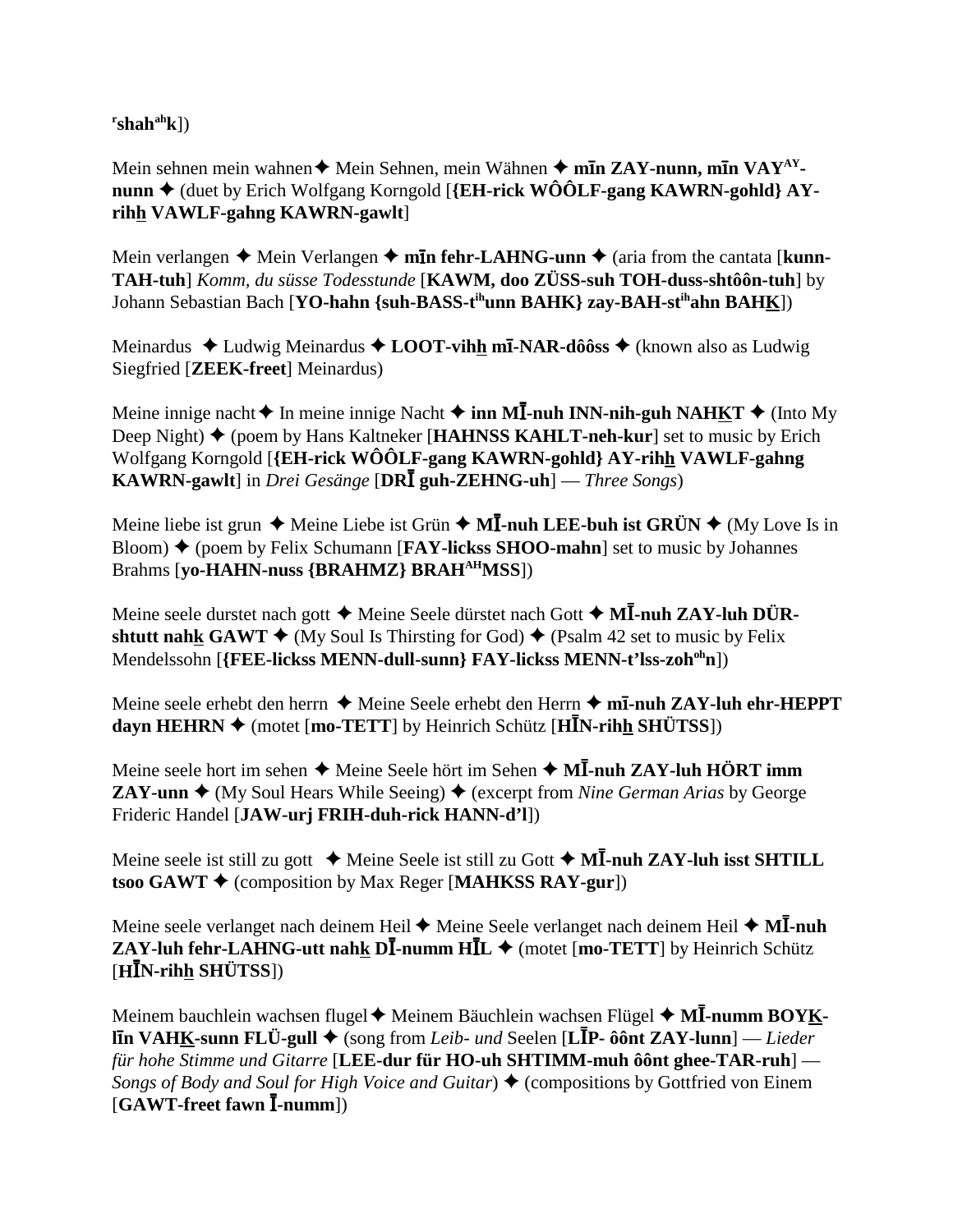Meinem herzen  $\triangle$  An meinem Herzen  $\triangle$  ahn MI-numm HEHR-tsunn  $\triangle$  (At My Heart)  $\triangle$ (song from Frauenliebe und -leben [FRAH<sup>ÔÔ</sup>-unn-lee-buh ôot LAY-bunn] — Woman's Love and Life — a series of songs by Robert Schumann [ $ROH^{OH}$ -bert SHOO-mahn] based on texts by Adalbert von Chamisso [AH<sup>AH</sup>-dahl-pert fawn kah-MISS-so])

Meinem kinde  $\triangle$  Meinem Kinde  $\triangle$  M**I**-numm KINN-tuh  $\triangle$  (To My Child)  $\triangle$  (poem by Gustav Falke [GÔÔ-stahf FAHL-kuh] set to music by Richard Strauss [RIH-hart] SHTRAH<sup>ôô</sup>SS])

Meinl  $\triangleleft$  MI-n'l

Meints  $\triangle$  Catharine Meints  $\triangle$  KA-thuh-runn MINTSS

Meister  $\triangle$  Wilhelm Meister  $\triangle$  VILL-hellm MI-stur

Meistersinger von nurnberg  $\triangle$  Die Meistersinger von Nürnberg  $\triangle$  dee MI-stur-zihng-ur fawn **NÜRN-pehrk**  $\triangleq$  (The Mastersingers of Nuremberg)  $\triangleq$  (an opera, with music and libretto by Richard Wagner [RIH-hart VAHG-nur])

Meitus → Yuli Meitus → YOO-I'ee MAY<sup>EE</sup>-tôôss → (known also as Yuli Sergievich [sehr- $\phi$ <sup>ih</sup>AY-vihch] Meitus)  $\blacklozenge$  (the second name probably should be spelled Sergeievich [sehr- $GAY^{EE}$ -eh-vihch])

Mej  $\triangle$  MAY

Mejean ◆ Véronique Méjean ◆ vay-raw-neek may-zhahó

Mekeel  $\triangle$  Joyce Mekeel  $\triangle$  JOYSS muh-KEEL

Melachrino  $\triangle$  George Melachrino  $\triangle$  JAW-urj meh-lah-KREE-no  $\triangle$  (known also as George Miltiades Melachrino [JAW-urj mill-t<sup>ih</sup>AH-deez meh-lah-KREE-no])

Melancholie  $\triangle$  Mélancholie  $\triangle$  may-lah**6-kaw-lee**  $\triangle$  (Melancholy)  $\triangle$  (composition by Robert Schumann [ROH<sup>OH</sup>-bert SHOO-mahn])

Melani ◆ Alessandro Melani ◆ ah-layss-SAHN-dro may-LAH-nee

Melani ← Atto Melani ← AHT-toh may-LAH-nee

Melani ♦ Jacopo Melani ♦ YAH-ko-po may-LAH-nee

Melartin  $\triangle$  Erkki Melartin  $\triangle$  AYRK-kih MAY-lar-tinn  $\triangle$  (known also as Erkki Gustaf Melartin [AYRK-kih GOOSS-tahf MAY-lar-tinn])

Melbye  $\blacklozenge$  Mikael Melbye  $\blacklozenge$  MEE-kayl MELL-bü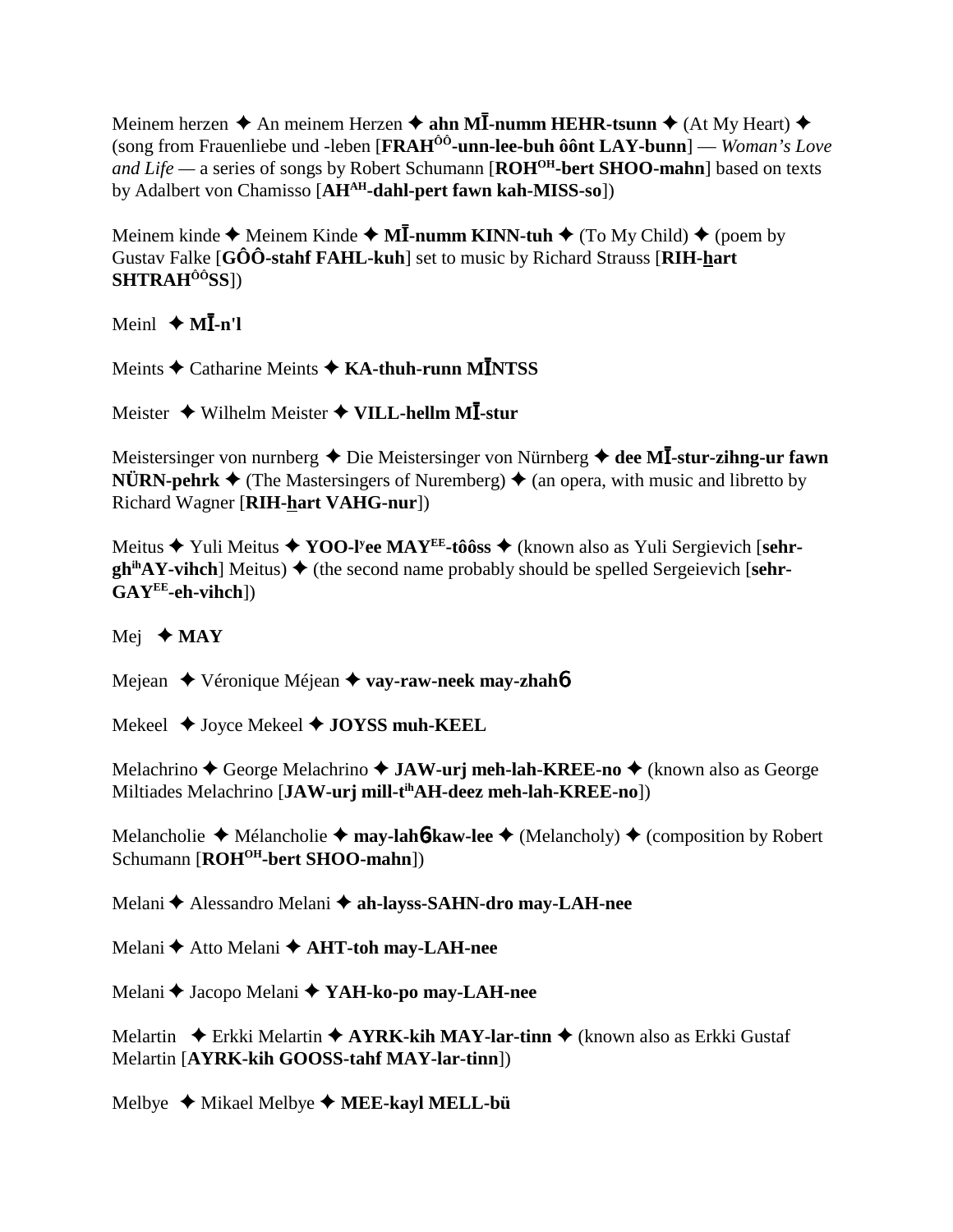Melcer  $\triangleq$  Henryk Melcer  $\triangleq$  HENN-rick MELL-tser  $\triangleq$  (known also as Henryk Melcer-Szczawiński ◆ HENN-rick MELL-tser-shchah-VEE6-skee

Melcher  $\blacklozenge$  Wilhelm Melcher  $\blacklozenge$  VILL-hellm MELL-hur

Melchers ◆ Henrik Melcher Melchers ◆ HENN-rick MELL-shur MELL-shurss

Melchior  $\triangle$  Friedrich Melchior, Baron von Grimm  $\triangle$  FREET-rihh MELL-h<sup>ih</sup>awr, bah-**ROHN fawn GRIMM** 

Melchior  $\triangle$  Lauritz Melchior  $\triangle$  {LAW-ritts MELL-k<sup>ih</sup>ur} LAH<sup>00</sup>-ritts MELL-k<sup>ih</sup>ohr

Melchior  $\triangleleft$  MELL-k<sup>ee</sup> ohr  $\triangleleft$  (character in the opera Amahl and the Night Visitors; music and libretto by Gian Carlo Menotti [jahn KAR-lo may-NOHT-tee])

Meleager  $\triangle$  meh-lee-AY-jur  $\triangle$  (Americanized spelling and pronunciation of the Greek name Meleagros [meh-LAY-aw-h'rawss])

Melichar  $\triangle$  Alois Melichar  $\triangle$  AH<sup>AH</sup>-lo-eess MAY-lih-har

Melichar ◆ MAY-lee-kar

Melik pashayev ◆ Alexander Melik-Pashayev ◆ uh-l<sup>y</sup>ick-SAHN-d'r MAY-l<sup>y</sup>ick-pah-SHAH- $\text{vuff}$   $\blacklozenge$  (known also as Alexander Shamilievich [shuh-mih-L<sup>Y</sup>EE-eh-vihch] Melik-Pashayev)

Melikov  $\triangle$  Arif Melikov  $\triangle$  ah-REEF MAY-l<sup>y</sup>ih-kuff  $\triangle$  (known also as Arif Djangirovich [d'vahn-ghee-RAW-vihch] Melikov)

Melikyan ♦ Romanos Hovakimi Melikyan ♦ rah-mah-NAWSS hah-vah-KEE-mee may-l'ih $k$ <sup> $\gamma$ </sup> $A$ HN

Melis  $\triangle$  Carmen Melis  $\triangle$  KAR-m'n MAY-leess

Melis  $\leftrightarrow$  György Melis  $\leftrightarrow$  JÖRJ MEH-lihsh

Melisande  $\triangleleft$  Mélisande  $\triangleleft$  may-lee-zahod  $\triangleleft$  (character in the opera *Pelléas et Mélisande* [puhl-lay-ahss ay may-lee-zahod]; music by Claude Debussy [klohd deh-büss-see]; libretto by Debussy after Maurice Maeterlinck [mo-reess MAH<sup>AH</sup>-tur-lihngk])

Melitone  $\blacklozenge$  Fra Melitone  $\blacklozenge$  FRAH may-lee-TOH-nay  $\blacklozenge$  (character in the opera *La forza del destino* [lah FOHR-tsah dayl day-STEE-no] —*The Force of Destiny*; music by Giuseppe Verdi [joo-ZAYP-pay VAYR-dee]; libretto by Francesco Maria Piave [frahn-CHAY-sko mah-REEah  $p^{\text{ee}}AH$ -vay] after Angel P. De Saavedra [ahn- $HELL$  (P.) day sah-VAY-drah])

Melkikh ◆ Dmitri Melkikh ◆ d'MEE-tree mell-KEEK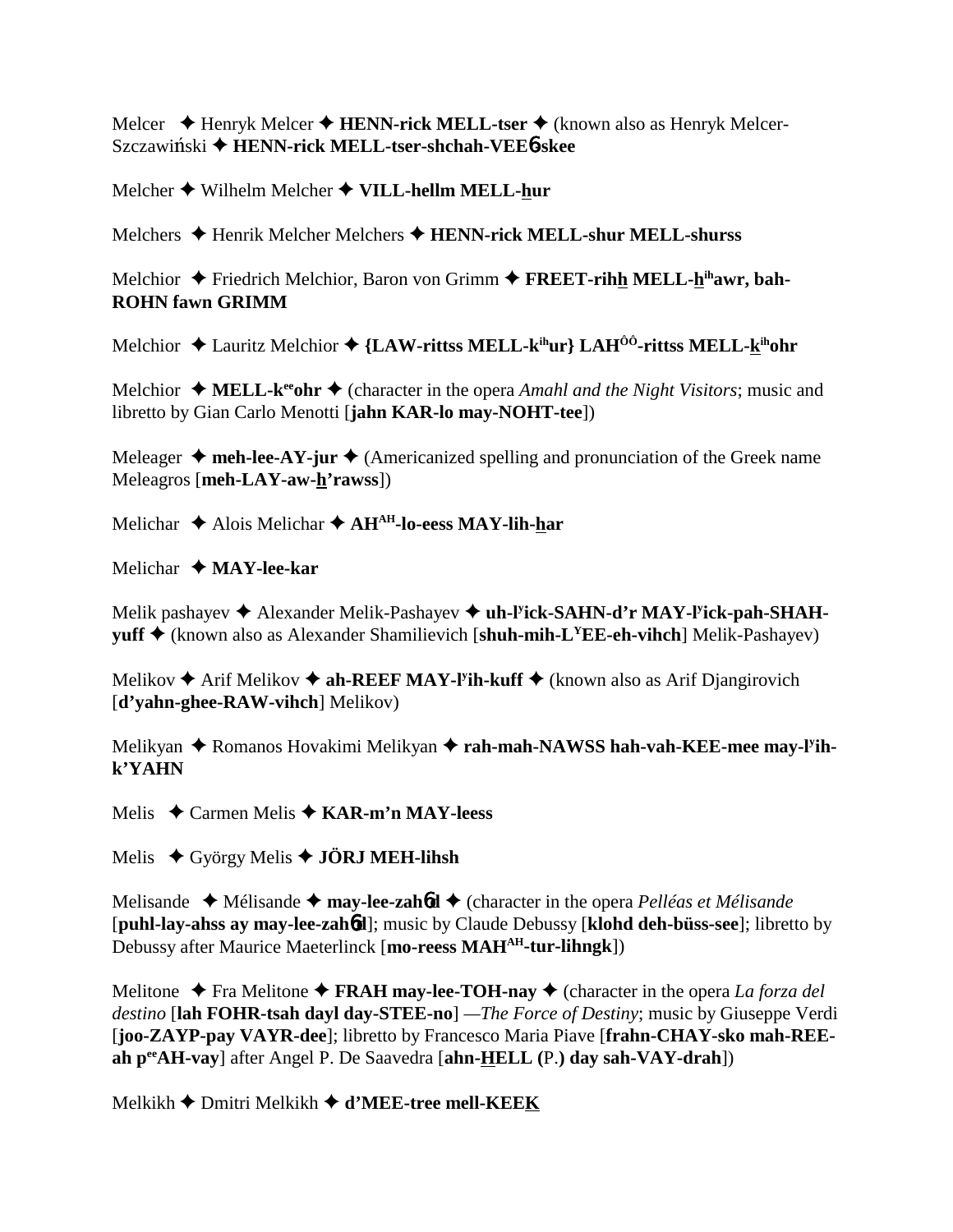Melkus  $\triangle$  Eduard Melkus  $\triangle$  AY-d<sup>oo</sup>art MELL-kôôss

Mell ♦ Gertrud Maria Mell ♦ YAR-trüd mah-REE-ah MELL

Melles  $\bigstar$  Carl Melles  $\bigstar$  KARL MELL-lehsh

Mellis  $\triangle$  Andrea Mellis  $\triangle$  ahn-DRAY-ah MAYL-leess

Mellnas → Arne Mellnäs → AR-neh MELL-nass

Mellon  $\triangle$  Agnès Mellon  $\triangle$  ah-n'vess mell-lawb

Melnikov  $\triangleq$  Ivan Melnikov  $\triangleq$  ee-VAHN MAYL-n<sup>y</sup>ih-kuff  $\triangleq$  (known also as Ivan Alexandrovich [uh-l<sup>y</sup>ick-SAHN-druh-vihch] Melnikov)

Melnotte  $\triangleleft$  Claude Melnotte  $\triangleleft$  klohd mell-nawt  $\triangleleft$  (pseudonym for Charles Kunkel [CHAHrullz KUNG-kull]

Melo pimenta  $\triangle$  Emanuel Dimas de Melo Pimenta  $\triangle$  ee-mah-noo-ELL JEE-muss jee MEHlôô pee-MAY6-tuh

Melodie reigen seliger geister  $\blacklozenge$  Mélodie (Reigen Seliger Geister)  $\blacklozenge$  may-law-dee (RI-gunn **ZAY-lih-gur GHI-stur)**  $\blacklozenge$  (composition by Christoph Willibald von Gluck [KRIH-stawf] VILL-lee-bahlt fawn  $GL\hat{O}(\hat{O}K)$ 

Melodies  $\triangleleft$  Mélodies  $\triangleleft$  may-law-dee  $\triangleleft$  (songs)

Melodies diverses  $\triangleleft$  Mélodies diverses  $\triangleleft$  may-law-dee dee-vehrss  $\triangleleft$  (poems set to music by Jacques Chailley [zhack shah<sup>ee</sup>-yee])

Melodies passageres  $\triangleleft$  Mélodies Passagêres  $\triangleleft$  may-law-dee pahss-sah-zhehr  $\triangleleft$  (songs by Rainer Maria Rilke [RAH<sup>IH</sup>-nur mah-REE-ah RILL-kuh] from *Poèmes francais* [po-emm] **)** 

Melodramma giocoso in due atti  $\triangle$  may-lo-DRAHM-mah jo-KO-zo een DOO-ay AHT-tee  $\triangle$ (Comic drama in two acts)  $\blacklozenge$  (subtitle for the opera La cenerentola ossia La bontà in trionfo [lah chay-nay-RAYN-toh-lah ohss-SEE-ah lah bohn-TAH een tree OHN-fo] — Cinderella or Goodness Triumphs; music by Gioachino Rossini [j<sup>oh</sup>ah-kee-no rohss-SEE-nee] and libretto by Jacopo Ferretti [vah-KO-po favr-RAYT-tee])

Melos quartet  $\blacklozenge$  Melos Quartet  $\blacklozenge$  MAY-lohss (Quartet)

Meluzzi ◆ Salvatore Meluzzi ◆ sahl-vah-TOH-rav mav-LOOT-tsee

Melville  $\blacklozenge$  G. T. Whyte-Melville  $\blacklozenge$  G. T. HWIT-MELL-vill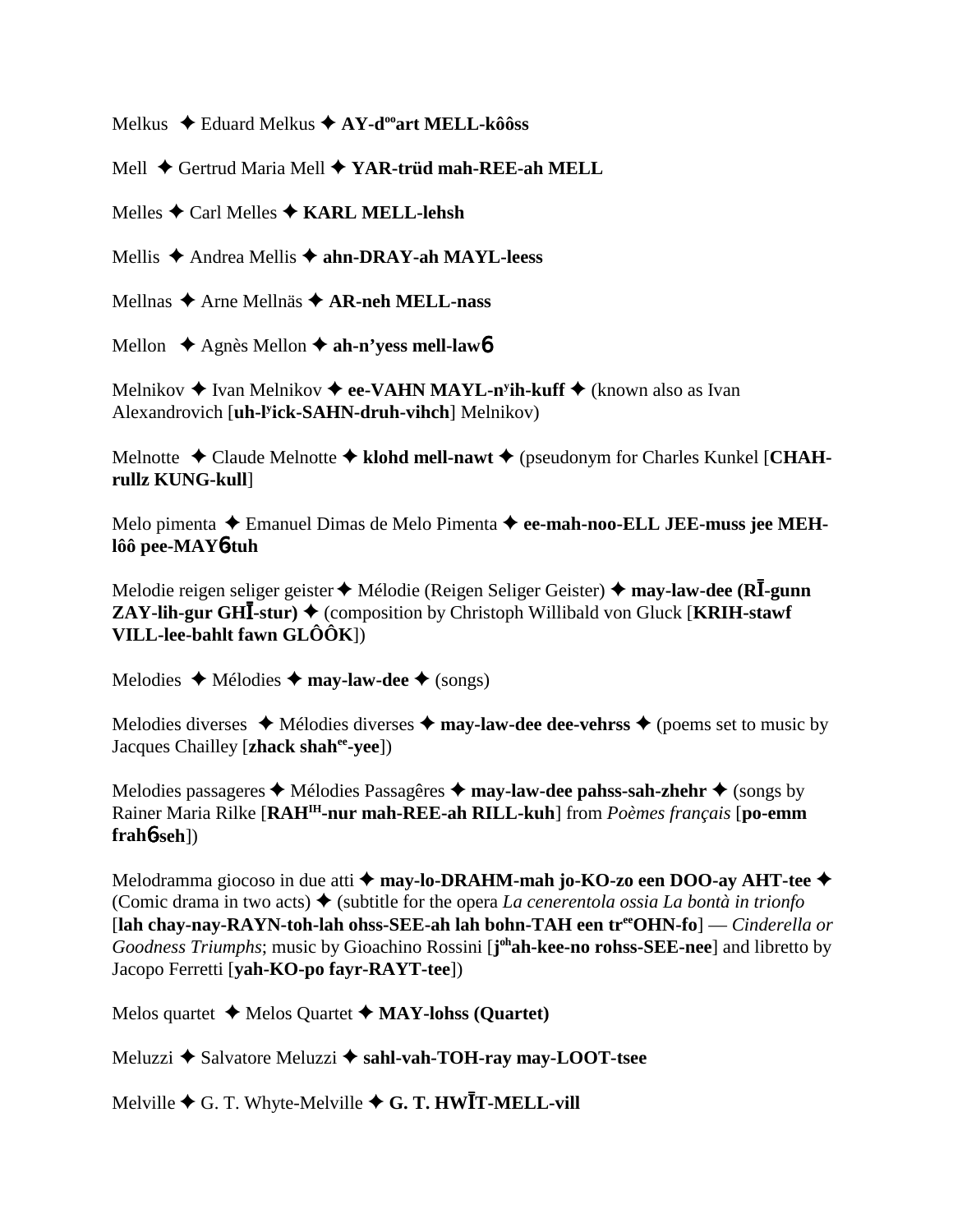Membra jesu nostri **→** Membra Jesu nostri → **MAYM-brah YAY-zoo NOHSS-tree** → (cycle of seven cantatas [**kunn-TAH-tuzz**] by Dietrich Buxtehude [**DEE-trihh BÔÔK-stuh-hoo-duh**])

Membree Edmond Membrée **edd-maw**6 **mah**6**-bray**

Menager Laurent Menager **lo-rah**6 **meh-nah-zhay**

Memnon **→ MEM-nawn →** (Memnon) → (poem by Johann Baptist Mayrhofer [**YO-hahn BAHP-tisst MIR-ho-fur**] set to music by Franz Schubert [FRAHNTSS SHOO-bert])

Memoriam nathalie koussevitzky **→** In Memoriam: Nathalie Koussevitzky ◆ (In Memoriam): **NA-tah-lee kooss-suh-VITT-skee ♦** (No. 5 from *Seven Anniversaries*) ♦ (composition by Leonard Bernstein [**LEH-nurd BURN-stn**])

Men min fagel marks dock icke ◆ Men min fågel märks dock icke ◆ menn minn **FAW-ghell MARKSS DAWK IH-k'yeh**  $\blacklozenge$  (But my bird is long in homing)  $\blacklozenge$  (poem by Johan Ludvig Runeberg [**YOO-hahn LÜD-vigg RÜ-neh-bary'**] set to music by Jean Sibelius [**zhah**6 **sih-BAYl ihôôss**])

Mena Carlos Mena **KAR-lawss MAY-nah**

Mena **→** Juan José Mena **→ h<sup>oo</sup>AHN ho-SAY MAY-nah** 

Menasce ◆ Jacques de Menasce ◆ {ZHACK deh muh-NASH} zhack duh muh-nahss

Menasche ◆ Samuel Menasche ◆ SA-m'vuh-wull muh-NASH

Menasci **→** Guido Menasci →  $g^{\circ}$ **EE-doh may-NAH-shee** 

Menchaca ◆ Angel Menchaca ◆ ahn-**HELL mayn-CHAH-kah** 

Mendel **→** Hermann Mendel **→ HEHR-mahn MENN-tull** 

Mendelsohn **→** Alfred Mendelsohn → ahl-FREDD menn-dell-SAWN

Mendelssohn **→** Arnold Mendelssohn ◆ AR-nawlt {MENN-dull-sunn} MENN-t'lss-zoh<sup>oh</sup>n (known also as Arnold Ludwig [**LOOT-vihh**] Mendelssohn)

Mendelssohn **→** Fanny Mendelssohn → {FANN-nee MENN-dull-sunn} FAHN-nee MENNt'lss-zoh<sup>oh</sup>n ◆ (known also as Fanny Hensel [**FAHN-nee HENN-zull**], and Fanny Cäcilie Hensel [**FAHN-nee tseh-TSEE-lihuh HENN-zull**])

Mendelssohn ◆ Felix Mendelssohn ◆ {FEE-lickss MENN-dull-sunn} FAY-lickss MENNt'lss-zoh<sup>oh</sup>n ♦ (known also as Jacob Ludwig Felix Mendelssohn-Bartholdy [**YAH<sup>AH</sup>-kawp** LOOT-vihh FAY-lickss MENN-t'lss-zoh<sup>oh</sup>n-bar-TAWL-dee])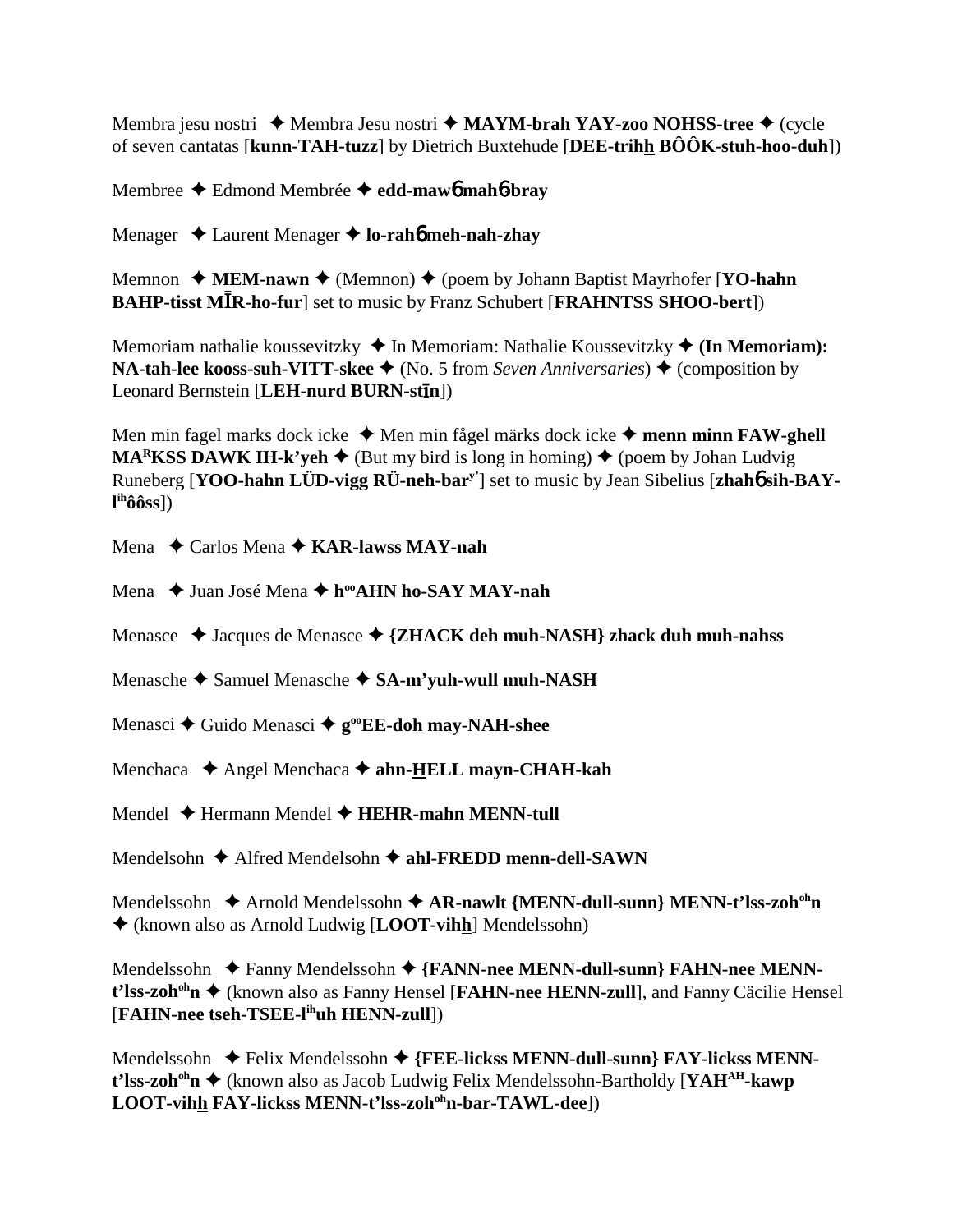Mendelssohn **←** Felix Robert Mendelssohn ← {FEE-lickss RAH-burt MENN-dull-sunn} **FAY-licks ROHOH-bert MENN-t'lss-zohohn**

Mendelssohn **→** Vladimir Mendelssohn → vlah-D<sup>Y</sup>EE-mihr {MENN-dull-sunn} MENN-t'lss**zohohn**

Mendelssohn bartholdy ◆ Felix Mendelssohn-Bartholdy ◆ {FEE-lickss MENN-dull-sunn-bar-**TAWL-dee} FAY-lickss MENN-t'lss-zoh<sup>oh</sup>n-bar-TAWL-dee ♦** (known also as Felix Mendelssohn and Jacob Ludwig [YAH<sup>AH</sup>-kawp LOOT-vihh] Felix Mendelssohn-Bartholdy)

Mendelssohn hensel ◆ Fanny Mendelssohn-Hensel ◆ {FANN-nee MENN-dull-sunn-HENNsull} FAHN-nee MENN-t'lss-zoh<sup>oh</sup>n-HENN-zull ◆ (known also as Fanny Hensel [FAHN-nee **HENN-zull**], Fanny Cäcilie Hensel [**FAHN-nee tseh-TSEE-lihuh HENN-zull**], and Fanny Mendelssohn)

## Mendes **MAYN-dayss**

Mendez velazquez Fernando Méndez Velázquez **fehr-NAHN-doh MAYN-dess vay-LAHSS-kess**

Mendoza ◆ Emilio Mendoza ◆ ay-MEE-l<sup>ee</sup>o mayn-DOH-sah

Meneely kyder  $\triangle$  Sarah Meneely-Kyder  $\triangle$  **SEH-ruh muh-NEE-lee-KI-dur** 

Menelas  $\triangle$  Ménélas  $\triangle$  may-nay-lah  $\triangle$  (character in the opera *La belle Hélène* [lah bell ay**lenn**] — *The Fair Helen*; music by Jacques Offenbach [**ZHACK AWF-funn-bahk**]; libretto by Henri Meilhac [**ah**6**-ree meh-yack**] and Ludovic Halévy [**lü-daw-veek ah-lay-vee**])

Meneses **→** António Meneses → ah**6**-TOH-n<sup>ee</sup>ôô meh-NAY-seess

Mengal Jean-Baptiste Mengal **zhah**6**-bah-teest meh**6**-gahl**

Mengal Martin-Joseph Mengal **mar-teh**6**-zho-zeff meh**6**-gahl**

Mengelberg ◆ Karel Mengelberg ◆ KAH-rell MEHNG'l-behrk ◆ (known also as Karel Willem Joseph [**WILL-lumm YO-zeff**] Mengelberg)

Mengelberg **↓** Kurt Rudolf Mengelberg ◆ KÔÔRT ROO-dawlf MEHNG'l-pehrk

Mengelberg Misha Mengelberg **MIH-shah MEHNG'l-behrk**

Mengelberg ◆ Willem Mengelberg ◆ WILL-lumm MEHNG'l-behrk ◆ (known also as Josef [**YO-zeff**] Willem Mengelberg)

Menges  $\triangle$  Herbert Menges  $\triangle$  **HUR-burt MEHNG-uss**  $\triangle$  (known also as Siegfried Frederick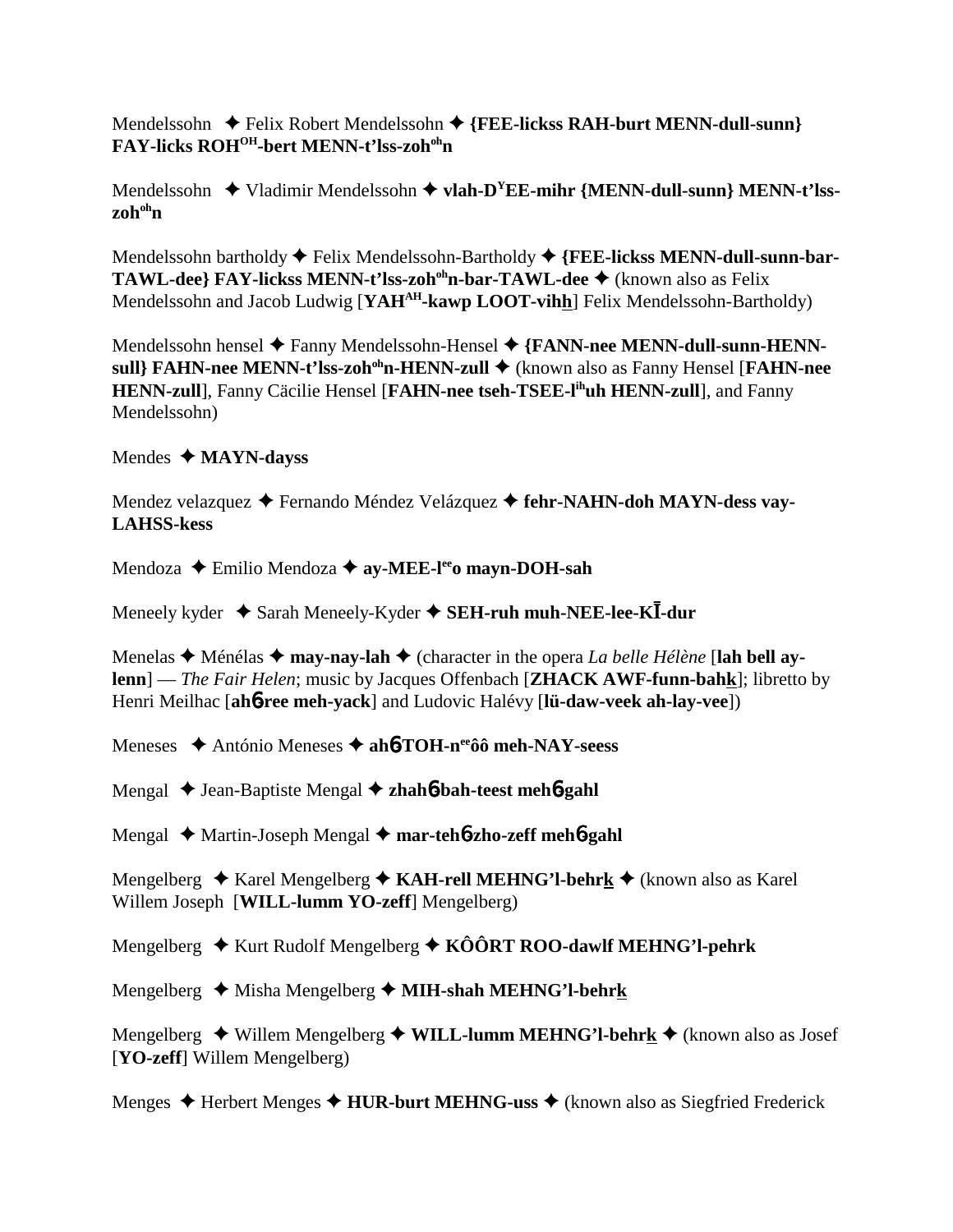Herbert [ZEEK-freet FRAY-duh-rick HEHR-pert] Menges)

Menges  $\triangle$  Isolde Menges  $\triangle$  ih-SOHL-duh MEHNG-uss  $\triangle$  (known also as Isolde Marie Menges [ih-ZAWL-tuh mah-REE-uh MEHNG-uss])

Mengewein  $\triangle$  Karl Mengewein  $\triangle$  KARL MEHNG-uh-vIn

Menil ◆ Félicien de Ménil ◆ fay-lee-s<sup>ee</sup>ah**ó duh may-neel** 

Mennicke  $\blacklozenge$  Karl Mennicke  $\blacklozenge$  KARL MENN-nih-kuh

Mennin  $\triangle$  Peter Mennin  $\triangle$  PEE-tur MENN-nunn

Mennini  $\triangle$  Louis Mennini  $\triangle$  LOO-uss munn-NEE-nee  $\triangle$  (known also as Louis Alfred [A<sup>L</sup>frudd Mennini)

Meno allegro  $\triangleleft$  MAY-no ahl-LAY-gro

Meno mosso  $\bigstar$  MAY-no MOHSS-so

Meno vivo  $\triangle$  MAY-no VEE-vo

Meno vivo grandioso  $\triangle$  Meno vivo, grandioso  $\triangle$  MAY-no VEE-vo, grahn-de<sup>e</sup>O-zo

Menon ◆ Yatakke Kurupath Narayana Menon ◆ YAH-tahk-kay K'ROO-pahth nah-RAH<sup>Y</sup>nah MEH-nunn

Menotti ♦ Gian Carlo Menotti ♦ jahn KAR-lo may-NOHT-tee

Mensch bewein dein sunde gross  $\triangle$  O Mensch, bewein dein Sünde gross  $\triangle$  O MENNSH, buh-V<sup>I</sup>N din ZÜN-tuh GROHSS  $\triangleq$  (O Man, Thy Great Sin Lament)  $\triangleq$  (choral excerpt from the *St*. Matthew passion by Johann Sebastian Bach [YO-hahn {suh-BASS-t<sup>ih</sup>unn BAHK} zay-BAH $st<sup>ih</sup>ahn BAHK$ ])

Menter  $\triangle$  Joseph Menter  $\triangle$  YOH<sup>OH</sup>-zeff MENN-tur

Menter  $\triangle$  Sophie Menter  $\triangle$  zo-FEE-uh MENN-tur

Menti a lavviso  $\triangle$  Menti a l'avviso  $\triangle$  mayn-TEE ah lahv-VEE-zo  $\triangle$  (He Betrayed His Word) ◆ (song by Giacomo Puccini [JAH-ko-mo poo-CHEE-nee])

Mentia lavviso  $\rightarrow$  Mentia l'avviso  $\rightarrow$  mayn-TEE-ah lahv-VEE-zo  $\rightarrow$  (lyric by Felici Romani [fay-LEE-chee ro-MAH-nee] set to music by Giacomo Puccini [JAH-ko-mo poo-CHEE-nee])

Mentre chel cor  $\triangle$  Mentre che'l cor  $\triangle$  MAYN-tray kayl KOHR  $\triangle$  (composition by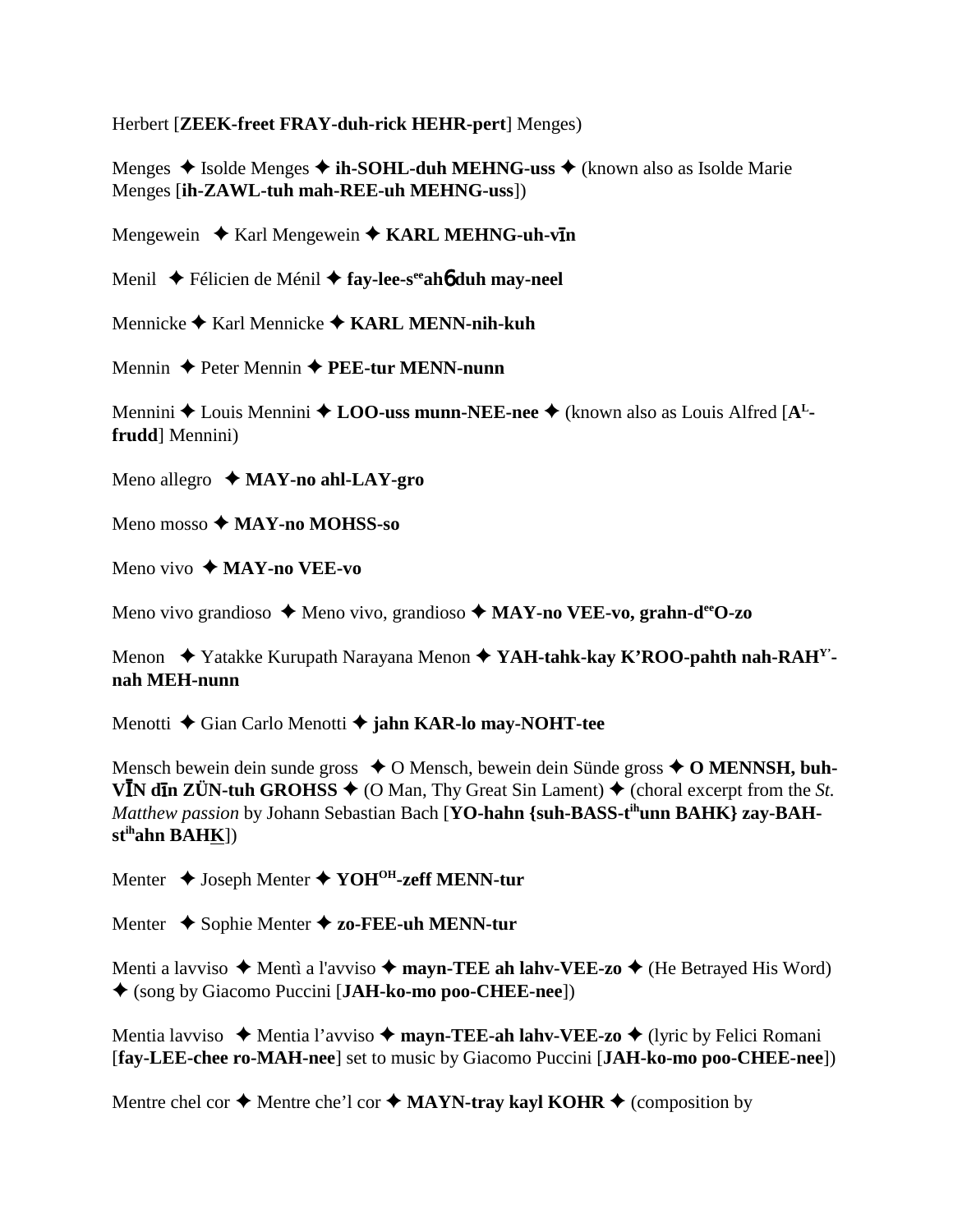Sigismondo d'India [**see-gheess-MOHN-doh DEEN-deeah**])

# Mentzel **←** Eric Mentzel **← AY-rihh MENNT-tsull**

Menuet  $\triangleq$  muh-n<sup>it</sup>eh  $\triangleq$  (French spelling and pronunciation of "minuet")  $\triangleq$  (excerpt from the *Suite bergamasque* [s<sup>ü</sup>eet behr-gah-mahsk] by Claude Debussy [klohd deh-büss-see]) ♦ (excerpt from *Le tombeau de Couperin* [**luh taw**6**-bo duh kôô-p'reh**6] — *The Tomb of Couperin* — by Maurice Ravel [**mo-reess rah-vell**]) ♦ (excerpt from *Notturni per due flauti e due corni* [**noht-TOOR-nee payr DOO-ay FLAHOO-tee ay DOO-ay KOHR-nee**] — (Nocturnes for Two Flutes and Two Horns) — by Franz Joseph Haydn [**FRAHNTSS YOH<sup>OH</sup>-zeff HI-d'n**]) ◆ (excerpts from *Partitas 1 and 4* by Johann Sebastian Bach [**YO-hahn {suh-BASS-tihunn BAHK} zay-BAH-st<sup>ih</sup>ahn BAHK**]) ◆ (excerpt from *Suite/Ouverture* [s<sup>ü</sup>eet/oo-vehr-tür] *No.* 2 by Johann Sebastian Bach [**YO-hahn {suh-BASS-t<sup>ih</sup>unn BAHK} zay-BAH-st<sup>ih</sup>ahn BAHK])**  $\blacklozenge$ (excerpt from the *Petite suite* [p'teet s<sup>ü</sup>eet] by Claude Debussy [klohd deh-büss-see])

Menuets  $\rightarrow$  muh-n<sup>u</sup>eh  $\rightarrow$  (excerpts from the orchestral suite from the opera-ballet [BA<sup>L</sup>-lay] *Les Indes galantes* [**leh-zeh**6**d gah-lah**6**t**] — *The Amorous Indies*, with music by Jean-Philippe Rameau [**zhahó-fee-leep rah-mo**] and libretto by Louis Fuzelier [l<sup>ôô</sup>ee fü-z'l<sup>ee</sup>ay]) ♦ (excerpts from the *Partita* [**par-TEE-tah**] *Suite in E Major* by Johann Sebastian Bach [**YO-hahn {suh-BASS-t<sup>ih</sup>unn BAHK} zay-BAH-st<sup>ih</sup>ahn BAHK**])  $\blacklozenge$  (fourth number in each of *Suites 1 and 2 for Unaccompanied Cello* by Johann Sebastian Bach [**YO-hahn {suh-BASS-tihunn BAHK} zay-BAH-stihahn BAHK**])

Menuett  $\triangle$  may-noo-ETT  $\triangle$  (German spelling and pronunciation of "minuet")

Menuett in g major  $\triangle$  Menuett in G Major  $\triangle$  may-noo-ETT (in G Major)  $\triangle$  (composition by Johann Sebastian Bach [**YO-hahn {suh-BASS-tihunn BAHK} zay-BAH-stihahn BAHK**])

Menuetto  $\triangleq$  may-n<sup>oo</sup>AYT-toh  $\triangleq$  (an Italian spelling and pronunciation of "minuet" — the more common spelling is "minuetto" [**mee-n<sup>oo</sup>AYT-toh**])  $\blacklozenge$  (excerpt from the *Sonata in E Flat* by Ludwig van Beethoven [**LOOT-vihh funn BAYAY-toh-funn**])

Menuhin Hephzibah Menuhin **HEPP-tsee-bah meh-NOO-inn**

Menuhin **→** Sir Yehudi Menuhin ◆ (Sir) yeh-HOO-dee meh-NOO-inn

Menuisier du roi ◆Le menuisier du roi ◆ luh meh-n<sup>ü</sup>ee-z<sup>ee</sup>ay dü r'wah ◆ (The King's Carpenter)  $\triangle$  (poem by Maurice Fombeure [**mo-reess fawb-bör**] set to music by Jacques Chailley [**zhack shahee-yee**])

Mephisto waltz  $\triangle$  Mephisto Waltz / **muh-FISS-toh (Waltz)**  $\triangle$  (numbered compositions by Franz Liszt [**FRAHNZ LISST**])

Mer  $\triangle$  La mer  $\triangle$  lah mehr  $\triangle$  (The Sea)  $\triangle$  (text by Oscar Wilde [AWSS-kur WILD] set to music by Charles Tomlinson Griffes [**CHAH-rullz TAHM-l'n-s'n GRIFF-fuss**])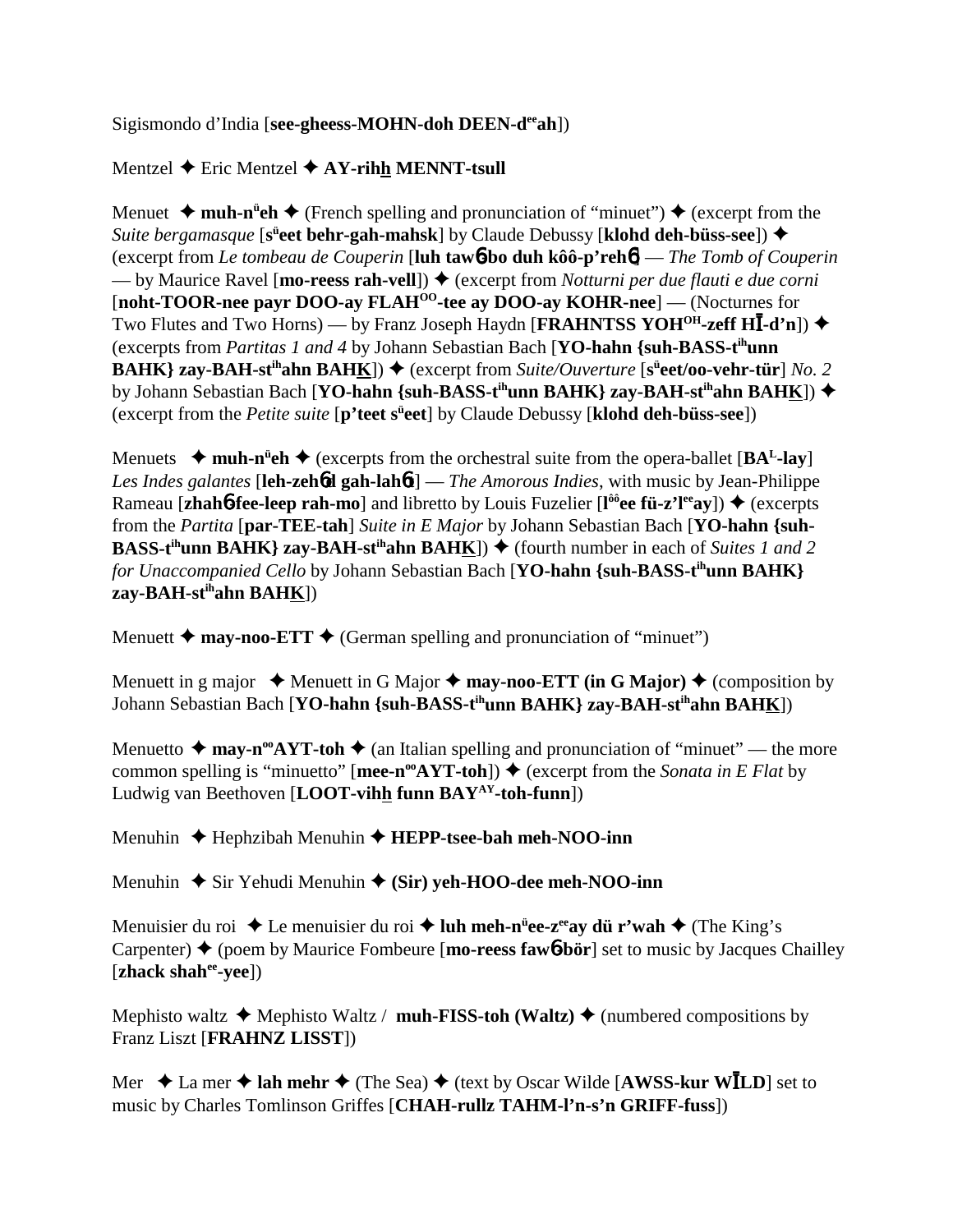Mer hahn en neue oberkeet  $\triangleq$  Mer hahn en neue Oberkeet  $\triangleq$  **MAYR hah<sup>ah</sup>n ayn NOY-uh Obur-kayt** (from the *Bauernkantate* [**BAHÔÔRN-kahn-TAH-tuh**] — *Peasant's Cantata* [kunn-TAH-tuh]; music by Johann Sebastian Bach [YO-hahn {suh-BASS-t<sup>ih</sup>unn BAHK} zay-**BAH-stihahn BAHK**] and libretto by Picander [**PEE-kahn-dur**])

Mera magiou  $\rightarrow$  Méra Magioú  $\rightarrow$  **MEH-rah mah-YOO**  $\rightarrow$  (A Day in May)  $\rightarrow$  (lyric by Yannis Ritsos [**YAHN-niss RITT-suss**] set to music by Mikis Theodorakis [**MEE-kiss thay-o-thaw-R**-**-kiss**])

Mercadante ◆ Saverio Mercadante ◆ sah-VAY-r<sup>ee</sup>o mayr-kah-DAHN-tay ◆ (known also as Giuseppe Saverio Raffaele Mercadante [**joo-ZAYP-pay sah-VAY-r<sup>ee</sup>o rahf-fah-AY-lay mayrkah-DAHN-tay**])

Mercadier **→** Jean Baptiste Mercadier → zhah**6** bah-teest mur-kah-d<sup>ee</sup>ay

Merce dilette amiche **→** Mercè, dilette amiche → mayr-CHAY, dee-LAYT-tay ah-MEE-kay ◆ (aria from the opera *I vespri siciliani* [**ee VAY-spree see-chee-l<sup>ee</sup>AH-nee**] — *The Sicilian Vespers*; music by Giuseppe Verdi [**joo-ZAYP-pay VAYR-dee**]; libretto by Eugène Scribe [**özhenn skreeb**] and Charles Duveyrier [**sharl dü-vay-reeay**])

Merce diletti amici  $\blacklozenge$  Mercè, diletti amici  $\blacklozenge$  mayr-CHAY, dee-LAYT-tee ah-MEE-chee  $\blacklozenge$ (excerpt from the opera *Ernani* [**ayr-NAH-nee**]; music by Giuseppe Verdi [**joo-ZAYP-pay VAYR-dee**]; libretto by Francesco Maria Piave [**frahn-CHAY-sko mah-REE-ah peeAH-vay**] after Victor Hugo [**{VICK-tur h'YOO-go} veek-tawr ü-go**])

Merce grido piangendo ◆ Mercè grido piangendo ◆ mehr-CHAY GREE-doh p<sup>ee</sup>ahn-JAYN**doh ♦** (madrigal [MADD-rih-gull] by Carlo Gesualdo ♦ [KAR-lo jay-z<sup>oo</sup>AHL-doh])

Merch Megan **♦ MURCH MAY-g'n** 

Merci jeunes amies  $\triangle$  Merci, jeunes amies  $\triangle$  **mehr-see, zhön ah-mee**  $\triangle$  (bolero from the opera *Les vêpres siciliennes* [**leh veh-pr' see-see-leeenn**]*— The Sicilian Vespers*; music by Giuseppe Verdi [**joo-ZAYP-pay VAYR-dee**]; libretto by Eugène Scribe [**ö-zhenn skreeb**] and Charles Duveyrier [**sharl dü-vay-reeay**])

Merciaiuolo  $\triangle$  Un merciaiuolo  $\triangle$  **oon mayr-chah-<sup>ee</sup>ooO-lo**  $\triangle$  (character in the opera *Iris* [{**Iruss} EE-reess**]; music by Pietro Mascagni [**peeAY-tro mah-SKAH-n'yee**] and libretto by Luigi Illica [**l ooEE-jee eel-LEE-kah**])

Mercure **↓** Pierre Mercure ♦ peehr mehr-kür

Mere dantonia  $\triangle$  La mère d'Antonia **← lah mehr dah6-taw-n<sup>ee</sup>ah** ◆ (Antonia's mother) ◆ (character in the opera *Les contes d'Hoffmann* [**leh kaw**6**t dawf-mahn**] — *The Tales of Hoffmann*; music by Jacques Offenbach [**ZHACK AWF-funn-bahk**]; libretto by Jules Barbier [**zhül bar-beeay**] and Michel Carré [**mee-shell kar-ray**])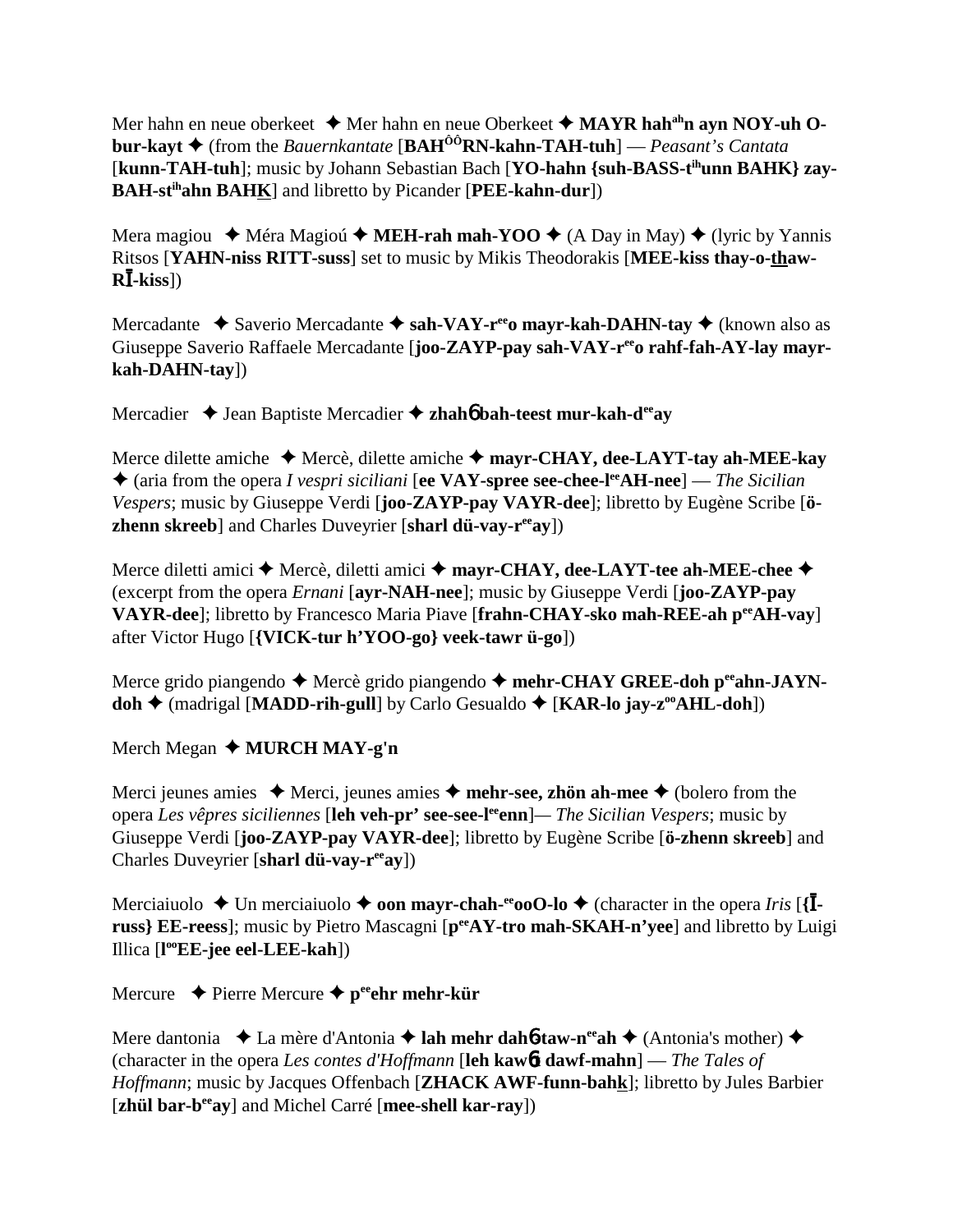Mere jeanne  $\triangle$  Mère Jeanne  $\triangle$  **mehr zhahn**  $\triangle$  (Mother Jeanne [**zhahn**])  $\triangle$  (character in the opera *Dialogues des Carmélites* [**deeah-lawg day kar-may-leet**] — *Dialogues of the Carmelites* [**KAR-muh-ltss**]; music by Francis Poulenc [**frah**6**-seess pôô-lah**6**k**]; libretto by Poulenc after Georges Bernanos [**zhawrzh behr-nah-nawss**])

Mere loye  $\triangleleft$  Ma mère l'oye  $\triangleleft$  **mah mehr l'wah**  $\triangleleft$  (My Mother Goose)  $\triangleleft$  (suite by Maurice Ravel [**mo-reess rah-vell**])

Mere marie  $\triangleleft$  Mère Marie  $\triangleleft$  mehr mah-ree  $\triangleleft$  (Mother Marie)  $\triangleleft$  (character in the opera *Dialogues des Carmélites* [d<sup>ee</sup>ah-lawg day kar-may-leet] — *Dialogues of the Carmelites* [**KAR-muh-ltss**]; music by Francis Poulenc [**frah**6**-seess pôô-lah**6**k**; libretto by Poulenc after Georges Bernanos [**zhawrzh behr-nah-nawss**])

Merian **→ Hans Merian → HAHNSS MAY-r<sup>ih</sup>ahn** 

Merian ◆ Wilhelm Merian ◆ VILL-hellm MAY-r<sup>ih</sup>ahn

Meric lalande ◆ Henriette Méric-Lalande ◆ ah**6-ree-ett may-reek-lah-lah6d** ◆ (known also as Henriette Clémentine [**klay-mah**6**-teen**] Méric-Lalande)

Meriel **→** Paul Mériel **→ pohl may-r<sup>ee</sup>ell** 

Merikanto Aarre Merikanto **AHAHR-reh MEH-rih-kahn-taw**

Merikanto ◆ Oskar Merikanto ◆ AWSS-kar MEH-rih-kahn-taw ◆ (known also as Frans [**FRAHNSS**] Oskar Merikanto)

Merilainen **→** Usko Meriläinen → ÔÔSS-kaw MEH-rih-la<sup>ih</sup>-nenn

Merk Joseph Merk **YOHOH-zeff MEHRK**

Merkel  $\blacklozenge$  Gustav Merkel  $\blacklozenge$  GÔÔSS-tahf MEHR-kull  $\blacklozenge$  (known also as Gustav Adolf [AH**dawlf**] Merkel)

Merklin **→** Joseph Merklin **→ YOH<sup>OH</sup>-zeff MEHRK-linn** 

Merli Francesco Merli **frahn-CHAY-sko MAYR-lee**

Merlin  $\triangle$  mehr-leh $\triangle$   $\triangle$  (character in the lyric drama *Le roi Arthus* [luh r'wah ar-tüss] — *King Arthur;* music and libretto by Ernest Chausson [**ehr-nesst shohss-saw**6])

Merman **←** Ethel Merman ← **EH-thull MURR-munn** 

Mero Yolanda Merö **{yo-LANN-duh MEH-ro} YO-lahn-dah MEH-rö**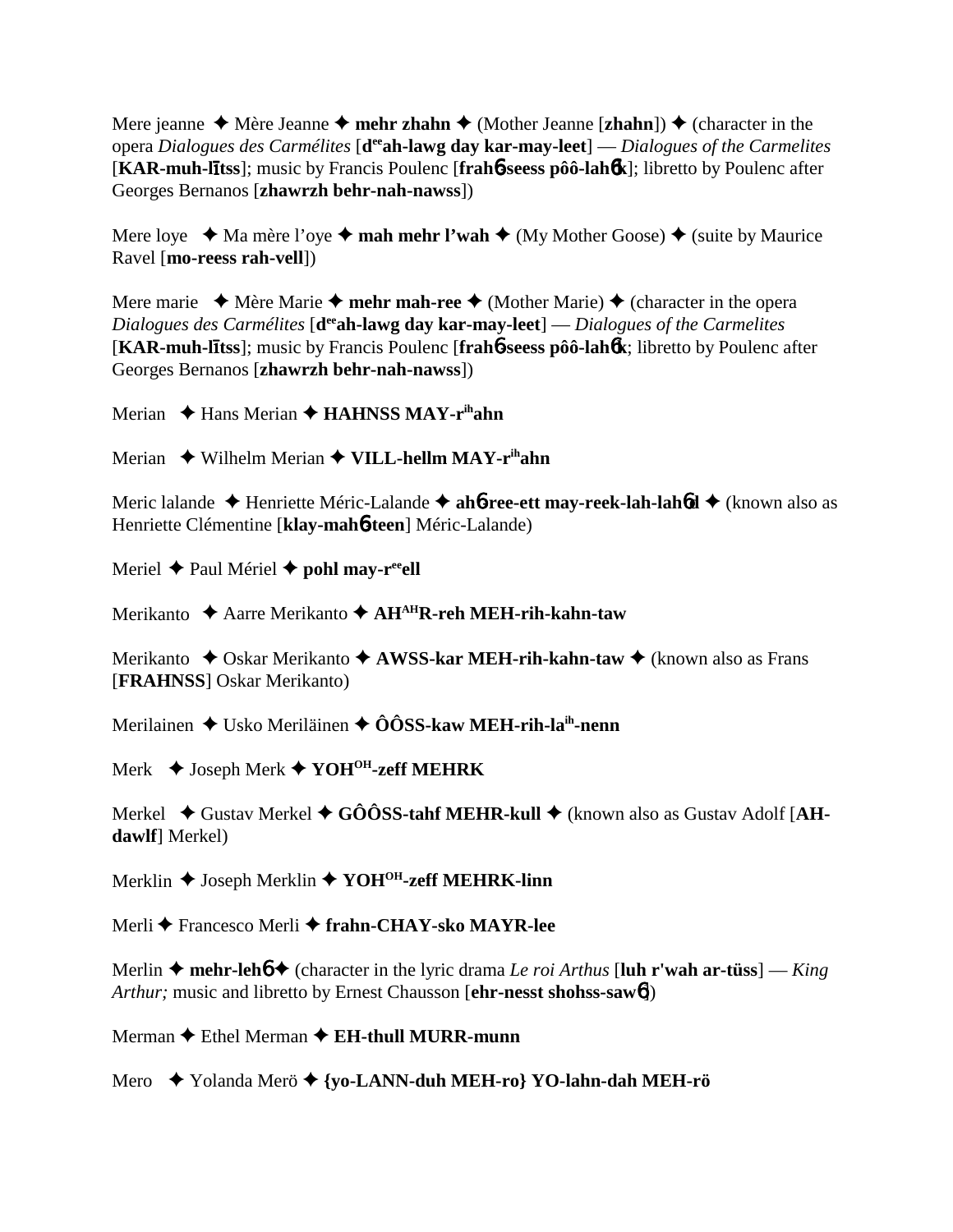Merola ◆ Gaetano Merola ◆ {gah<sup>ay</sup>-TAH-no muh-RO-lah} gah<sup>ay</sup>-TAH-no may-RO-lah

Merrem nikisch Grete Merrem-Nikisch **GRAY-tuh MEHR-rumm-NEE-kihsh**

Merseburger Carl Wilhelm Merseburger **KARL VILL-hellm MEHR-suh-bôôr-gur**

Mersei **→** Miklós Mersei ◆ MICK-loh<sup>oh</sup>sh MEHR-shay

Mersenne ◆ Marin Mersenne ◆ mah-reh**6** mehr-senn

Mersmann ◆ Hans Mersmann **◆ HAHNSS MEHRSS-mahn** 

Mertens **→** Joseph Mertens **→ YOH<sup>OH</sup>-zeff MEHR-tunnss** 

Mertke  **←** Eduard Mertke **← AY-d<sup>oo</sup>art MEHRT-kuh** 

Mertz  **◆** Johann Kaspar Mertz ◆ YO-hahn KAH-spar MEHRTSS

Mertz  **◆** Joseph Kasper Mertz **◆ YOH<sup>OH</sup>-zeff KAH-spur MEHRTSS** 

Merula ◆ Tarquinio Merula ◆ tar-k<sup>oo</sup>EE-n<sup>ee</sup>o may-ROO-lah

Merulo ◆ Claudio Merulo ◆ KLAH<sup>00</sup>-d<sup>ee</sup>o may-ROO-lo

Mery François Méry **frah**6**-swah may-ree**

Mery et du locle Méry et Du Locle **may-ree ay dü law-kl'**

Merz ◆ Karl Merz ◆ {KARL MURTZ} KARL MEHRTSS

Merzliakov A. Merzliakov **(**A.**) mehrz-lihah-KAWF**

Mes amis  $\triangle$  Ah! mes amis  $\triangle$  ah! meh-zah-mee  $\triangle$  (aria from the opera *La fille du régiment* [lah **fee<sup>y</sup>** dü ray-zhee-mah $6$ ] — *The Daughter of the Regiment*; music by Gaetano Donizetti [gah<sup>ay</sup>-**TAH-no doh-nee-TSAYT-tee**]; libretto by Jules-Henri Vernoy Saint-Georges [**zhül-ah**6**-ree vehr-n'wah seh**6**-zhawrzh**] and Jean-François-Alfred Bayard [**zhah**6**-frah**6**-swah-ahl-fredd bah-yar**]

Mes amis quel jour de fete **◆** Ah! mes amis, quel jour de fête! **◆ ah! meh-zah-mee, kell zhôôr duh fett!**  $\triangle$  (aria from the opera *La fille du régiment* [lah fee<sup>y'</sup> dü ray-zhee-mah $\phi$ ] — *The Daughter of the Regiment*; music by Gaetano Donizetti [gah<sup>ay</sup>-TAH-no doh-nee-TSAYT-tee]; libretto by Jules-Henri Vernoy Saint-Georges [**zhül-ah**6**-ree vehr-n'wah seh**6**-zhawrzh**] and Jean-François-Alfred Bayard [**zhah**6**-frah**6**-swah-ahl-fredd bah-yar**])

Mes pas semez  $\rightarrow$  meh pah seh-may  $\rightarrow$  (song by Adrian Le Roy [ah-dree-ah**6** luh r'wah])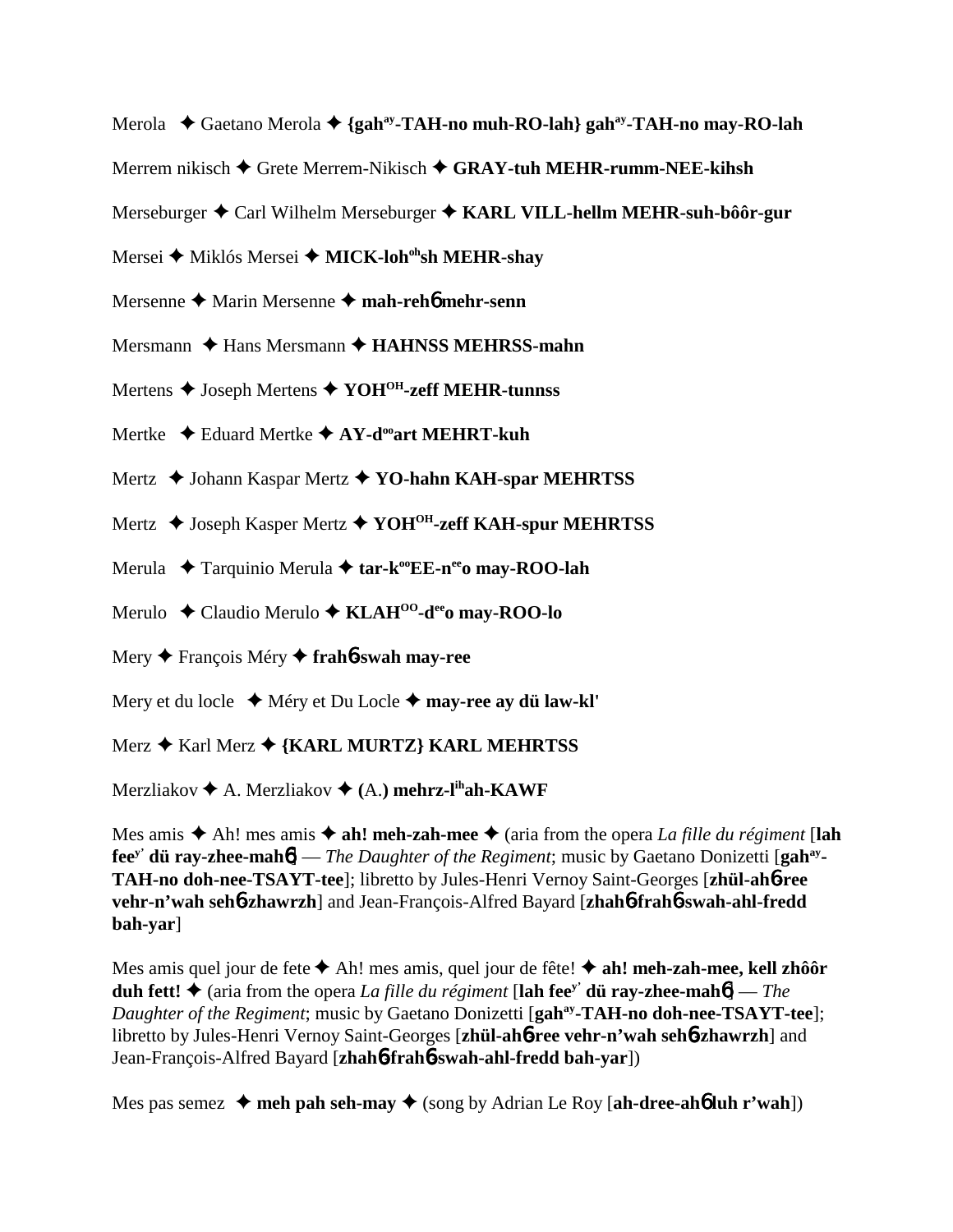Mesic na nedi hlu bokem ♦ Měsič na nedi hlu bokém ♦ M<sup>Y</sup>EH-s**ihsh nah NEH-d<sup>y</sup>ih H'LÔÔ BAW-keh<sup>eh</sup>m**  $\triangleq$  (O lovely moon)  $\triangleq$  (aria from the opera *Rusalka* [**RÔÔ-sahl-kuh**]; music by Antonín Dvořák [A**HN-taw-n<sup>y</sup>ee<sup>ee</sup>n d'VAW-<sup>r</sup>shah<sup>ah</sup>k**] and libretto by Jaroslav Kvapil [YAH**raw-slahf k'VAH-pill**])

Mesozoic ◆ meh-suh-ZO-ick ◆ (excerpt from *Vox balaenae* [**VOHKSS bah-LĪ-nī**] — *The Voice of the Whale* — by George Crumb [**JAW-urj KRUMM**])

Messa da requiem  $\triangleleft$  MAYSS-sah dah RAY-k<sup>oo</sup>ee-aym  $\triangleq$  (Requiem [{REH-k<sup>ôô</sup>ee-umm} **REH-kôôih-emm**] mass by Giuseppe Verdi [**joo-ZAYP-pay VAYR-dee**])

Messa di gloria  $\blacklozenge$  Messa di gloria  $\blacklozenge$  **MAYSS-sah dee GLAW-r<sup>ee</sup>ah**  $\blacklozenge$  (Mass by Giacomo Puccini [**JAH-ko-mo poo-CHEE-nee**])

Messa per rossini  $\triangleq$  **MAYSS-sah payr rohss-SEE-nee**  $\triangleq$  (Mass for Rossini)  $\triangleq$  (Mass includes compositions by 13 composers)

Messager **→** André Messager **→ ah6-dray mess-sah-zhay** → (known also as André Charles Prosper Messager [**ah**6**-dray sharl prawss-pay mess-sah-zhay**])

Messchaert **→** Johannes Messchaert **→ yo-HAHN-nuss MESS-hart** → (known also as Johannes Martinus [**mar-TEE-nôôss**] Messchaert)

Messe des pauvres  $\triangle$  mess day po-vr'  $\triangle$  (*Mass of the Poor*, set to music by Erik Satie [av-reek] **sah-tee**])

Messe in h moll  $\blacklozenge$  **MESS-suh (in) HAH<sup>AH</sup> MAWL**  $\blacklozenge$  (Mass in *b* Minor)  $\blacklozenge$  (Mass by Johann Sebastian Bach [**YO-hahn {suh-BASS-tihunn BAHK} zay-BAH-stihahn BAHK**])

Messe motetti e dialoghi a five concertati  $\triangle$  Messe, motetti e dialoghi a 5 concertati  $\triangle$  MAYSS**say, mo-TAYT-tee ay d<sup>ee</sup>ah-LO-ghee ah 5 kohn-chayr-TAH-tee ♦ (Masses, motets [mo-TETTS**, and dialogues in 5 voices)  $\triangle$  (compositions by Claudio Monteverdi [**KLAH<sup>00</sup>-d<sup>ee</sup>o**] **mohn-tay-VAYR-dee**])

Messe solennelle  $\triangleq$  mess saw-lenn-nell  $\triangleq$  (Solemn Mass)  $\triangleq$  (Mass set to music by various composers)

Messiaen **→** Olivier Messiaen → **aw-lee-v<sup>ee</sup>ay mess-s<sup>ee</sup>ahó →** (known also as Olivier Eugène Prosper Charles Messiaen [aw-lee-v<sup>ee</sup>ay ö-zhenn prawss-pay sharl mess-s<sup>ee</sup>ah**6**])

Messiah ◆ muss-S**Ī**-uh ◆ (an oratorio, with music by George Frideric Handel [JAW-urj **FRIH-duh-rick HANN-d'l**] and libretto adapted from the Bible and Prayer Book by Charles Jennens [**CHAH-rullz JENN-nunnz**])

Messier **→** Lise Messier **→ leez mess-s<sup>ee</sup>av**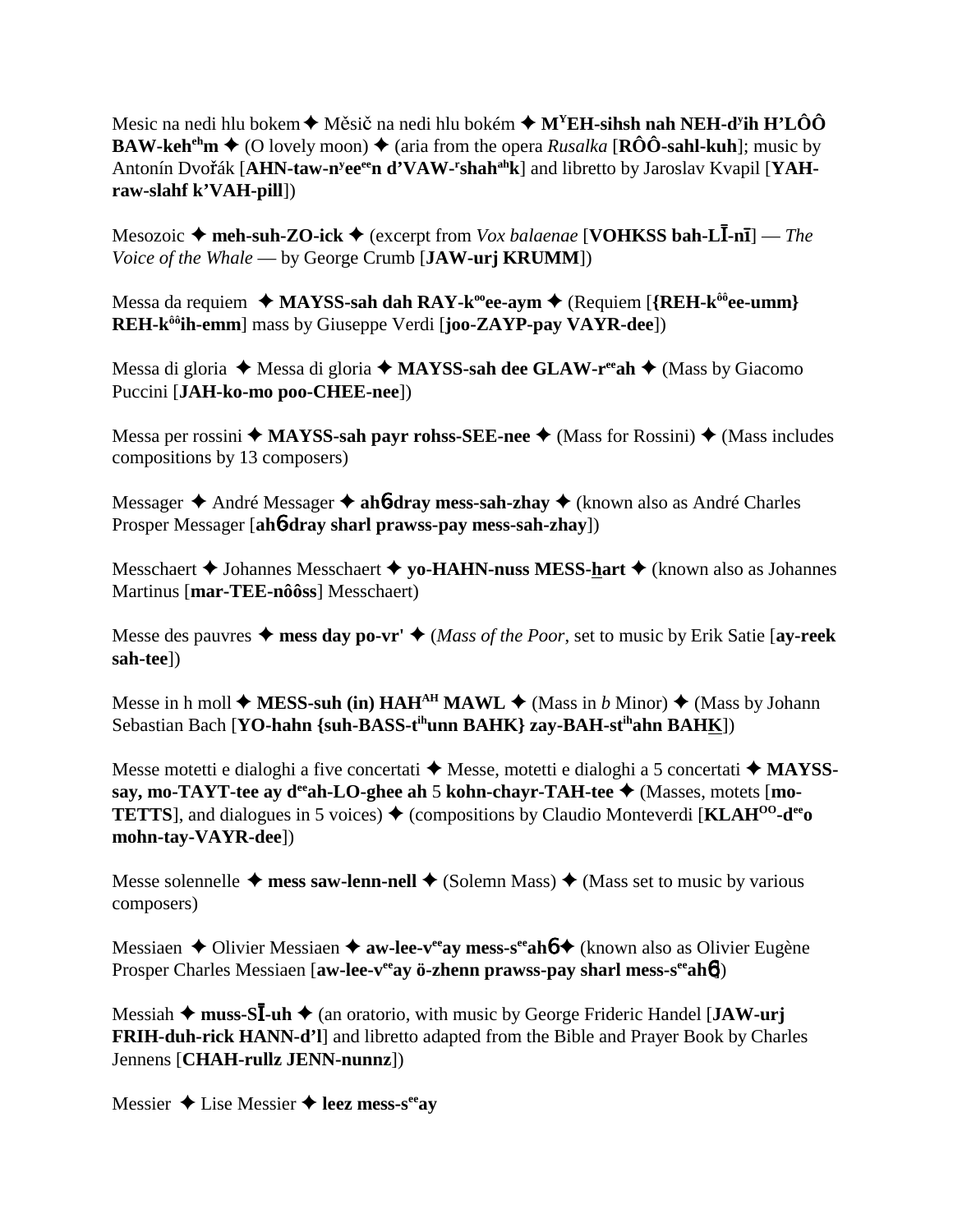Messineo David J. Messineo **DAY-vudd J. muss-SIH-nee-o**

Messiter Christine Messiter **kriss-TEEN MESS-sih-tur**

Messner **→** Joseph Messner **→ YOH<sup>OH</sup>-zeff MESS-nur** 

Mester **→** Jorge Mester **→ JAWRJ MESS-tur** 

Mesto concitato ◆ Mesto: Concitato ◆ MAY-stoh: kohn-chee-TAH-toh

Mesto ma con passione  $\triangle$  MAY-stoh mah kohn pahss-s<sup>ee</sup>O-nay

Mesto stanco e spirante **→** Mesto, stanco e spirante ◆ **MAY-stoh, STAHN-ko ay spee-RAHN-tay**  $\blacklozenge$  (Downcast, weary and dying)  $\blacklozenge$  (recitative [**reh-suh-tuh-TEEV**] from the cantata [**kunn-TAH-tuh**] *Su le sponde de Tebro* [**soo lay SPOHN-day day TAY-bro**] — *On the Banks of the Tiber* — by Alessandro Scarlatti [**ah-layss-SAHN-dro skar-LAHT-tee**])

Mestres quadreny  $\triangleleft$  Josep Mestres-Quadreny  $\triangleleft$  ho-SEPP MAYSS-trayss-k<sup>oo</sup>ahd-RAY-nee (known also as Josep Maria [**mah-REE-ah**]) Mestres-Quadreny)

Metallov ◆ Vassili Metallov ◆ vahss-SEE-l<sup>y</sup>ee mih-TAHL-luff ◆ (known also as Vassili Mikhailovich [mee- $\underline{K}AH^H$ -luh-vihch] Metallov)  $\blacklozenge$  (the name has also been transliterated as Vasili Metalov [**vah-SEE-ly ee mih-TAH-luff**])

Metalov ◆ Vasili Metalov ◆ **vah-SEE-l<sup>y</sup>ee mih-TAH-luff** ◆ (known also as Vasili Mikhailovich [mee-KAH<sup>IH</sup>-luh-vihch] Metalov)  $\triangleq$  (the name has also been transliterated as Vassili Metallov [**vahss-SEE-ly ee mih-TAHL-luff**])

Metastasio **→** Pietro Metastasio → p<sup>ee</sup>AY-tro may-tah-STAH-z<sup>ee</sup>o

Metheny ◆ Pat Metheny ◆ PATT MEH-thuh-nee ◆ (known also as Patrick Bruce [PATT**rick BROOSS**] Metheny)

Methfessel **→** Albert Gottlieb Methfessel → AHL-pert GAWT-leep mehth-FESS-sull

Metianu **→** Lucian Metianu → loo-ch<sup>ee</sup>AHN meh-t<sup>ee</sup>AH-noo

Metis songs from the quappelle valley  $\triangleleft$  Métis Songs From the Qu'appelle Valley  $\triangleleft$  may-tee **(songs from the) kahp-pell (Valley)**  $\blacklozenge$  (folk songs of the Métis — descendents of French fur traders and their native wives in communities in the Qu'appelle [**kahp-pell**] Valley in Saskatchewan)

Metra ◆ Olivier Métra ◆ aw-lee-v<sup>ee</sup>ay may-trah ◆ (known also as Jules-Louis-Olivier Métra [**zhül-lôôee-aw-lee-veeay may-trah**])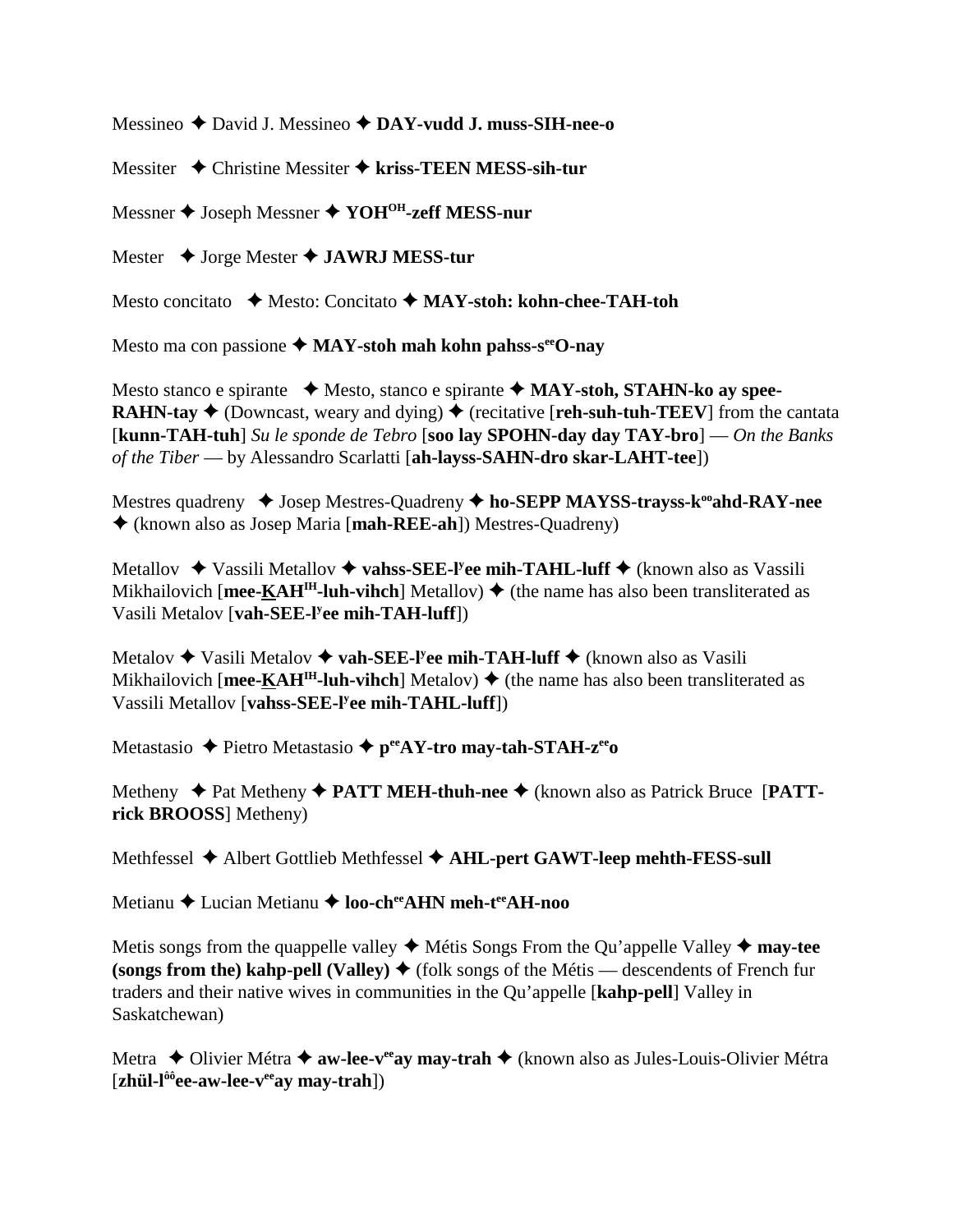Metropol theater Metropol-Theater **MEH-traw-pawl-tay-AH-tur**

- Metru **→** Nicolas Métru **→ nee-kaw-lah may-trü**
- Mettenleiter Dominicus Mettenleiter  **doh-MEE-nih-kôôss METT-tunn-l-tur**
- Mettenleiter Johann Georg Mettenleiter **yo-HAHN GAY-awrk METT-tunn-l-tur**
- Metternich **→** Josef Metternich **→ YOH<sup>OH</sup>-zeff METT-tur-nihh**
- Metzger ◆ Heinz-Klaus Metzger ◆ **HĪNTSS-KLAH<sup>ôô</sup>SS METTSS-gur**
- Metzler **→** Valentin Metzler ◆ VA-lunn-teen METTSS-lur
- Meulemans **→** Arthur Meulemans → ar-TÜR MÖ-luh-mahnss
- Meulen **→** Henk van der Meulen **→ HEHNGK funn der MÖ-lunn**
- Meunier **◆** Robert Meunier ◆ ro-behr mö-n<sup>ee</sup>ay
- Meven **→** Peter Meven **→ PAY-tur MAY-vunn**

Mewton wood  $\rightarrow$  Noel Mewton-Wood  $\rightarrow$  NO-ull m'YOO-tunn-WÔÔD

Mexico fellaheen  $\blacklozenge$  Mexico felláheen  $\blacklozenge$  (**Mexico**) fell-LAH-ayn  $\blacklozenge$  (composition by Ronald Gold [**RAH-nulld GOHLD**])

Mexico lindo  $\blacklozenge$  México lindo  $\blacklozenge$  **MAY-hee-ko LEEN-doh**  $\blacklozenge$  (Fair Mexico)  $\blacklozenge$  (ranch song by Jésus "Chucho" Monge Ramírez [**HAY-sooss CHOO-cho MAWN-hay rah-MEE-ress**])

Mey ◆ Guy de Mey ◆ gh<sup>ü</sup>ee duh may

Mey ♦ Kurt Johannes Mey ♦ KÔÔRT yo-HAHN-nuss MĪ

Mey ◆ Lev Alexandrovich Mey ◆ L<sup>Y</sup>EFF uh-l<sup>y</sup>ick-SAHN-druh-vihch MAY

Meybom ◆ Marcus Meybom ◆ MAR-kôôss M**I**-bawm ◆ (the last name is also spelled Meibom [**M**-**-bawm**], Meiboom [**M**-**-bohm**], and Meibomius [**m-BOH-mihôôss**])

Meyer Bernhard van den Sigtenhorst-Meyer **BEHRN-hart funn denn SIHK-tunnhawrst-MAY-ur**

Meyer ♦ Ernst Hermann Meyer ♦ EHRNST HEHR-mahn MĪ-ur

 $M$ eyer ◆ Fritz Meyer ◆ FRITTSS MĪ-ur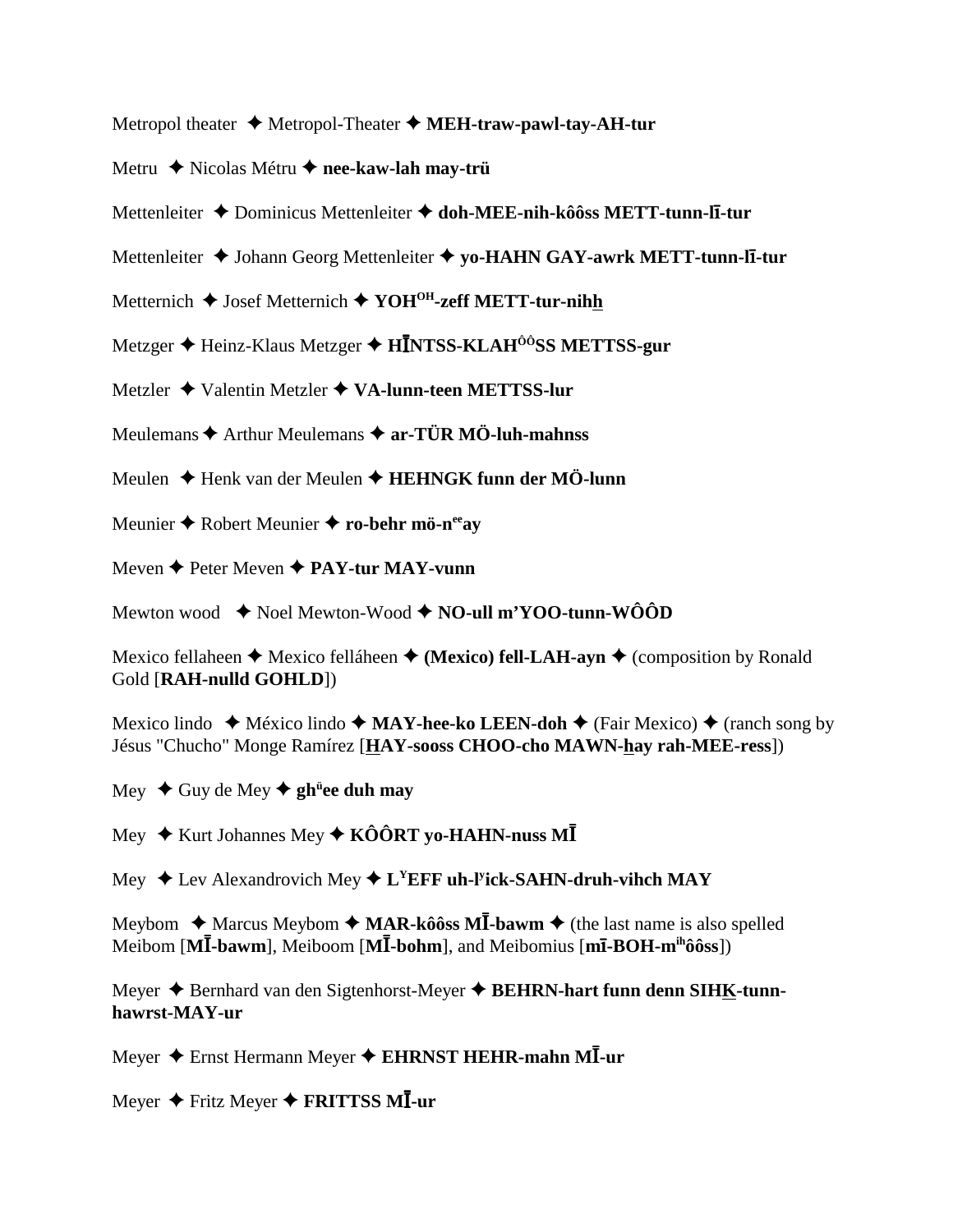Meyer ♦ Kenneth Meyer ♦ **KENN-nuhth MĪ-ur** 

Meyer **→** Kerstin Meyer **→ KEH-stinn MAY-er** → (known also as Kerstin Margareta [mar**gah-REEEH-tah**] Meyer)

Meyer Krzysztof Meyer **kur'ZIHSH-tawf MAY-er**

Meyer ♦ Lawrence J. Meyer ♦ **LAW-runntss J. MĪ-ur** 

Meyer ♦ Leopold von Meyer ♦ LA**Y-o-pawlt fawn MĪ-ur ♦** (known also as Leopold de Meyer [LAY-o-pawlt duh MĪ-ur])

Meyer ◆ Sabine Meyer ◆ ZAH-bee-nuh M**I**-ur

Meyer baer  $\blacklozenge$  Kathi Meyer-Baer  $\blacklozenge$  {KA-thee M**I**-ur-BAYR} KAH-tee MI-ur-BAYR

Meyer eppler ◆ Werner Meyer-Eppler ◆ VEHR-nur MĪ-ur-EPP-lur

Meyer helmund ◆ Erik Meyer-Helmund ◆ **AY-rick MĪ-ur-HELL-môônt** 

Meyer olbersleben ◆ Max Meyer-Olbersleben ◆ MAHKSS MI-ur-AWL-perss-lay-bunn

Meyer siat **↓** Pie Meyer-Siat **↓** pee MI-ur-see-ah

Meyer welfing ♦ Hugo Meyer-Welfing ♦ **HOO-go MĪ-ur-VELL-fihng** 

Meyerbeer ◆ Giacomo Meyerbeer ◆ JAH-ko-mo MI-ur-bayr

Meyerowitz ◆ Jan Meyerowitz ◆ {JANN M**I**-uh-raw-wittz} YAHN MI-uh-raw-vittss

 $M$ eyerson ♦ Mitzi Meyerson ♦ MITT-z<mark>ee MĪ-ur-s'n</mark>

Meylan **←** Pierre Meylan ← peehr may-lah**6** 

Meyrowitz ◆ Selmar Meyrowitz ◆ ZELL-mar MĪ-ro-vittss

Mezeray ◆ Louis de Mézeray ◆ l<sup>ôô</sup>ee duh may-z'ray ◆ (known also as Louis-Charles-Lazare-Costard de Mézeray [**l ôôee-sharl-lah-zar-kawss-tar duh may-z'ray**])

Mezzo soprano Mezzo-soprano **{METT-tso-suh-PRA-no} MAYD-so-zo-PRAH-no**

Mezzosopran **→ METT-tso-zo-prahn →** (Mezzo-soprano)

Mganga Boniface Mganga **BAH-nih-f'ss m'GAHN-gah**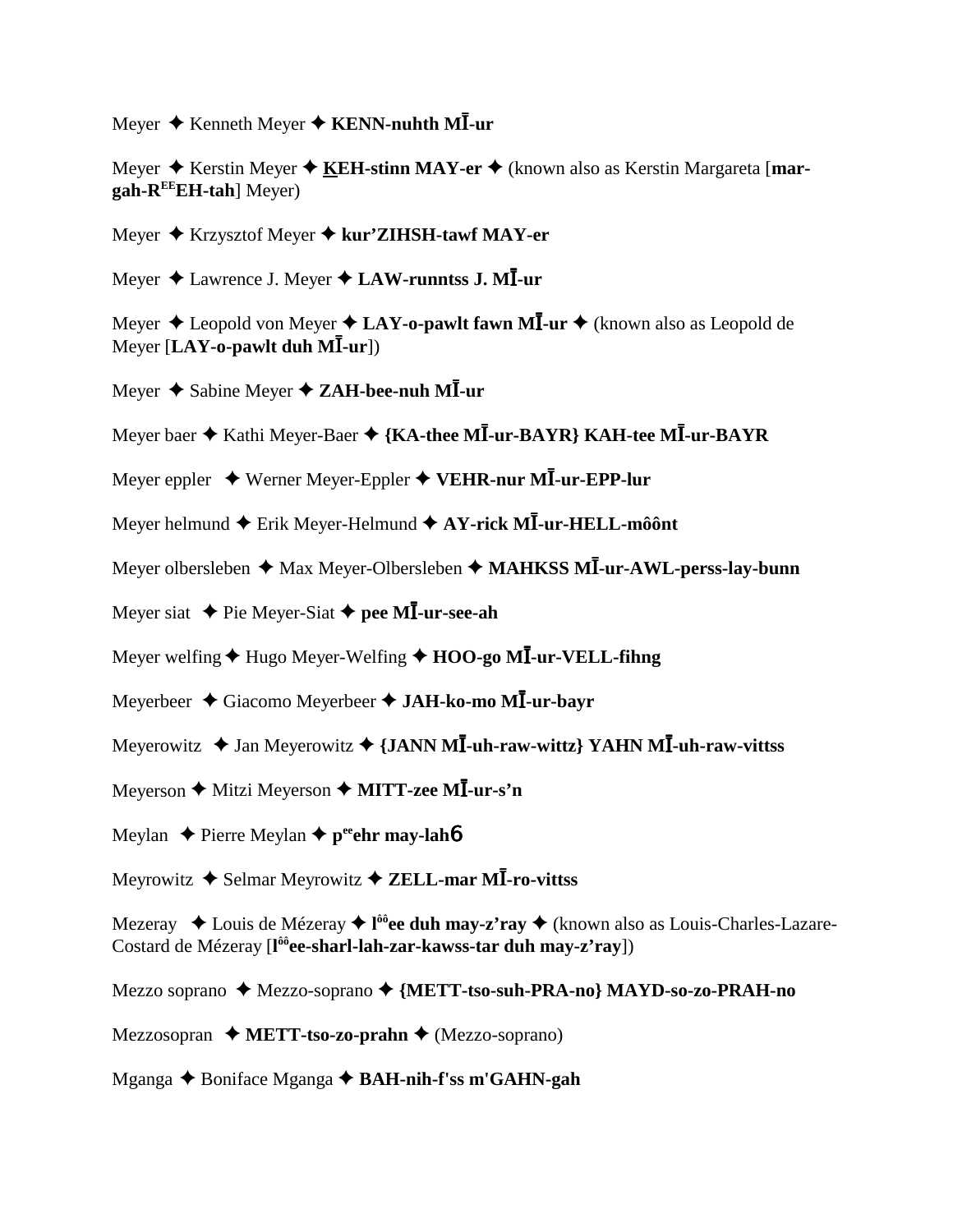Mgrdichian **←** George Mgrdichian **← JAW-urj m'ghr-DIH-ch<sup>ih</sup>unn** 

Mheadhra ◆ Dáirine Ní Mheadhra **◆ dah-REEN nee mee-ADD-ruh** 

Mi  $\blacklozenge$  MEE  $\blacklozenge$  (character in the operetta *Das Land des Lächelns* [dahss LAHNT dess LEH**hullnss**] — *The Land of Smiles*; music by Franz Lehár [**FRAHNZ** leh-HAH<sup>AH</sup>R]; lyrics by Victor Léon [**veek-tawr lay-aw**6], Ludwig Herzer [**LOOT-vihh HEHR-tsur**], and Fritz Löhner [**FRITTSS LÖ-nur**])

Mi a ou  $\bullet$  mee ah ôô  $\bullet$  (excerpt from the suite *Dolly* [dawl-lee] by Gabriel Fauré [gah-br<sup>ee</sup>ell] **fo-ray**])

Mi aldea  $\blacklozenge$  mee ahl-DAY-ah  $\blacklozenge$  (My Village)  $\blacklozenge$  (excerpt from *Los gavilanes* [lawss gah-vee-**LAH-nayss**] by Jacinto Guerrero [**hah-SEEN-toh gayr-RAY-ro**])

Mi batte l cor  $\triangleleft$  Mi batte 'l cor!  $\triangleleft$  mee BAHT-tay'l KOHR  $\triangleleft$  (My Heart Is Beating)  $\triangleleft$ (poem by Johann Wolfgang von Goethe [**YO-hahn VAWLF-gahng fawn GÖ-tuh**] translated to Italian and set to music by Franz Schubert [**FRAHNTSS SHOO-bert**])

Mi batte l cor felice arrivo e congedo  $\blacklozenge$  Mi batte 'l cor! (Felice arrivo e congedo)  $\blacklozenge$  mee **BAHT-tay 'l KOHR (fay-LEE-chay ar-REE-vo ay kohn-JAY-doh) ♦ (My Heart Is Beating!** (Happy Arrival and Departure) (poem by Johann Wolfgang von Goethe [**YO-hahn VAWLFgahng fawn GÖ-tuh**] translated to Italian and set to music by Franz Schubert [**FRAHNTSS SHOO-bert**])

Mi bemol majeur  $\triangle$  mi bémol majeur  $\triangle$  mee bay-mawl mah-zhör  $\triangle$  (key of E flat major, French designation)

Mi bemol mayor  $\triangle$  **MEE bay-MAWL mah-YAWR**  $\triangle$  (key of E flat major, Spanish designation)

Mi bemol menor  $\triangle$  **MEE bay-MAWL may-NAWR**  $\triangle$  (key of *e* flat minor, Spanish designation)

Mi bemol mineur  $\triangle$  mi bémol mineur  $\triangle$  mee bay-mawl mee-nör  $\triangle$  (key of *e* flat minor, French designation)

Mi bemolle maggiore  $\triangle$  mi bemolle maggiore  $\triangle$  **MEE bay-MOHL-lay mahd-JO-ray**  $\triangle$  (key of E flat major, Italian designation)

Mi bemolle minore  $\blacklozenge$  me bemolle minore  $\blacklozenge$  **MEE bay-MOHL-lay mee-NO-ray**  $\blacklozenge$  (key of *e* flat minor, Italian designation)

Mi buenos aires querido ◆ Mi Buenos Aires querido ◆ mee BWAY-nawss AH<sup>EE</sup>-rayss kay-**REE-tho**  $\blacklozenge$  (My Beloved Buenos Aires)  $\blacklozenge$  (tango by C. Gardel  $[(C.)$  gar-DELL and A. Le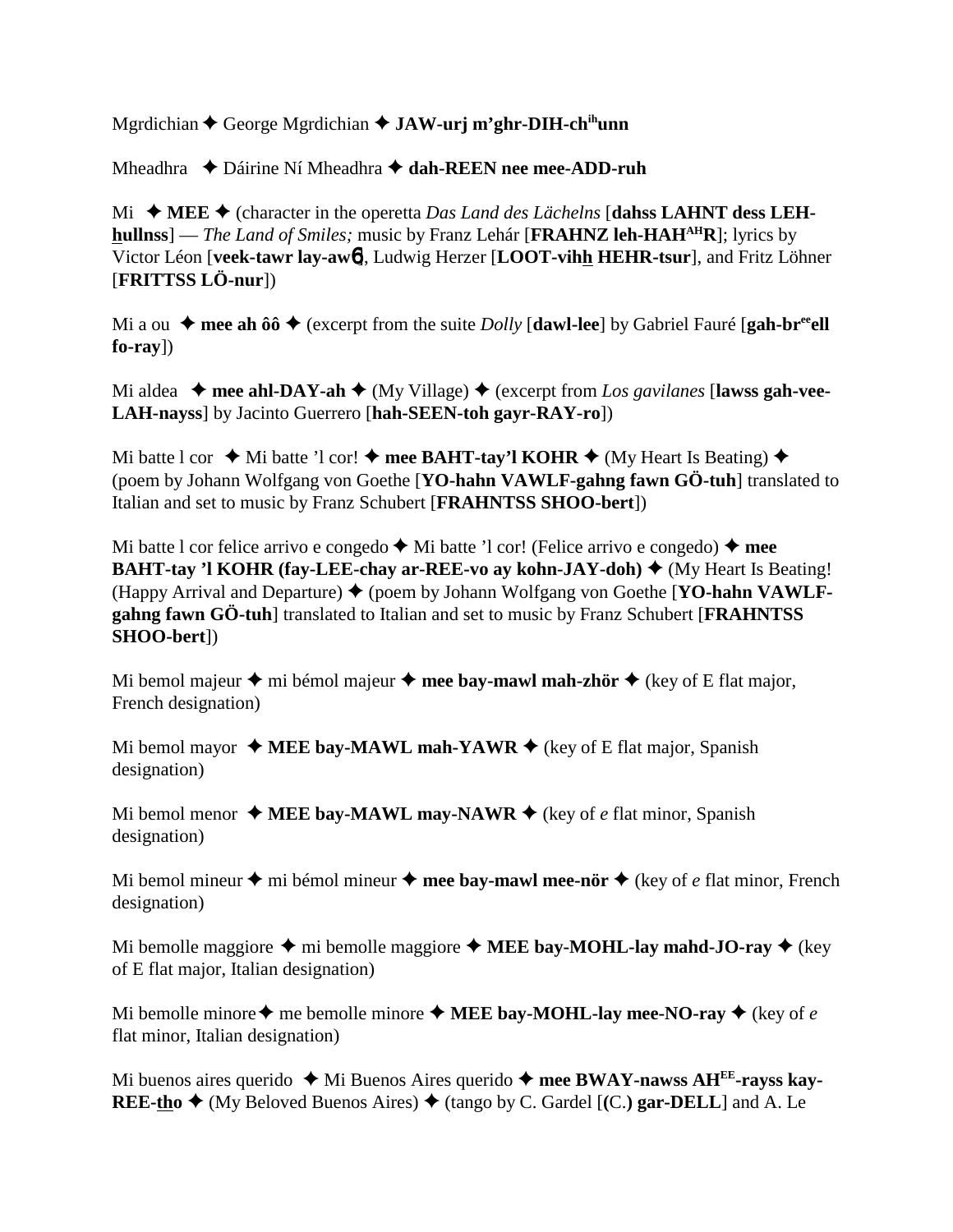Pera [**(**A.**) lay PAY-rah**])

Mi chiamano mimi  $\blacklozenge$  Mi chiamano Mimì  $\blacklozenge$  mee k<sup>ee</sup>ah-MAH-no mee-MEE  $\blacklozenge$  (aria from the opera *La bohème* [**lah baw-emm**] — *Bohemian Life*; music by Giacomo Puccini [**JAH-ko-mo** poo-CHEE-nee]; libretto by Luigi Illica [l<sup>oo</sup>EE-jee eel-LEE-kah] and Giuseppe Giacosa [joo-**ZAYP-pay jah-KO-zah**] after Henri Murger [**ah**6**-ree mür-zhay**])

Mi deride lamante  $\triangleleft$  Mi deride l'amante  $\triangleleft$  mee day-REE-day lah-MAHN-tay  $\triangleleft$  (My Beloved Scorns me)  $\triangle$  (recitative [**reh-suh-tuh-TEEV**] from the opera *Amadigi di Gaula* [ah**mah-DEE-jee dee GAHÔÔ-lah**] — Amadigi of Gaul [**ah-mah-DEE-jee of GAWL**]); music by George Frideric Handel [**JAW-urj FRIH-duh-rick HANN-d'l**]; anonymous libretto adapted from a differently titled libretto by Antoine Houdar de Lamotte [**ah**6**-twahn ôô-dar duh lahmawt**])

Mi diese majeur  $\triangle$  mi dièse majeur  $\triangle$  mee d<sup>ee</sup>ezz mah-zhör  $\triangle$  (key of E sharp major, French designation)

Mi diese mineur  $\triangleq$  mi dièse mineur  $\triangleq$  mee d<sup>ee</sup>ezz mee-nör  $\triangleq$  (key of *e* sharp minor, French designation)

Mi diesis maggiore  $\triangle$  mi diesis maggiore  $\triangle$  **MEE d<sup>ee</sup>AY-zeess mahd-JO-ray**  $\triangle$  (key of E sharp major, Italian designation)

Mi diesis minore  $\triangle$  mi diesis minore  $\triangle$  MEE d<sup>ee</sup>AY-zeess mee-NO-ray  $\triangle$  (key of *e* sharp minor, Italian designation)

Mi dira  $\blacklozenge$  Chi mi dirà  $\blacklozenge$  kee mee dee-RAH  $\blacklozenge$  (excerpt from the opera *Marta* [MAR-tah] — Martha; music by Friedrich Adolf Ferdinand von Flotow [FREET-rihh AH<sup>AH</sup>-dawlf FEHR-tee**nahnt fawn FLO-tawv**] and libretto by Friedrich Wilhelm Riese [**FREET-rihh VILL-hellm REE-zuh**])

Mi garganta  $\triangle$  mee gar-GAHN-tah  $\triangle$  (My Throat)  $\triangle$  (traditional Argentinian song arranged by Carlos Guastavino [**KAR-lawss gooahss-tah-VEE-no**])

Mi lagnero  $\blacklozenge$  Notturno: Mi Lagnerò  $\blacklozenge$  noht-TOOR-no: mee lah-n'yay-RO  $\blacklozenge$  (nocturne by Wolfgang Amadeus Mozart [**VAWLF-gahng ah-mah-DAY-ôôss MO-tsart**])

Mi lagnero tacendo  $\blacklozenge$  Mi lagnerò tacendo  $\blacklozenge$  mee lah-n'yay-RO tah-CHAYN-doh  $\blacklozenge$  (I Shall Suffer Mutely)  $\blacklozenge$  (poem by Pietro Metastasio [ $p^{ee}AY$ -tro may-tah-STAH- $z^{ee}$ o] set to music in numerous versions by Gioachino Rossini [**j**<sup>oh</sup>**ah-KEE-no rohss-SEE-nee**]) ♦ (nocturne by Wolfgang Amadeus Mozart [**VAWLF-gahng ah-mah-DAY-ôôss MO-tsart**])

Mi lagnero tacendo five  $\blacklozenge$  Mi lagnerò tacendo (5)  $\blacklozenge$  mee lah-n'yay-RO tah-CHAYN-doh (5) (song by Gioachino Rossini [**j ohah-KEE-no rohss-SEE-nee**])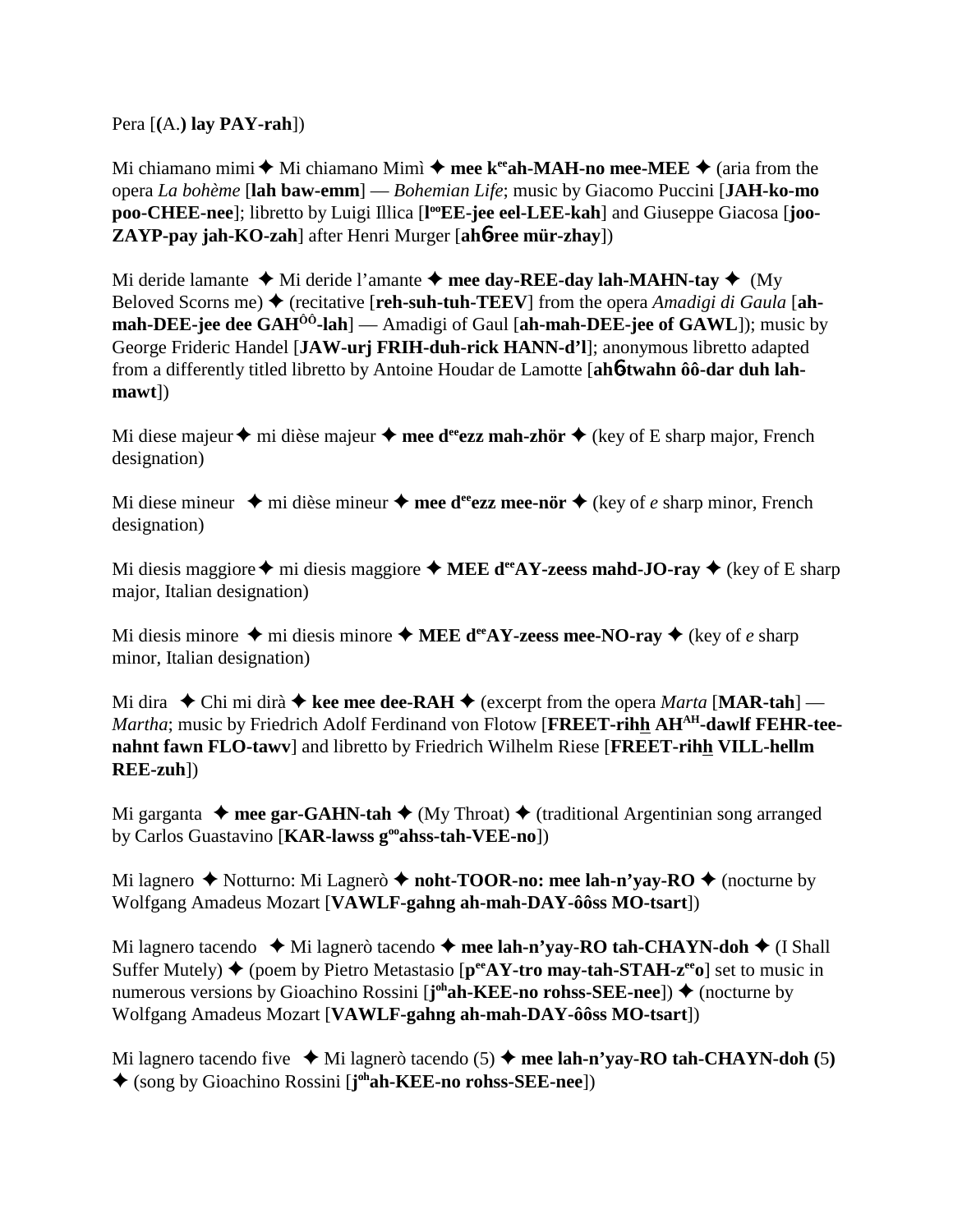Mi lagnero tacendo seven  $\blacklozenge$  Mi lagnerò tacendo (7)  $\blacklozenge$  mee lah-n'yay-RO tah-CHAYN-doh **(**7**)** (song by Gioachino Rossini [**j ohah-KEE-no rohss-SEE-nee**])

Mi lagnero tacendo six  $\blacklozenge$  Mi lagnerò tacendo (6)  $\blacklozenge$  mee lah-n'yay-RO tah-CHAYN-doh (6) (song by Gioachino Rossini [**j ohah-KEE-no rohss-SEE-nee**])

Mi lagnero tacendo two  $\blacklozenge$  Mi lagnerò tacendo (2)  $\blacklozenge$  mee lah-n'vay-RO tah-CHAYN-doh (2) (song by Gioachino Rossini [**j ohah-KEE-no rohss-SEE-nee**])

Mi maggiore  $\triangle$  **MEE mahd-JO-ray**  $\triangle$  (key of E major, Italian designation)

Mi majeur  $\rightarrow$  mi majeur  $\rightarrow$  mee mah-zhör  $\rightarrow$  (key of E major, French designation)

Mi mayor  $\triangle$  **MEE mah-YAWR**  $\triangle$  (key of E major, Spanish designation)

Mi menor  $\triangle$  **MEE may-NAWR**  $\triangle$  (key of *e* minor, Spanish designation)

Mi mineur  $\triangle$  mi mineur  $\triangle$  mee mee-nör  $\triangle$  (key of *e* minor, French designation)

Mi minore  $\triangle$  mi minore  $\triangle$  MEE mee-NO-ray  $\triangle$  (key of *e* minor, Italian designation)

Mi nuera  $\rightarrow$  mee n<sup>oo</sup>AY-rah  $\rightarrow$  (a medieval wedding song of the Jews who were expelled from Spain in 1492 and who settled in Morocco)

Mi palpita il cor  $\triangle$  Mi palpita il cor  $\triangle$  mee pahl-PEE-tah eel KOHR  $\triangle$  (cantata [kunn-TAH**tuh**] by George Frideric Handel [**JAW-urj FRIH-duh-rick HANN-d'l**])

Mi par desser con la testa **↓** Mi par d'esser con la testa **↓ mee par DAYSS-sayr kohn lah TAY-stah**  $\blacklozenge$  (excerpt from the opera *Il barbiere di Siviglia* [eel **bar-b<sup>ee</sup>AY-ray dee see-VEEl<sup>ee</sup>ah**] — *The Barber of Seville* [suh-VILL]; music by Gioachino Rossini [j<sup>oh</sup>ah-KEE-no rohss-**SEE-nee**]; libretto by Cesare Sterbini [**chay-ZAH-ray stayr-BEE-nee**] after Pierre-Augustin Caron de Beaumarchais [p<sup>ee</sup>ehr-o-güss-teh**6** kah-raw**6** duh bo-mar-sheh] and Giuseppe Petrosellini [**joo-ZAYP-pay pay-tro-zayl-LEE-nee**])

Mi par dudir ancora  $\triangleleft$  Mi par d'udir ancora  $\triangleleft$  mee PAR doo-DEER ahn-KO-rah  $\triangleleft$  (aria from *I pescatori di perle* [**ee pay-skah-TOH-ree dee PAYR-lay**] — *The Pearl Fishers*; music by Georges Bizet [**zhawrzh bee-zay**]; libretto by Eugène Cormon [**ö-zhenn kawr-maw**6] and Michel Carré [**mee-shell kar-ray**])

Mi parea piangea cantando ave maria  $\blacklozenge$  Mi parea ... Piangea cantando ... Ave Maria  $\blacklozenge$  mee **pah-RAY-ah ... p<sup>ee</sup>ahn-JAY-ah kahn-TAHN-doh ... AH-vay mah-REE-ah ♦** (excerpt from the opera *Otello* [**o-TAYL-lo**]; music by Giuseppe Verdi [**joo-ZAYP-pay VAYR-dee**]; libretto by Arrigo Boito [**ar-REE-go bo-EE-toh**] after William Shakespeare [**WILL-ihumm SHAYK**spih<sup>uh</sup>r])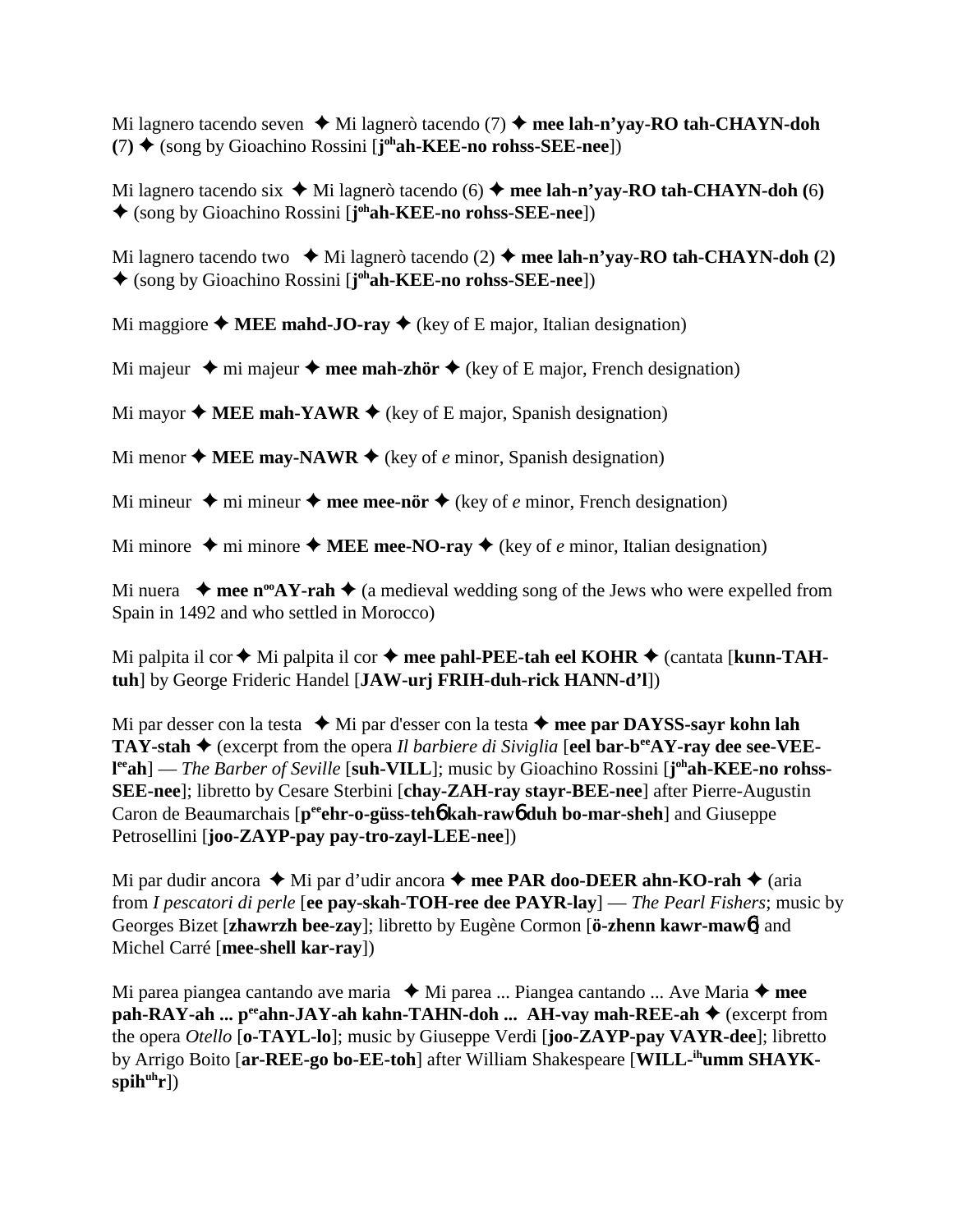Mi sola laureola  $\triangle$  La mi sola, Laureola  $\triangle$  lah mee SO-lah, lah<sup> $\hat{\theta}$ o-ray-O-lah  $\triangle$  (My Only</sup> Laureola)  $\triangle$  (song by Juan Ponce [h<sup>oo</sup>AHN PAWN-thay] arranged by Fernando J. Obradors [**fehr-NAHN-doh (**J**). o-VRAH-thawrss**])

Mi sostenido mayor  $\triangleleft$  MEE sawss-tay-NEE-tho mah-YAWR  $\triangleleft$  (key of E sharp major, Spanish designation)

Mi sostenido menor  $\triangle$  **MEE** sawss-tay-NEE-tho may-NAWR  $\triangle$  (key of *e* sharp minor, Spanish designation)

Mi tradi quellalma ingrata  $\triangle$  Mi tradì quell'alma ingrata  $\triangle$  mee trah-DEE k<sup>oo</sup>ayl-LAHL-mah **een-GRAH-tah**  $\triangleq$  (aria from the opera *Don Giovanni* [**dohn jo-VAHN-nee**]; music by Wolfgang Amadeus Mozart [**VAWLF-gahng ah-mah-DAY-ôôss MO-tsart**] and libretto by Lorenzo da Ponte [**lo-RAYN-tso dah POHN-tay**])

Mi vina de chapanay  $\triangleq$  Mi viña de Chapanay  $\triangleq$  mee VEE-n'yah day chah-pah-N $\overline{I}$   $\triangleq$  (song by Carlos Guastavino [**KAR-lawss gooahss-tah-VEE-no**])

Mi ymalel **◆** Mi Y'Malel ◆ MEE ee-mah-LELL ◆ (*Who Will Tell* — an Israeli [**izz-RAY-lee**] Chanukkah [**hah-nook-KAH**] song)

Mi ze hidlik  $\triangleq$  Mi ze Hidlik  $\triangleq$  **MEE zay HIDD-leek**  $\triangleq$  (*Who Lit the Candles* — a Hebrew Chanukkah [**hah-nook-KAH**] song)

Mi ze ymalel  $\blacklozenge$  Mi ze Y'Malel  $\blacklozenge$  **MEE zay ee-mah-LELL**  $\blacklozenge$  (*Who Will Tell* — an Israeli [**izz-RAY-lee**] Chanukkah [**hah-nook-KAH**] song)

Mia canzone al vento ◆ La mia canzone al vento ◆ lah MEE-ah kahn-TSO-nay ahl VAYN**toh** (song by Bixio [**BEEK-seeo**] and Cherubini [**kay-roo-BEE-nee**])

Mia madre avava une povera ancella piangea cantando  $\triangle$  Mia madre avava une povera ancella ... Piangea cantando **MEE-ah MAH-dray ah-VAH-vah oo-nay PO-vay-rah ahn-CHAYL-lah ...**  $p^{ee}$ **ahn-JAY-ah kahn-TAHN-doh**  $\blacklozenge$  (My mother had a poor maidservant ... She wept as she sang)  $\triangle$  (aria featuring Desdemona [dayz-day-MO-nah] in the opera *Otello* [o-TAYL-lo]; music by Giuseppe Verdi [**joo-ZAYP-pay VAYR-dee**]; libretto by Arrigo Boito [**ar-REE-go bo-EE-toh**] after William Shakespeare [**WILL-ihumm SHAYK-spihuhr**])

Mia man  $\triangle$  In mia man  $\triangle$  een MEE-ah MAHN  $\triangle$  (duet from Act II of the opera *Norma* [**{NAWR-muh} NOHR-mah**]; music by Vincenzo Bellini [**veen-CHAYN-tso bayl-LEE-nee**] and libretto by Felice Romani [**fay-LEE-chay ro-MAH-nee**])

Miaskovsky Nikolai Miaskovsky **ny ee-kah-LAHIH mihahss-KAWF-skee** (known also as Nikolai Yakovlevich [**YAH-kuff-leh-vihch**] Miaskovsky)

Mica ◆ František Adam Mí<mark>ča ◆ FRAHN-t<sup>y</sup>ih-sheck AH-dahm MEE<sup>EE</sup>-chah</mark>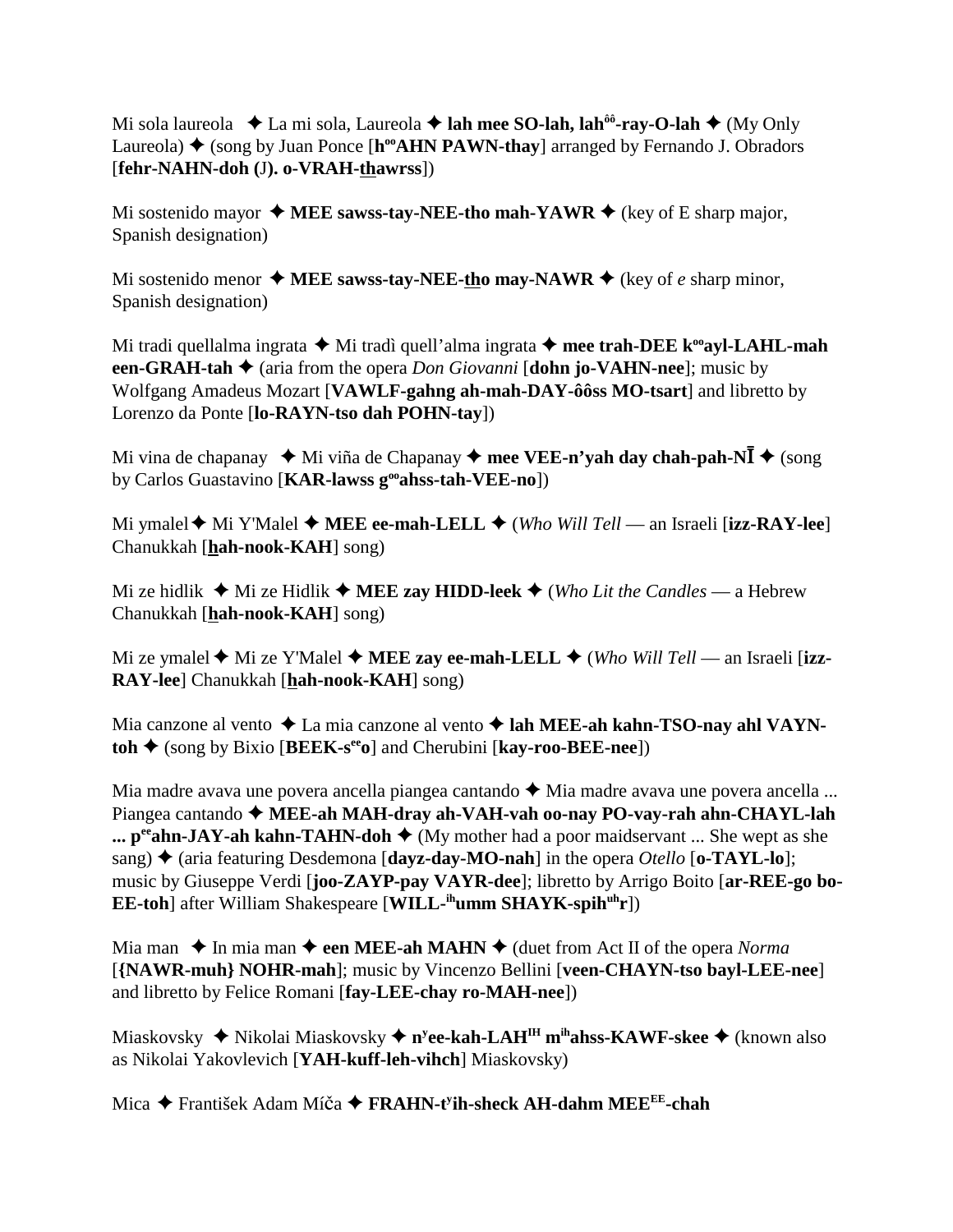Micaela **→** Micaëla → mee-kah-AY-lah → (character in the opera *Carmen* [KAR-m'n]; music by Georges Bizet [**zhawrzh bee-zay**]; libretto by Henri Meilhac [**ah**6**-ree meh-yack**] and Ludovic Halévy [**lü-daw-veek ah-lay-vee**])

Micha ◆ Mícha ◆ MEE<sup>EE</sup>-kah ◆ (character in the opera *Prodaná nevěsta* [PRAW-dah-nah<sup>ah</sup> NEH-v<sup>y</sup>ess-tah] — *The Bartered Bride*; music by Bedřich Smetana [BEDD-<sup>r</sup>shihk SMEH-tuh**nuh**] and libretto by Karel Sabina [**KAH-rell SAH-bih-nah**])

Michael **→** Christian Michael → **KRIH-st<sup>ih</sup>ahn MIH-hah-ell** 

- Michael  $\triangle$  David Moritz Michael  $\triangle$  **DAH-vitt MO-rittss MIH-hah-ell**
- Michael **→** Rogier Michael **→ raw-zh<sup>ee</sup>ay MIH-hah-ell**
- Michael Samuel Michael **ZAH-moo-ayl MIH-hah-ell**
- Michael  $\triangle$  Tobias Michael  $\triangle$  toh-BEE-ahss MIH-hah-ell
- Michaelides  $\triangle$  Solon Michaelides  $\triangle$  SO-lunn mee-kah-eh-LEE-theess

Michalak  $\triangle$  Thomas Michalak  $\triangle$  **TAH-muss mih-KAH-luck**  $\triangle$  (the name of this Polish National probably was Tomasz Michalak [**TAW-mahsh mee-HAH-lahk**] in Poland)

Michalski Carl Michalski **KARL mih-HAHL-skee**

Michalsky **→** Anne Michalsky **→ ANN mih-KAHL-skee** 

Michalsky ◆ Donal Michalsky ◆ DAH-null mih-KAHL-skee

Micheelsen  $\triangle$  Hans Friedrich Micheelsen  $\triangle$  **HAHNSS FREET-rihh mih-HAY<sup>AY</sup>L-sunn** 

Michel Paul-Baudouin Michel **pohl-bo-dwah**6 **mee-shell**

Michel **◆** Solange Michel ◆ saw-lah6**zh mee-shell** 

Michelangeli Arturo Benedetti Michelangeli **ar-TOO-ro bay-nay-DAYT-tee mee-kay-LAHN-jay-lee**

Michelangelo **mee-kay-LAHN-jay-lo**

Michele  $\triangle$  mee-KAY-lay  $\triangle$  (character in the opera *Il tabarro* [eel tah-BAR-ro] — *The Cloak*; music by Giacomo Puccini [**JAH-ko-mo poo-CHEE-nee**]; libretto by Giuseppe Adami [**joo-ZAYP-pay ah-DAH-mee**] after Didier Gold [dee-d<sup>ee</sup>ay gawld])

Michelet Michel Michelet **{mih-SHELL mih-shuh-LETT} mih-shell mih-sh'leh**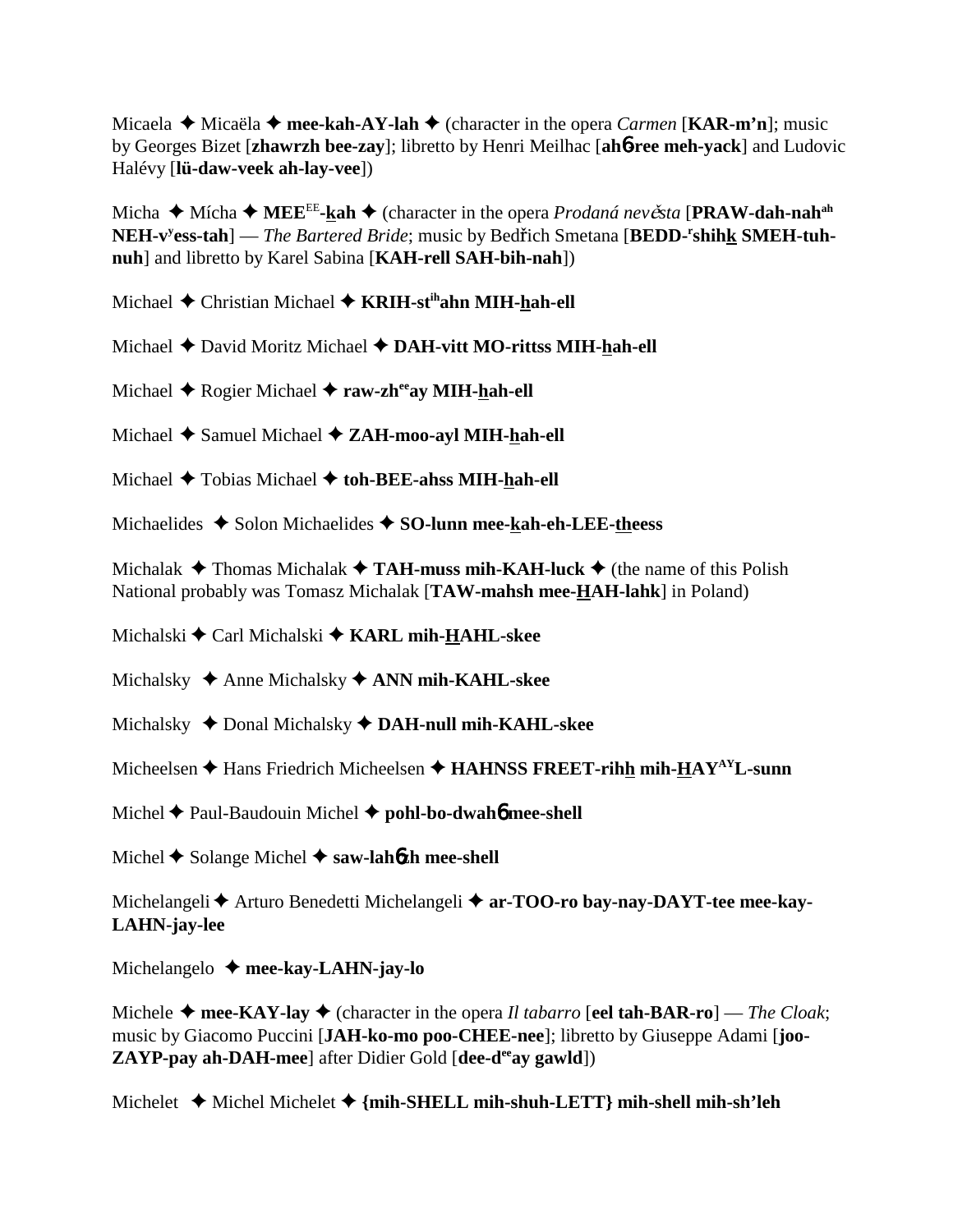Micheli Romano Micheli **ro-MAH-no mee-KAY-lee**

Michelis  $\blacklozenge$  MIH-keh-liss  $\blacklozenge$  (character in the opera *Řecké Pašije* [<sup>R</sup>SHETTSS-keh<sup>eh</sup> PAH- $\mathbf{s}_0$  **shih-yeh** — *The Greek Passion;* music by Bohuslav Martinu [BO-hôô-slahf MAR-t<sup>y</sup>ih-noo<sup>oo</sup>]; libretto by Martinů after Nikos Kazantzakis [NEE-kawss kah-zahnt-Zlakiss])

Michelot **←** Pierre Michelot ← p<sup>ee</sup>ehr mee-sh'lo

Michi  $\triangle$  Orazio Michi  $\triangle$  o-RAH-ts<sup>ee</sup>o MEE-kee

Michi confer venditor  $\triangle$  Michi confer, venditor  $\triangle$  **MEE-kee KOHN-fehr, VAYN-dee-tor**  $\triangle$ (Merchant, give me the means to enhance my beauty)  $\triangle$  (excerpt from the 13th-century collection *Carmina Burana* [**kar-MEE-nah boo-RAH-nah**])

Mickiewicz **→** Adam Mickiewicz **→ AH-dahm meetss-k<sup>ee</sup>AY-veech** 

Middelschulte Wilhelm Middelschulte **VILL-hellm MITT-tull-shôôl-tuh**

Midler  $\triangle$  Bette Midler  $\triangle$  **BETT-tee MIDD-lur** 

## Midori **mee-daw-lee**

Mie fedeli  $\blacklozenge$  Oh, mie fedeli!  $\blacklozenge$  O, MEE-ay fay-DAY-lee!  $\blacklozenge$  (Recitative [**reh-suh-tuh**-**TEEV**], aria, and cavatina [**ka-vuh-TEE-nuh**] featuring Beatrice [**bay-ah-TREE-chay**] in Act I of the opera *Beatrice di Tenda* [**bay-ah-TREE-chay dee TAYN-dah**]; music by Vincenzo Bellini [**veen-CHAYN-tso bayl-LEE-nee**] and libretto by Felice Romani [**fay-LEE-chay ro-MAH-nee**])

Miecznik **meeECH-ny eek** (character in the opera *Straszny Dwór* [**STRAHSH-nih d'VÔÔR**] — *The Haunted Manor*; music by Stanisław Moniuszko [stah-N<sup>Y</sup>EESS-wahf mah**n**ero OSH-kaw and libretto by Jan Checinski [**YAHN hehb-TSEEb-skee**])

Miedel **←** Rainer Miedél ← {RAY-nur mee-DELL} RAH<sup>EE</sup>-nur mee-DELL

Mieg Peter Mieg **PAY-tur MEEG**

Miei bollenti spiriti  $\triangle$  De' miei bollenti spiriti  $\triangle$  day m<sup>ee</sup>AY<sup>EE</sup> bohl-LAYN-tee SPEE-ree-tee  $\triangle$ (aria from the opera *La traviata* [lah trah-v<sup>ee</sup>AH-tah] — *The Worldly Woman*; music by Giuseppe Verdi [**joo-ZAYP-pay VAYR-dee**]; libretto by Francesco Maria Piave [**frahn-CHAYsko mah-REE-ah peeAH-vay**] after Alexandre Dumas [**ah-leck-sah**6**-dr' dü-mah**])

Mielck Ernst Mielck **AYRNST mihAYLK**

Mielke Antonia Mielke **ahn-TOH-nihah MEEL-kuh**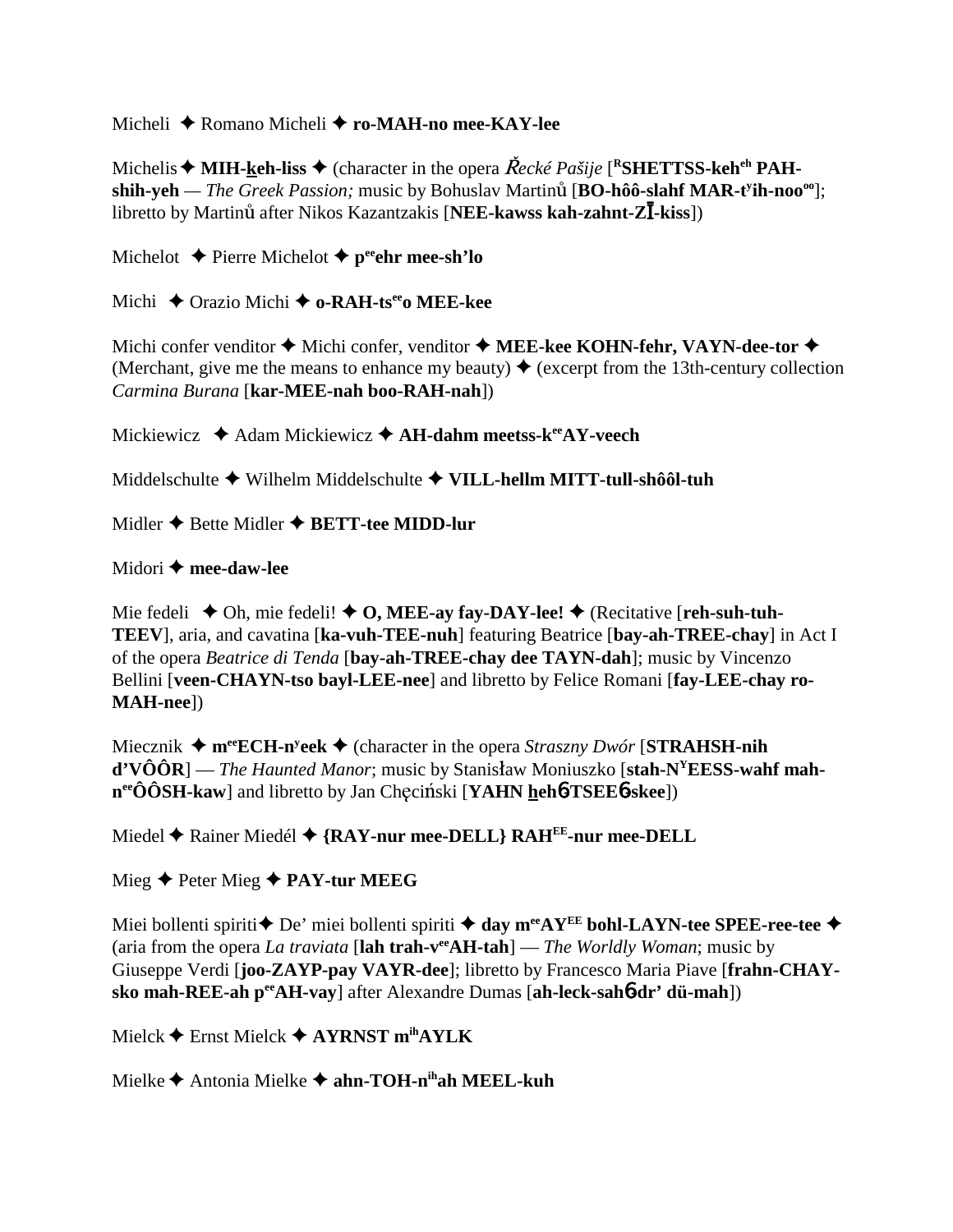Miereanu ◆ Costin Miereanu ◆ kaw-STEEN meech-reh-AH-noo

Miersch Paul Friedrich Theodor Miersch **PAHÔÔL FREET-rihh TAY-o-dohoh r MEERSH**

Mies Paul Mies **PAHÔÔL MEESS**

Miesen **→** Gerhard Miesen **→ GAYR-hart MEE-zunn** 

Miessner Benjamin Franklin Miessner **BENN-juh-munn FRANGK-lunn MEESS-nur**

Migenes johnson ◆ Julia Migenes-Johnson ◆ JOO-l<sup>ih</sup>uh mih-GHEH-nuss-JAHN-sunn

Migliacci **mee-leeAH-chee**

Mignan ◆ Édouard-Charles-Octave Mignan **→ ay-d<sup>ôô</sup>ar-sharl awk-tahv mee-n'yah<sup>6</sup>** 

Mignon  $\triangle$  An Mignon  $\triangle$  ah**6** mee-n'yaw**6**  $\triangle$  (To Mignon)  $\triangle$  (poem by Johann Wolfgang von Goethe [**YO-hahn VAWLF-gahng fawn GÖ-tuh**] set to music by Louis Spohr [**l ôôee spawr**] also known as Ludwig Spohr [**LOOT-vihh SHPOHR**])

Mignon  $\triangle$  mee-n'yawb  $\triangle$  (an opera, with music by Ambroise Thomas [ah6-br'wahz taw**mah**]; libretto by Jules Barbier [zhül bar-b<sup>ee</sup>ay] and Michel Carré [mee-shell kar-ray] after Johann Wolfgang von Goethe [**YO-hahn VAWLF-gahng fawn GÖ-tuh**])

Mignon **← mee-n'yaw6 ←** (poem by Johann Wolfgang von Goethe [**YO-hahn VAWLF-gahng fawn GÖ-tuh**] set to music by Hugo Wolf  $[\text{HOO-go VAWLF}]$   $\blacklozenge$  (poem by Johann Wolfgang von Goethe [**YO-hahn VAWLF-gahng fawn GÖ-tuh**] set to music by Robert Schumann  $[ROH<sup>OH</sup>-bert SHOO-mahn]$ )  $\blacklozenge$  (song by Alban Berg [A**HL-pahn BEHRK**])

Mignon **→** Thomas Mignon **→ taw-mah mee-n'yaw6** 

Mignone Francisco Mignone **frah**6**-SEESS-kôô mih-n'YAW-nee** (known also as Francisco Paulo [**PAHÔÔ-lôô**] Mignone)

Mignonne  $\rightarrow$  mee-n'vawn  $\rightarrow$  (poem by Pierre de Ronsard [p<sup>ee</sup> ehr duh rawb-sar] set to music by Richard Wagner [**RIH-hart VAHG-nur**])

Mignonne  $\blacklozenge$  mee-n'YAWN  $\blacklozenge$  (song by Modest Moussorgsky [mah-D<sup>Y</sup>ESST MOOSS-surk**skee**])

Mignonne allon voir si la roze ◆ Mignonne, allon voir si la roze ◆ mee-n'vawn, ahl-law**6** vwar see lah rawz]  $\blacklozenge$  (My beloved, let us go and see If the rose)  $\blacklozenge$  (song by Pierre de Ronsard [**peeehr duh raw**6**-sar**])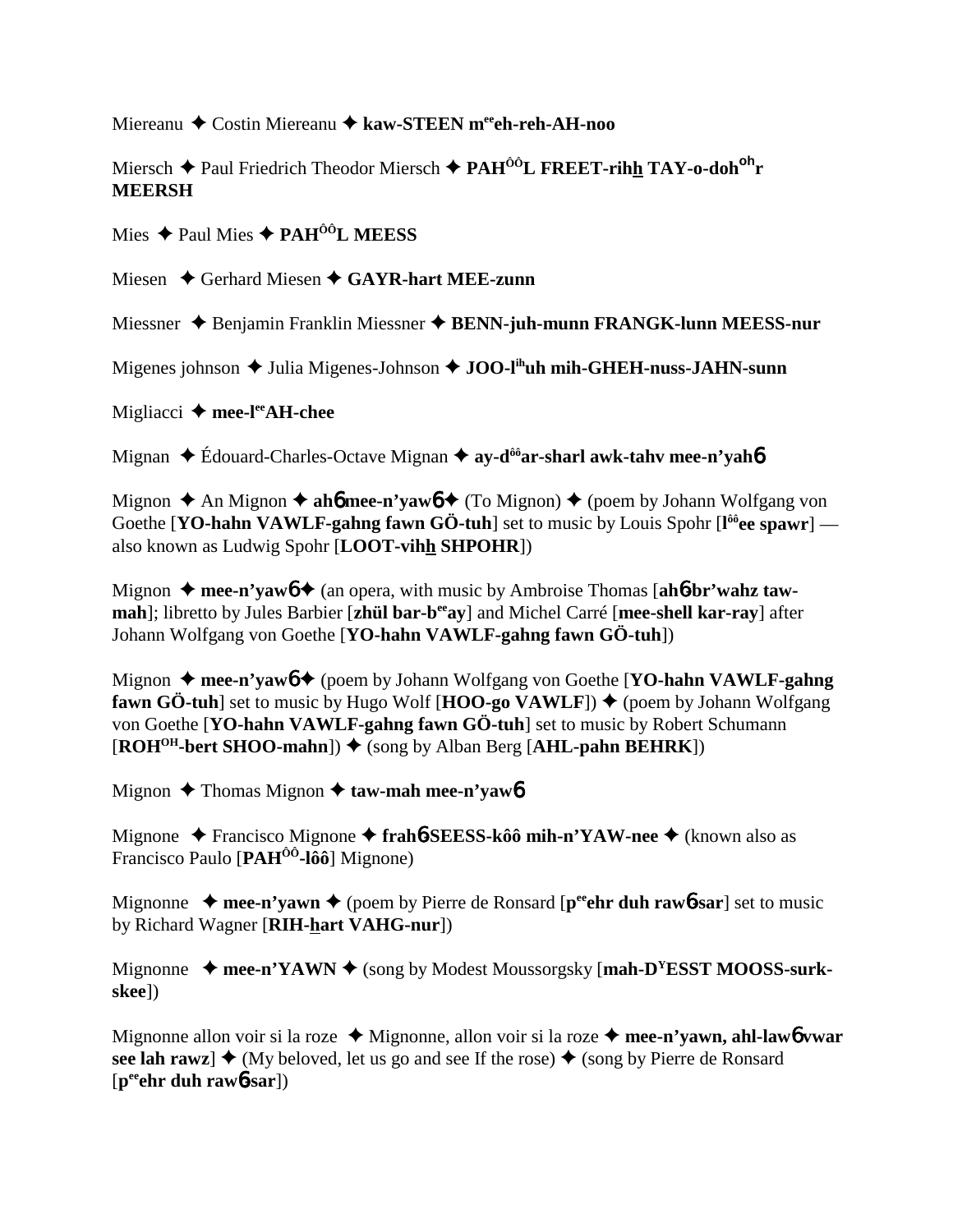Mignonne allons voir si la rose ◆ Mignonne, allons voir si la rose ◆ mee-n'yawn, ahl-law<sup>6</sup> **vwar see lah rawz ♦** (song by Jehan Chardavoine [**zh<sup>eh</sup>ahb shar-dah-vwahn**])

Mignons lied  $\blacklozenge$  Mignons Lied  $\blacklozenge$  mee-n'yawbss LEET  $\blacklozenge$  (Mignon's Song)  $\blacklozenge$  (composition by Franz Liszt [**FRAHNZ LISST**])

Migot Georges Migot **zhawrzh mee-go**

Miguez  $\triangle$  Leopoldo Miguez  $\triangle$  **lee-o-PAWL-dôô mih-GAYSS**  $\triangle$  (known also as Leopoldo Américo [**ah-MEH-rih-kôô**] Miguez)

Mihalovich Edmund von Mihalovich **EDD-môônd vawn MIH-hah-lo-vihch**

Mihalovici ♦ Marcel Mihalovici ♦ mar-sell mee-hah-law-VEE-chee

Mihaly **↑** András Mihály ◆ **AHN-drah<sup>ah</sup>sh MIH-hah<sup>ah</sup>-vee** 

Mikado  $\blacklozenge$  The Mikado or the Town of Titipu  $\blacklozenge$  (The) mih-KAH-doh (or the Town of) TIH**tee-poo**  $\triangle$  (an opera, with music by Arthur Sullivan [AR-thur SULL-lih-vunn] and libretto by William S. Gilbert [**WILL-lihumm S. GHILL-burt**])

Mikes ◆ Záboj Bláha-Mikeš ◆ ZAH<sup>AH</sup>-bo<sup>ee</sup> BLAH<sup>AH</sup>-hah-MIH-kehsh

Mikhael E. Mikhaël **(**E.**) MEE-kah-ell**

Mikhailova **→** Maria Mikhailova → mah-REE-uh mee-KAH<sup>IH</sup>-luh-vuh → (known also as Maria Alexandrovna [**uh-ly ick-SAHN-druvv-nuh**] Mikhailova)

Mikhashoff **◆** Yvar Mikhashoff ◆ EE-var MIH-kah-shawf ◆ (known also as Yvar Emilian [**eh-MEE-leeunn**] Mikhashoff)

Miki ◆ Minoru Miki ◆ mee-naw-loo meek

Mikorey ◆ Franz Mikorey ◆ FRAHNTSS MEE-ko-r**ī** 

Miksch ◆ Johann Aloys Miksch ◆ YO-hahn AH-law-üss MICKSH

Mikuli Karl Mikuli **KARL mee-KÔÔ-lee** (known also as Karol [**KAH-rahl**] Mikuli)

Mila ◆ Massimo Mila **◆ mahss-SEE-mo MEE-lah** 

Milan ◆ Luis de Milán ◆ l<sup>oo</sup>EESS day mee-LAHN

Milan rai symphony orchestra **↓** Milan RAI Symphony Orchestra **→ mee-LAHN (Italian State Radio Symphony Orchestra)**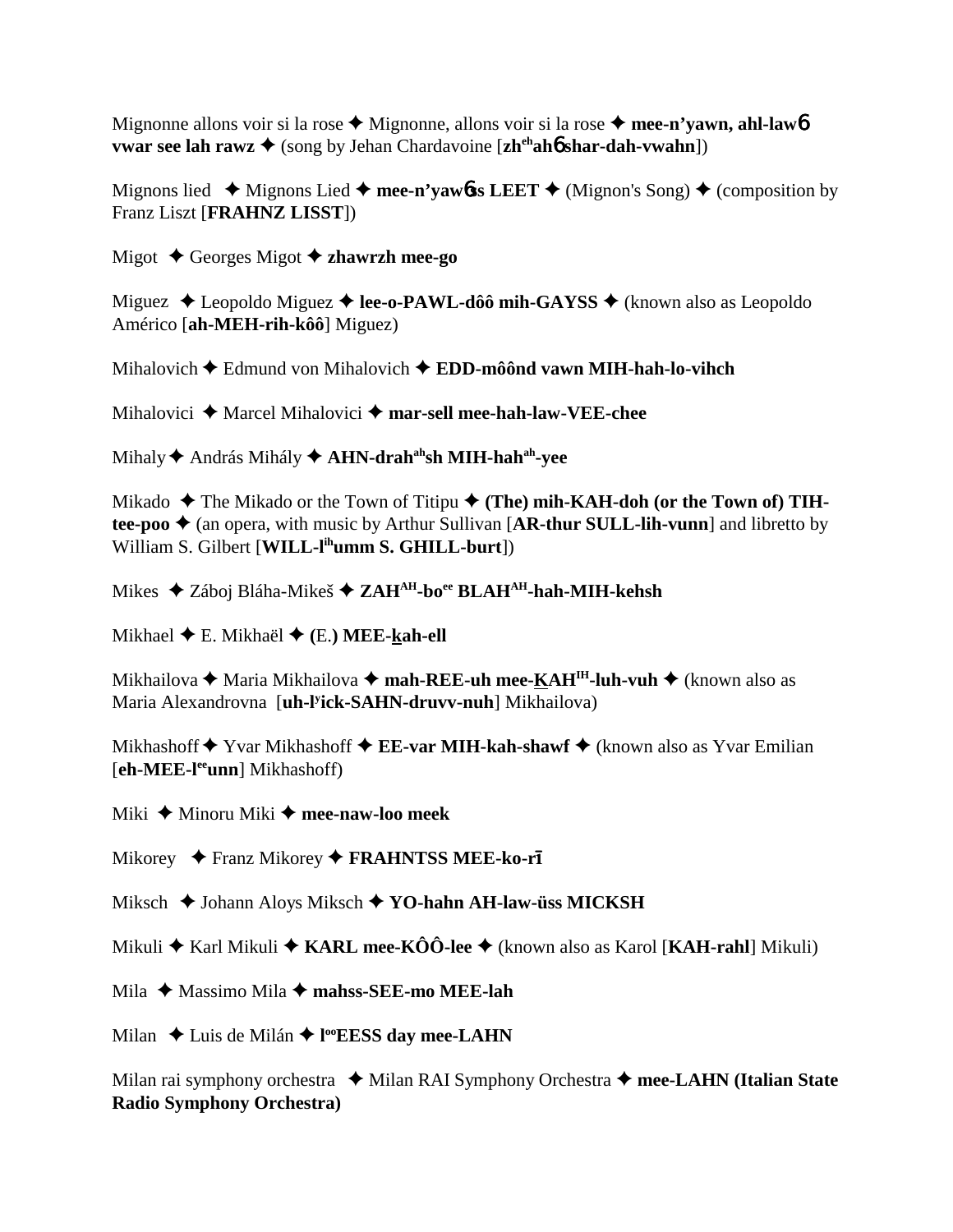Milanov  $\triangle$  Zinka Milanov  $\triangle$  {ZIHNG-kuh MIH-luh-nawf} ZIHNG-kah mee-LAH-nawf

Mild und leise  $\triangle$  Mild und leise  $\triangle$  MILLT ô ont L<sup>1</sup>-zuh  $\triangle$  (Aria from Act III of the opera Tristan und Isolde [TRIH-stahn ôônt ee-ZAWL-tuh], music and libretto by Richard Wagner [RIH-hart VAHG-nur])

Mild und leise liebestod  $\triangle$  Mild und leise (Liebestod)  $\triangle$  MILLT ôônt L**I**-zuh (LEE-busstoht)  $\triangle$  (Excerpt from Act III of the opera *Tristan und Isolde* [TRIH-stahn ôont ee-ZAWLtuh], music and libretto by Richard Wagner [RIH-hart VAHG-nur])

Mild und leise wie er lachelt $\blacklozenge$  Mild und leise wie er lächelt  $\blacklozenge$  MILLT ô ont L<sup>1</sup>-zuh VEE ehr LEH-hellt ♦ (aria from the opera Tristan und Isolde [TRIH-stahn ôônt ee-ZAWL-tuh], music and libretto by Richard Wagner [RIH-hart VAHG-nur])

Milde  $\triangleleft$  Hans Feodor von Milde  $\triangleleft$  HAHNSS f<sup>ay</sup>O-dawr fawn MILL-tuh

Mildenberg  $\triangle$  Albert Mildenberg  $\triangle$  A<sup>L</sup>-burt MILL-dunn-burg

Mildenburg  $\triangle$  Anna Mildenburg  $\triangle$  AHN-nah MILL-tunn-pôôrk  $\triangle$  (known also as Anna Bahr-Mildenburg [AHN-nah BAHAHR-MILL-tunn-pôôrk])

Milder hauptmann  $\triangle$  Anna Milder-Hauptmann  $\triangle$  AHN-nah MILL-tur-HAH<sup>ôô</sup>PT-mahn  $\triangle$ (known also as Pauline Anna [pah<sup>ôo</sup>-LEE-nuh] Milder-Hauptmann)

Miles  $\triangleleft$  Alastair Miles  $\triangleleft$  A-liss-tur M $\overline{ILZ}$ 

Miles  $\triangle$  Maurice Miles  $\triangle$  MAW-russ M $\overline{ILZ}$ 

Miletic  $\triangle$  Miroslav Miletić  $\triangle$  MEE-raw-slahf MEE-leh-tihch

Milhaud  $\triangle$  Darius Milhaud  $\triangle$  dah-r<sup>ee</sup> uss mee-yo

Millay  $\blacklozenge$  mill-LAY

Mille belve dalle selve  $\blacklozenge$  MEEL-lay BAYL-vay DAHL-lay SAYL-vay  $\blacklozenge$  (A Thousand Beasts Gladly Come)  $\blacklozenge$  song by Johann David Heinichen [YO-hahn DAH-fitt HI-nih-hunn])

Mille cherubini in coro  $\triangle$  MEEL-lay kay-roo-BEE-nee inn KO-ro  $\triangle$  (composition by Franz Schubert [FRAHNTSS SHOO-bert])

Mille grazie mio signore ◆ Mille grazie, mio signore ◆ MEEL-lay GRAH-ts<sup>ee</sup>ay, MEE-o see- $\mathbf{n}$ <sup>'</sup>YO-ray  $\blacklozenge$  (excerpt from the opera *Il barbiere di Siviglia* [eel bar-b<sup>ee</sup>AY-ray dee see-VEElee ah] — The Barber of Seville [suh-VILL]; music by Gioachino Rossini [johah-KEE-no rohss-SEE-nee]; libretto by Cesare Sterbini [chay-ZAH-ray stayr-BEE-nee] after Pierre-Augustin Caron de Beaumarchais [p<sup>ee</sup>ehr-o-güss-teho kah-rawo duh bo-mar-sheh] and Giuseppe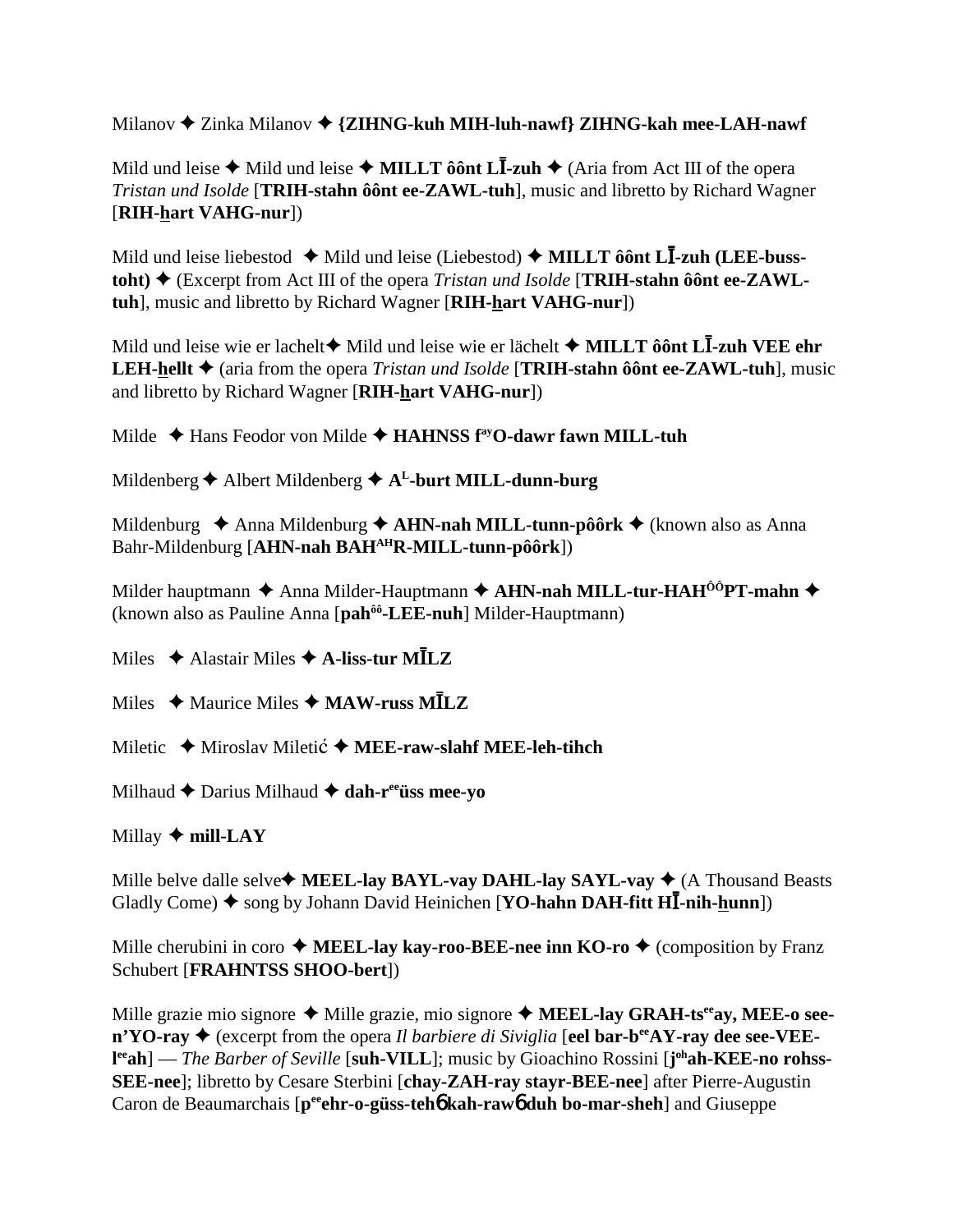Petrosellini [**joo-ZAYP-pay pay-tro-zayl-LEE-nee**])

Mille regretz  $\triangle$  meel ruh-greh  $\triangle$  (A Thousand Regrets)  $\triangle$  (four-voice song from Medieval France by Josquin Despréz [**zhawss-keh**6 **day-pray**]; Mass set to music by Cristóbal de Morales [**kreess-TOH-vahl day mo-RAH-layss**])

Miller  $\triangle$  Johann Martin Miller  $\triangle$  YO-hahn MAR-teen MILL-lur

Miller Lajos Miller **LAH-yohsh MILL-ler**

Miller  $\triangle$  Luisa Miller  $\triangle$  **loo-EE-zah MILL-lur**  $\triangle$  (an opera, with music by Giuseppe Verdi [**joo-ZAYP-pay VAYR-dee**]; libretto by Salvadore Cammarano [**sahl-vah-DOH-ray kah-mah-RAH-no**] after Friedrich von Schiller [**FREET-rihh fawn SHILL-lur**])

Miller Philip Lieson Miller **FIH-lupp LEE-s'n MILL-lur**

Millet Luis Millet **l ooEESS mee-l'YETT**

Millgramm Wolfgang Millgramm **VAWLF-gahng MILL-grahm**

Milliet  $\triangle$  Paul Milliet  $\triangle$  pohl mee-y<sup>ee</sup>eh

Millo **↑** Aprile Millo **↑ AY-prill MILL-lo ↑** (known also as Aprile Elizabeth [ih-LIH-zuh**buth**] Millo )

Millocker Carl Millöcker **KARL MILL-lö-kur**

Millot Valérie Millot **vah-lay-ree mee-yo**

Mills ◆ Charles Mills ◆ CHAH-rullz MILLZ ◆ (known also as Charles Borromeo [bawr-ro-**MAY-o**] Mills)

Mills **↑** Sebastian Bach Mills **↑ suh-BASS-t<sup>ih</sup>yunn BAHK MILLZ** 

Milne  $\triangle$  A. A. Milne  $\triangle$  A. A. MILLN

Milne  $\triangle$  John Milne  $\triangle$  **JAHN MILLN** 

Milnes  $\triangle$  Eric Milnes  $\triangle$  EH-rick MILLNZ

Milnes ◆ Sherrill Milnes ◆ SHEHR-rull MILLNZ ◆ (known also as Sherrill Eustace [YOO**stuss**] Milnes)

Milojevic **→** Miloje Milojević → mee-LO-<sup>ih</sup>uh mee-LO-<sup>ih</sup>uh-vihch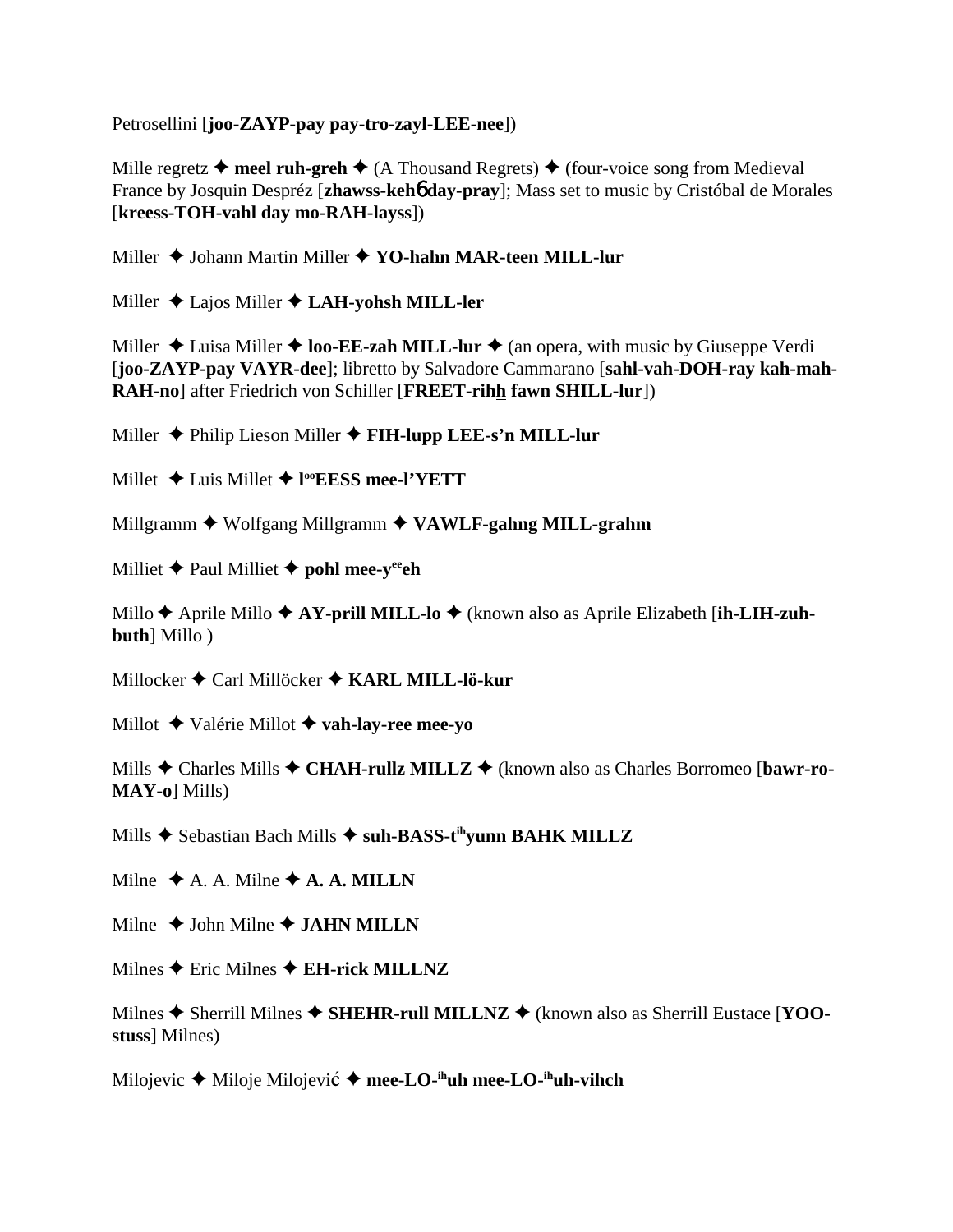Milonga de dos hermanos  $\triangle$  mee-LAWN-gah day dawss ehr-MAH-nawss  $\triangle$  (song by Carlos Guastavino [**KAR-lawss gooahss-tah-VEE-no**])

Milstein **◆** Nathan Milstein ◆ NAY-thunn MILL-st**In** ◆ (known also as Nathan Mironovich Milstein [**nah-TAHN mee-RAW-nuh-vihch mill-SHTAYN**])

Milstein **◆** Yakov Milstein ◆ YAH-kuff mill-SHTAYN ◆ (known also as Yakov Isaakovich [**ih-SAH-kuh-vihch**] Milstein)

Milva **→** Jenny Milva **→ YENN-nee MILL-vah** 

Milveden **→** Ingmar Milveden → **IHNG<sup>UH</sup>-mar MEEL-vee<sup>uh</sup>-dunn** → (known also as Jan Ingmar Georg Milveden [**YAHN IHNGUH-mar yee-AWRY' MEEL-veeuh-dunn**])

Mimaroglu ◆ İlhan Kemaleddin Mimaroğlu ◆ eel-HAHN keh-MAH-ledd-tinn mee-mah-RO**loo**  $\triangle$  (the last name has been transcribed also as Mimaroglu)

Mimi  $\triangle$  Mimì  $\triangle$  mee-MEE  $\triangle$  (character in the opera *La bohème* [lah baw-emm] — *Bohemian* Life; music by Giacomo Puccini [JAH-ko-mo poo-CHEE-nee]; libretto by Luigi Illica [l<sup>oo</sup>EE-jee **eel-LEE-kah**] and Giuseppe Giacosa [**joo-ZAYP-pay jah-KO-zah**] after Henri Murger [**ah**6**-ree mür-zhay**])

Mimi tu piu non torni ◆ O Mimì, tu più non torni ◆ o mee-MEE, too perOO nohn TOHR-nee (duet from the opera *La bohème* [**lah baw-emm**] — *Bohemian Life*; music by Giacomo Puccini [JAH-ko-mo poo-CHEE-nee]; libretto by Luigi Illica [l<sup>oo</sup>EE-jee eel-LEE-kah] and Giuseppe Giacosa [**joo-ZAYP-pay jah-KO-zah**] after Henri Murger [**ah**6**-ree mür-zhay**])

Minami ◆ Satoshi Minami ◆ sah-tawsh mee-nah-mee

Minchev  $\triangle$  Georgi Minchev  $\triangle$  gay-AWR-ghee MEEN-cheff

Mingus Charles Mingus **CHAH-rullz MIHNG-guss**

Ministre **→ mee-neess-tr'** ◆ (minister) ◆ (character in the opera *Iphigénie en Tauride* [ee-fee**zhay-nee ah**6 **toh-reed**]; music by Christoph Willibald von Gluck [**KRIH-stawf VILL-lee-bahlt fawn GLÔÔK**]; libretto by Nicolas-François Guillard [**nee-ko-lah-frah**6**-swah ghee-yar**], based on Euripides [**yôô-RIH-puh-deez**])

Ministre  $\triangle$  Un ministre  $\triangle$  **ü** $\phi$  **mee-neess-tr'**  $\triangle$  (a minister)  $\triangle$  (character in the opera *Iphigénie en Tauride* [**ee-fee-zhay-nee ah**6 **toh-reed**]; music by Christoph Willibald von Gluck [**KRIHstawf VILL-lee-bahlt fawn GLÔÔK**]; libretto by Nicolas-François Guillard [**nee-ko-lah-frah**6 **swah ghee-yar**], based on Euripides [**yôô-RIH-puh-deez**])

Minkowski **→** Marc Minkowski → mark minn-kawv-skee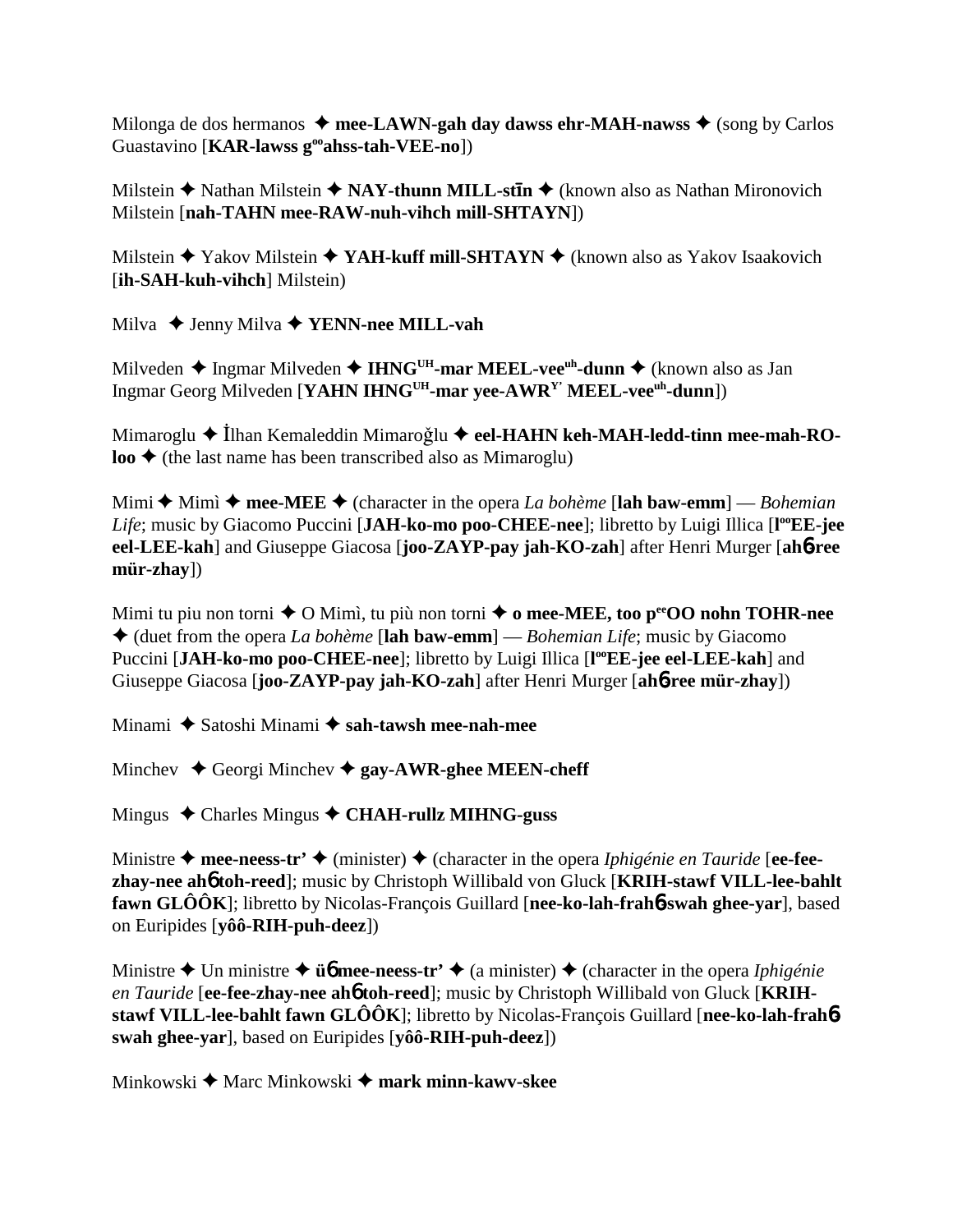Minkus Léon Minkus **LAY-ohn MINN-kôôss**

Minnelli Liza Minnelli **L**-**-zuh minn-NELL-lee** (known also as Liza May [**MAY**] Minnelli)

Minnetraum  $\triangle$  Ein Minnetraum  $\triangle$  **In MINN-nuh-trah<sup>ôô</sup>m**  $\triangle$  (excerpt from the opera *Die Walküre* [**dee vahl-KÜ-ruh**], music and libretto by Richard Wagner [**RIH-hart VAHG-nur**])

Minoja Ambrogio Minoja **ahm-BRO-jo mee-NO-yah**

Minona de cataluna La miñona de Cataluña **lah mee-n'YO-nah day kah-tah-LOO-n'yah** (excerpt from the suite *Marizápalos* [**mah-ree-THAH-pah-lawss**] by Gaspar Sanz [**gahss-PAR SAHNTH**])

Minovali stradanya  $\bullet$  O da, minovali stradanya  $\bullet$  AW dah, mih-nah-VAH-l<sup>y</sup>ee strah-DAHN**yuh** (duet by sung Lisa [**LEE-suh**] and Herman [**GHEHR-munn**] in the opera *Pique dame* [**peek dahm**] — *The Queen of Spades*; music by Peter Ilyich Tchaikovsky [**p'YAW-t'r ill-YEECH {chahih-KAWF-skee} chay-KAWF-skee**]; libretto by Modest Tchaikovsky [**mah-DYESST {chahih-KAWF-skee} chay-KAWF-skee**] after Alexander Sergeyevich Pushkin [**uhl y ick-SAHN-d'r sehr-GAY-yeh-vihch POOSH-kinn**])

Minten  $\triangle$  Nele Minten  $\triangle$  **NAY-luh MINN-tunn** 

Minton  $\blacklozenge$  Yvonne Minton  $\blacklozenge$  **ih-VAHN MINN-t'n**  $\blacklozenge$  (known also as Yvonne Fay [**FAY**] Minton)

Mintz **→ Shlomo Mintz → SHLO-mo MINNT** 

Minue cantado  $\rightarrow$  mee-n<sup>oo</sup>AY kahn-TAH-tho $\rightarrow$  (song by Joaquín Nin [ho-ah-KEEN NEEN])

Minuet  $\triangleq$  minn-yuh-WETT  $\triangleq$  (a dance, American pronunciation)  $\triangleq$  (excerpt from the *String Quintet in E* by Luigi Boccherini [**l ooEE-jee bohk-kay-REE-nee**])

Minuetti da ballo ◆ Minuetti da Ballo ◆ mee-n<sup>oo</sup>AYT-tee dah BAHL-lo ◆ (Dance Minuets) ◆ (compositions by Franz Joseph Haydn [FRAHNTSS YOH<sup>OH</sup>-zeff HI-d'n])

Minuetto  $\triangle$  mee-n<sup>oo</sup>AYT-toh  $\triangle$  (Minuet)  $\triangle$  (Italian spelling and pronunciation; sometimes spelled "menuetto")  $\blacklozenge$  (composition by Giacomo Puccini [**JAH-ko-mo poo-CHEE-nee**])  $\blacklozenge$ (composition by Francisco Tárrega [**frahn-THEESS-ko TAR-ray-gah**])

Mio amato ben  $\triangle$  O del mio amato ben  $\triangle$  **o dayl MEE-o ah-MAH-toh bayn**  $\triangle$  (song by Stefano Donaudy [stay-FAH-no doh-NAH<sup>00</sup>-dee])

Mio babbino caro  $\triangle$  O mio babbino caro  $\triangle$  O MEE-o bahb-BEE-no KAH-ro  $\triangle$  aria from the opera *Gianni Schicchi* [**JAHN-nee SKEEK-kee**]; music by Giacomo Puccini [**JAH-ko-mo poo-**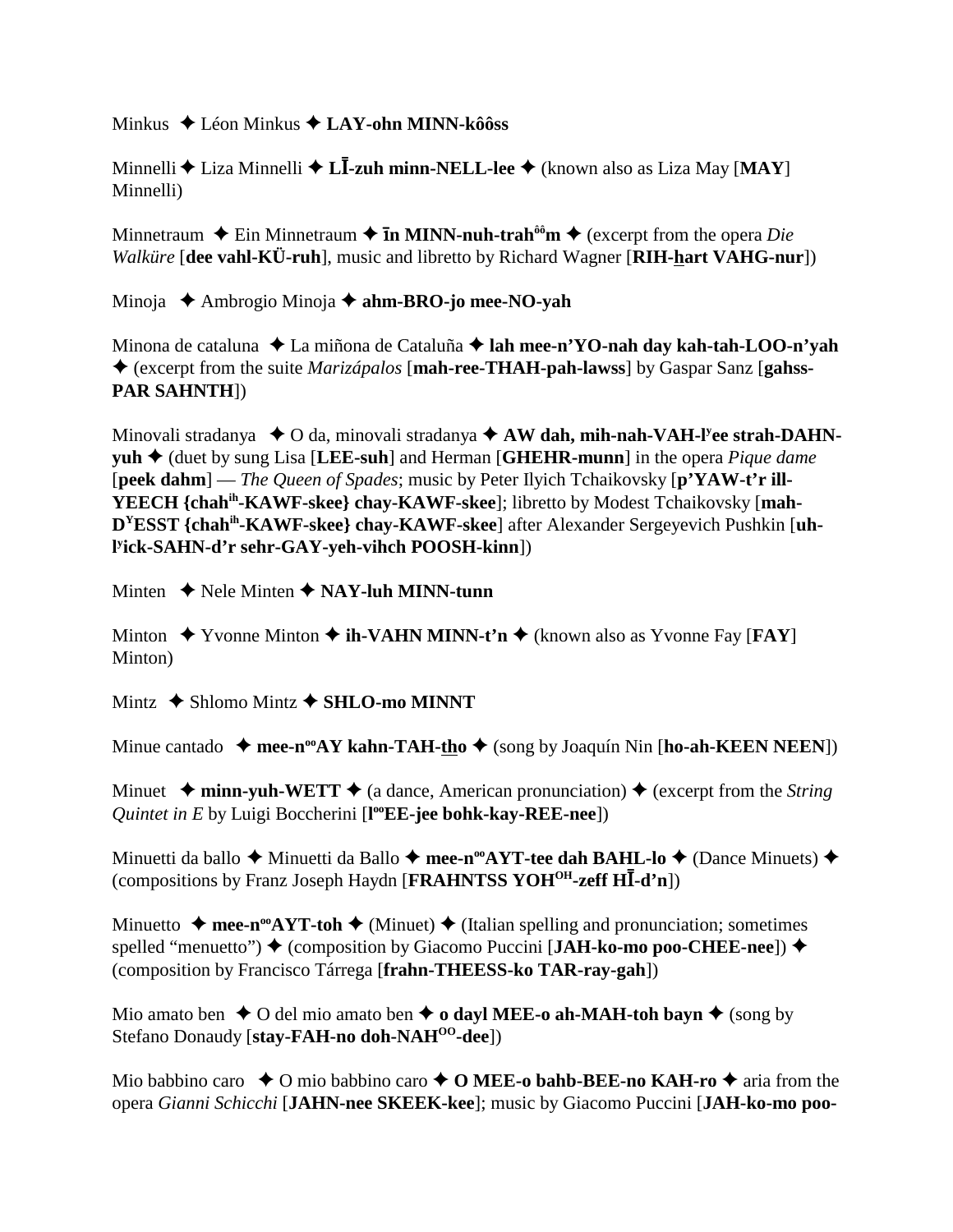**CHEE-nee**] and libretto by Giovacchino Forzano [**jo-vahk-KEE-no fohr-TSAH-no**])

Mio ben  $\triangle$  **MEE-o bayn**  $\triangle$  (excerpt from the opera *Orfeo* [**ohr-FAY-o**]; music by Luigi Rossi [**l ooEE-jee ROHSS-see**] and libretto by Francesco Buti [**frahn-CHAY-sko BOO-tee**])

Mio ben quando verra  $\blacklozenge$  Il mio ben quando verrà  $\blacklozenge$  **eel MEE-o bayn k<sup>oo</sup>AHN-doh vayr-RAH** (song by Giovanni Paisiello [**jo-VAHN-nee pahee-zeeAYL-lo**])

Mio ben ricordati  $\triangle$  **MEE-o bayn ree-kohr-DAH-tee**  $\triangle$  (Remember, My Beloved)  $\triangle$  (poem by Pietro Metastasio [ $p^{ee}AY$ -tro may-tah-STAH-z<sup>ee</sup>o] set to music by Franz Schubert [**FRAHNTSS SHOO-bert**])

Mio core  $\triangle$  Il mio core  $\triangle$  eel MEE-o KO-ray  $\triangle$  (My Heart)  $\triangle$  (vocal duet by Giacomo Carissimi [**JAH-ko-mo kah-REESS-see-mee**])

Mio nome  $\blacklozenge$  Se il mio nome  $\blacklozenge$  say eel MEE-o NO-may  $\blacklozenge$  (excerpt from the opera *Il barbiere di Siviglia* [**eel bar-beeAY-ray dee see-VEE-leeah**] — *The Barber of Seville* [**suh-VILL**]; music by Gioachino Rossini [joh**ah-KEE-no rohss-SEE-nee**]; libretto by Cesare Sterbini [chay-ZAH**ray stayr-BEE-nee**] after Pierre-Augustin Caron de Beaumarchais [p<sup>ee</sup>ehr o-güss-teh6 kah-raw6 **duh bo-mar-sheh**] and Giuseppe Petrosellini [**joo-ZAYP-pay pay-tro-zayl-LEE-nee**])

Mio tesoro  $\triangle$  Il mio tesoro  $\triangle$  eel MEE-o tay-ZO-ro  $\triangle$  (My love)  $\triangle$  (aria featuring Don Ottavio [**dohn oht-TAH-veeo**] in the opera *Don Giovanni* [**dohn jo-VAHN-nee**]; music by Wolfgang Amadeus Mozart [**VAWLF-gahng ah-mah-DAY-ôôss MO-tsart**] and libretto by Lorenzo da Ponte [**lo-RAYN-tso dah POHN-tay**])

Mio tesoro  $\triangleleft$  **MEE-o tay-ZO-ro**  $\triangleleft$  (My love)  $\triangleleft$  (excerpt from *7 Arie con tromba sola* [7 **AHreeay kohn TROHM-bah SO-lah**] — *7 Arias With Solo Trumpet* — by Alessandro Scarlatti [**ah-layss-SAHN-dro skar-LAHT-tee**])

Mio tesoro per te moro  $\triangle$  **MEE-o tay-ZO-ro payr tay MO-ro**  $\triangle$  (My love I die for thee)  $\triangle$ (aria with solo trumpet from *7 Arias With Solo Trumpet* — by Alessandro Scarlatti [**ah-layss-SAHN-dro skar-LAHT-tee**])

Miolan ◆ Marie Miolan ◆ mah-ree mee-aw-lah**6** ◆ (known also as Caroline Carvalho [**kahraw-leen kar-vah-lo**])

Mir ist die ehre widerfahren  $\triangle$  Mir ist die Ehre widerfahren  $\triangle$  **MEER isst dee AY-ruh VEEdur-fah-runn ♦** (aria from the opera *Der rosenkavalier* [**dayr RO-zunn-kah-fah-leer**] — *The Knight of the Rose*; music by Richard Strauss [**RIH-hart SHTRAH<sup>ôô</sup>SS**] and libretto by Hugo von Hofmannsthal [**HOO-go fawn HAWF-mahn-stahl**])

Mira o norma  $\blacklozenge$  Mira, o Norma  $\blacklozenge$  **MEE-rah, o NOHR-mah**  $\blacklozenge$  (duet from the opera *Norma* [**{NAWR-muh} NOHR-mah**]; music by Vincenzo Bellini [**veen-CHAYN-tso bayl-LEE-nee**] and libretto by Felice Romani [**fay-LEE-chay ro-MAH-nee**])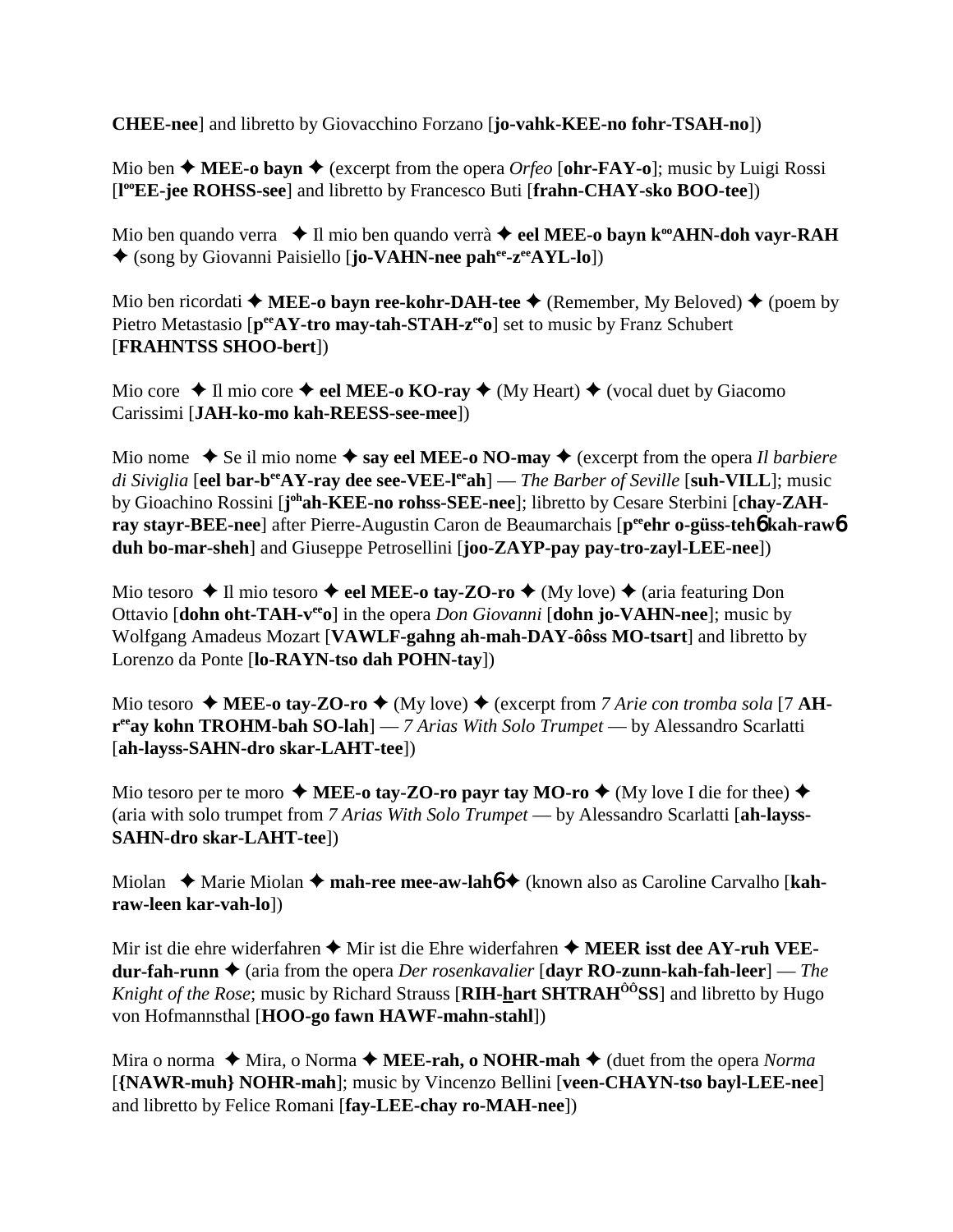Mirabai songs Mirabai Songs **MIH-ruh-bahih (Songs)**

Mirabella **→ MIH-rah-bell-lah →** (character in the operetta *Der Zigeunerbaron* [dayr tsee-**GOY-nur-pah-rohn**] — *The Gypsy Baron;* music by Johann Strauss II [**YO-hahn SHTRAHÔÔSS II**]; libretto by Ignaz Schnitzer [**IGG-nahtss SHNITT-tsur**] after Mor Jókai [**MOHR YOH<sup>OH</sup>-kah<sup>ih</sup>]**)

Miracle  $\triangle$  Le docteur Miracle  $\triangle$  luh dawk-tör mee-rah-kl'  $\triangle$  (Doctor Miracle)  $\triangle$  (character in the opera *Les contes d'Hoffmann* [**leh kaw**6**t dawf-mahn**] — *The Tales of Hoffmann*; music by Jacques Offenbach [**ZHACK AW-funn-bahk**; libretto by Jules Barbier [**zhül bar-beeay**] and Michel Carré [**mee-shell kar-ray**])

Mirages  $\triangleleft$  mee-rahzh  $\triangleleft$  (a song cycle by Gabriel Fauré [**gah-br<sup>ee</sup>ell fo-ray**])

Miranda Carmen Miranda **KAR-munn muh-RANN-duh**

Mirecki Franciszek Wincenty Mirecki  **frahn-TSEE-sheck veen-TSENN-tih mee-RETTSS-kee**  $\blacklozenge$  (the first name is known also as Franz [**FRAHNZ**])

Mirecourt trio  $\triangle$  The Mirecourt Trio  $\triangle$  (The) mee-r'kôôr (Trio)

Mirko zeta **→** Baron Mirko Zeta **→ bah-ROHN MIHR-ko TSAY-tah →** (character in the operetta *Die lustige Witwe* [**dee LÔÔ-stih-guh VITT-vuh**] — *The Merry Widow*; music by Franz Lehár [**FRAHNZ leh-HAHAHR**]; libretto by Victor Léon [**veek-tawr lay-aw**6] and Leo Stein [LAY-o SHTIN] after Henri Meilhac [ah6-ree meh-yack])

Miro genere  $\triangle$  Miro genere  $\triangle$  **MEE-ro jay-NAY-ray**  $\triangle$  (song by an anonymous 13th- or 14thcentury composer)

Mirouze **→** Marcel Mirouze → mar-sell mee-rôôz

Mirovitch  $\triangle$  Alfred Mirovitch  $\triangle$  {A<sup>L</sup>-frudd MIH-ruh-vihch} ahl-FRETT MIH-ruh-vihch

Mirtillo mirtill  $\blacklozenge$  O Mirtillo, Mirtill'  $\blacklozenge$  o meer-TEEL-lo, meer-TEEL  $\blacklozenge$  (O Mirtillo, Mirtillo) (madrigal [**MADD-rih-gull**] by Claudio Monteverdi [**KLAHOO-deeo mohn-tay-VAYR-dee**])

Miry Karel Miry **KAH-rell MIH-ree**

Mirzoyan **←** Edvard Mirzoyan ← **ETT-vurt mihr-zah-YAHN** ← (known also as Edvard Mikaeli [**mih-kah-AY-ly ee**] Mirzoyan)

Misa criolla  $\blacklozenge$  Misa criolla  $\blacklozenge$  **MEE-sah kree-O-l'yah**  $\blacklozenge$  (Creole Mass)  $\blacklozenge$  (mass with music by Ariel Ramirez [ah-r<sup>ee</sup>ELL rah-mee-RESS]; liturgical texts adapted by Alejandro Mayal [ah-lay-**HAHN-dro mah-YAHL**], J. Gabriel Segade [**(**J.**) gahv-reeELL say-GAH-thay**], and Osvaldo Catena [**awss-VAHL-doh kah-TAY-nah**])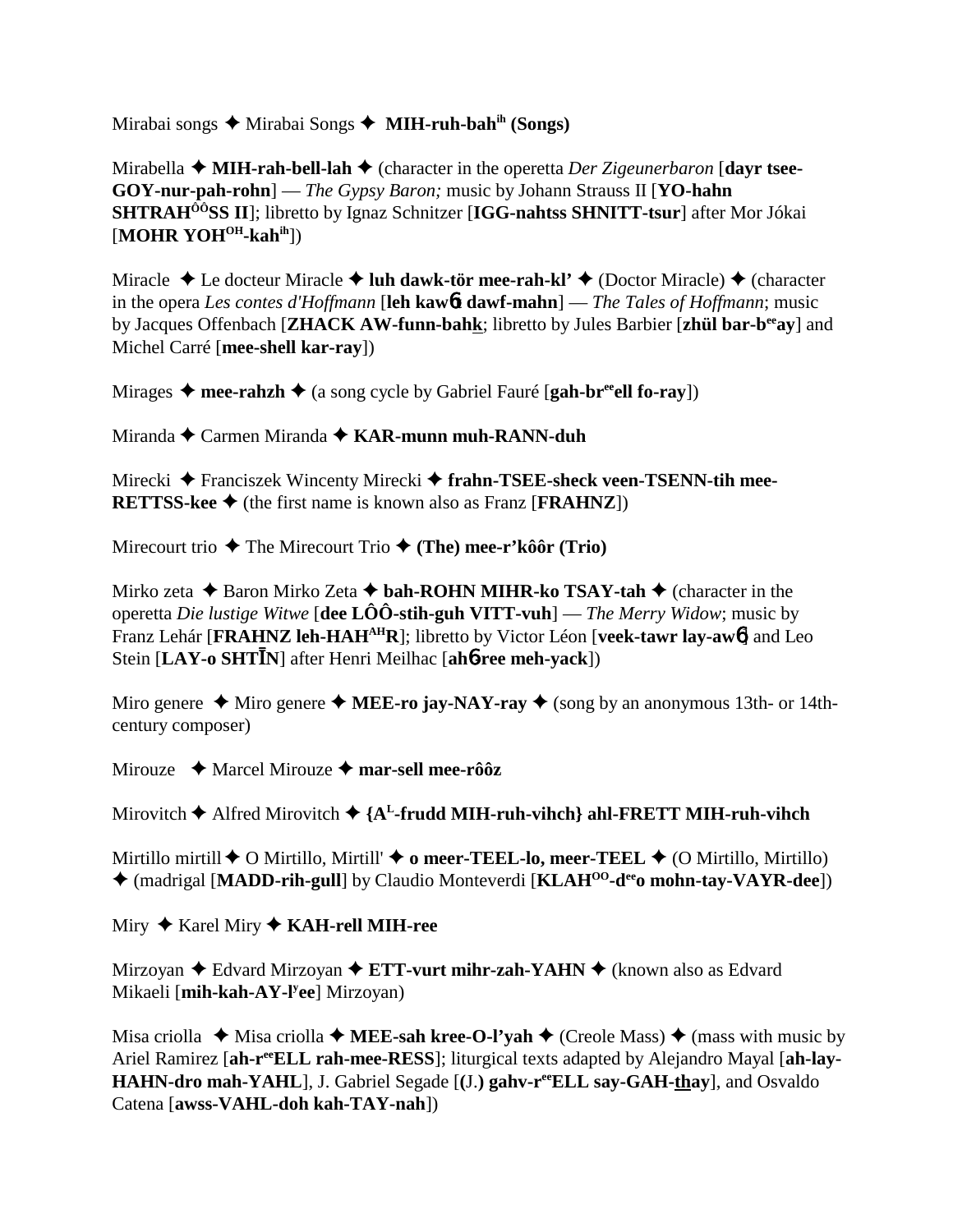Misa flamenca **MEE-sah flah-MAYN-kah** (Flamenco [**flah-MEHNG-ko**] Mass) (composition by Paco Peña [**PAH-ko PAY-n'yah]**)

Misch ◆ Ludwig Misch ◆ {LUDD-wigg MIHSH} LOOT-vihh MIHSH

Mischakoff  $\blacklozenge$  Mischa Mischakoff  $\blacklozenge$  {MIH-shuh MIH-shuh-kawf} MEE-shuh mee-shah-**KAWF**

Misera dove son ah non son io che parlo  $\triangle$  Misera, dove son — Ah! non son io che parlo  $\triangle$ **mee-ZAY-rah, DOH-vay SOHN — AH! nohn sohn <sup>ee</sup>o kay PAR-lo ♦ (concert aria by** Wolfgang Amadeus Mozart [**VAWLF-gahng ah-mah-DAY-ôôss MO-tsart**])

Miserere  $\blacklozenge$  mih-zay-RAY-ray  $\blacklozenge$  (duet from the opera *Il trovatore* [**eel tro-vah-TOH-ray**] — *The Troubadour*; music by Giuseppe Verdi [**joo-ZAYP-pay VAYR-dee**]; libretto by Salvadore Cammarano [**sahl-vah-DOH-ray kahm-mah-RAH-no**] and Leone Emanuele Bardare [**lay-O**nay ay-mah-n<sup>oo</sup>AY-lay bar-DAH-ray] after Antonio García Gutiérrez [ahn-TOH-n<sup>ee</sup>o gar-**THEE-ah goo-t<sup>ee</sup>AYR-rehth**])  $\blacklozenge$  (section of the Latin mass set to music by various composers)

Miserere iesu christe **→** Miserere Iesu Christe → mih-zeh-REH-ray <sup>IH</sup>AY-zoo KREESS-tay → (chant from the *Cancionero de Segovia* [**kahn-theeo-NAY-ro day say-GO-veeah**] — *Songbook of Segovia* — containing liturgical music from Spain at the time of Christopher Columbus)

Miserere mei  $\rightarrow$  mee-zeh-REH-ray MAY<sup>EE</sup>  $\rightarrow$  (composition by Gregorio Allegri [gray-GO- $\mathbf{r}^{\text{ee}}$ **o ahl-LAY-gree**])  $\blacklozenge$  (composition by William Byrd [**WILL-l<sup>ih</sup>umm BURD**])

Miserere mihi domine  $\triangle$  Miserere mihi, Domine  $\triangle$  mih-zeh-REH-ray mih-HEE, DAW-mih- $\mathbf{neh} \leftarrow (\text{Gregorian} \text{ chant})$ 

Misericordia **→** Et misericordia → ett mih-zeh-rih-KOHR-d<sup>ih</sup>uh → (section of the Latin *Magnificat* [**magg-NIH-fih-katt**] set to music by various composers)

Misericordia **← mih-zeh-rih-KOHR-d<sup>ih</sup>uh ←** (character in *Ordo virtutum* [**OHR-doh veer-TOO-tôôm**], a musical drama by Hildegard von Bingen [**HILL-tuh-gahrt fawn BIHNG-unn**])

Misericordias domini ◆ Misericordias Domini ◆ mih-zeh-rih-KOHR-d<sup>ih</sup>uss DAW-mih-nih ◆ (sacred music by Wolfgang Amadeus Mozart [**VAWLF-gahng ah-mah-DAY-ôôss MO-tsart**])

Misericordissime jesu **→** O misericordissime Jesu ◆ O mih-zeh-rih-kohr-**DEESS-sih-muh YAY-zoo ♦** (from *Kleiner geistlichen Concerten* [**KLĪ-nur GHĪST-lih-<u>h</u>unn**  $k$ **awn-TSEHR-tunn**] — *Little Sacred Concertos* — by Heinrich Schütz [HIN-rihh SHÜTSS])

Misero giovane  $\triangle$  mee-ZAY-ro jo-VAH-nay  $\triangle$  (excerpt from the opera *Orfeo ed Euridice* [**ohr-FAY-o ayd ayoo-ree-DEE-chay**]; music by Christoph Willibald von Gluck [**KRIH-stawf VILL-lee-bahlt fawn GLÔÔK**] and libretto by Ranieri de' Calzabigi [rah-n<sup>ee</sup>AY-ree day kahl**tsah-BEE-jee**])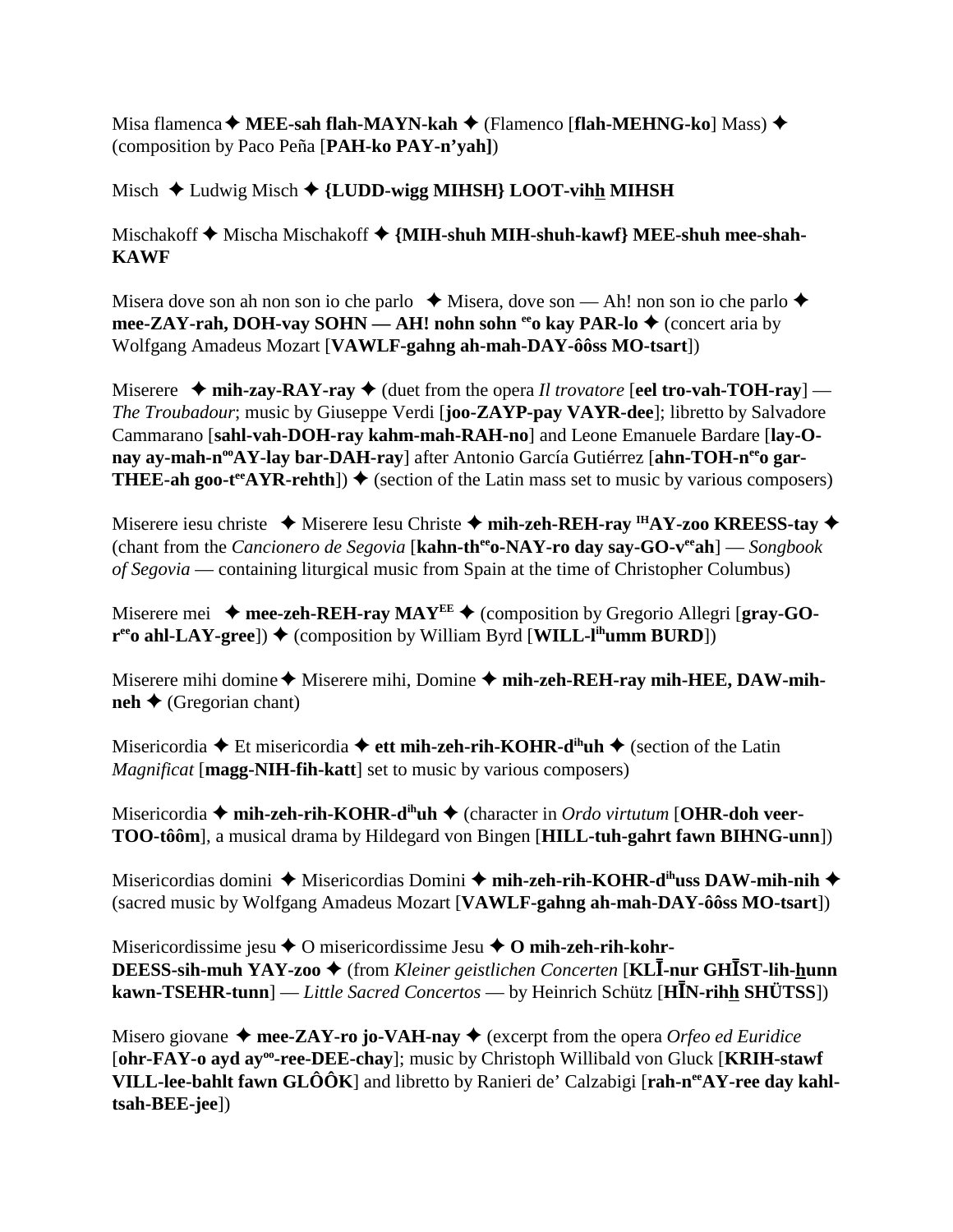Misero me la sposa  $\triangleleft$  Misero me! ... La sposa  $\triangleleft$  mee-ZAY-ro may! ... lah SPO-zah  $\triangleleft$  (trio from the opera *Elisabetta, Regina d'Inghilterra* [**ay-lee-zah-BAYT-tah, ray-JEE-nah deengheel-TAYR-rah**] — *Elizabeth* [**ih-LIH-zuh-buth**]*, Queen of England*; music by Gioachino Rossini [**j ohah-KEE-no rohss-SEE-nee**]; libretto by Giovanni Federico Schmidt [**jo-VAHN-nee fay-day-REE-ko SHMITT**] after Carlo Federici [**KAR-lo fay-day-REE-chee**] and S. Lee [**S. LEE**])

Miskell **→** Austin Miskell **→ AWSS-tunn MISS-kull** 

Mison Luis Misón **l ooEESS mee-SAWN**

Misra  $\rightarrow$  Mahapurush Misra  $\rightarrow$  **mah-hah-PÔÔ-rôôsh MEESS-rah** 

Miss schlesen  $\triangleq$  Miss Schlesen  $\triangleq$  (Miss) SHLAY-zunn  $\triangleq$  (character in the opera *Satyagraha* [**saht-yeeAH-grah-hah**] — *To Insist on the Truth* — with music by Philip Glass [**FIH-lupp GLASS**] and libretto by Constance DeJong [**KAHNT-stunntss duh-ZHAWNG**])

Missa Edmond Missa **edd-maw**6 **meess-sah** (known also as Edmond Jean Louis [**zhah**6 **l ôôee**] Missa)

Missa berzerette savoyenne ◆ Missa berzerette savoyenne ◆ meess-sah behr-zuh-rett sah**vwah-yenn ♦** (*Mass of the Shepherdess From Savoy* set to music by Antoine Brumel [ah**6twahn brü-mell**])

Missa brevis  $\triangle$  **MEESS-sah BREH-viss**  $\triangle$  (Brief Mass)  $\triangle$  (Latin mass set to music by Wolfgang Amadeus Mozart [**VAWLF-gahng ah-mah-DAY-ôôss MO-tsart**])

Missa brevis in c spatzenmesse  $\blacklozenge$  Missa brevis in C, "Spatzenmesse"  $\blacklozenge$  **MEESS-sah BREHviss in C, SHPAHT-tsunn-mess-suh**  $\triangleleft$  (Missa brevis = brief mass; Spatzen = sparrows)  $\triangleleft$ (Mass set to music by Wolfgang Amadeus Mozart [**VAWLF-gahng ah-mah-DAY-ôôss MOtsart**])

Missa brevis in c spaur messe  $\triangle$  Missa brevis in C, "Spaur-Messe"  $\triangle$  **MEESS-sah BREH-viss in TSAY, SHPAH<sup>** $\hat{O}$ **OR MESS-suh**  $\blacklozenge$  (Mass set to music by Wolfgang Amadeus Mozart</sup>  $[VAWLF-gahng ah-mah-DAY-ôôss MO-tsart]$   $\blacklozenge$  (Missa brevis = brief mass)

Missa brevis in d minor  $\triangle$  Missa brevis in d minor  $\triangle$  **MEESS-sah BREH-viss (in** *d* **minor)** (Brief Mass in  $d$  Minor)  $\blacklozenge$  (Latin mass set to music by Wolfgang Amadeus Mozart [VAWLF**gahng ah-mah-DAY-ôôss MO-tsart**])

Missa brevis in  $g \triangleleft M$ issa brevis in G  $\triangleleft M$ **EESS-sah BREH-viss in GAY**  $\triangleleft (B$  (Brief Mass in G) (Latin mass set to music by Wolfgang Amadeus Mozart [**VAWLF-gahng ah-mah-DAY-ôôss MO-tsart**])

Missa corona spinea **→ MEESS-sah ko-RO-nah SPEE-neh-ah →** (Crown of Thorns Mass) ◆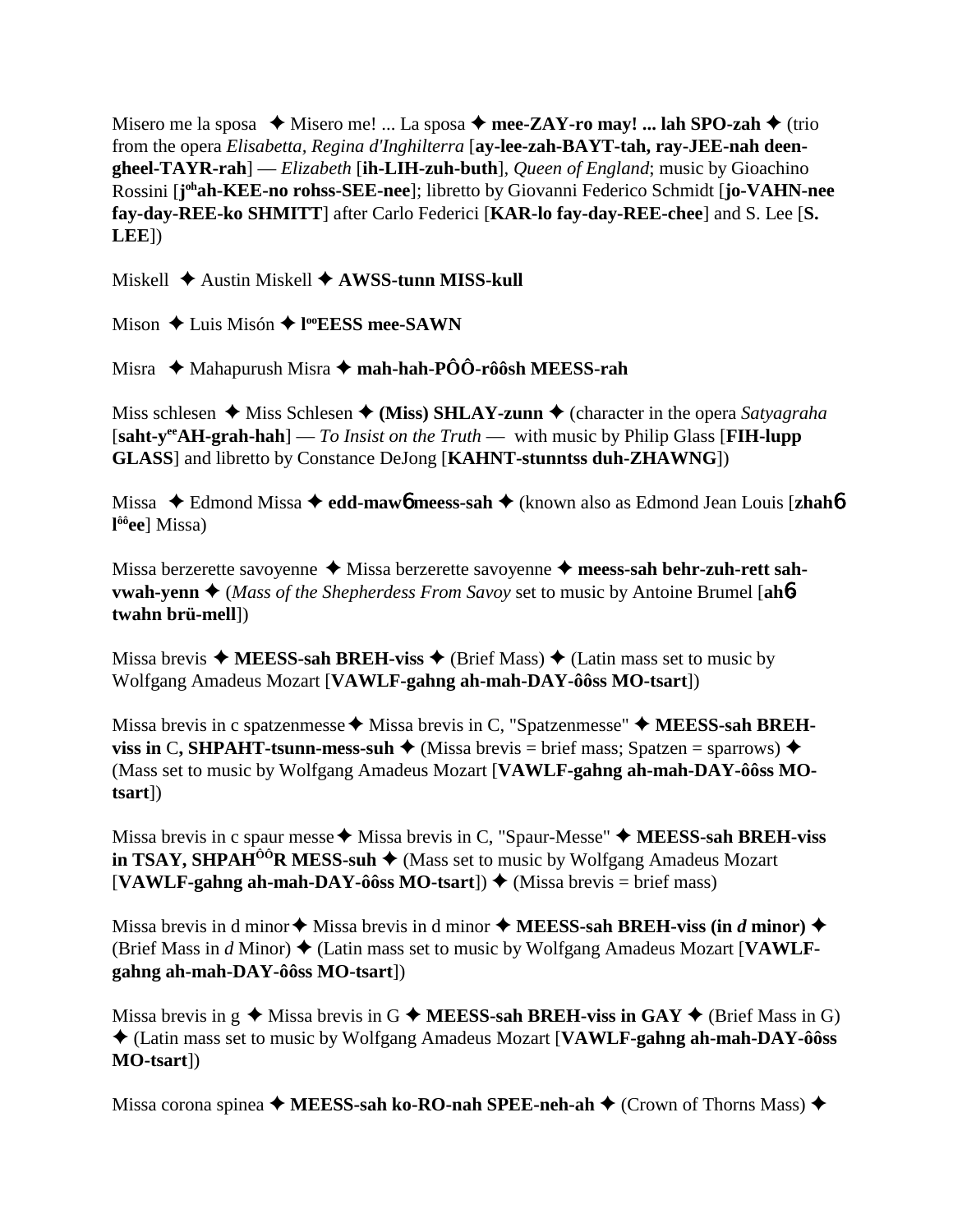(Mass by John Taverner [**TA-vur-nur**])

Missa di dadi **MEESS-sah dee DAH-dee** (Mass set to music by Josquin Despréz [**zhawss-keh**6 **day-pray**])

Missa faisant regretz  **→** Missa "Faisant regretz" **→ MEESS-sah feh-zah6 ruh-greh →** (Mass set to music by Josquin Despréz [**zhawss-keh**6 **day-pray**])

Missa in angustiis  $\triangleleft$  MEESS-sah inn ahn-GOO-stih'iss  $\triangleleft$  (Mass by Franz Joseph Haydn [FRAHNTSS YOH<sup>OH</sup>-zeff HI-d'n])

Missa in c dominicus  $\blacklozenge$  Missa in C, "Dominicus"  $\blacklozenge$  **MEESS-sah inn TSAY, daw-MIH-nihkôôss** (Latin mass set to music by Wolfgang Amadeus Mozart [**VAWLF-gahng ah-mah-DAY-ôôss MO-tsart**])

Missa in c in honorem sanctissimae trinitatis  $\triangle$  Missa in C in honorem sanctissimae trinitatis  $\triangle$ **MEESS-sah inn TSAY inn aw-NO-remm sahngk-TISS-sih-may tree-nih-TAH-tiss** (Mass for the Feast of the Holy Trinity)  $\triangleleft$  (Latin mass set to music by Wolfgang Amadeus Mozart [**VAWLF-gahng ah-mah-DAY-ôôss MO-tsart**])

Missa in c minor grosse messe  $\triangleleft$  Missa in c Minor, "Grosse Messe"  $\triangleleft$  **MEESS-sah (in** *c*) **Minor), GROHSS-suh MESS-suh**  $\blacklozenge$  (Grosse Messe = Great mass)  $\blacklozenge$  (Mass set to music by Wolfgang Amadeus Mozart [**VAWLF-gahng ah-mah-DAY-ôôss MO-tsart**])

Missa la sol fa re mi ◆ MEESS-sah LAH SOHL FAH RAY MEE ◆ (Mass by Josquin des Prés [**zhawss-keh**6 **day pray**])

Missa luba  $\blacklozenge$  Missa luba  $\blacklozenge$  **MEESS-sah LOO-bah**  $\blacklozenge$  (Mass based upon traditional African melodies, arranged by Guido Haazen [ $g^{\omega}EE$ -doh HAH-zenn])

Missa o crux lignum triumphale ◆ MEESS-sah o krookss LEEG-nôôm trih<sup>ôô</sup>m-FAH-leh ◆ (section of the Latin mass by Antoine Busnoys [**ah**6**-twahn bü-n'wah**])

Missa o magnum mysterium ◆ MEESS-sah o MAHG-nôôm müss-TAY-r<sup>ih</sup>ôôm ◆ (Latin mass set to music by Tomás Luis de Victoria [toh-MAHSS l<sup>oo</sup>EESS day veek-TOH-r<sup>ee</sup>ah])

Missa o quam gloriosum  $\triangle$  **MEESS-sah o k<sup>** $\hat{\theta}$ **o umm glo-r**<sup>ih</sup>O-sôôm  $\triangle$  (Latin mass set to music</sup> by Tomás Luis de Victoria [toh-MAHSS l<sup>oo</sup>EESS day veek-TOH-r<sup>ee</sup>ah])

Missa pange lingua ◆ Missa pange lingua ◆ MEESS-sah PAHN-jay LEEN-g<sup>oo</sup>ah ◆ (Mass by Josquin des Prés [**zhawss-keh**6 **day pray**])

Missa papae marcelli ◆ Missa Papae Marcelli ◆ MEESSS-sah PAH-pay mar-CHAYL-lee ◆ (Pope Marcellus Mass) ◆ (mass by Giovanni Pierluigi da Palestrina [jo-VA**HN-nee p<sup>ee</sup>ayr-l<sup>oo</sup>EEjee dah pah-lay-STREE-nah**])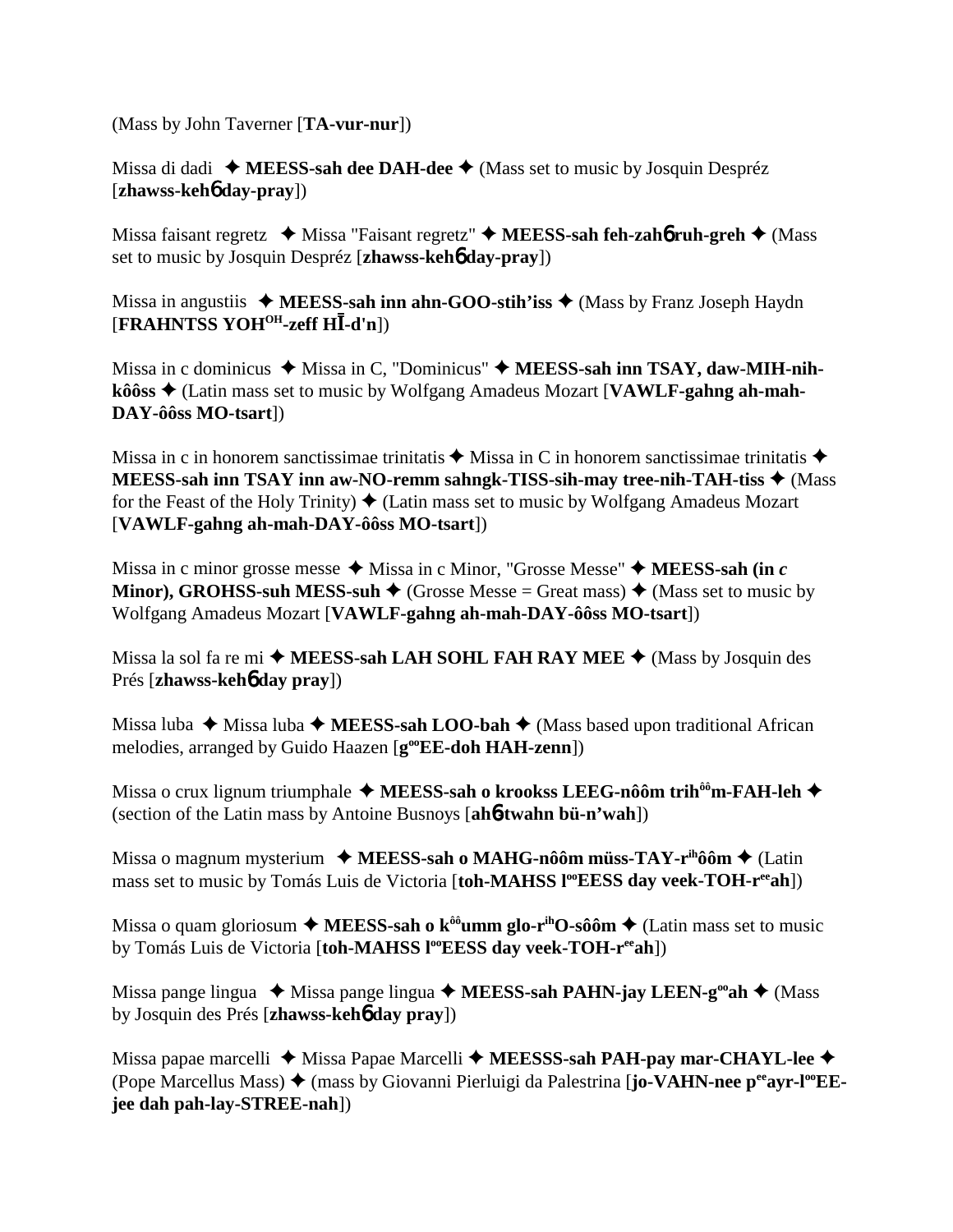Missa pastores quidnam vidistis  $\triangle$  MEESS-sah pah-STOH-ress k<sup>oo</sup>EED-numm vih-DIH-stiss (Mass by Jacob Clemens non Papa [**YAH-kawp KLAY-mennss nawn PAH-pah**])

Missa pro defunctis  $\triangleq$  Missa pro defunctis  $\triangleq$  MEESS-sah pro day-FOONK-tiss  $\triangleq$  (Requiem [**{REH-kôôee-umm} REH-kôôih-emm**] mass by Giovanni Pierluigi da Palestrina [**jo-VAHN-nee peeayr-looEE-jee dah pah-lay-STREE-nah**])

Missa quinti toni  $\triangle$  **MEESS-sah k<sup>oo</sup>EEN-tih TAW-nih**  $\triangle$  (Mass set to music by Johannes Ockeghem [**yo-HAHN-nuss O-keh-hemm**])

Missa sine nomine  $\triangle$  Missa sine nomine  $\triangle$  **MEESS-sah SIH-neh NO-mih-nay**  $\triangle$  *(Mass*) *Without Name* set to music by Johannes Ockeghem [**yo-HAHN-nuss O-keh-hemm**])

Missa solemnis  $\blacklozenge$  **MEE-sah so-LAYM-niss**  $\blacklozenge$  (Solemn Mass)  $\blacklozenge$  (Latin mass set to music by Ludwig van Beethoven [**LOOT-vihh funn BAYAY-toh-funn**])

Missa solemnis in  $c \triangleleft M$ issa solemnis in  $C \triangleleft M$ **EESS-sah so-LAYM-niss (in C)**  $\triangleleft$  (Latin mass set to music by Wolfgang Amadeus Mozart [**VAWLF-gahng ah-mah-DAY-ôôss MOtsart**])

Missa solemnis in c minor waisenhaus messe  $\blacklozenge$  Missa solemnis in c minor, "Waisenhaus-Messe" ◆ MEESS-sah so-LAYM-niss (in *c* minor), V<sup>I</sup>-zunn-hah<sup>ôô</sup>ss-MESS-suh ◆ (Solemn Mass in *c* Minor, "Orphanage Mass") ♦ (Mass set to music by Wolfgang Amadeus Mozart [VAWLF**gahng ah-mah-DAY-ôôss MO-tsart**])

Missa solemnis in d major  $\triangle$  Missa solemnis in D major  $\triangle$  **MEESS-sah so-LAYM-niss (in D Major)**  $\triangle$  (Mass set to music by Ludwig van Beethoven [**LOOT-vihh funn BAY**<sup>AY</sup>-toh-funn])

Missa ut re mi fa sol la  $\blacklozenge$  Missa ut, re, mi, fa, sol, la  $\blacklozenge$  **MEESS-sah OOT, RAY, MEE, FAH, SOHL, LAH ♦** (Mass by Giovanni Pierluigi da Palestrina [**jo-VAHN-nee** p<sup>ee</sup>ayr-l<sup>oo</sup>EE-jee dah **pah-lay-STREE-nah**])

Missus gabriel de celis ◆ Missus Gabriel de Celis ◆ MEESS-sôôss GAHB-r<sup>ih</sup>ell day CHEH**liss**  $\triangle$  (section of a mass by an anonymous 13th- or 14th-century composer)

Mistero  $\triangle$  Il mistero  $\triangle$  eel mee-STAY-ro  $\triangle$  (The Secret)  $\triangle$  (poem by Felice Romani [fay-**LEE-chay ro-MAH-nee**] set to music by Giuseppe Verdi [**joo-ZAYP-pay VAYR-dee**])

Misura Zsuzsa Misura **ZHÔÔ-zhah MIH-shôô-rah**

Mit deinen blauen augen ◆ Mit deinen blauen Augen ◆ **mitt DĪ-nunn BLAH<sup>ôô</sup>-unn AH<sup>ôô</sup>gunn**  $\triangle$  (With Your Blue Eyes)  $\triangle$  (song by Richard Strauss [RIH-hart SHTRAH<sup> $\hat{0}$ o<sup>2</sup>SS])</sup>

Mit dem grunen lautenbande  $\triangleleft$  Mit dem grünen Lautenbande  $\triangleleft$  mitt daym GRÜ-nunn **LAH<sup>ôô</sup>-tunn-pahn-tuh**  $\blacklozenge$  (With the Green Lute Ribbon)  $\blacklozenge$  (poem by Wilhelm Müller [**VILL**-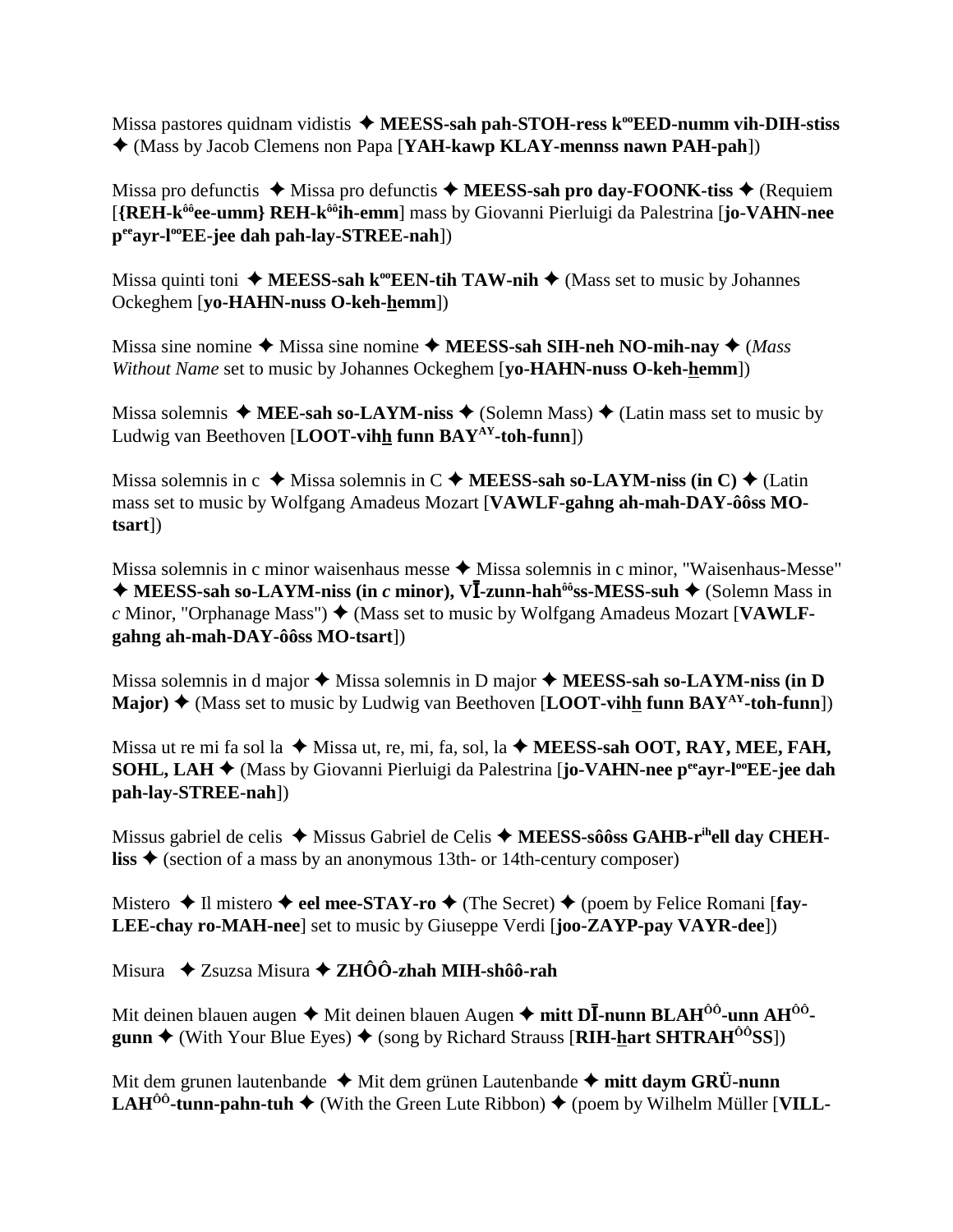hellm MÜL-lur] set to music by Franz Schubert [FRAHNTSS SHOO-bert] in the song cycle Die schöne Müllerin [dee SHÖ-nuh MÜL-luh-rinn] — The Miller's Lovely Daughter)

Mit fried und freud ich fahr dahin  $\triangleq$  Mit Fried und Freud ich fahr dahin  $\triangleq$  mitt FREET ôont **FROYT ihh FAR dah-HINN**  $\blacklozenge$  (excerpt from the Sacred Songbook of Wittenberg [VITTtunn-pehrk] by Johann Walter [YO-hahn VAHL-tur])

Mit kraft  $\blacklozenge$  Mit Kraft  $\blacklozenge$  mitt KRAHFT

Mit lebhaftigkeit und durchaus mit empfindung und ausdruck  $\blacklozenge$  Mit Lebhaftigkeit und durchaus mit Empfindung und Ausdruck  $\triangleq$  mitt lepp-HAHF-tick-kīt ôônt DÔÔR-hah<sup>ôô</sup>ss mitt emmp-**FINN-tôông ôônt AH<sup>** $\hat{O}$ **ôSS-drôôk**  $\blacklozenge$  (section of the *Sonate e-Moll* [zo-NAH-tuh AY-MAWL]</sup> — Sonata in e Minor — by Ludwig van Beethoven [LOOT-vihh funn  $BAY^{AY}$ -toh-funn])

Mit leidenschaftlichem ausdruck  $\blacklozenge$  Mit leidenschaftlichem Ausdruck  $\blacklozenge$  mitt LI-dunn-shahft**lih-humm AH<sup>00</sup>SS-drôôk**  $\blacklozenge$  (excerpt from Sonate Nr. 1 für Violine und Klavier a-Moll [**zo-**NAH-tuh (No. 1) für fee-o-LEE-nuh ôônt klah-FEER AH-MAWL] — Sonata No. 1 for Violin and Piano in a Minor — by Robert Schuman [ROH<sup>OH</sup>-bert SHOO-mahn])

Mit myrten und rosen  $\blacklozenge$  Mit Myrten und Rosen  $\blacklozenge$  mitt MÜR-tunn ô ônt RO-zunn  $\blacklozenge$  (With Myrtle and Roses)  $\triangleq$  (poem by Heinrich Heine [H**IN-rihh HI-nuh**] set to music by Robert Schumann [ROH<sup>OH</sup>-behrt SHOO-mahn] in the song cycle *Liederkreis* [LEE-dur-kr**iss**])

Mitchell  $\blacklozenge$  Alastair Mitchell  $\blacklozenge$  A-liss-tur MITT-chull

Mitchell  $\blacklozenge$  Dwike Mitchell  $\blacklozenge$  DW $\bar{\text{IK}}$  MITT-chull

Mitjana y gordon ◆ Rafael Mitjana y Gordón ◆ rah-fah-ELL meet-HAH-nah ee gawr-**DAWN** 

Mitrea celarianu ◆ Mihai Mitrea-Celarianu ◆ MEE-hahee MEE-tree ah-cheh-lah-ree AH-noo

Mitridate re de ponto  $\triangle$  Mitridate, rè di Ponto  $\triangle$  mee-tree-DAH-tay, RAY dee POHN-toh  $\triangle$ (Mithridates, King of Pontus [mith-rih-DAH-tuss, (King of) PAHN-tuss])  $\triangle$  an opera, with music by Wolfgang Amadeus Mozart [VAWLF-gahng ah-mah-DAY-ôôss MO-tsart]; libretto by Vittorio Amedeo Cigna-Santi [veet-TOH-reco ah-may-DAY-o CHEE-n'yah-SAHN-tee] after Giuseppe Parini [**joo-ZAYP-pay pah-REE-nee**] and Jean Racine [**zhaho rah-seen**])  $\blacklozenge$  (the title is in Italian, but the names are Greek, and the Greek pronunciations are mee-three-THAHtiss and PAWN-dohss)

Mitropoulos  $\triangle$  Dimitri Mitropoulos  $\triangle$  d'MEE-tree mih-TRAH-puh-luss  $\triangle$  (this Greek National is known in Greece as Dimitris Mitropoulos [thee-MEE-treess mee-TRAW-poo-luss])

Mitsui  $\triangle$  Jasko Mitsui  $\triangle$  yahss-kaw mee-ts<sup>oo</sup>ee  $\triangle$  (*Jasko* is apparently a Germanized version of the Japanese name *Yasuko*)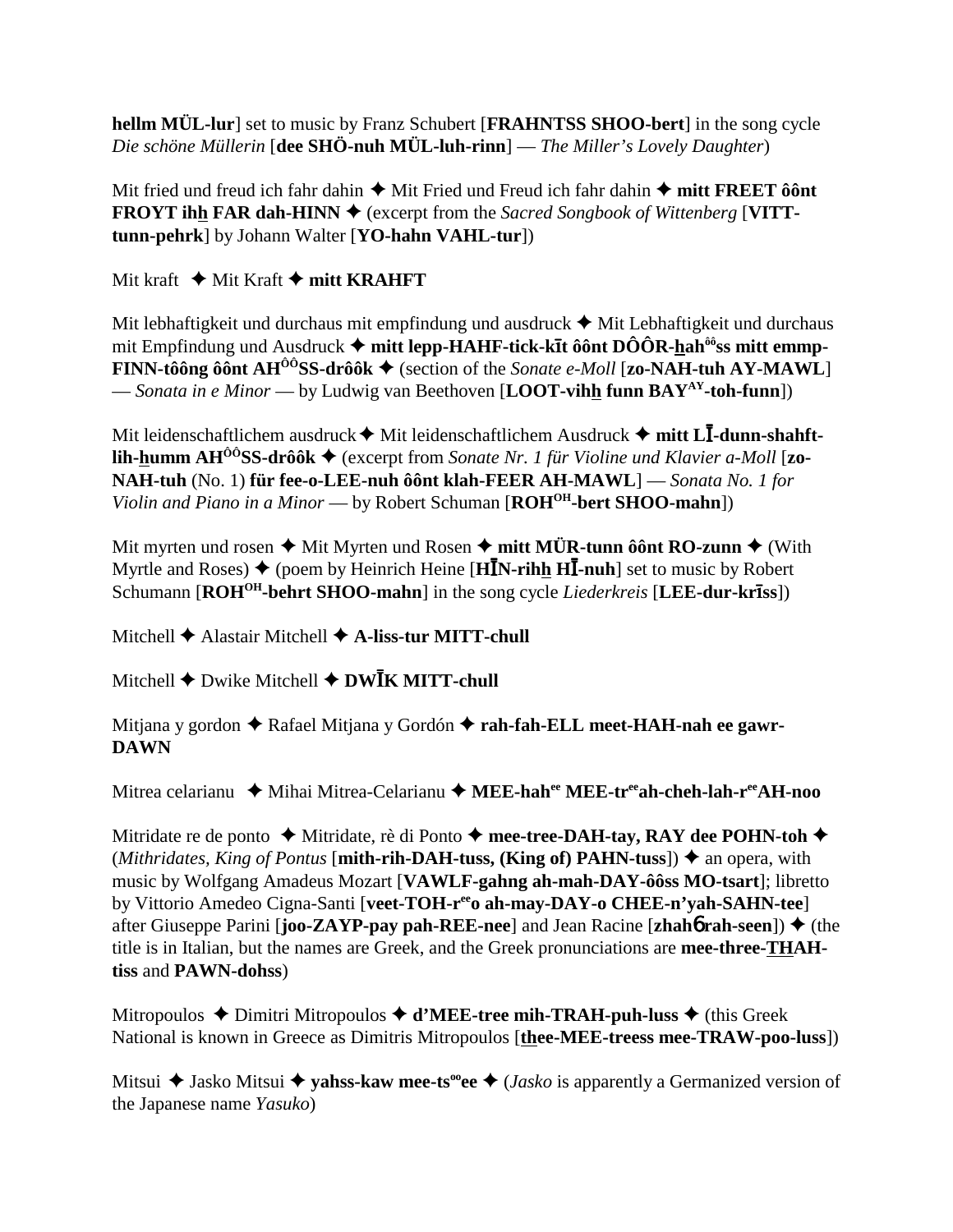- Mitsukuri Shukichi Mitsukuri **sh'k'ch meet-skoo-lee**
- Mittelmann  $\triangle$  Norman Mittelmann  $\triangle$  **NAWR-munn MITT-t'l-munn**
- Mittenwald  $\triangle$ MITT-tunn-vahlt
- Mitter ◆ Helmut Mitter ◆ **HELL-moot MITT-tur**
- Mitterer **→** Anita Mitterer **→ ah-NEE-tuh MITT-tuh-rur**
- Mitterer  $\triangle$  Ignaz Martin Mitterer  $\triangle$  IGG-nahtss MAR-teen MITT-tuh-rur
- Mitterwurzer ◆ Anton Mitterwurzer ◆ A**HN-toh<sup>oh</sup>n MITT-tur-vôôr-tsur**
- Mittler **←** Franz Mittler ← FRAHNTSS MITT-lur
- Mittmann **→** Paul Mittmann **→ PAH<sup>ôô</sup>L MITT-mahn**
- Mixco **→ MICKSS-ko →** (composition by Miriam Gideon [**MIH-ree-ahm GHEE-dawn**])
- Miyagi **→** Michio Miyagi → mee-chee<sup>aw</sup> mee-yah-ghee
- Miyoshi Akira Miyoshi **ah-kee-lah mee-yawsh**
- Mizelle  $\triangle$  John Mizelle  $\triangle$  **JAHN mih-ZELL**  $\triangle$  (known also as Dary [DA-ree] John Mizelle)
- Mizgir  $\triangleq$  mizz-GHEER  $\triangleq$  (character in the opera *The Snow Maiden;* music by Nicolai Rimsky-Korsakov [**ny ee-kah-LAHIH REEM-skee-KAWR-suh-kuff**]; libretto by Rimsky-Korsakov after A N. Ostrovsky [**(**A. N.**) ahss-TRAWF-skee**])
- Mizler Lorenz Christoph Mizler **LO-renntss KRIH-stawf MITTSS-lur**
- Mlynarski ◆ Emil Młynarski **◆ EH-meel mwih-NAR-skee ◆** (known also as Emil Simon [SEE-mawn] Młynarski)
- Mne pisali  $\blacklozenge$  Vy mne pisali  $\blacklozenge$  wee m'n'YEH pih-SAH-l<sup>y</sup>ih
- Moberg Carl Allan Moberg **KARL AHL-lahn MO-bary'**
- Mocquereau Dom André Mocquereau **daw**6**-mah**6**-dray mawk-kay-ro**
- Modena ◆ Julio da Modena ◆ **YOO-l<sup>ee</sup>o dah mo-DAY-nah** ◆ (known also as Julio Segni [**SAY-n'yee**])
- Moderato **← mo-day-RAH-toh**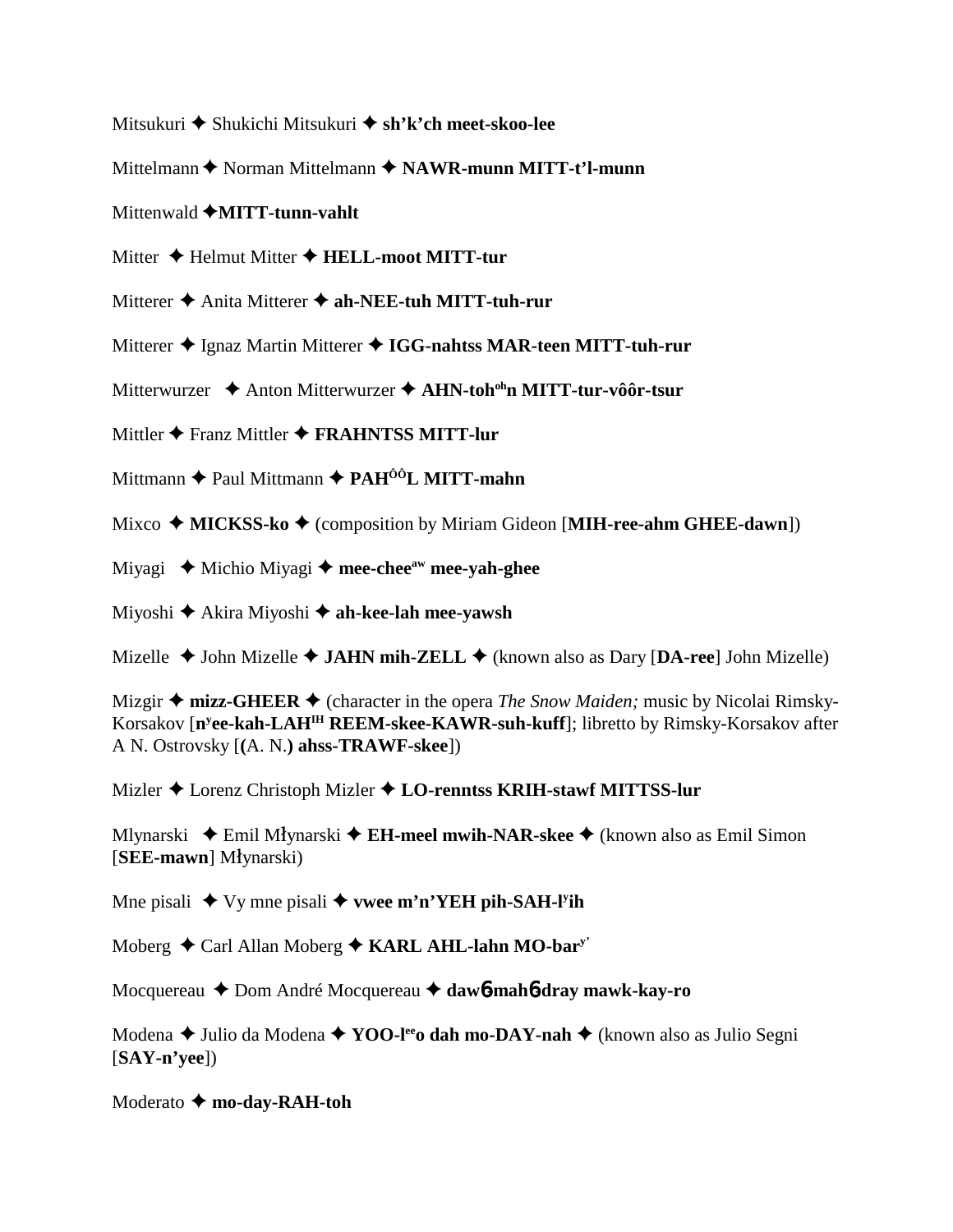Modere  $\triangleleft$  Modéré  $\triangleleft$  maw-day-ray  $\triangleleft$  (excerpt from *Études* [ay-tüd] by Heitor Villa-Lobos  $[ay-TAWR VEEL-luh-LO-bôôsh])$ 

Modestina  $\triangle$  mo-day-STEE-nah  $\triangle$  (character in *Il viaggio a Reims* [eel v<sup>ee</sup>AHD-jo ah rehoss] — The Journey to Rheims [REEMZ] — a stage cantata [kunn-TAH-tuh] with ballet [BA<sup>L</sup>-lay]; music by Gioachino Rossini [j<sup>oh</sup>ah-KEE-no rohss-SEE-nee] and libretto by Luigi Balocchi  $[1^{\circ}E$ -jee bah-LOHK-kee])

Modistin  $\triangle$  Eine modistin  $\triangle$  **I-nuh MO-diss-tinn**  $\triangle$  (a milliner)  $\triangle$  (character in the opera *Der* Rosenkavalier [dayr RO-zunn-kah-fah-leer] — The Knight of the Rose; music by Richard Strauss [RIH-hart SHTRAH<sup>00</sup>SS] and libretto by Hugo von Hofmannsthal [HOO-go fawn **HAWF-mahn-stahll**)

Modl  $\triangle$  Martha Mödl  $\triangle$  MAR-tah MÖ-d'l

Modo populari  $\triangle$  In modo populari  $\triangle$  een MO-doh po-poo-LAH-ree  $\triangle$  (In the Popular Mode)  $\triangle$  (suite by César Cui [say-zar k<sup>ii</sup>ee])

Modrone ◆ Count Luchino Visconti di Modrone ◆ (Count) loo-KEE-no vee-SKOHN-tee dee  $mo\text{-}DRO\text{-}nay \blacklozenge$  (known also as Count Luchino Visconti)

Modugno  $\blacklozenge$  D. Modugno  $\blacklozenge$  (D.) mo-DOO-n'yo

Moe  $\triangle$  Sharon Moe  $\triangle$  SHA-runn MO

Moeck  $\triangle$  Hermann Moeck  $\triangle$  HEHR-mahn MÖK

Moeller  $\triangleleft$  Mathias Peter Moeller [{muh-THI-uss PEE-tur MOHL-lur} mah-TEE-uss PEEtuh MÖL-lur]  $\blacklozenge$  (the last name is also spelled Möller [MÖL-lur])

Moeran  $\triangle$  Ernest John Moeran  $\triangle$  UR-nusst JAHN MAW-runn

Moeschinger  $\triangle$  Albert Moeschinger  $\triangle$  AHL-pert MÖ-shihng-ur

Moevs  $\triangle$  Robert W. Moevs  $\triangle$  RAH-burt W. MOHVZ  $\triangle$  (known also as Robert Walter [WAWL-tur] Moevs)

Moffo ◆ Anna Moffo ◆ {ANN-nah MAHF-fo} AHN-nah MOHF-fo

Mohaupt  $\triangle$  Richard Mohaupt  $\triangle$  RIH-hart MO-hah<sup> $\delta \hat{o}$ pt</sup>

Mohl  $\triangle$  Imre Mohl  $\triangle$  IMM-reh MOHL

Mohnblumen  $\rightarrow$  MOHN-bloo-munn  $\rightarrow$  (Poppies)  $\rightarrow$  (song by Richard Strauss [RIH-hart  $SHTRAH<sup>ÔÔ</sup>SS$ ])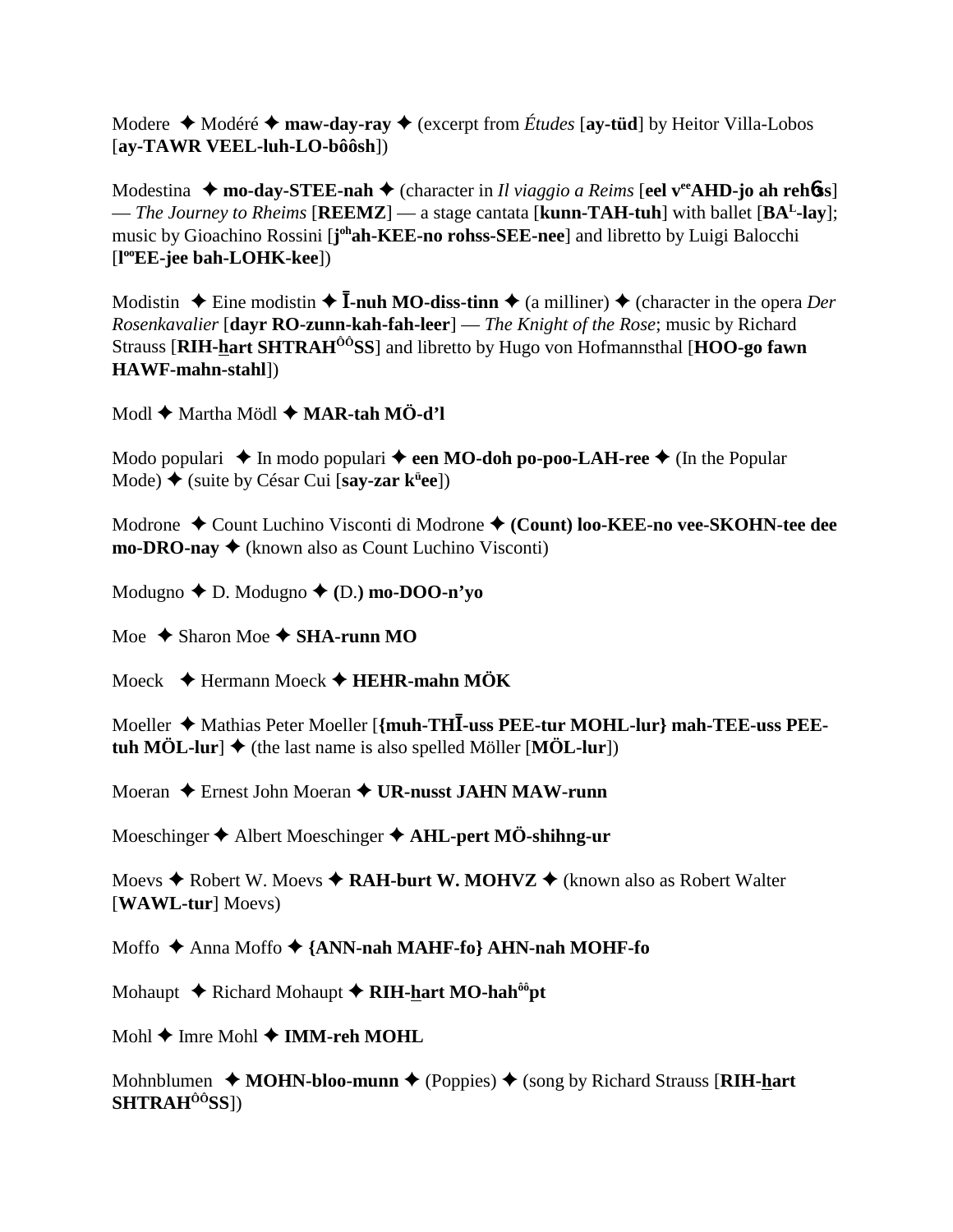Mohr  $\rightarrow$  Thomas Mohr  $\rightarrow$  TOH-mahss MOHR

Moiseiwitsch  $\blacklozenge$  Benno Moiseiwitsch  $\blacklozenge$  {**BENN-no MO<sup>IH</sup>-suh-witch**} **BENN-nah mo<sup>ih</sup>-SAYih-vihch**

Mojsisovics ◆ Roderich, Edler von Mojsisovics ◆ **RO-duh-rihh, ETT-lur fawn MO<sup>IH</sup>-sih-so**vihch ◆ (known also as Roderich, Edler von Mojsisovics-Mojsvár [MO<sup>IH</sup>-sih-so-vihch-**MOIHSS-vahahr**])

Mojsisovics mojsvar **◆** Roderich, Edler von Mojsisovics-Mojsvár ◆ **RO-duh-rihh, ETT-lur fawn MO<sup>IH</sup>-sih-so-vihch-MO<sup>IH</sup>SS-vah<sup>ah</sup>r ♦ (known also as Roderich, Edler von Mojsisovics)** 

Mojsvar ◆ Roderich, Edler von Mojsisovics-Mojsvár ◆ RO-duh-rihh, ETT-lur fawn MO<sup>IH</sup>- $\sin$ -so-vihch-MO<sup>IH</sup>SS-vah<sup>ah</sup>r  $\triangleq$  (known also as Roderich, Edler von Mojsisovics)

Mokranjac ◆ Stevan Mokranjac ◆ STEH-vunn maw-KRAHN-yettss ◆ (known also as Stevan Stojanović [staw-YAW-naw-vihch] Mokranjac)

Mokranjac Vasilije Mokranjac **vah-SEE-lee-yuh maw-KRAHN-yettss**

Mokrejs John Mokrejs **JAHN MO-krayss**

Mokrenko ◆ Anatoly Mokrenko ◆ ah-nah-TAW-lee mah-kr<sup>ee</sup>ENN-kuh

Mokrousov **→** Boris Mokrousov → bah-REESS mah-kr<sup>aw</sup>OO-suff

Mol  $\rightarrow$  Pierre de Mol  $\rightarrow$  p<sup>ee</sup>ehr deh mawl

Mola ◆ Noberto Mola ◆ no-BAYR-toh MO-lah

Molcani noci tajnoj ◆ V molčan'i noči tajnoj ◆ **v'mahl-CHAY-n'ih NAW-chih TĪ-nee ◆** (In the Silence of the Secret Night) ♦ (poem by Afansij Afanas'evič Fet [ah-fah-NAH-see ah-fah-**NAH-s'yeh-vihch FETT**] set to music by Sergei Rachmaninov [**sehr-GAYEE rahk-MAH-ny ih-** $\textbf{nuff}$ )  $\blacklozenge$  (Afansij is probably a misspelled version of Afanasij)

Molchanov **→** Kirill Molchanov **→ kih-REEL mahl-CHAH-nuff** → (known also as Kirill Vladimirovich [**vlah-DYEE-mih-ruh-vihch**] Molchanov)

Moldau  $\blacklozenge$  The Moldau  $\blacklozenge$  (The) MAWL-dah<sup>oo</sup>  $\blacklozenge$  (The Czech title is *Vltava* [**VULL-tuh-vuh**]) (composition by Bedich Smetana [**BEDD-r shihk SMEH-tuh-nuh**]

Moldavan  $\triangle$  Nicolas Moldavan  $\triangle$  {**NIH-kuh-luss MOHL-duh-vahn**} n<sup>y</sup>ee-KAW-luss mahl**dah-VAHN**

Moldenhauer  $\triangleq$  Hans Moldenhauer  $\triangleq$  {HANNZ MOHL-dunn-hah<sup>ôô</sup>-ur} HAHNSS MAWL-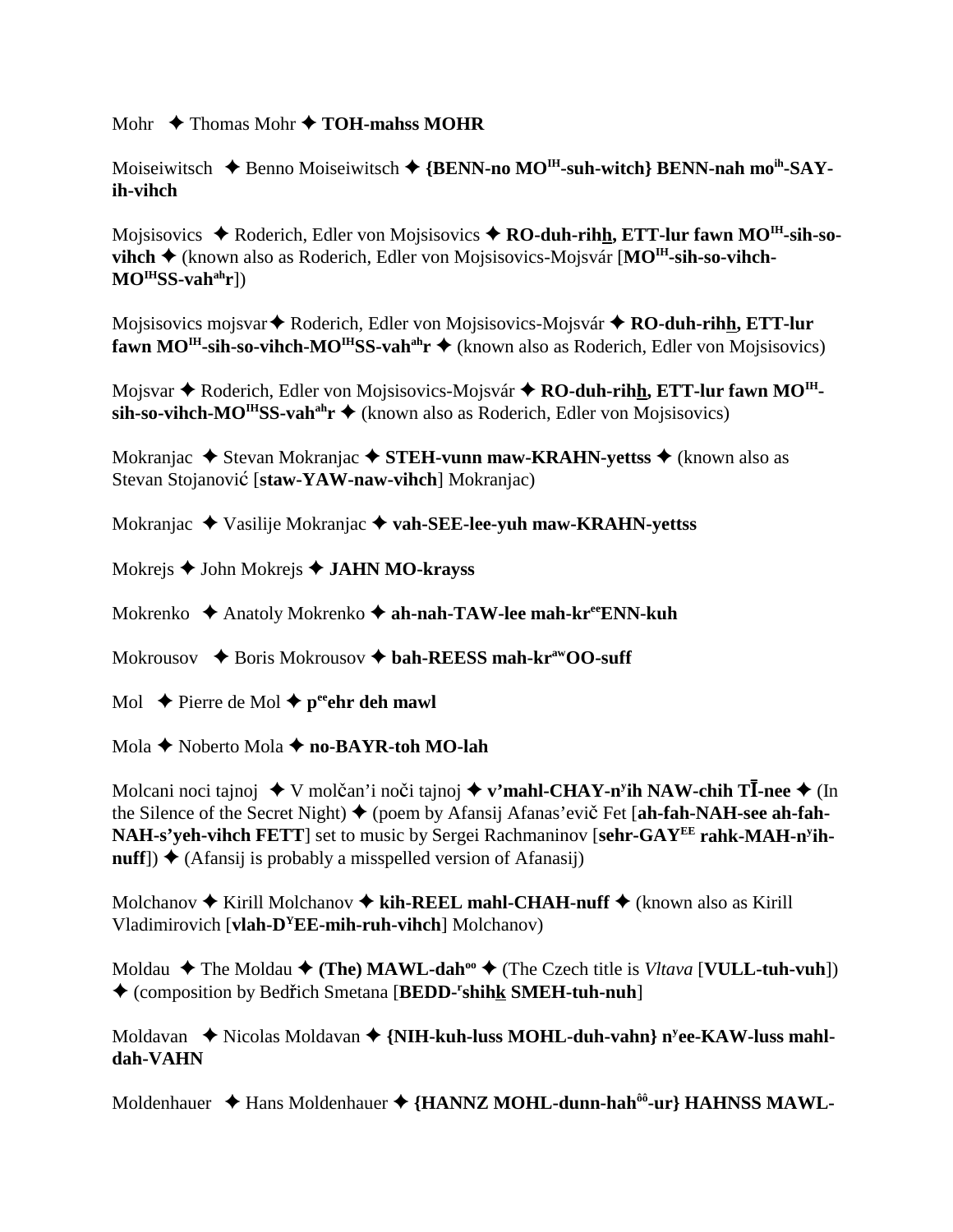## **tunn-hahôô-ur**

Moldovan ♦ Mihai Moldovan ♦ MEE-hah<sup>ee</sup> mawl-daw-VAHN

Moldvay ◆ József Moldvay ◆ **YO-zheff MOLD-vī** 

Moliere ◆ Jean-Baptiste Molière ◆ zhah**6**-bah-teest maw-l<sup>ee</sup>ehr

Molina ◆ Antonio Molina ◆ **ahn-TOH-n<sup>ee</sup>o mo-LEE-nah** ◆ (known also as Antonio Jesus Molina [**ahn-TOH-neeo HAY-sooss mo-LEE-nah**])

Molinari **→** Bernardino Molinari → bayr-nar-DEE-no mo-lee-NAH-ree

Molinari Helga Müller-Molinari **HELL-gah MÜL-lur-mo-lee-NAH-ree**

Molinari pradelli Francesco Molinari-Pradelli **frahn-CHAY-sko mo-lee-NAH-ree-prah-DAYL-lee**

Moline  $\triangle$  Pierre-Louis Moline  $\triangle$  p<sup>ee</sup>ehr-l<sup>ôô</sup>ee maw-leen

Molins **◆** Pierre des Molins ◆ p<sup>ee</sup>ehr day maw-leh**6** 

Molique  $\triangle$  Bernhard Molique  $\triangle$  **BEHRN-hart maw-leek**  $\triangle$  (known also as Wilhelm [VILL**hellm** Bernhard Molique)

Moliterno **→** Mark Moliterno → **MARK mah-lih-TER-no** 

Molitor **↓** Raphael Molitor **◆ RAH-fah-ell MO-lih-tawr** 

Moll **→** Kurt Moll **→ KÔÔRT MAWL** 

Moll **← Phillip Moll ← FILL-lupp MAWL** 

Mollendorff Willi von Möllendorff **VILL-lee fawn MÖL-lunn-tawrf**

Mollenhauer ♦ Eduard Mollenhauer ♦ {EH-dward MOHL-lunn-hah<sup>ôô</sup>-ur} AY-d<sup>oo</sup>art **MAWL-lunn-hahôô-ur**

Mollenhauer Emil Mollenhauer **EE-mull MOHL-lunn-hahôô-ur**

Mollenhauer ◆ Henry Mollenhauer ◆ HENN-ree MOHL-lunn-hah<sup>ôô</sup>-ur

Mollenhauer  $\triangleq$  Jude Mollenhauer  $\triangleq$  JOOD MOHL-lunn-hah<sup>ôô</sup>-ur

Mollenhauer ◆ Louis Mollenhauer ◆ LOO-uss MOHL-lunn-hah<sup>ôô</sup>-ur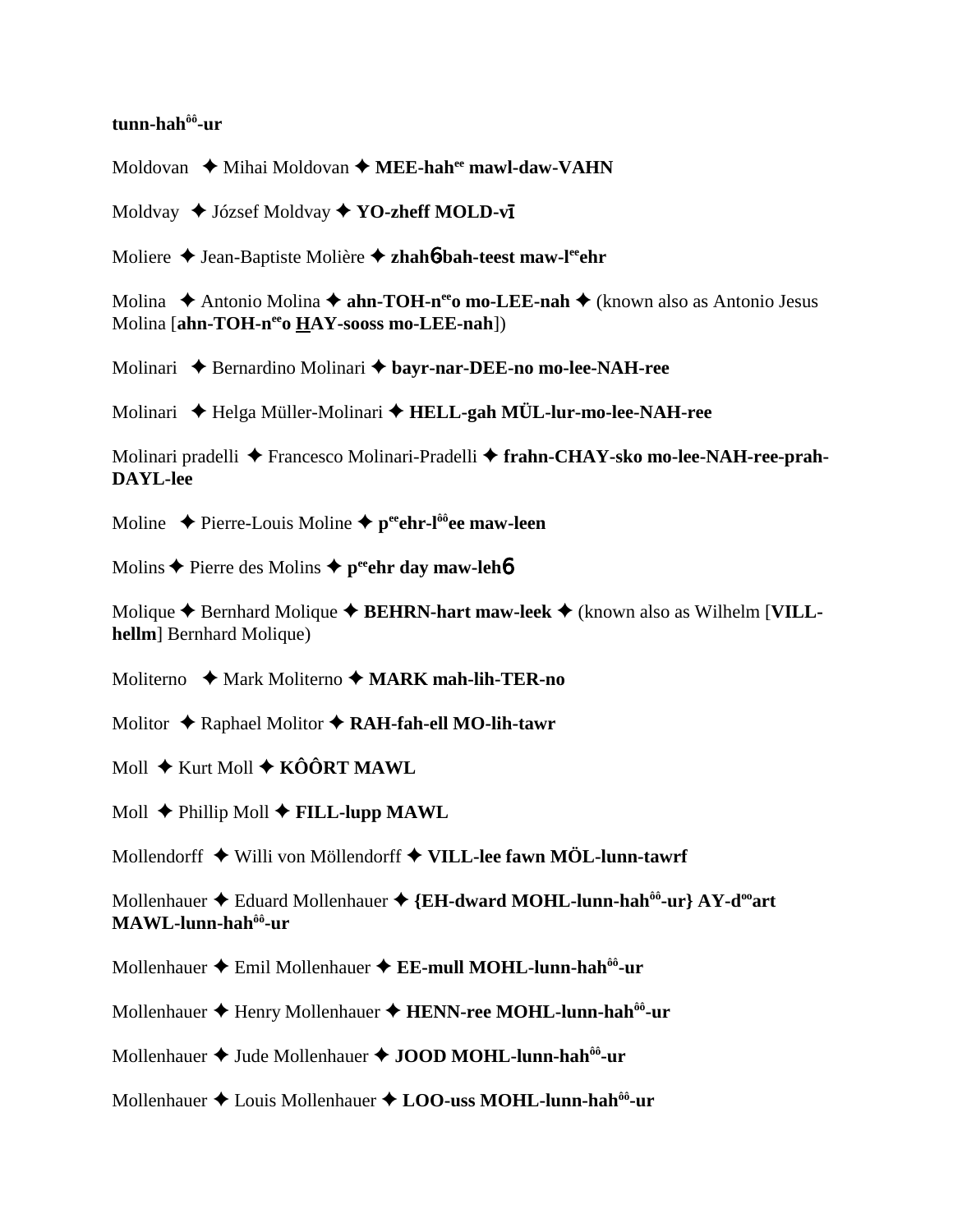Moller ♦ Heinrich Möller ♦ **HĪN-rih<u>h</u> MÖL-lur** 

Moller ◆ Joachim Moller ◆ YOH<sup>OH</sup>-ah-kimm MOHL-lur ◆ (known also as Joachim Möller [**MÖLL-lur**])

Moller **◆** John Christopher Moller ◆ JAHN KRISS-tuh-fur MOHL-lur ◆ (Americanized version of the German name Johann Christoph Möller [**YO-hahn KRIH-stawf MÖL-lur**])

Moller  $\blacklozenge$  Mathias Peter Möller  $\blacklozenge$  {muh-THI-uss PEE-tur MOHL-lur} mah-TEE-uss PEE**tuh MÖL-lur**  $\blacklozenge$  (the last name is also spelled Moeller [**MÖL-lur**])

Moller  $\triangle$  Niels Möller  $\triangle$  **NEELSS MÖL-lur** 

Moller Wouter Möller **WAHOO-tur MÖL-lur**

Molloy ◆ James Lyman Molloy ◆ **JAYMZ LĪ-munn mull-LOY** 

Molnar  $\triangle$  András Molnár  $\triangle$  AHN-drah<sup>ah</sup>sh MOHL-nah<sup>ah</sup>r

Molnar ◆ Antal Molnár ◆ AHN-tahl MOHL-nah<sup>ah</sup>r

Molqi ◆ **MOHL-kee** ◆ (character in *The Death of Klinghoffer* [**KLINNG-hawf-fur**], an opera with music by John Adams [**JAHN A-dummz**] and libretto by Alice Goodman [**A-luss GÔÔDmunn**])

Mols Dominique Mols **daw-mee-neek mawlss**

Molter **◆** Johann Melchior Molter ◆ YO-hahn MELL-hihawr MAWL-tur

Molto adagio **MOHL-toh ah-DAH-jo**

Molto allegro  $\triangle$  **MOHL-toh ahl-LAY-gro** 

Molto allegro con energico **MOHL-toh ahl-LAY-gro kohn ay-nayr-JEE-ko**

Molto allegro ed agitato **♦ MOHL-toh ahl-LAY-gro ayd ah-jee-TAH-toh** 

Molto allegro ed appassionato  $\triangleleft$  MOHL-toh ahl-LAY-gro ayd ahp-pahss-s<sup>ee</sup>o-NAH-toh

Molto allegro quasi presto  $\blacklozenge$  **MOHL-toh ahl-LAY-gro k<sup>oo</sup>AH-zee PRAY-stoh** 

Molto allegro vivace  $\triangleleft$  **MOHL-toh ahl-LAY-gro vee-VAH-chay** 

Molto espressivo portando **→** Molto espressivo, portando ◆ **MOHL-toh ay-sprayss-SEE-vo**, **pohr-TAHN-doh**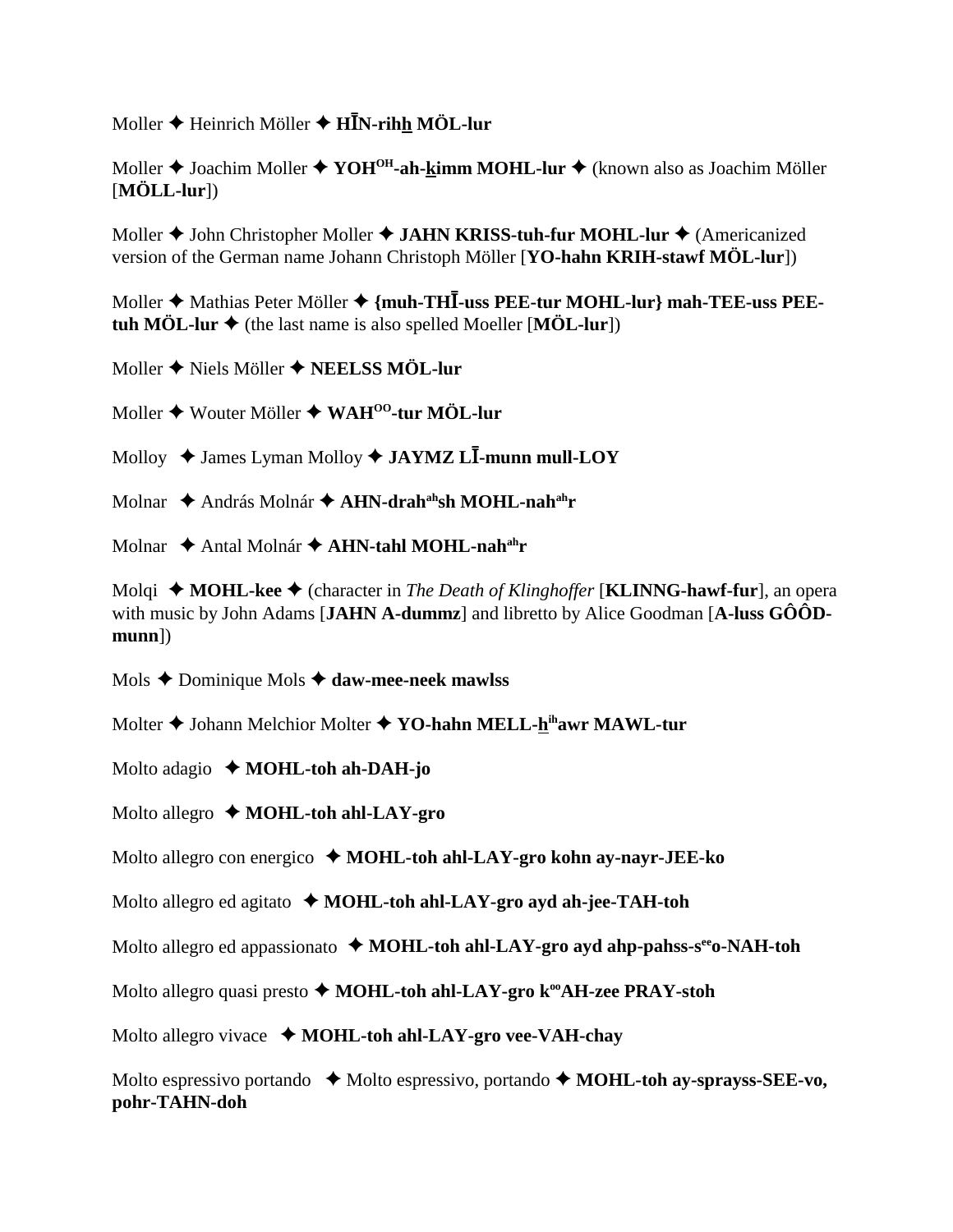Molto moderato **↓ MOHL-toh mo-day-RAH-toh** 

Molto staccato e leggiero **→ MOHL-toh stahk-KAH-toh ay layd-JAY-ro** 

Molto tranquillo ◆ MOHL-toh trahn-k<sup>oo</sup>EEL-lo

Molto vivace  $\triangle$  **MOHL-toh vee-VAH-chay** 

Moments musicaux **→ maw-mah<sup>6</sup> mü-zee-ko →** (composition by Sergei Rachmaninov [sehr-**GAYEE rahk-MAH-ny ih-nuff**])

Momigny Jérôme-Joseph de Momigny  **zhay-rohm-zho-zeff duh maw-mee-n'yee**

Mompou  $\blacklozenge$  Federico Mompou  $\blacklozenge$  feh-theh-REE-ko mawm-PO<sup>oo</sup>  $\blacklozenge$  (known also as Federico Mompou Semblança [**saym-BLAHN-sah**])

Mon amour  $\triangle$  O, mon amour  $\triangle$  O, mawb-nah-môôr  $\triangle$  (song by Asso [ahss-so] and Monnot [**mawn-no**]

Mon beau laboureur  $\triangle$  Ah! mon beau laboureur  $\triangle$  ah! maw**6** bo lah-bôô-rör  $\triangle$  (Ah! Kind sir in the vineyard) ♦ (song from *Chansons françaises* [**shahb-sawb frahb-sezz**] — French Songs by Francis Poulenc [**frah**6**-seess pôô-lah**6**k**])

Mon coeur  $\triangleq$  **o** maw**6** kör  $\triangleq$  (hymn composed by Ton de Leeuw [**TAWN duh LAY**<sup>AY</sup>ôô])

Mon coeur est dispos o mon dieu  $\triangle$  Mon coeur est dispos, ô mon dieu  $\triangle$  maw**6** kör esst deess**paw o maw<sub>6</sub> d<sup>ee</sup>ö ♦** (psalm set to music by Jan Pieterszoon Sweelinck [**YAHN PEE-tursszohohn SWAYAY-lihngk**])

Mon coeur se recommande a vous  $\rightarrow \text{maw6 kör s' reh-kawm-mah6d ah vôô}$  (I have entrusted you with my heart)  $\triangleq$  (anonymous 16th-century French song)

Mon coeur souvre a ta voix ◆ Mon coeur s'ouvre à ta voix ◆ maw**6** kör sôô-vr' ah tah vwah (duet from the opera *Samson et Dalila* [**sah**6**-saw**6 **ay dah-lee-lah**]; music by Camille Saint-Saëns [**{kah-meel seh**6**-sah**6**ss} kah-meey' seh**6**-sah**6**ss**] and libretto by Ferdinand Lemaire [**fehrdee-nah**6 **luh-mehr**])

Mon cuer me fait tous dis penser  $\rightarrow$  **maw6** kör muh feh tôô dee pah**6**-say  $\rightarrow$  (My heart makes me think continually) ♦ (rondeau [**RAHN-doh**] by Guillaume Dufay [**ghee-yohm dü-f**]])

Mon dieu me paist  $\triangle$  mawb d<sup>ee</sup> muh peh  $\triangle$  (The Lord Is My Shepherd)  $\triangle$  (psalm set to music by Jan Pieterszoon Sweelinck [**YAHN PEE-turss-zoh<sup>oh</sup>n SWAY<sup>AY</sup>-lihngk**])

Mon fernand  $\blacklozenge$  O mon Fernand  $\blacklozenge$  O mawb fehr-nahb  $\blacklozenge$  (recitative, air and cabaletta [kah-bah-**LETT-tuh**] featuring Leonor [**lay-aw-nawr**] in the opera *La favorite* [**lah fah-vaw-reet**] — *The*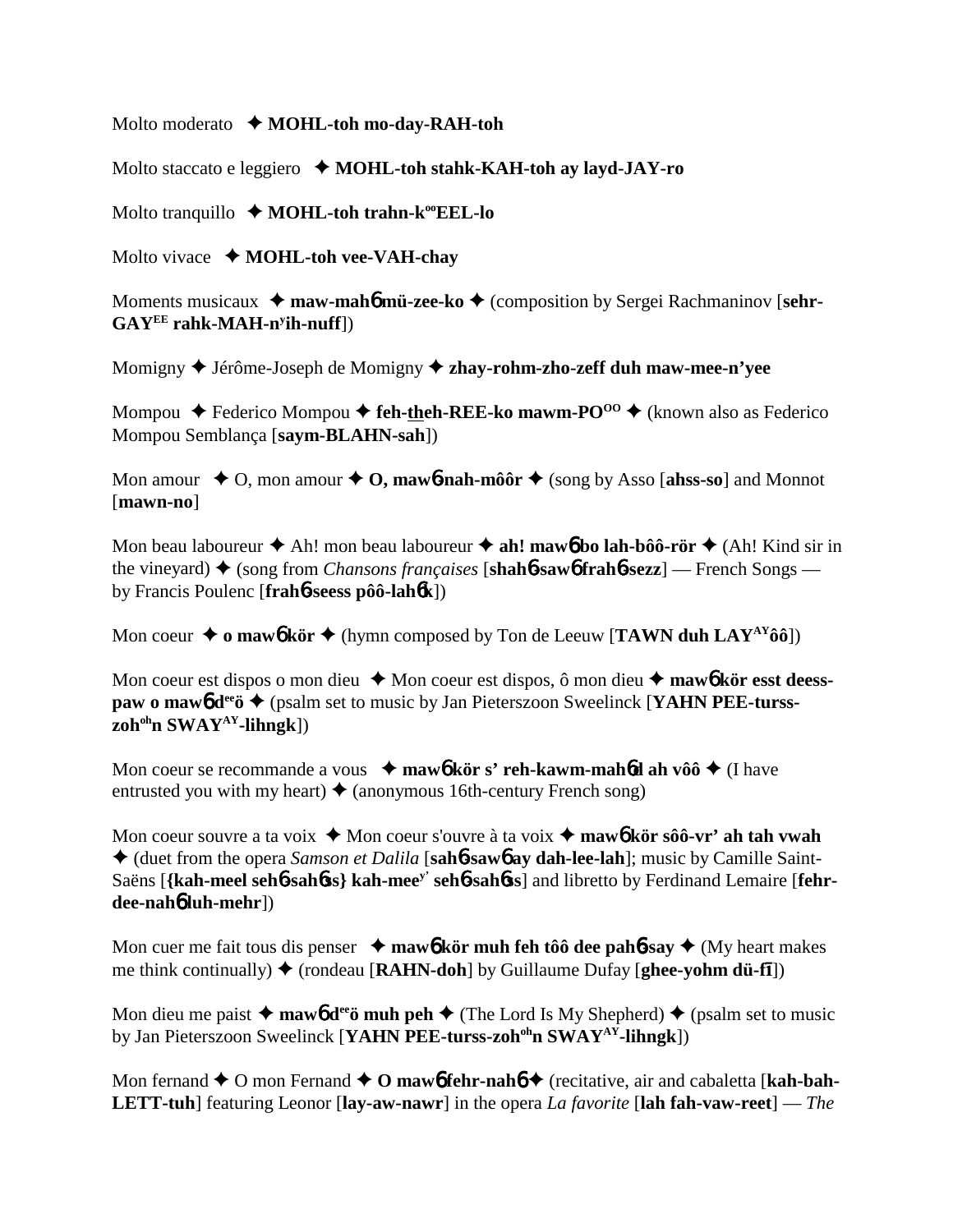*Favored One*; music by Gaetano Donizetti [gah<sup>ay</sup>-TAH-no doh-nee-TSAYT-tee]; libretto by Alphonse Royer [ahl-fawbss r'wah-yay] and Gustave Vaëz [güss-tahv vah-ezz], with additions by Eugene Scribe [ö-zhenn skreeb])

Mon fils  $\blacklozenge$  Ah, mon fils!  $\blacklozenge$  ah, mawb feess!  $\blacklozenge$  (excerpt from the opera *Le prophète* [luh praw**fett**] — *The Prophet*; music by Giacomo Meyerbeer [JAH-ko-mo MI-ur-bayr] and libretto by Eugène Scribe [ö-zhenn skreeb]

Mon oncle  $\triangleq$  mawb-nawb-kl'  $\triangleq$  (poem by Maurice Carême [mo-reess kah-remm] set to music by Jacques Chailley [zhack shah<sup>ee</sup>-yee])

Monachino  $\blacklozenge$  Frank Monachino  $\blacklozenge$  FRANGK mah-nuh-KEE-no

Monaco ◆ Mario del Monaco ◆ MAH-r<sup>ee</sup>o dayl mo-NAH-ko

Monahan  $\triangle$  Lauri Monahan  $\triangle$  LAW-ree MAH-nuh-hann

Monasterio  $\triangle$  Jesús de Monasterio  $\triangle$  hay-SOOSS day mo-nahss-TAY-r<sup>ee</sup>o

Moncada ◆ Eduardo Hernández Moncada ◆ ay-th<sup>oo</sup>AR-doh ehr-NAHN-dess mawn-KAHthah

Moncayo garcia ◆ José Pablo Moncayo García ◆ ho-SAY PAH-vlo mawn-KAH-yo gar-**SEE-ah** 

Monckton  $\triangle$  Lionel Monckton  $\triangle$  L**I**-uh-null MUHNGK-tunn  $\triangle$  (known also as Lionel Alexander [a-ligg-ZANN-dur] Monckton)

Mond ist aufgegangen  $\triangle$  Der Mond ist aufgegangen  $\triangle$  dayr MAWNT isst AH<sup>00</sup>F-guh- $\mathbf{gahng-unn}$  (song by J. A. P. Schulz [(J. A. P.) SHÔÔLTSS])

Mondejar ◆ Alonso de Mondéjar ◆ ah-LAWN-so day mawn-DAY-har

Mondenschein  $\triangleleft$  MAWN-tunn-shin  $\triangleleft$  (Moonshine)  $\triangleleft$  (poem by Franz von Schober [FRAHNTSS fawn SHO-bur] set to music by Franz Schubert [FRAHNTSS SHOO-bert])

Mondnacht  $\triangleleft$  MAWNT-nahkt  $\triangleleft$  (Moonlit Night)  $\triangleleft$  (poem by Joseph von Eichendorff [YOH<sup>OH</sup>-zeff fawn I-hunn-tawrf] set to music by Robert Schumann [ROH<sup>OH</sup>-bert SHOOmahn] in the song cycle *Liederkreis* [LEE-dur-kriss])

Mondonville ♦ Jean-Joseph Cassanéa de Mondonville ♦ zhahó-zho-zeff kahss-sah-nay-ah duh maw<sub>b</sub>-daw<sub>b-veel</sub>

Mondschein musik und monolog der grafin ♦ Mondschein-Musik und Monolog der Gräfin ♦ MAWNT-shin-MOO-zeek ô ônt MO-no-lawk dayr GRAY-finn ♦ (Moonlight music and the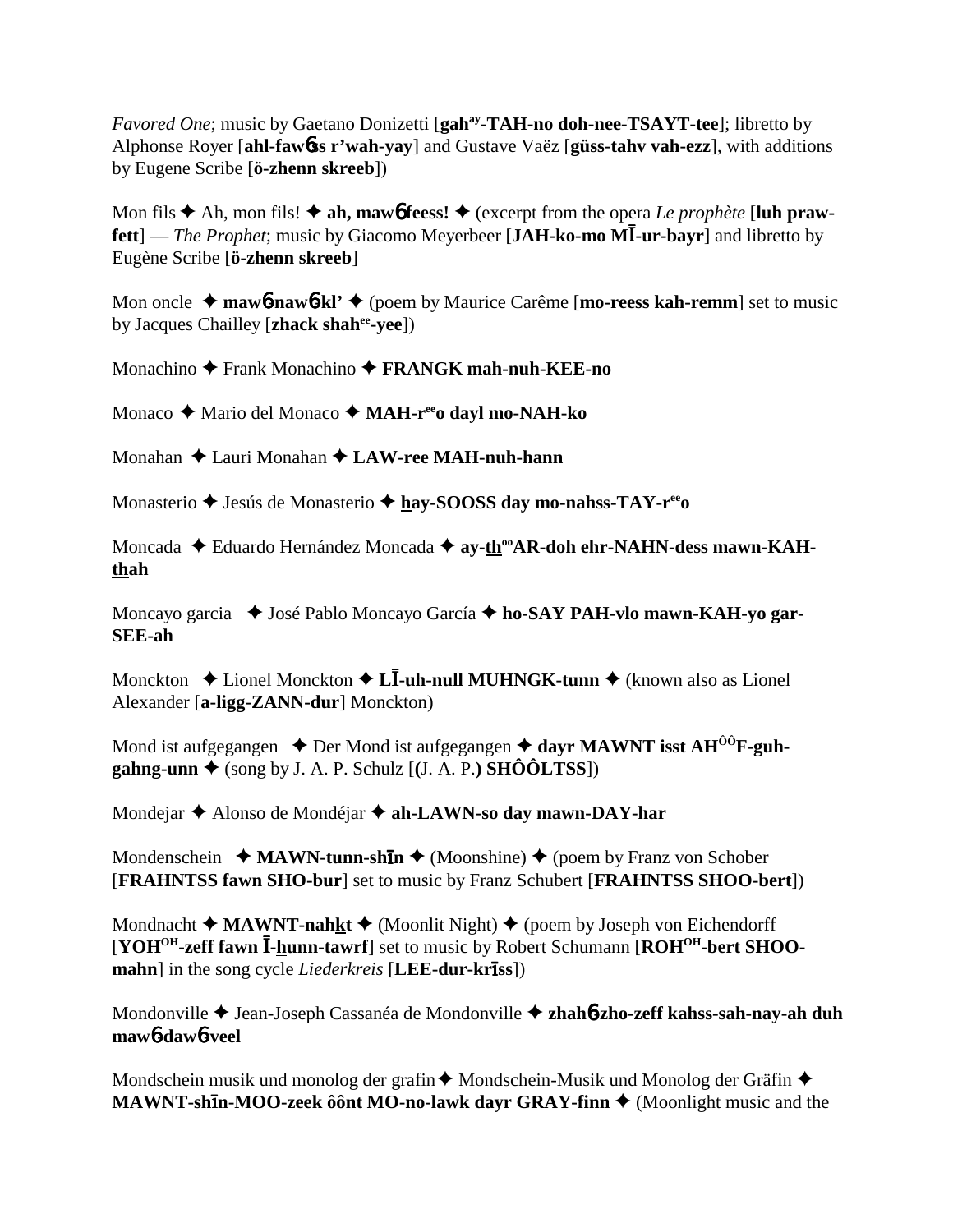Countess's monologue)  $\blacklozenge$  (excerpt from the opera *Capriccio* [**kah-PREE-cho**]; music by Richard Strauss [**RIH-hart SHTRAHÔÔSS**]; libretto by Strauss and Clemens Krauss [**KLAYmennss KRAHÔÔSS**])

Monelli  $\triangle$  **mo-NAYL-lee**  $\triangle$  (urchins)  $\triangle$  (characters in the opera *La bohème* [lah baw-emm] — *Bohemian Life*; music by Giacomo Puccini [**JAH-ko-mo poo-CHEE-nee**]; libretto by Luigi Illica [**l ooEE-jee eel-LEE-kah**] and Giuseppe Giacosa [**joo-ZAYP-pay jah-KO-zah**] after Henri Murger [**ah**6**-ree mür-zhay**])

Monestel Alejandro Monestel **ah-lay-HAHN-dro mo-nayss-TELL**

Monet Claude Monet **{KLAWD muh-NAY} klohd maw-neh**

Monfred **→** Avenir de Monfred **→ ah-v'neer duh maw6-fredd** 

Monge ramirez  $\triangleleft$  Jésus "Chucho" Monge Ramirez  $\triangleleft$  HAY-sooss CHOO-cho MAWN-hay **rah-mee-RESS**

Monica  $\triangle$  **MO-nee-kah**  $\triangle$  (character in the opera *La fiamma* [lah f<sup>re</sup>**AHM-mah**] — *The Flame*; music by Ottorino Respighi [**oht-toh-REE-no ray-SPEE-ghee**] and libretto by Claudio Guastalla [**KLAH<sup>00</sup>-d<sup>ee</sup>0 g<sup>oo</sup>ah-STAHL-lah**])

Moniuszko ♦ Stanisław Moniuszko ♦ **stah-N<sup>Y</sup>EESS-wahf mah-n<sup>ee</sup>ÔÔSH-kaw** 

Monje ◆ Humberto Viscarra Monje ◆ **oom-BEHR-toh veess-KAR-rah MAWN-hay** 

Monk  $\triangle$  Thelonious Monk  $\triangle$  thuh-LO-nee-uss MUHNGK

Monleone **→** Domenico Monleone → doh-MAY-nee-ko mohn-lay-O-nay

Monn  $\triangle$  Johann Christoph Monn  $\triangle$  YO-hahn KRIH-stawf MAWN

Monn ◆ Matthias Georg Monn ◆ maht-TEE-ahss GAY-awrk MAWN ◆ (known also as Georg Matthias Monn)

Monnier  $\triangle$  Marc Monnier  $\triangle$  mark mawn-n<sup>ee</sup>ay

Monnikendam ◆ Marius Monnikendam ◆ MAH-r<sup>ih</sup>**üss MAWN-nih-kenn-dahm** 

Monod ◆ Jacques-Louis Monod ◆ zhack-l<sup>ôô</sup>ee maw-naw

Monody on a lady famed for her caprice  $\blacklozenge$  **MAH-nuh-dee (on a Lady Famed for Her Caprice) ♦ (composition by Miriam Gideon [MIH-r<sup>ih</sup>ahm GHEE-dawn])** 

Mononen ◆ Sakari Mononen ◆ SAH-kah-rih MAW-naw-nayn ◆ (known also as Sakari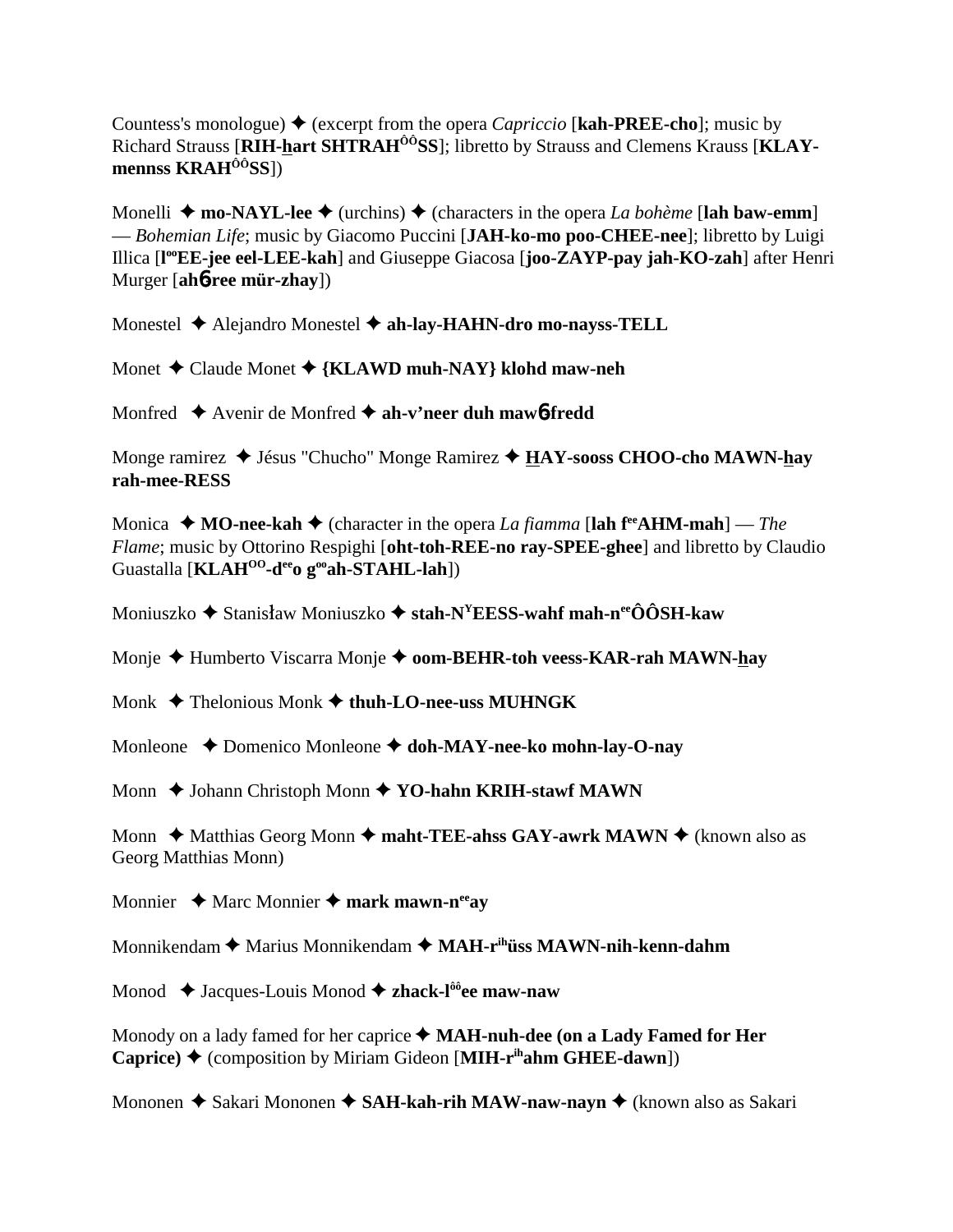Tuomo Mononen [**SAH-kah-rih TOOAW-maw MAW-naw-nayn**

Monopoli **← mo-NO-po-lee ←** (known also as Giacomo Insanguine [JAH-ko-mo een-SAHN**gooee-nay**] and Giacomo Antonio Francesco Paolo Michele Insanguine [**JAH-ko-mo ahn-TAW**n<sup>ee</sup>o frahn-CHAY-sko PAH<sup>O</sup>-lo mee-KAY-lay een-SAHN-g<sup>oo</sup>ee-nay])

Monostatos  $\rightarrow$  **mo-no-STAH-tohss**  $\rightarrow$  (character in the opera *Die Zauberflöte* [dee TSAH<sup>00</sup>**bur-flö-tuh**] — *The Magic Flute;* music by Wolfgang Amadeus Mozart [**VAWLF-gahng ah**mah-DAY-ôôss MO-tsart] and libretto by Emanuel Schikaneder [ay-MAH<sup>AH</sup>-n<sup>oo</sup>ayl SHEE**kah-nay-dur**])

Monoyios **→** Ann Monoyios ◆ **ANN muh-NO-y<sup>ih</sup>ohss** 

Monpou  $\blacklozenge$  Hyppolite Monpou  $\blacklozenge$  eep-paw-leet mawb-pôô  $\blacklozenge$  (known also as François Louis [**frah**6**-swah lôôee**] Hyppolite Monpou)

Monrad johansen  $\triangle$  David Monrad Johansen  $\triangle$  **DAH-vidd MOHN-rahd yoo-HAHN-s'n** 

Monsieur beaucaire  $\triangle$  Monsieur Beaucaire  $\triangle$  **muh-s<sup>ee</sup>ö bo-kehr**  $\triangle$  (an operetta, with music by André Messager [**ahn-dray mess-sah-zhay**]; libretto by F. Lonsdale [**F. LAHNZ-dayl**] and Adrian Ross [**AY-dree-unn RAWSS**] after Booth Tarkington [**BOOTH TAR-kihng-tunn**])

Monsieur vogelsang  $\triangle$  Monsieur Vogelsang  $\triangle$  muh-s<sup>ee</sup>ö FO-gull-zahng  $\triangle$  (character in the opera *Der Schauspieldirektor* [**dayr SHAHÔÔ-shpeel-tih-reck-tawr**] — *The Play Director*; a one-act comedy, with music by Wolfgang Amadeus Mozart [**VAWLF-gahng ah-mah-DAYôôss MO-tsart**] and libretto by Gottlieb Stephanie [**GAWT-leep SHTEH-fah-nee**])

Monsigny ♦ Pierre-Alexandre Monsigny ♦ peehr-ah-leck-sah**6-dr' maw6-see-n'yee** 

Mont  $\blacklozenge$  Henri du Mont  $\blacklozenge$  **ah<sup>6</sup>-ree dü moh<sup>6</sup>**  $\blacklozenge$  (the first name is also transcribed as Henry [**ah**6**-ree**] and the last name as Dumont [**dü-moh**6])

Montagnana D. Montagnana **(**D.**) mohn-tah-n'YAH-nah**

Montagu nathan  $\triangleleft M$ . Montagu-Nathan  $\triangleleft M$ . MAHN-tuh-gh'yoo-NAY-thunn  $\triangleq$  (known also as Montagu Montagu-Nathan [**MAHN-tuh-gh'yoo MAHN-tuh-gh'yoo-NAY-thunn**])

Montague Diana Montague **d-A-nuh MAHN-tuh-gh'yoo**

Montague **→** Stephen Montague → STEE-vunn MAHN-tuh-gh'yoo → (known also as Stephen Rowley [**RW-lee**] Montague)

Montaine  $\triangle$  John la Montaine  $\triangle$  **JAHN lah mawn-TAYN** 

Montani ◆ Nicola Aloysius Montani ◆ NIH-kuh-lah ah-LOY-s<sup>ee</sup>uss munn-TA-nee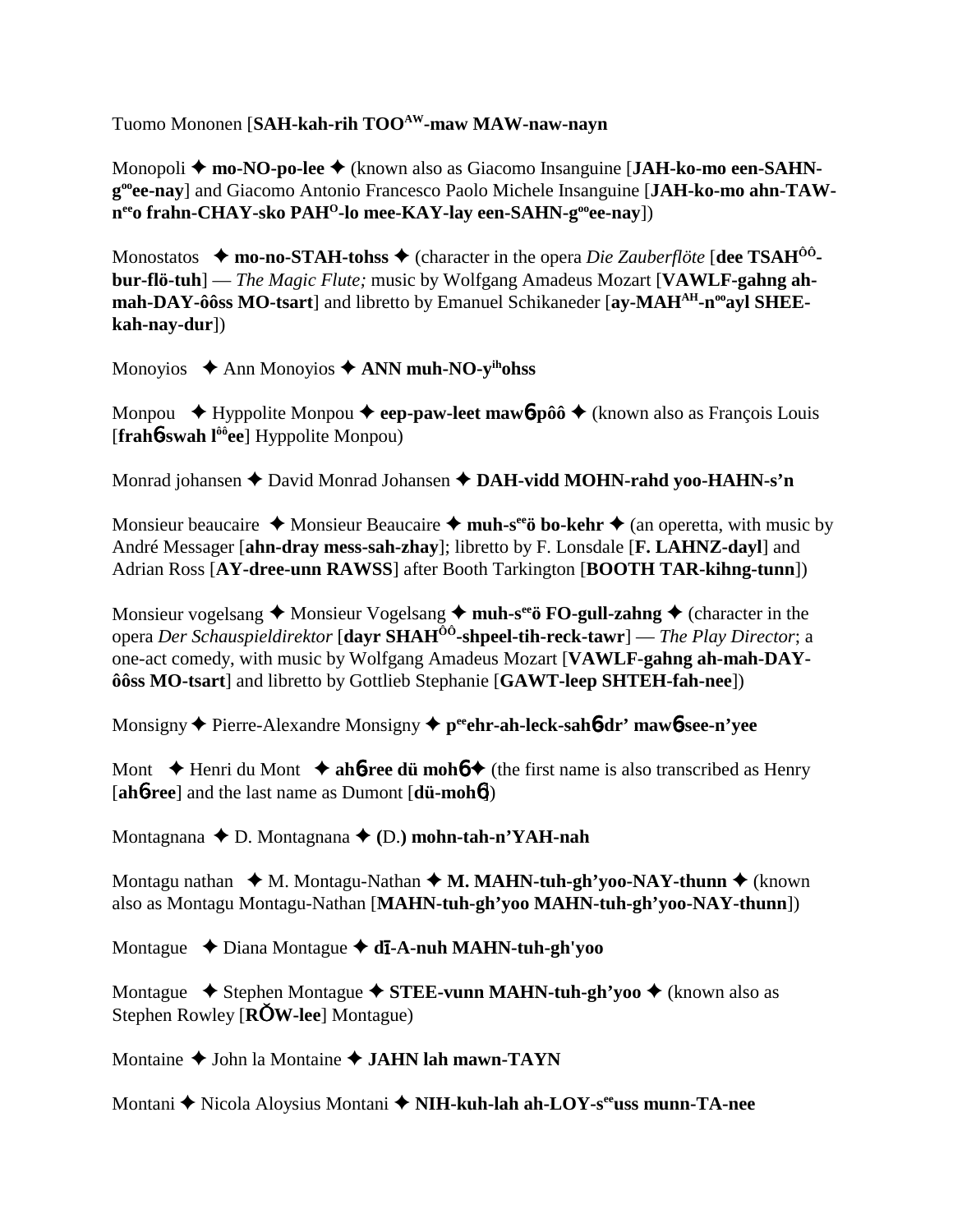Montano  $\rightarrow$  **mohn-TAH-no**  $\rightarrow$  (character in the opera *Otello* [**o-TAYL-lo**]; music by Giuseppe Verdi [**joo-ZAYP-pay VAYR-dee**]; libretto by Arrigo Boito [**ar-REE-go bo-EE-toh**] after William Shakespeare [**WILL-l<sup>ih</sup>umm SHAYK-spih<sup>uh</sup>r**])

Montbrun **→** Raymond Gallois-Montbrun → reh-mawb gahl-l'wah-mawb-brüb

Montchal ♦ Henri, Comte de Ruolz-Montchal ♦ ah6-ree, kaw6t duh rü-awl-maw6-shahl ♦ (known also as Henri-Catherine-Camille, Comte de Ruolz-Montchal [**ah**6**-ree kah-t'reen-kah**meel, kaw6**t** duh rü-awl-maw6-shahl} ah6-ree kah-t'reen-kah-mee, kaw6t duh rü-awl**maw**6**-shahl**])

Monte Carlo del Monte **KAR-lo dayl MOHN-tay**

Monte **→** Philippe de Monte → fee-leep deh mawn-teh → (known also as Filippo di Monte [fee-**LEEP-po dee MOHN-tay**] and Philippus de Monte [**fih-LEEP-pôôss day MOHN-tay**])

Monte  $\triangle$  Toti dal Monte  $\triangle$  **TOH-tee dahl MOHN-tay** 

Monte carlo **↓** Monte Carlo **✦ MOHN-tay KAR-lo** 

Monteclair **→** Michel Pignolet de Montéclair → mee-shell pee-n'yaw-leh duh maw6-tay-klehr

Montefiascone ◆ Barone di Montefiascone ◆ bah-ROH-nay dee mohn-tay-f<sup>ee</sup>ahss-KO-nay  $\triangle$  (Don Magnifico [**dohn mah-n'YEE-fee-ko**])  $\triangle$  (character in the opera *La cenerentola* [**lah chay-nay-RAYN-toh-lah**] — *Cinderella*; music by Gioachino Rossini [**j ohah-KEE-no rohss-SEE-nee**]; libretto by Jacopo Ferretti [**YAH-ko-po fayr-RAYT-tee**] after Perrault [**pehr-ro**])

Montella ◆ Giovanni Domenico Montella ◆ jo-VAHN-nee doh-MAY-nee-ko mohn-TAYL**lah**

Montemezzi **→** Italo Montemezzi → ee-TAH-lo mohn-tay-MAYT-tsee

Monterone  $\triangle$  Il Conte di Monterone  $\triangle$  eel KOHN-tay dee mohn-tay-RO-nay  $\triangle$  (The Count of) Monterone  $[\text{mohn-tay-RO-nay}]$   $\blacklozenge$  (character in the opera *Rigoletto*  $[\text{ree-go-LATT-toh}]$ ; music by Giuseppe Verdi [**joo-ZAYP-pay VAYR-dee**]; libretto by Francesco Maria Piave [**frahn-CHAY-sko mah-REE-ah peeAH-vay**] after Victor Hugo [**{VICK-tur h'YOO-go} veek-tawr ü-go**])

Monteux  $\rightarrow$  Pierre Monteux  $\rightarrow$  {perior mawn-TOH} perior mawb-toh

Monteverdi ◆ Claudio Monteverdi ◆ KLAH<sup>00</sup>-d<sup>ee</sup>o mohn-tay-VAYR-dee ◆ (known also as Claudio Giovanni Antonio [**jo-VAHN-nee ahn-TAW-n<sup>ee</sup>o**] Monteverdi)

Monteverdi ◆ Giulio Cesare Monteverdi ◆ **JOO-l<sup>ee</sup>o chay-ZAH-ray mohn-tay-VAYR-dee**])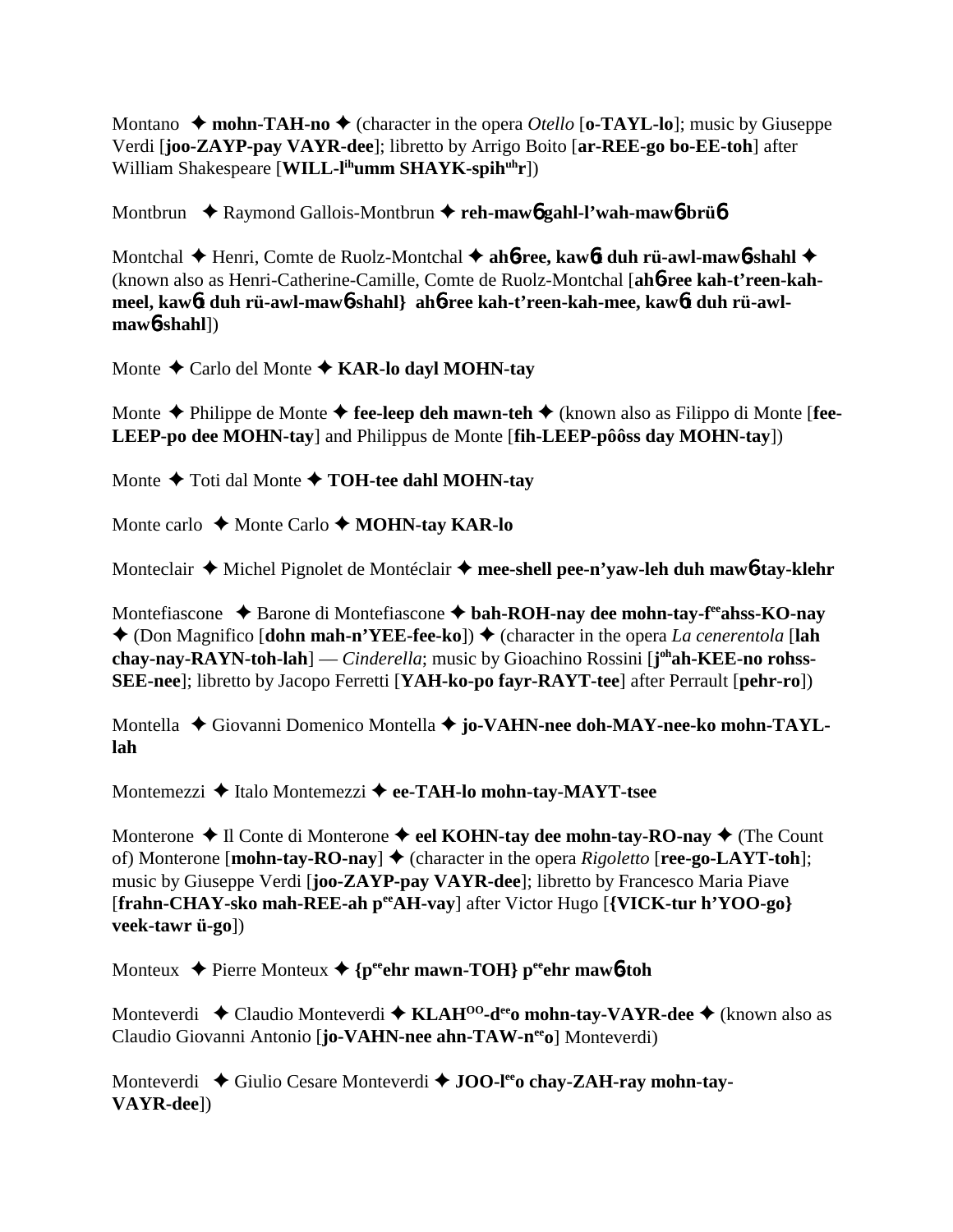Monteverdi choir  $\triangle$  Monteverdi Choir  $\triangle$  mohn-tay-VAYR-dee (Choir)

Monti ◆ Piero Monti **◆ p<sup>ee</sup>AY-ro MOHN-tee** 

Montilla Rafael Montilla "El Chaparro" **rah-fah-ELL mawn-TEE-l'yah ell chah-PAR-ro**

Montova ◆ Il Duca di Montova ◆ eel **DOO-kah dee mohn-TOH-vah** ◆ (The Duke of Montova)  $\triangle$  (character in the opera *Rigoletto* [**ree-go-LAYT-toh**]; music by Giuseppe Verdi [**joo-ZAYP-pay VAYR-dee**]; libretto by Francesco Maria Piave [**frahn-CHAY-sko mah-REEah peeAH-vay**] after Victor Hugo [**{VICK-tur h'YOO-go} veek-tawr ü-go**])

Montoya ◆ Carlos Montoya ◆ **KAR-lawss mawn-TOH-yah** 

Montsalvatge ◆ Bassols Xavier Montsalvatge ◆ bahss-SAWLSS shah-v<sup>ee</sup>EHR mawnt-sahl-**VAHT-jay**

Montua ◆ Il Duca di Montua ◆ eel DOO-kah dee MAWN-t<sup>oo</sup>ah ◆ (The Duke of Montua) ◆ (character in the opera *Rigoletto* [**ree-go-LAYT-toh**]; music by Giuseppe Verdi [**joo-ZAYP-pay VAYR-dee**]; libretto by Francesco Maria Piave [**frahn-CHAY-sko mah-REE-ah peeAH-vay**] after Victor Hugo [**{VICK-tur h'YOO-go} veek-tawr ü-go**])

Monumento regia e bolgia dogale **→** O monumento! Regia e bolgia dogale! ◆ **o mo-noo-MAYN-toh! RAY-jah ay BAWL-jah doh-GAH-lay!**  $\blacklozenge$  (excerpt from the opera *La gioconda* [**lah jo-KOHN-dah**] — *The Smiling One*; music by Amilcare Ponchielli [**ah-meel-KAH-ray pohn-keeAYL-lee**]; libretto by Arrigo Boito [**ar-REE-go bo-EE-toh**] under the pseudonym Tobia Gorrio [TAW-b<sup>ee</sup>ah GAWR-r<sup>ee</sup>o])

Monza  **←** Carlo Monza ← **KAR-lo MOHN-tsah** 

Monzon Béatrice Uria Monzon **bay-ah-treess ü-reeah maw**6**-zaw**6

Moog ◆ Robert Moog ◆ **RAH-burt MOHG** ◆ (known also as Robert Arthur [**AR-thur**] Moog)

Moor **← Emanuel Moór ← eh-MAH-nôô-ell M<sup>AW</sup>OH<sup>OH</sup>R** 

Moor ◆ Karel Moor ◆ KAH-rell MAW<sup>AW</sup>R

Moore  $\triangle$  Gerald Moore  $\triangle$  **JEH-rulld MÔÔ<sup>UH</sup>R** 

Moortel  $\triangle$  Arie van de Moortel  $\triangle$  ah-REE vunn deh MOH<sup>OH</sup>R-tull

Moos  $\triangle$  Paul Moos  $\triangle$  PAH<sup>ÔÔ</sup>L MOH<sup>OH</sup>SS

Mooser  $\triangle$  Aloys Mooser  $\triangle$  ah-law-eess MOH<sup>OH</sup>-zur  $\triangle$  (known also as Jean Pierre Joseph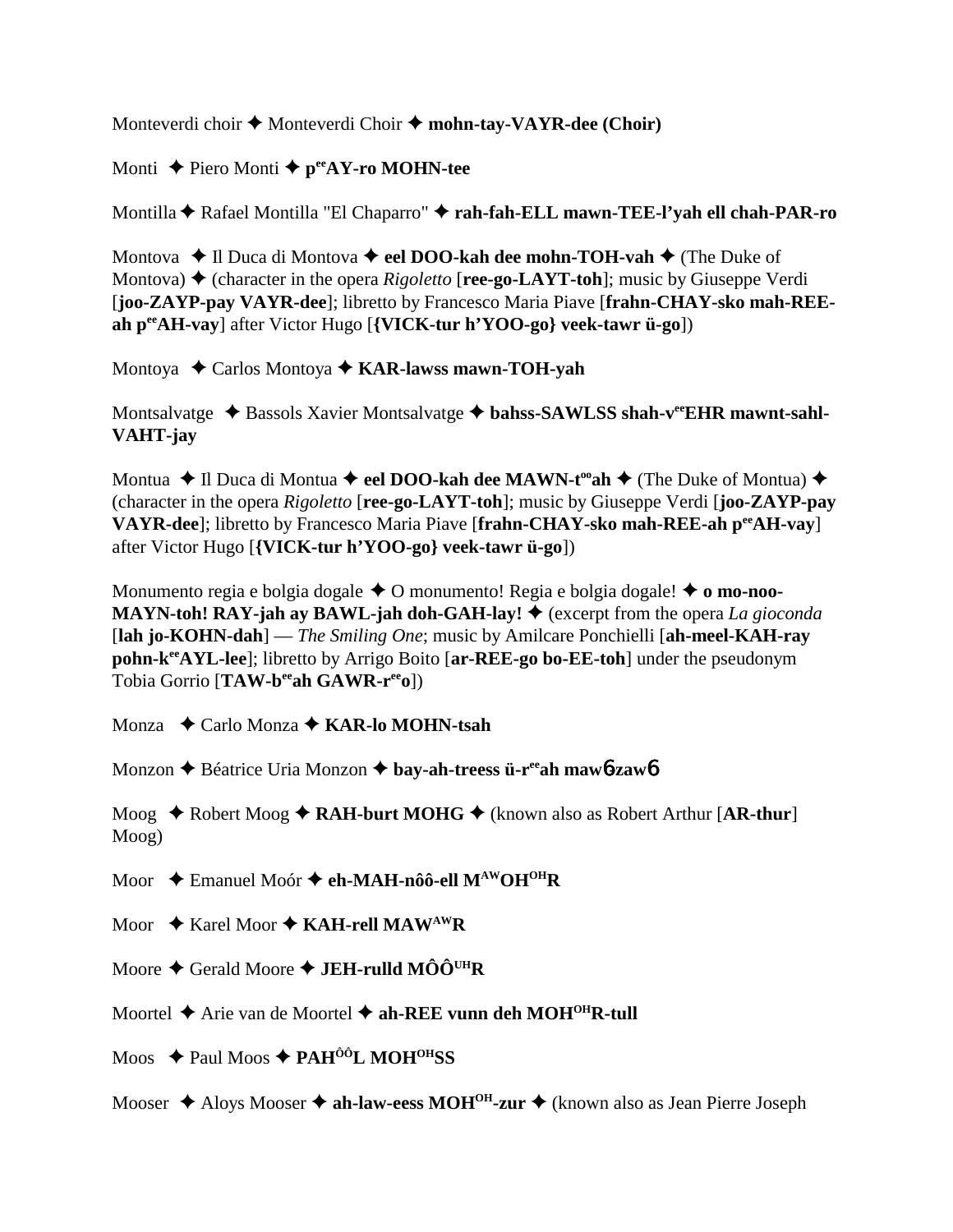[**zhah<sup>6</sup> p<sup>ee</sup>ehr zho-zeff**] Aloys Mooser)

Mooser  $\triangle$  R. Aloys Mooser  $\triangle$  (R.) **ah-law-eess MOH<sup>OH</sup>-zur**  $\triangle$  (known also as Robert [ro**behr**] Aloys Mooser)

Morales Carlos O. Morales **KAR-lawss (**O.**) mo-RAH-layss**

Morales Cristóbal de Morales **kreess-TOH-vahl day mo-RAH-layss**

Morales Gabriel Morales **gahv-reeELL mo-RAH-layss**

Morales **→** Melesio Morales → may-LAY-s<sup>ee</sup>o mo-RAH-layss

Morales ◆ Olallo Morales ◆ **o-LAHL-lo mo-RAH-layss** ◆ (known also as Olallo Juan Magnus [**hooAHN MAG-nüss**] Morales)

Morales ◆ Renato Zanelli Morales ◆ ray-NAH-toh sah-NELL-lee mo-RAH-layss ◆ (known also as Renato Zanelli)

Moralt **↓** Georg Moralt **◆ GAY-awrk MO-rahlt** 

Moralt  $\blacklozenge$  Johann Baptist Moralt  $\blacklozenge$  YO-hahn BAHP-tisst MO-rahlt

Moralt  $\blacklozenge$  Joseph Moralt  $\blacklozenge$  YOH<sup>OH</sup>-zeff MO-rahlt

Moralt **← Philipp Moralt ← FEE-lipp MO-rahlt** 

Moralt **↓** Rudolf Moralt **✦ ROO-dawlf MO-rahlt** 

Moran  $\triangle$  John Moran  $\triangle$  **JAHN muh-RANN** 

Moran ◆ Robert Moran ◆ RAH-burt muh-RANN ◆ (known also as Robert Leonard [LEH**nurd**] Moran)

Moran olden Fanny Moran-Olden **FAHN-nee MO-rahn-AWL-tunn**

Moravec ◆ Ivan Moravec ◆ **IH-vunn MAW-ruh-vettss** 

Morawetz  $\rightarrow$  Oskar Morawetz  $\rightarrow$  {AHSS-kur MAW-ruh-wettz} AWSS-kur MAW-ruh**vettss**

Moray  $\triangle$  Earl of Moray  $\triangle$  (**Earl of) MUH-rī**  $\triangle$  (character in the opera *Mary, Queen of Scots*; music and libretto by Thea Musgrave [**THEE-uh MUSS-grayv**]; libretto after Amalia Elguera [**ah-MAH-leeah ell-GAY-ruh**])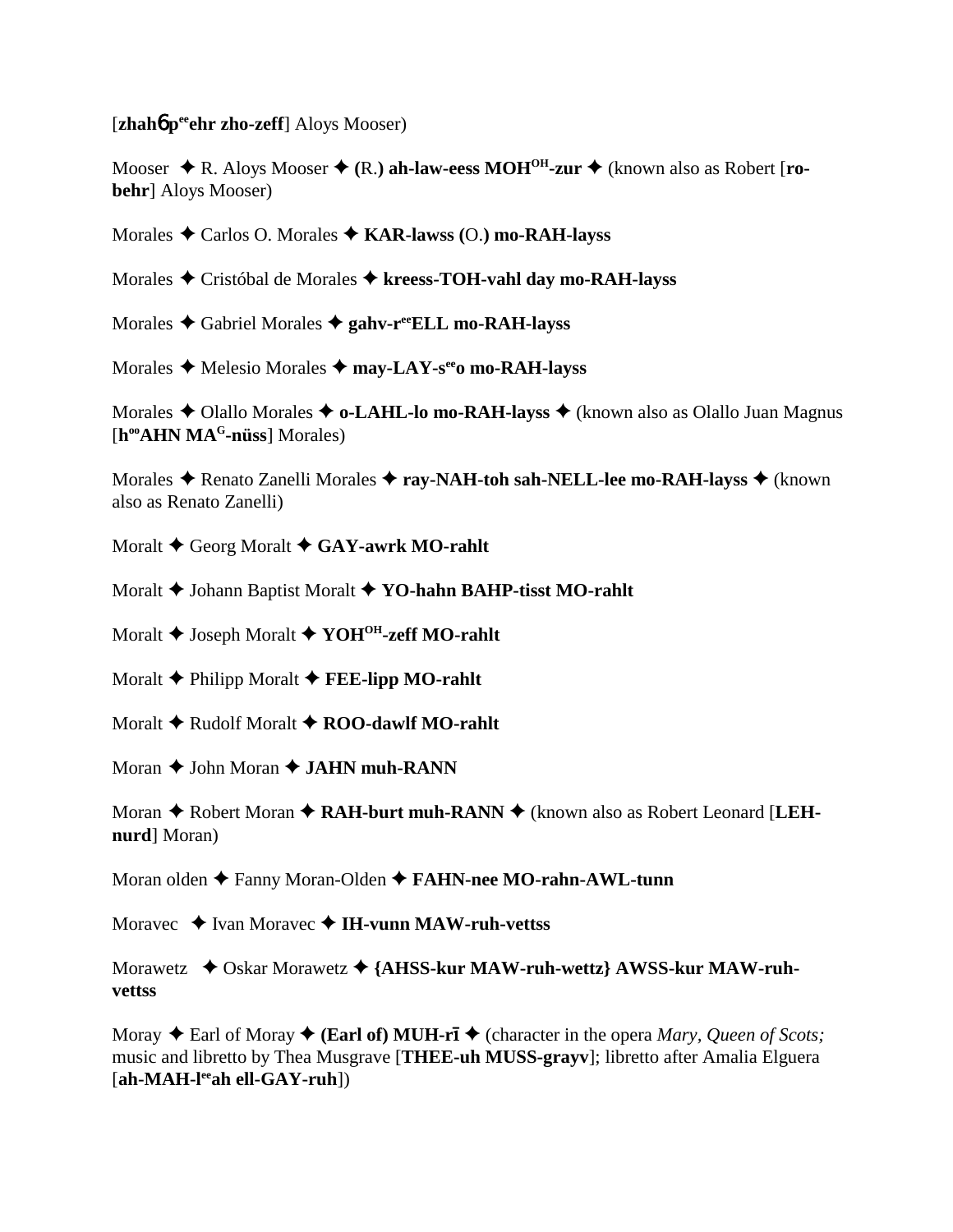Morceau de concert **→ mawr-so duh kaw6-sehr →** (composition by Camille Saint-Saëns [{kah**meel seh**6**-sah**6**ss} kah-meey' seh**6**-sah**6**ss**])

Morceau de concert op ninety four pour cor et orchestre  $\triangle$  Morceau de concert, Op. 94 pour cor et orchestre  **mawr-so duh kaw**6**-sehr,** Op. 94 **pôôr kawr ay awr-kess-tr'** (Concert Piece, Op. 94 for Horn and Orchestra) (composition by Camille Saint-Saëns [**{kah-meel seh**6**-sah**6**ss} kah-meey' seh**6**-sah**6**ss**])

Morceau de salon  $\rightarrow$  Morceau de salon  $\rightarrow$  **mawr-so duh sah-law** $\rightarrow$  (composition by Johann Wenzeslaus Kalliwoda [**YO-hahn VENN-tsess-lah<sup>ôô</sup>ss KAHL-lih-vo-dah**]) ♦ (the name of the composer shown here is the Germanized version; the composer was a Czech, Jan Václav Kalivoda [**YAHN VAHAHTSS-lahf KAH-lih-vaw-duh**])

Morceau symphonique  $\rightarrow$  mawr-so seh**6-faw-neek**  $\rightarrow$  (composition by Philippe Gaubert [fee**leep go-behr**])

Morchen **→** Hans-Ludwig Mörchen → **HAHNSS-LOOT-vihh MÖR-hunn** 

Mordden Ethan Mordden **EE-thunn MAWRD-d'n**

Mordecai  $\triangleleft$  **MAWR-duh-kah<sup>ih</sup>**  $\triangleleft$  (character in the oratorio *Esther* [**ESS-tur**] by George Frideric Handel [**JAW-urj FRIH-duh-rick HANN-d'l**])

Mordred  $\rightarrow$  **mawr-dredd**  $\rightarrow$  (character in the lyric drama *Le roi Arthus* [**luh r'wah ar-tüss**] — *King Arthur*; words and music by Ernest Chausson [**ehr-nesst shohss-saw**6])

More palatino  $\triangleleft$  **MAW-ray pah-lah-TEE-no**  $\triangleleft$  (song attributed to Jan Pieterszoon Sweelinck [**YAHN PEE-turss-zohohn SWAYAY-lihngk**])

Moreau ◆ Gaspar Cassadó Moreau ◆ gahss-PAR kahss-sah-THO maw-ro ◆ (known also as Gaspar Cassadó)

Moreau ◆ Jean-Baptiste Moreau ◆ zhah**6**-bah-teest maw-ro

Moreau Léon Moreau **lay-aw**6 **maw-ro**

Moreira António Leal Moreira **ah**6**-TOH-nihôô leh-AHL môô-RAY-ruh**

Morel Auguste-François Morel **o-güst-frah**6**-swah maw-rell**

Morel **→** François Morel → frah**6-swah maw-rell** → (known also as Joseph Raoul François d'Assise Morel [**zho-zeff rah-ôôl frah**6**-swah dahss-seess maw-rell**])

Morel  $\triangle$  Jean Morel  $\triangle$  **JEEN maw-RELL**  $\triangle$  (known also as Jean Paul Morel [**zhah**6 pohl **maw-rell**])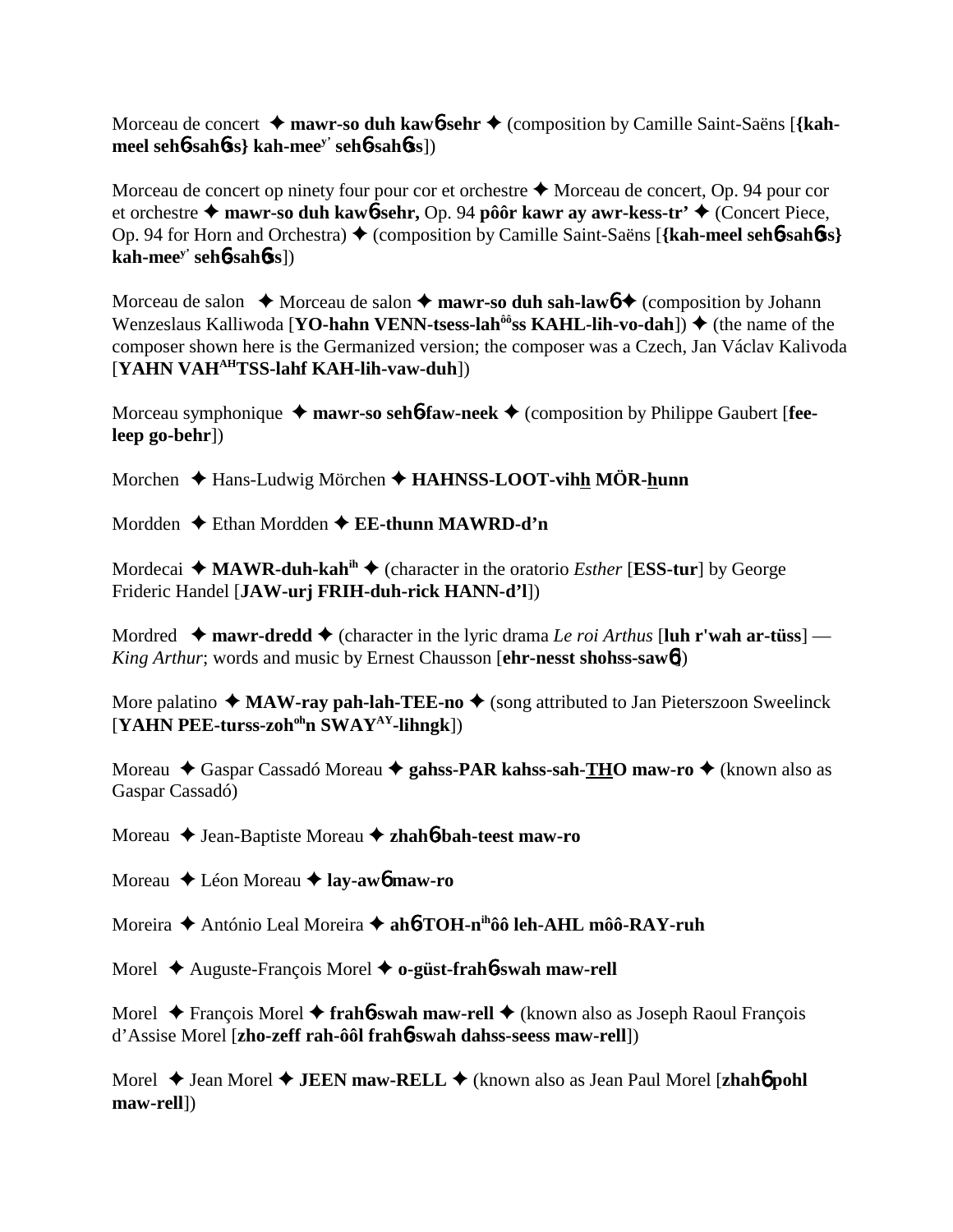Morel ◆ **mo-RELL** ◆ (poem by Aleksander Chodzko [ah-leck-SAH6-der HAHDZH-kaw] set to music by Stanisław Moniuszko [stah-N<sup>Y</sup>EESS-wahf mah-n<sup>ee</sup>ÔÔSH-kaw]) ◆ (*Morel* is from Polish text, but it apparently is a poetic or misspelled version of the Polish word *morela* [**mo-REH-lah**] — *The Apricot*)

Morell **◆** Barry Morell ◆ **BA<sup>R</sup>-ree muh-RELL** 

Morelli Carlo Morelli **KAR-lo mo-RELL-lee**

Morelli Frank Morelli **FRANGK muh-RELL-lee**

Morelli Giacomo Morelli **JAH-ko-mo mo-RAYL-lee**

Morelli Giuseppe Morelli **joo-ZAYP-pay mo-RAYL-lee**

Morelot Stéphen Morelot **stay-funn maw-ruh-lo**

Morena Berta Morena **BEHR-tah mo-RAY-nah**

Morena me Ilaman  $\triangleq$  mo-RAY-nah may l'YAH-mahn  $\triangleq$  (They Call Me "The Brunette"  $\triangleq$ (traditional song of the Spanish Jews)

Moreno Alfonso Moreno **ahl-FAWN-so mo-RAY-no**

Moreno ◆ Segundo Luis Moreno ◆ say-GOON-doh l<sup>oo</sup>EESS mo-RAY-no ◆ (known also as Segundo Luis Moreno Andrade [**ahn-DRAH-thay**])

Moreno buendia  $\triangleq$  Manuel Moreno-Buendia  $\triangleq$  mah-n<sup>oo</sup>ELL mo-RAY-no-b<sup>oo</sup>AYN-d<sup>ee</sup>ah

Moreno torroba Federico Moreno Torroba **fay-thay-REE-ko mo-RAY-no tawr-RO-vah**

Morera  **← Enrique Morera ← ayn-REE-kay mo-RAY-rah ←** (known also as Enric [ayn-**REEK**] Morera)

Morere Jean Morère **zhah**6 **maw-rehr**

Mores  $\triangleleft$  M. Mores  $\triangleleft$  (M.) **MO-rayss** 

Moreschi Alessandro Moreschi **ah-layss-SAHN-dro mo-RAY-skee**

Morgana ◆ Fata Morgana ◆ **FAH-tah mohr-GAH-nah** ◆ (character in the opera *L'amour des trois oranges* [**lah-môôr day tr'wah aw-rah**6**zh**] *— The Love for Three Oranges*; music by Serge Prokofiev [**sehr-GAY prah-KAW-fiheff**]; libretto by Prokofiev after Carlo Gozzi [**KAR-lo GOHT-tsee**])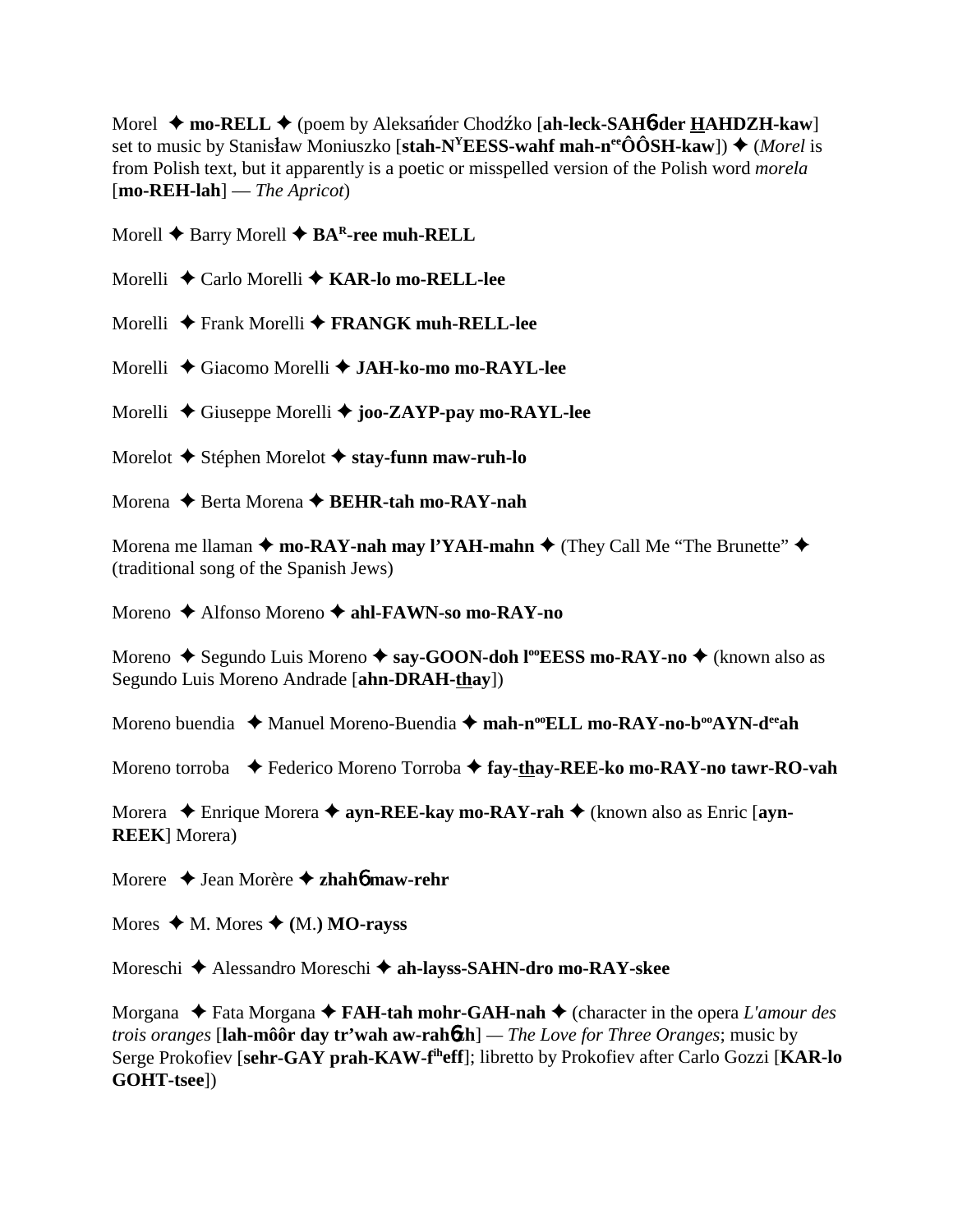Morgen  $\triangleleft$  MAWR-gunn  $\triangleleft$  (aria from the opera Die Ägyptische Helena [dee ch-GÜP-tihshuh  $HAY^{AY}$ -lay-nah] — The Egyptian Helen; music by Richard Strauss [RIH-hart] **SHTRAH<sup>** $00$ **</sup>SS**] and libretto by Hugo von Hofmannsthal [HOO-go fawn HAWF-mahn-stahl])

Morgen  $\triangleq$  MAWR-gunn  $\triangleq$  Morning  $\triangleq$  (poem by John Henry Mackay [muh-KAY] set to music by Richard Strauss [RIH-hart SHTRAH<sup>00</sup>SS]

Morgen mittag um elf  $\blacklozenge$  Morgen Mittag um Elf  $\blacklozenge$  MAWR-gunn MITT-tahk ôôm ELLF  $\blacklozenge$ (excerpt from the closing scene of the opera *Capriccio* [kah-PREE-cho]; music by Richard Strauss [RIH-hart SHTRAH<sup>00</sup>SS]; libretto by Strauss and Clemens Krauss [KLAY-mennss]  $KRAH^{00}SS$ ]

Morgengruss  $\triangleleft$  MAWR-gunn-grôôss  $\triangleleft$  (Morning Greeting)  $\triangleleft$  (poem by Wilhelm Müller [VILL-hellm MÜL-lur] set to music by Franz Schubert [FRAHNTSS SHOO-bert] in the song cycle Die schöne Müllerin [dee SHÖ-nuh MÜL-luh-rinn] — The Miller's Lovely Daughter)

Morgenlich leuchtend  $\triangleleft$  MAWR-gunn-lihh LOYH-tunnt  $\triangleleft$  (aria from Act III of the opera Die Meistersinger von Nürnberg [dee MI-stur-zihng-ur fawn NÜRN-pehrk] — The Mastersingers of Nuremberg, music and libretto by Richard Wagner [RIH-hart VAHG-nur])

Morgens  $\triangle$  Des Morgens  $\triangle$  dess MAWR-gunnss  $\triangle$  (In the Morning)  $\triangle$  (poem by Friedrich Hölderlin [FREET-rihh HÖL-tur-linn] set to music by Paul Hindemith [PAH<sup>ÔÔ</sup>L HINN-tuh- $\text{mitt}$ ])

Morgens steh ich auf und frage  $\triangle$  Morgens steh' ich auf und frage  $\triangle$  MAWR-gunnss SHTAY **ihh AH<sup>** $\hat{O}^{\hat{O}}$ **F**  $\hat{O}$ **ônt FRAH-guh**  $\blacklozenge$  (In the morning I arise and ask)  $\blacklozenge$  (poem by Heinrich Heine</sup> [HIN-rihh HI-nuh] set to music by Robert Schumann [ROH<sup>OH</sup>-behrt SHOO-mahn] in the song cycle Liederkreis [LEE-dur-kriss]) ♦ (composition by Franz Liszt [FRAHNZ LISST])

Morgenstern  $\triangle$  Christian Morgenstern  $\triangle$  KRIH-st<sup>ih</sup>ahn MAWR-gunn-shtern

Morgunov  $\triangle$  Boris Morgunov  $\triangle$  bah-REESS mar-gôô-NAWF

Mori  $\triangle$  Frank Mori  $\triangle$  FRANGK MAW-ree  $\triangle$  (known also as Frank Francis [FRANNT-suss] Mori)

Mori  $\triangle$  Nicolas Mori  $\triangle$  NIH-kuh-luss MAW-ree

Mori  $\triangle$  Orazio Mori  $\triangle$  o-RAH-ts<sup>ee</sup>o MO-ree

Mori mi dici  $\triangle$  Mori, mi dici  $\triangle$  MO-ree, mee DEE-chee  $\triangle$  "Die," You Tell Me  $\triangle$  (madrigal [MADD-rih-gull] by Alessandro Scarlatti [ah-layss-SAHN-dro skar-LAHT-tee])

Moriani ◆ Napoleone Moriani ◆ nah-po-lay-O-nay mo-r<sup>ee</sup>AH-nee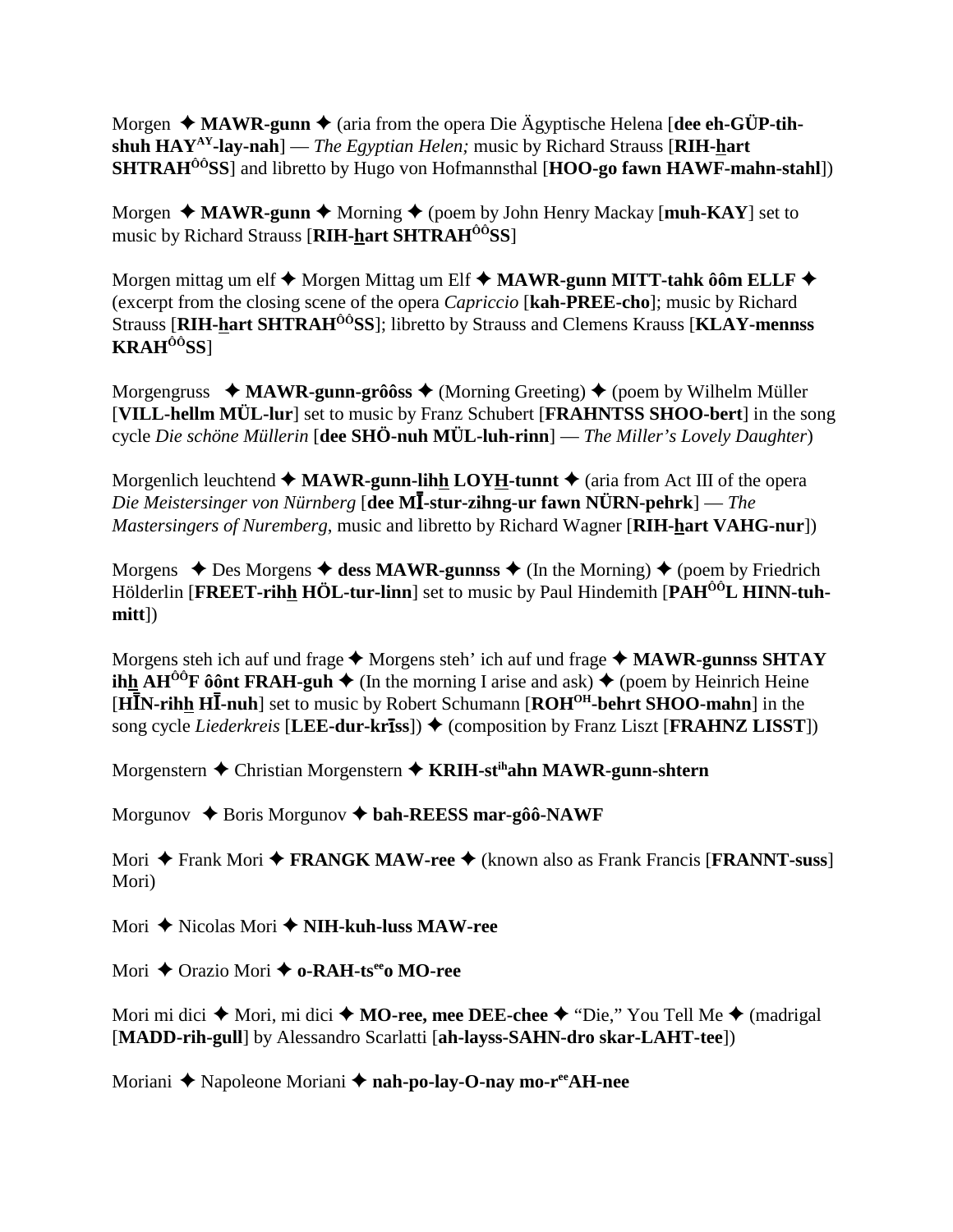Morike Eduard Mörike **AY-dooart MÖ-rih-kuh**

Morillo Roberto García Morillo **ro-VEHR-toh gar-SEE-ah mo-REE-l'yo**

Morin Gösta Morin **YÖSS-tah môô-REEN**

Morini **◆** Erica Morini ◆ **EH-rih-kuh muh-REE-nee** ◆ (Americanized version of the Austrian-Italian Erika Morini [**AY-ree-kah mo-REE-nee**])

Morire  $\triangle$  Morire?  $\triangle$  mo-REE-ray?  $\triangle$  (To Die?)  $\triangle$  (lyric by Giuseppe Adami [**joo-ZAYPpay ah-DAH-mee**] set to music by Giacomo Puccini [**JAH-ko-mo poo-CHEE-nee**])

Moritat von mackie messer **→** Die Moritat von Mackie Messer **→ dee MO-ree-taht fawn MAH-kee MESS-sur**  $\triangleleft$  (The Street Ballad of Mack the Knife)  $\triangleq$  (excerpt from *Die Dreigroschenoper* [**dee DR**-**-graw-shunn-o-pur**] — *The Threepenny Opera;* a play, with music by Kurt Weill **[KÔÔRT VĪL**]; book by Bertolt Brecht [BEHR-tawlt BREHHT] from the translation by Elisabeth Hauptmann [**ay-LEE-zah-bett HAHÔÔPT-mahn**] of the libretto by John Gay [**JAHN GAY**] from the original 1728 version of *The Beggar's Opera*])

Moritz ◆ Moritz, Landgrave of Hessen-Kassel ◆ MO-rittss, LAHNT-grah-fuh (of) HESS**sunn-KAHSS-sull**

Morlacchi **◆** Francesco Morlacchi ◆ frahn-CHAY-sko mohr-LAHK-kee ◆ (known also as Francesco Giuseppe Baldassare Morlacchi [**frahn-CHAY-sko joo-ZAYP-pay bahl-dahss-SAHray mohr-LAHK-kee**])

Morogues  $\triangleleft$  Marie Bigot de Morogues  $\triangleleft$  mah-ree bee-go duh maw-rawg  $\triangleleft$  (known also as Marie Bigot)

Moroi ◆ Makoto Moroi ◆ mah-kaw-taw maw-law<sup>ee</sup>

Moroi ◆ Saburo Moroi **◆ sah-boo-law maw-law**<sup>ee</sup>

Moroney  $\triangle$  Davitt Moroney  $\triangle$  **DA-vitt muh-RO-nee** 

Morosini André Morosini **ahn-DRAY mo-ro-ZEE-nee**

Moross ♦ Jerome Moross ♦ juh-ROHM MAW-russ

Morpheus thou gentle god  $\blacklozenge$  Morpheus, Thou Gentle God  $\blacklozenge$  **MOR-fee-uss, (Thou Gentle** God)  $\blacklozenge$  (song by John Eccles [**JAHN ECK-k'lz**])

Morphy  $\triangle$  Guillermo, Conde de Morphy  $\triangle$  ghee-l'YEHR-mo, KAWN-day day MAWR-fee

Morricone **mawr-rih-KOH-nee**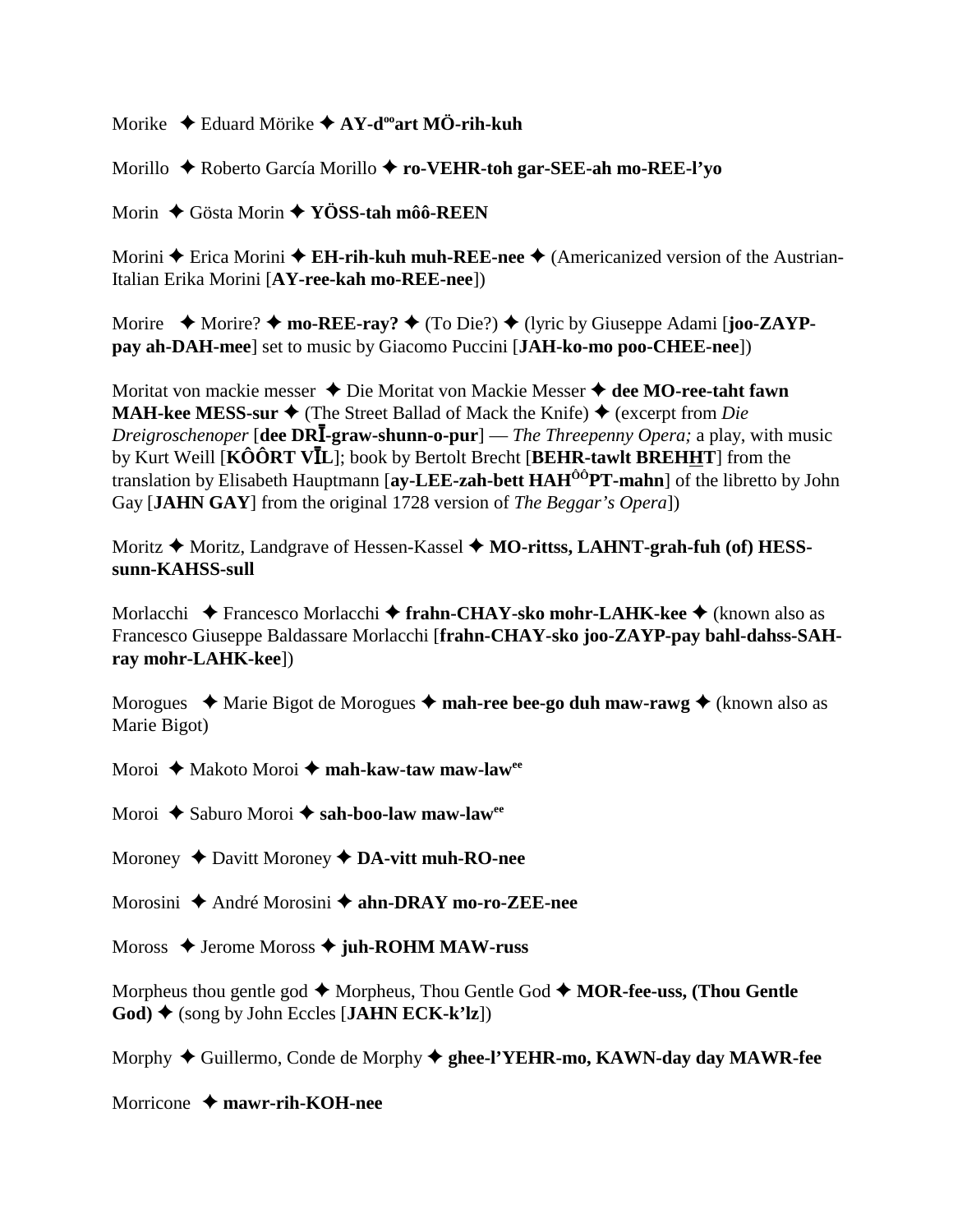Morro ma prima in grazia  $\triangle$  Morrò, ma prima in grazia  $\triangle$  mohr-RO, mah PREE-mah een **GRAH-ts<sup>ee</sup> ah**  $\triangle$  (aria from the opera *Un ballo in maschera* [**oon BAHL-lo een MAH-skayrah**] — *A Masked Ball*; music by Giuseppe Verdi [**joo-ZAYP-pay VAYR-dee**]; libretto by Antonio Somma [**ahn-TAW-neeo SOHM-mah**] after Eugène Scribe [**ö-zhenn skreeb**])

Mort de lamour  $\triangle$  La mort de l'amour  $\triangle$  lah mor duh lah-môôr  $\triangle$  (The Death of Love)  $\triangle$ (composition by Ernest Chausson [**ehr-nesst shohss-saw**6])

Mort de socrate phedon  $\rightarrow$  Mort de Socrate [Phédon]  $\rightarrow$  mawr duh saw-kraht [fay-daw6]  $\rightarrow$ (Death of Socrates [fay-dawb]) ♦ (excerpt from *Socrate* [saw-kraht] — *Socrates* [SAH-kruh**teez**] — a symphonic drama (with voices) by Erik Satie  $[ay\text{-reek}$  sah-tee])  $\blacklozenge$  (the Greek philosopher is known in Greece as **so-KRAH-tiss**)

Mort dophelie  $\triangle$  La mort d'Ophélie  $\triangle$  lah mor daw-fay-lee  $\triangle$  (The Death of Ophelia [o-FEEl<sup>ih</sup>uh] ◆ (poem by Ernest Legouvé [ehr-nesst luh-gôô-vay] after William Shakespeare [WILLl<sup>ih</sup>umm SHAYK-spih<sup>uh</sup>r] set to music by Hector Berlioz [eck-tawr behr-l<sup>ee</sup>awz])

Mort monstra  $\triangle$  A la mort / Monstra  $\triangle$  **a lah mor / mawbss-trah**  $\triangle$  (At the Hour of Death / Show) ♦ (three-voice song from Medieval France by Josquin Despréz [**zhawss-keh<sup>6</sup> day-pray**])

Mort on verra ca plus tard  $\triangle$  La mort? On verra ça plus tard  $\triangle$  lah mawr? aw**6** vehr-rah sah **plü tar**  $\triangle$  (poem by Maurice Carême [**mo-reess kah-remm**] set to music by Jacques Chailley [**zhack shahee-yee**])

Mort poussiere detoiles  $\bullet$  O mort, poussière d'étoiles  $\bullet$  o mor, pôôss-s<sup>ee</sup>ehr day-twahl  $\bullet$ (poem by Charles van Lerberghe [**SHAR-luh vunn LEHR-ber-guh**] set to music by Gabriel Fauré [**gah-breeell fo-ray**])

Mortal diletto ai numi ◆ Mortal diletto ai Numi ◆ mor-TAHL dee-LAYT-toh ah<sup>ee</sup> NOO-mee (aria from the opera *Aida* [**ah-EE-dah**]; music by Giuseppe Verdi [**joo-ZAYP-pay VAYR**dee]; libretto by Antonio Ghislanzoni [ahn-TAW-n<sup>ee</sup>o ghee-zlahn-TSO-nee] after Auguste Mariette [o-güst mah-r<sup>ee</sup>ett] and Camille Du Locle [{kah-meel dü law-kl'} kah-mee<sup>y'</sup> dü law**kl'**])

Mortari ◆ Virgilio Mortari ◆ veer-JEE-l<sup>ee</sup>o mohr-TAH-ree

Mortelmans  $\triangle$  Ivo Mortelmans  $\triangle$  **EE-vo MAWR-tull-mahnss**  $\triangle$  (known also as Ivo Oscar [**AWSS-kar**] Mortelmans)

Mortelmans ◆ Lodewijk Mortelmans ◆ LO-deh-wayk MAWR-tell-mahnss

Mortensen **→** Finn Mortensen → FINN MAWR-t'n-s'n → (known also as Finn Einar [A<sup>IH</sup>-nar] Mortensen)

Mortensen Lars Ulrik Mortensen **LARSS ÜL-rick MAWR-tenn-sawn**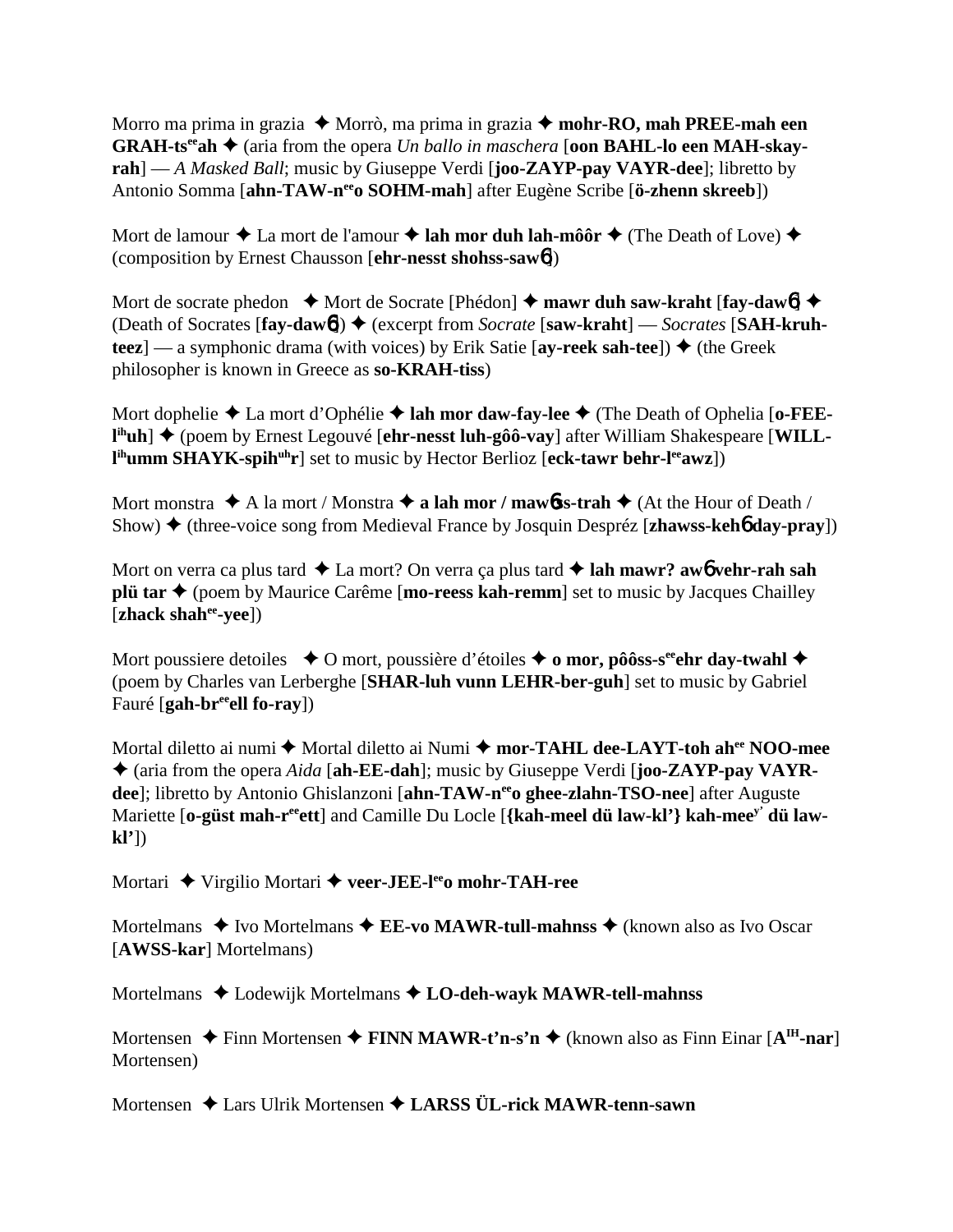Mortensen  $\triangle$  Otto Mortensen  $\triangle$  AHT-toh MAWR-tunn-sunn  $\triangle$  (known also as Otto Jacob Hübertz [YAH-kawp HÜ-bertss] Mortensen)

Morthenson  $\triangle$  Jan W. Morthenson  $\triangle$  YAHN (W.) MAWR-tenn-sawn  $\triangle$  (known also as Jan Wilhelm [VEEL-hellm] Morthenson)

Mosca  $\triangle$  Giuseppe Mosca  $\triangle$  joo-ZAYP-pay MO-skah

Mosca  $\triangle$  Luigi Mosca  $\triangle$  l<sup>oo</sup>EE-jee MO-skah

Mosche e mosconi  $\triangle$  MOHSS-kay ay mohss-KO-nee  $\triangle$  (Flies and Bluebottles)  $\triangle$  (Adagio — Presto [ah-DAH-jo — PRAY-stoh] excerpt from L'estate [lay-STAH-tay] — Summer — from Le quattro stagioni [lay  $k^{\omega}$ AHT-tro stah-JO-nee] — The Four Seasons — by Antonio Vivaldi [ahn-TAW-n<sup>ee</sup>o vee-VAHL-dee])

Moscheles  $\triangleleft$  Ignaz Moscheles  $\triangleleft$  IGG-nahts MAW-shuh-luss

Moscona ◆ Nicola Moscona ◆ {NIH-kuh-luh mawss-KO-nuh} nee-KO-lah mawss-ko-NAH ♦ (this Greek National is known as Nicolas Mosconas [nee-KO-lahss mawss-ko-NAHSS] in Greece)

Mose mose mose  $\triangle$  Mosé, Mosé, Mosé  $\triangle$  mo-SAY, mo-SAY, mo-SAY  $\triangle$  (a medieval song of Moses sung by the Jews who were expelled from Spain in 1492 and who settled in Morocco)

Mose salio de misrayim ★ Mosé salió de Misrayim ★ mo-SAY sah-leo day meess-rah-YEEM  $\triangle$  (a medieval song of Moses sung by the Jews who were expelled from Spain in 1492 and who settled in Morocco)

Mosel  $\triangle$  Ignaz Franz von Mosel  $\triangle$  EEG-nahtss FRAHNTSS fawn MO-zull

Mosenthal  $\triangle$  Hermann Salomon Mosenthal  $\triangle$  HEHR-mahn ZAH<sup>AH</sup>-lo-mawn MO-zunn-tahl

Mosenthal  $\triangle$  Joseph Mosenthal  $\triangle$  YOH<sup>OH</sup>-zeff MO-zunn-tahl

Moser  $\triangle$  Andreas Moser  $\triangle$  ahn-DRAY-ahss MO-zur

Moser  $\triangle$  Edda Moser  $\triangle$  EDD-dah MO-zur  $\triangle$  (known also as Edda Elisabeth Moser [EDDdah ay-LEE-zah-bett MO-zur])

Moser ♦ Hans Joachim Moser ♦ HAHNSS YOH<sup>OH</sup>-ah-kimm MO-zur

Moser  $\triangle$  Rudolf Moser  $\triangle$  ROO-dawlf MO-zur

Moser  $\triangle$  Thomas Moser  $\triangle$  TAH-muss MO-zur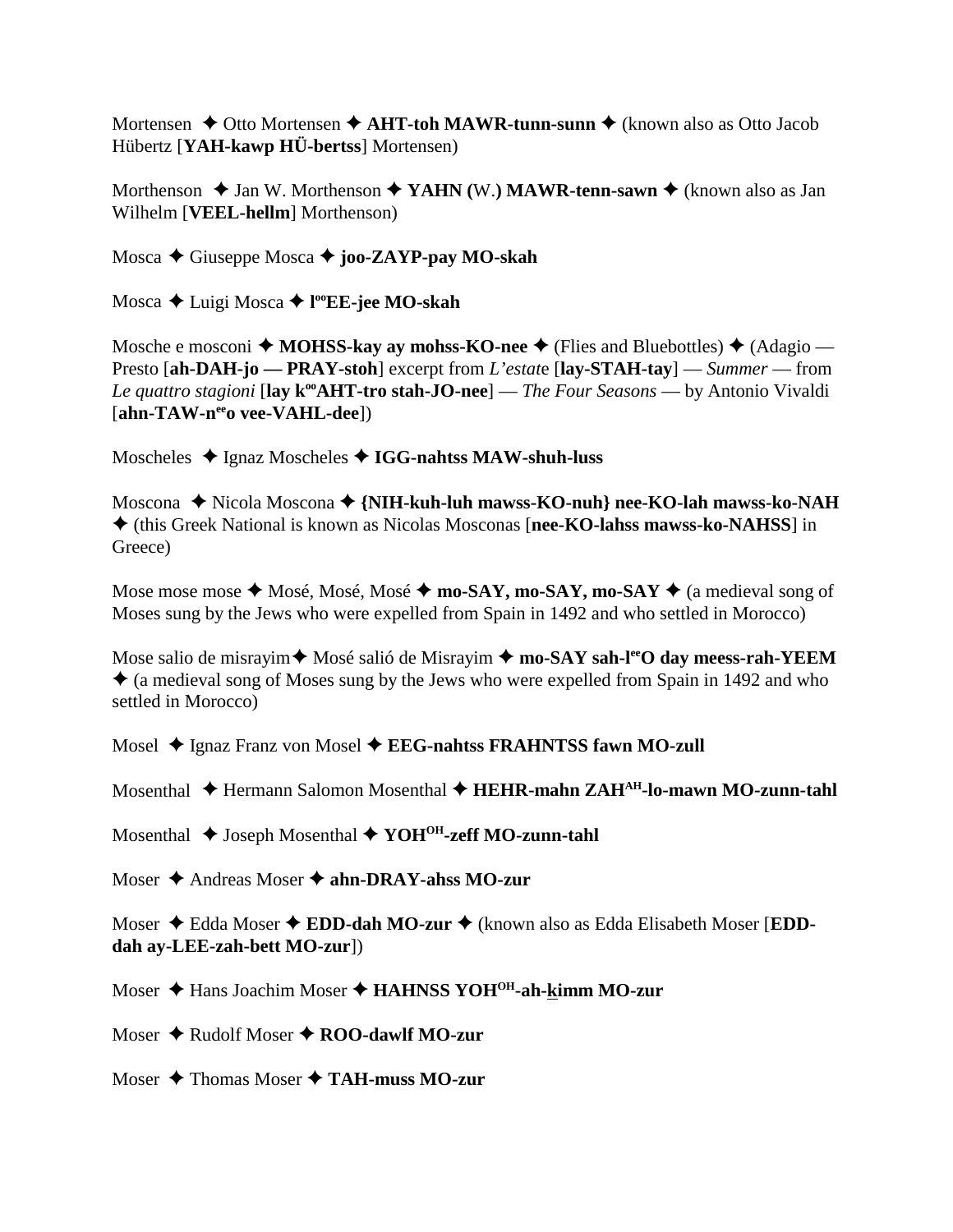Mosewius  $\triangleq$  Johann Theodor Mosewius  $\triangleq$  YO-hahn TAY-o-doh<sup>oh</sup>r MO-zuh-v<sup>ih</sup>ôôss

Mosko  $\triangle$  Lucky Mosko  $\triangle$  LUH-kee MAWSS-ko  $\triangle$  (known also as Stephen [STEE-vunn] L. Mosko)

Moskowa → Joseph Napoléon Ney, Prince de la Moskowa → zho-zeff nah-paw-lay-awo nay, prehoss duh lah mawss-kaw-vah

Mosolov  $\triangleq$  Alexander Mosolov  $\triangleq$  uh-Fick-SAHN-d'r muh-sah-LAWF  $\triangleq$  (known also as Alexander Vasilievich [vah-SEE-l<sup>ih</sup>eh-vihch] Mosolov)

Mosonyi ◆ Mihály Mosonyi ◆ MIH-hah<sup>ah</sup>-yee MO-shawn-yee

Moss  $\triangle$  Piotr Moss  $\triangle$  p<sup>ec</sup>AHT MAWSS

Most  $\triangle$  Franz Welser-Möst  $\triangle$  FRAHNTSS VELL-zur-MÖST

Moszkowski  $\triangleq$  Alexander Moszkowski  $\triangleq$  ah-leck-SAHN-tur mawstss-KAWV-skee  $\triangleq$ (German pronunciation)  $\triangleleft$  (Moszkowski was a Polish-born German music critic; Polish pronunciation ah-leck-SAHN-der mawsh-KAWF-skee)

Moszkowski ◆ Moritz Moszkowski ◆ MO-rittss mawstss-KAWV-skee ◆ (German pronunciation)  $\blacklozenge$  (Moskowski was a Polish-born pianist who lived mostly in Berlin and Paris)  $\blacklozenge$ (Polish pronunciation MAW-reetz mawsh-KAWF-skee)

Moszumanska nazar ◆ Krystyna Moszumańska-Nazar ◆ krih-STIH-nah maw-shôô-MĪ6skah-NAH-zar

Mot damour  $\triangle$  Mot d'amour  $\triangle$  maw dah-môôr  $\triangle$  (composition by Edward Elgar [EDD-wurd]  $ELL\text{-}gar$ )

Moten  $\triangle$  Bennie Moten  $\triangle$  BENN-nee MO-t'n  $\triangle$  (known also as Benjamin [BENN-juhmunn] Moten)

Motet  $\blacklozenge$  mo-TETT (American pronunciation)  $\blacklozenge$  maw-teh (French pronunciation)

Motet pour loffertoire  $\rightarrow$  Motet pour l'offertoire  $\rightarrow$  maw-teh pôôr lawf-fehr-twar  $\rightarrow$  (motet [mo-TETT] by Hector Berlioz [eck-tawr behr-leawz], a section of his Messe Solennelle [mess] saw-lunn-nell])

Motets a voix seule et a deux voix  $\rightarrow$  maw-teh ah vwah söl av ah dö vwah  $\rightarrow$  (Motets [mo-**TETTSS** for Solo Voice and Two Voices  $\triangle$  (motets by Marc Antoine Charpentier [mark ahotwahn shar-pah $6-t^{eq}$ ay])

Motetten  $\blacklozenge$  mo-TETT-tunn  $\blacklozenge$  (motets)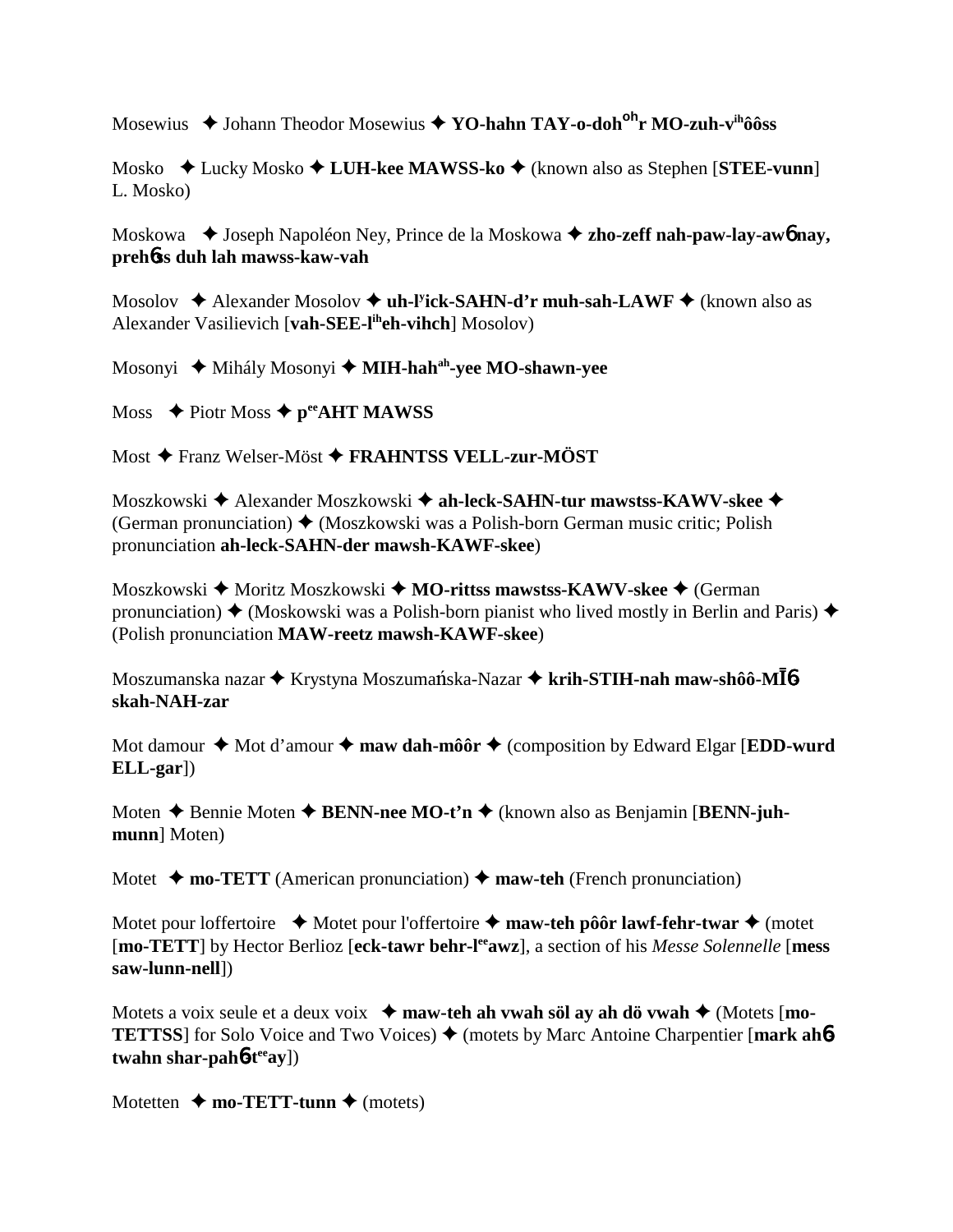Motetten und lieder ◆ Motetten und Lieder ◆ mo-TETT-tunn ôônt LEE-dur ◆ (Motets [**mo-TETTSS**] and Songs)

Motettu de tristura  $\blacklozenge$  Motettu de Tristura  $\blacklozenge$  **mo-TAYT-too day tree-STOO-rah**  $\blacklozenge$  (song by Luciano Berio [**loo-CHAH-no BAY-reeo**])

Motettus in loco antiphonae i hic est praecursor dilectus  $\triangle$  Motettus in loco antiphonae I: Hic est praecursor dilectus  $\triangle$  mo-TAYT-tôôss inn LAW-ko ahn-tih-FO-nay I: HEEK esst pray-**KOOR-sawr dee-LAYK-tôôss ♦** (motet [**mo-TETT**] by Claudio Monteverdi [**KLAH<sup>OO</sup>-d<sup>ee</sup>o mohn-tay-VAYR-dee**])

Motettus in loco antiphonae vi laudate dominum in sanctis eius  $\triangle$  Motettus in loco antiphonae VI: Laudate Dominum in sanctis eius  $\triangle$  (mo-TAYT-tôôss inn LAW-ko ahn-tih-FO-nay VI: **lah<sup>ôô</sup>-DAH-tay DAW-mih-nôôm inn SAHNK-tiss AY<sup>IH</sup>ôôss ♦ (motet [mo-TETT] by Claudio** Monteverdi [**KLAHOO-deeo mohn-tay-VAYR-dee**])

Mother machree  $\triangleleft$  Mother Machree  $\triangleleft$  (Mother) muh-KREE  $\triangleleft$  (Irish song)

Moto di gioia  $\triangle$  Un moto di gioia  $\triangle$  **oon MO-toh dee JO-yah**  $\triangle$  (excerpt from the opera *Le nozze di Figaro* [**lay NOHT-tsay dee FEE-gah-ro**] — *The Marriage of Figaro*; music by Wolfgang Amadeus Mozart [**VAWLF-gahng ah-mah-DAY-ôôss MO-tsart**]; libretto by Lorenzo da Ponte [**lo-RAYN-tso dah POHN-tay**] after Pierre-Augustin Caron de Beaumarchais [**peeehr-o-güss-teh**6 **kah-raw**6 **duh bo-mar-sheh**])

Moto perpetuo  $\bullet$  **MO-toh payr-PAY-t<sup>oo</sup>o**  $\bullet$  (Perpetual Motion)  $\bullet$  (composition by Ottokar Nováek [**AWT-taw-kar NAW-vahah-check**])

Motoi ◆ Miyuki Motoi ◆ mee-yook maw-taw<sup>ee</sup>

Motta ◆ José Vianna da Motta ◆ zhôô-ZAY vee-ANN-nuh duh MAHT-tuh

Motte Antoine Houdart de la Motte **ah**6**-twahn oo-dar duh lah mawt**

Mottl **→** Felix Mottl **→ FAY-lickss MAWT-t'l →** (known also as Felix Josef [**YOH<sup>OH</sup>-zeff**] Mottl )

Mottu Alexandre Mottu **ah-leck-sah**6**-dr' mawt-tü**

Mouillere Jean Mouillère **zhah**6 **môô-yehr**

Moulaert **↓** Pierre Moulaert **✦ p<sup>ee</sup>ehr môô-lar** 

Moulaert **→** Raymond Moulaert → ray-moho môô-lar → (known also as Raymond Auguste Marie [**o-güst mah-ree**] Moulaert)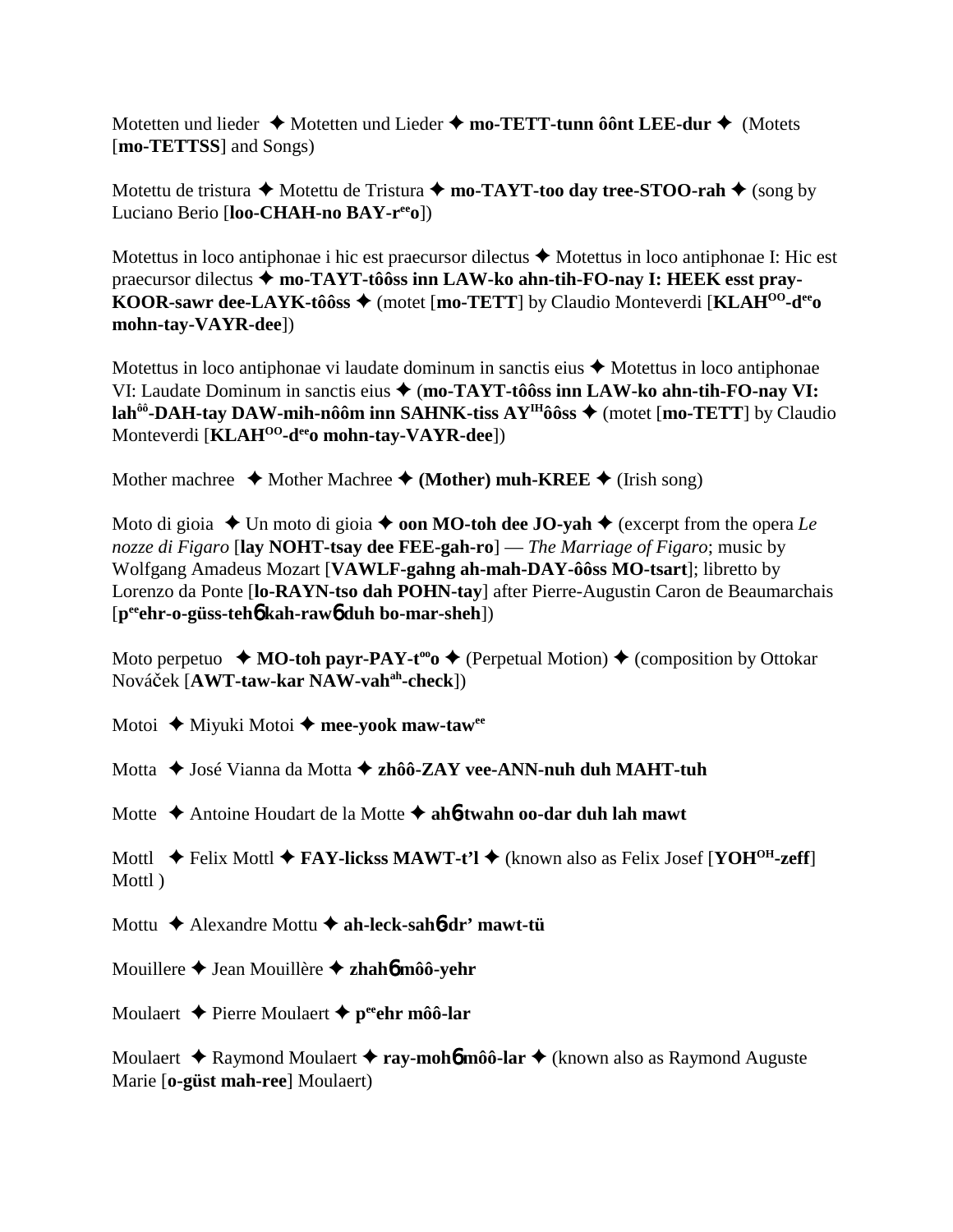Moult fort me plaist  $\triangle$  môôl fawr meh pleh  $\triangle$  (It Pleases Me Greatly)  $\triangle$  (anonymous ballad [**BAL-ludd**] from medieval Cyprus)

Mount edgcumbe **→** Richard, 2nd Earl of Mount-Edgcumbe → RIH-churd, (Second Earl of **Mount)-EDDJ-kumm**

Mouquet **→** Jules Mouquet **→ zhül môô-keh** 

Mouret Jean Joseph Mouret **zhah**6 **zho-zeff môô-reh**

Mourners kaddish  $\triangle$  Mourner's Kaddish  $\triangle$  (Mourner's) kahd-DIHSH  $\triangle$  (section of the Holocaust Requiem [**{REH-kôôee-umm} REH-kôôih-emm**] — *Kaddish for Terezin* [**kahd-DIHSH (for) TEH-reh-zinn**] by Ronald Senator [**RAH-nulld SEH-nuh-tur**])  $\blacklozenge$  (*Kaddish* is a Jewish mourner's prayer, and *Terezin* is a Czechoslovakian town converted to a concentration camp by the Nazis during World War II, where more than 15,000 Jewish children perished)

Moussorgsky ◆ Modest Petrovich Moussorgsky ◆ mah-D<sup>Y</sup>ESST pih-TRAW-vihch **MOOSS-surk-skee**  $\triangleleft$  (the family name is also transliterated as *Mussorgsky* and *Musorgsky*)

Moussorgsky Tania Moussorgsky **TAH-nihuh MOOSS-surk-skee**

Mouton Jean Mouton **zhah**6 **môô-taw**6

Mouvement ◆ môô-v'mah**6 ◆** (Movement) ◆ (composition by Claude Debussy [klohd deh**büss-see**] published in Book 1 of *Images* [**ee-mahzh**])

Mouvement de quatuor en ut mineur **môô-v'mah**6 **duh kôôah-tü awr ah**6**- nüt mee-nör** (*Quartet Movement in c Minor D 703* by Franz Schubert [**FRAHNTSS SHOO-bert**])

Mouvement dune sarabande cest a dire avec une elegance grave et lente meme un peu vieux portrait souvenir du louvre etc  $\triangle$  Dans le mouvement d'une "Sarabande," c'est-à-dire avec une élégance grâve et lente, même un peu vieux portrait, souvenir du Louvre, etc. **dah**6 **luh môôv'mah**6 **dün sah-rah-bah**6**d, sess-tah-deer ah-veck ün ay-lay-gah**6**ss grahv ay lah**6**t, memm üb** pö v<sup>ee</sup> pawr-treh, sôô-v'neer dü lôô-vr', etc.  $\blacklozenge$  (In the movement of a "sarabande," that is to say, with an elegance solemn and slow, a sort of old portrait, souvenir of the Louvre, etc.)  $\blacklozenge$ (excerpt from *Images* [**ee-mahzh**] *1894* by Claude Debussy [**klohd deh-büss-see**])

Mouvements perpetuels **→** Mouvements perpétuels → môôv-mah**6** pehr-pay-tü-ell → (composition by Francis Poulenc [**frah**6**-seess pôô-lah**6**k**])

Movie queue  $\rightarrow$  The Movie Queue  $\rightarrow$  (The Movie) k'YOO  $\rightarrow$  (composition by William Bolcom [**WILL-lihumm BAWL-kumm**])

Movimento di quartetto in do minore  $\rightarrow$  mo-vee-MAYN-toh dee k<sup>oo</sup>ar-TAYT-toh een doh **mee-NO-ray** (Italian version of *Quartettsatz c-moll D 703* [**kvar-TETT-sahtss** c**-mawl** D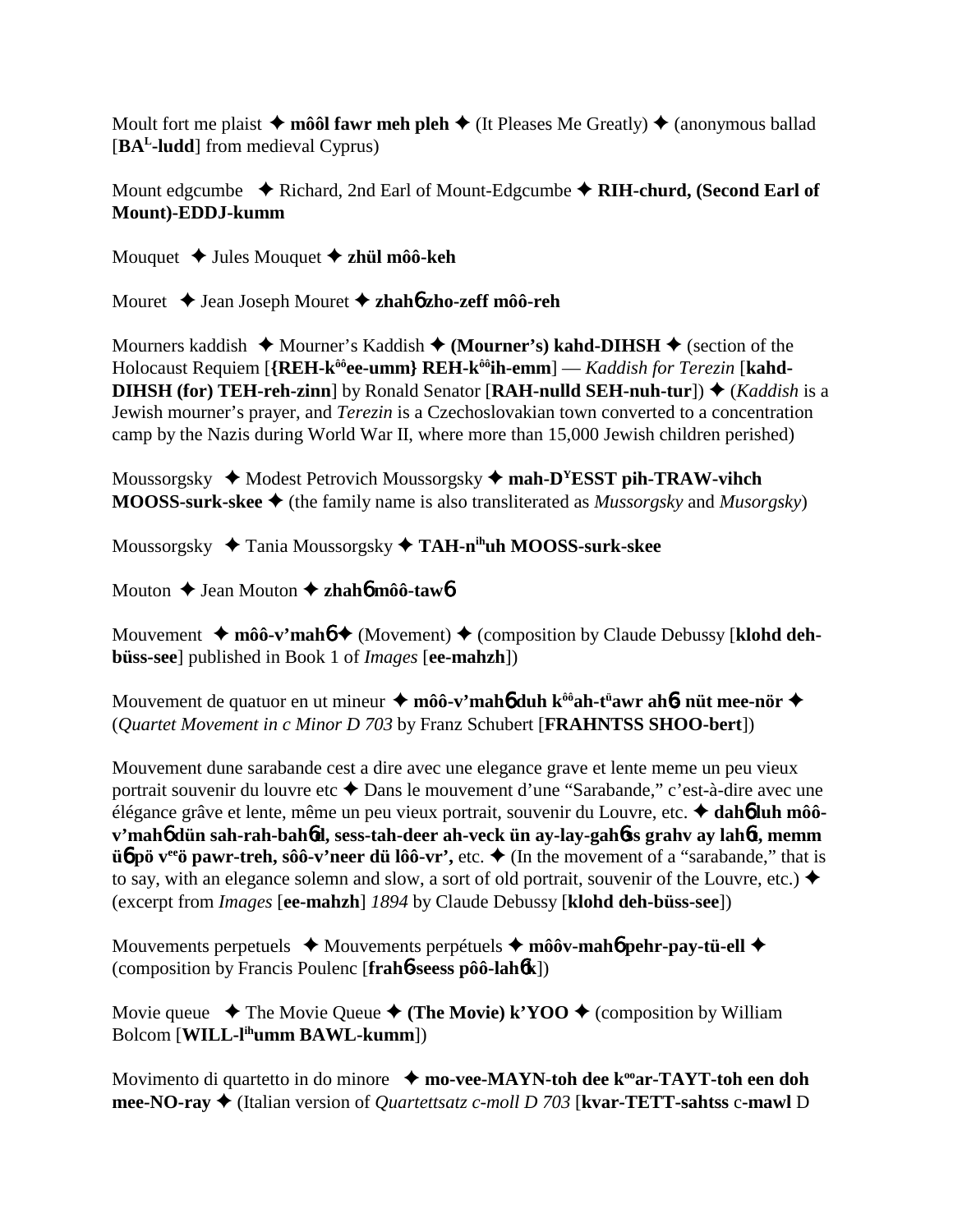7031 — *Ouartet Movement in c Minor D 703* by Franz Schubert [**FRAHNTSS SHOO-bert**])

Moyse  $\triangle$  Louis Moyse  $\triangle$  {LOO-uss MOYSS} l<sup>ôô</sup>ee m'wahss

Moyse  $\triangle$  Marcel Moyse  $\triangle$  mar-sell m'wahss  $\triangle$  (known also as Marcel Joseph [zho-zeff] Moyse)

Moyzes  $\triangle$  Alexander Moyzes  $\triangle$  AH-leck-sunn-dehr MOY-zess

Moyzes ◆ Mikuláš Moyzes ◆ MIH-kôô-lah<sup>ah</sup>sh MOY-zess

Mozart ◆ Franz Xaver Wolfgang Mozart ◆ FRAHNTSS KSAH-vur VAWLF-gahng MOtsart

Mozart  $\triangle$  Leopold Mozart  $\triangle$  LAY-o-pawlt MO-tsart  $\triangle$  (known also as Johann Georg [YOhahn GAY-awrk] Leopold Mozart)

Mozart ◆ Maria Anna Mozart ◆ mah-REE-ah AHN-nah MO-tsart ◆ (known also as Maria Anna Walburga Ignatia Mozart [mah-REE-ah AHN-nah vahl-PÔÔR-gah igg-NAH-ts<sup>ih</sup>ah MO-tsart])

Mozart ◆ Wolfgang Amadeus Mozart ◆ VAWLF-gahng ah-mah-DAY-ôôss MO-tsart

Mozart geburtshaus salzburg  $\triangleleft$  Mozart Geburtshaus, Salzburg  $\triangleleft$  MO-tsart guh-BÔÔRTS- $\mathbf{hah}^{\hat{\theta}\hat{\theta}}$ ss, ZAHLTSS-pôôrk  $\blacklozenge$  (Mozart's Birthplace, Salzburg)

Mozart orchester des opernhauses zurich  $\triangleleft$  Mozart-Orchester des Opernhauses Zürich  $\triangleleft$  MOtsart-awr-KEH-stur dess O-pehrn-hah<sup>ôô</sup>-zuss TSÜ-rihh ◆ (Mozart Orchestra of the Zurich  $[Z\hat{O}\hat{O}^{UH}\text{-rick}]$  Opera House)

Mr kallenbach  $\blacklozenge$  Mr. Kallenbach  $\blacklozenge$  (Mr.) KAHL-lunn-bahk  $\blacklozenge$  (character in the opera Satyagraha [saht-y<sup>ee</sup>AH-grah-hah] — To Insist on the Truth; music by Philip Glass [FIH-lupp] **GLASS**] and libretto by Constance DeJong [KAHNT-stunntss duh-ZHAWNG])

Mraczek  $\blacklozenge$  Joseph Gustav Mraczek  $\blacklozenge$  YAW-seff GÔÔ-stahf mRAH-check

Mravina  $\triangle$  Evgeniya Mravina  $\triangle$  yevv-GAY-nee-yuh m'RAH-vih-nuh  $\triangle$  (known also as Evgeniya Konstantinovna [kahn-stahn- $T^{\gamma}EE$ -nuff-nuh] Mravina)

Mravinsky  $\blacklozenge$  Evgeni Mravinsky  $\blacklozenge$  yevv-GAY-n<sup>y</sup>ee m'rah-VINN-skee  $\blacklozenge$  (known also as Evgeni Alexandrovich [uh-l<sup>y</sup>ick-SAHN-druh-vihch] Mravinsky)  $\blacklozenge$  (the first name is transliterated also as Yevgeny [vevv- $GAY$ -n<sup>y</sup>ee])

Mrazova ◆ Marie Mrázová ◆ MAH-ree mRAH<sup>AH</sup>-zaw-vah<sup>ah</sup>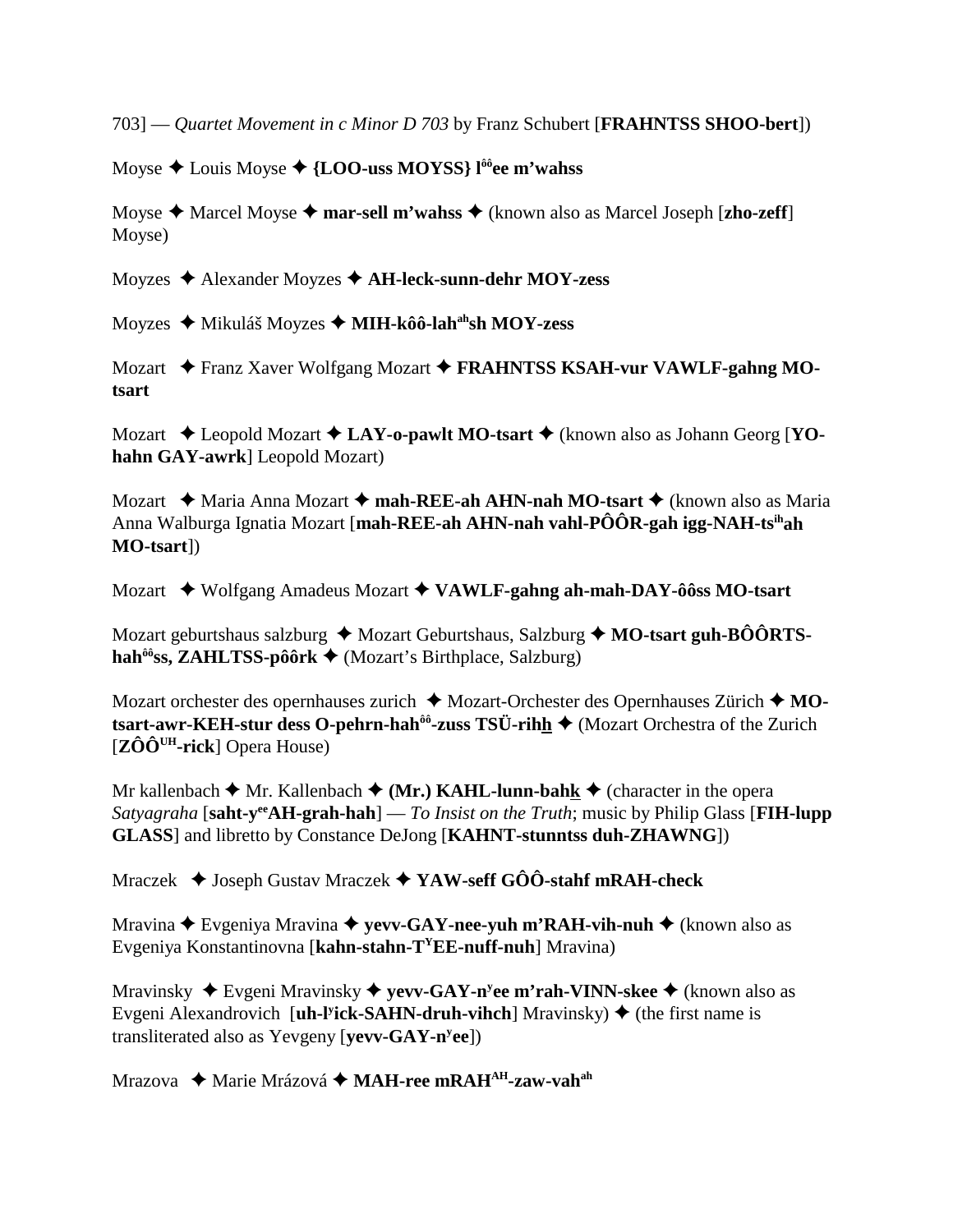Mroz  $\triangle$  Leonard Mróz  $\triangle$  leh-O-nart mROOZ

Mrs grose  $\star$  Mrs. Grose  $\star$  (Mrs.) GROHSS  $\star$  (character in the opera *The Turn of the Screw*; music by Benjamin Britten [BENN-juh-munn BRITT-tunn]; libretto by Myfanwy Piper [muh-**FAHN-wee PI-pur** after Henry James [**HENN-ree JAYMZ**])

Mrs naidoo  $\star$  Mrs. Naidoo  $\star$  (Mrs.) NAH<sup>IH</sup>-doo  $\star$  (character in the opera Satyagraha [saht $y^{\text{ee}}AH\text{-}graph\text{-}hab$  |  $-To$  Insist on the Truth; music by Philip Glass [FIH-lupp GLASS] and libretto by Constance DeJong [KAHNT-stunntss duh-ZHAWNG])

Msa glagolskaja → Mša Glagolskaja → MIH-shuh GLAH-gawl-skah-yah → (Glagolitic [gla- $\mathbf{g}$ o-LIH-tick] Mass)  $\blacklozenge$  (Mass set to music by Leoš Janáček [LEH-awsh vah-NAH<sup>AH</sup>-check])

Mshvelidze  $\triangle$  Shalva Mshvelidze  $\triangle$  shahl-VAH m'sh'v<sup>y</sup>eh-L<sup>Y</sup>IDD-zeh  $\triangle$  (known also as Shalva Mikhailovich [mee-KAHEE-luh-vihch] Mshvelidze)

Mucha  $\blacklozenge$  Jiří Mucha  $\blacklozenge$  YIH-'shee<sup>ee</sup> MÔÔ-kuh

Muck  $\div$  Karl Muck  $\div$  KARL MÔÔK

Muczynski ◆ Robert Muczynski ◆ RAH-burt muh-CHINN-skee

Mud am herd fand ich den mann  $\blacklozenge$  Müd am Herd fand ich den Mann  $\blacklozenge$  MÜT ahm HEHRT **fahnt ihh davn MAHN**  $\blacklozenge$  (trio from Act 1 of the opera *Die Walküre* [dee vahl-KÜ-ruh], music and libretto by Richard Wagner [RIH-hart VAHG-nur])

Mudarra ◆ Alonso de Mudarra ◆ ah-LAWN-so day moo-THAR-rah

Mudarra  $\triangle$  Alonso Mudarra  $\triangle$  ah-LAWN-so moo-THAR-rah

Mudie  $\triangle$  Thomas Molleson Mudie  $\triangle$  TAH-muss MAWL-luh-sunn m'YOO-dih

Mueller  $\triangle$  Edoardo Mueller  $\triangle$  ay-doh-AR-doh MÜL-lur

Mueller ◆ Otto-Werner Mueller ◆ {AHT-toh-WURR-nur m'YOOL-lur} AWT-toh-VEHRnur MÜL-lur

Mueller  $\triangle$  Zizi Mueller  $\triangle$  ZEE-zee m'YOO-lur

Mueller von asow  $\triangle$  Erich H. Mueller von Asow  $\triangle$  AY-rihh (H.) MÜL-lur fawn AH<sup>AH</sup>-sawv ♦ (known also as Erich Hermann [HEHR-mahn] Mueller von Asow [Mueller is also spelled Müller [MÜL-lur])

Muench  $\blacklozenge$  Gerhart Muench  $\blacklozenge$  GAYR-hart MÜNH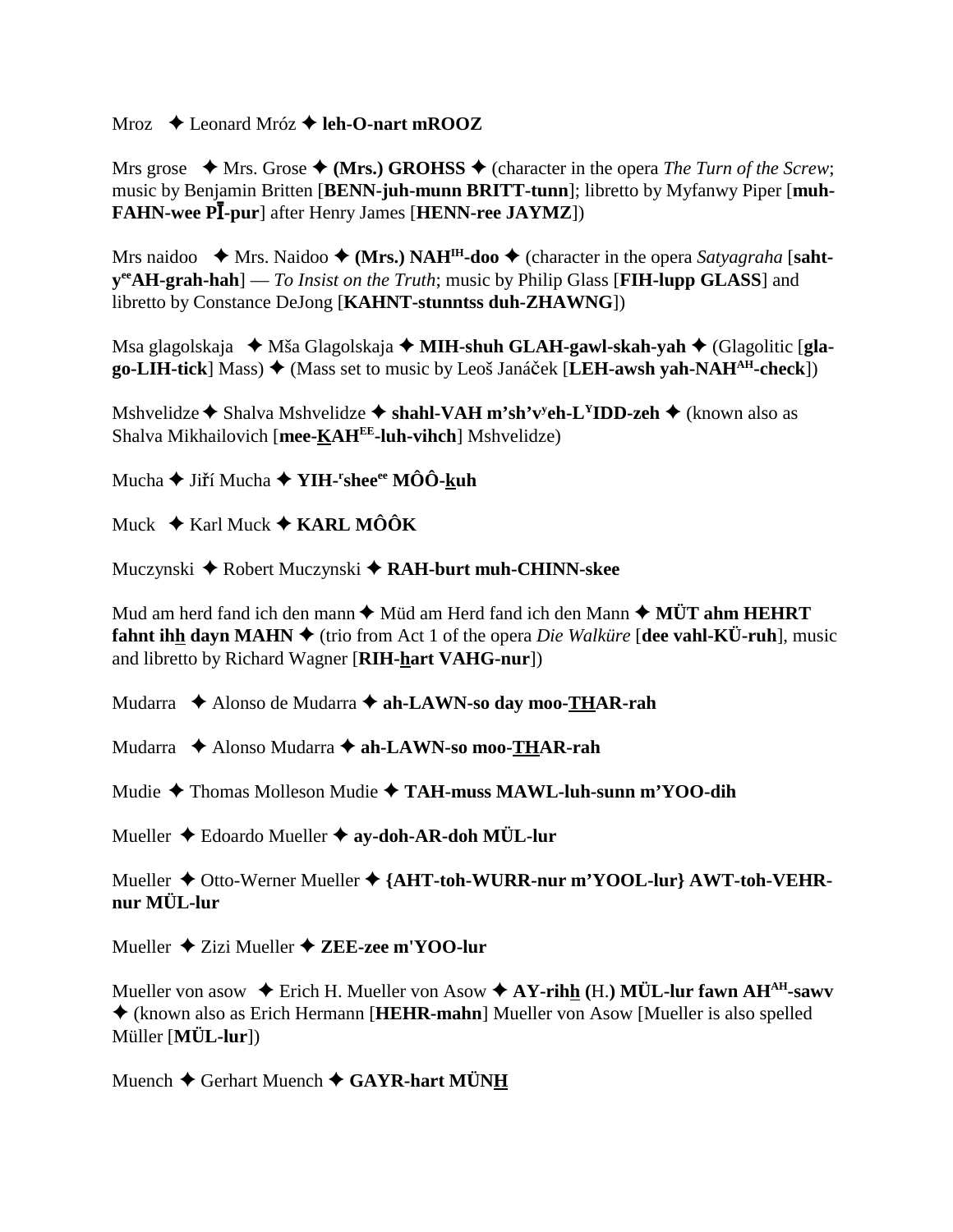Muero dejad el balcon abierto ◆ Si muero, dejad el balcón abierto ◆ see m<sup>oo</sup>AY-ro, dav-**HAHD ell bahl-KAWN ah-v<sup>ee</sup>EHR-toh**  $\blacklozenge$  (If I die, leave the balcony open)  $\blacklozenge$  (excerpt from the Concerto pour violoncelle et orchestre  $N^{\circ}$  2 [kawb-sehr-toh pôôr v<sup>ee</sup>aw-lawb-sell ay awrkess-tr' N° 2] — Concerto for Violoncello and Orchestra No. 2 — by Cristóbal Halffter [kreess-TOH-vahl ahlf-TEHR])

Muff  $\blacklozenge$  Alfred Muff  $\blacklozenge$  AHL-fravt MOOF

Muffat  $\blacklozenge$  Georg Muffat  $\blacklozenge$  GAY-awrk MÔÔF-faht

Muffat  $\blacklozenge$  Gottlieb Muffat  $\blacklozenge$  GAWT-leep MÔÔF-faht  $\blacklozenge$  (known also as Gottlieb Theophil [TAY-o-fill] Muffat)

Mugellini ◆ Bruno Mugellini ◆ BROO-no moo-jayl-LEE-nee

Mugnone Leopoldo Mugnone ♦ lay-o-POHL-doh moo-n'YO-nay

Muhlen  $\triangle$  Raimund von Zur Mühlen  $\triangle$  RAH<sup>IH</sup>-môônt fawn tsôôr MÜ-lunn

Muhlenberg  $\blacklozenge$  William Augustus Muhlenberg  $\blacklozenge$  WILL-I<sup>ih</sup>umm aw-GUSS-tuss m'YOO-lunnburg

Muhlfeld  $\triangle$  Richard Mühlfeld  $\triangle$  RIH-hart MÜL-fellt  $\triangle$  (known also as Richard Bernhard Herrmann [BEHRN-hart HEHR-mahn] Mühlfeld)

Muhling  $\triangle$  August Mühling  $\triangle$  AH<sup> $\hat{0}$ 0-g $\hat{0}$ ôst MÜ-lihng</sup>

Mujer qu engana un hombre ↓ La mujer qu'engaña un hombre ◆ lah moo-HEHR kuh ayn-**GAH-n'vah oon OHM-bray**  $\triangleleft$  (The woman who betrays a man)  $\triangleleft$  (excerpt from *Coplas* [KAWP-lahss] by Mario Castelnuovo-Tedesco [{MEH-r<sup>ee</sup>o kass-t'l-n<sup>ôô</sup>O-vo-tuh-DESS-ko} MAH-r<sup>ee</sup>o kah-stayl-n<sup>oo</sup>O-vo-tay-DAY-sko])

Mul  $\rightarrow$  Jan Mul  $\rightarrow$  YAHN MULL

Mulder  $\triangle$  Ernest Willem Mulder  $\triangle$  EHR-nesst WILL-lumm MULL-dur

Mulder ♦ Herman Mulder ♦ HEHR-mahn MULL-dur

Muldowney  $\triangle$  Dominic Muldowney  $\triangle$  DAW-mih-nick mull-DOW-nee  $\triangle$  (known also as Dominic John [JAHN] Muldowney)

Mule  $\triangle$  Giuseppe Mulè  $\triangle$  joo-ZAYP-pay moo-LAY

Mule  $\triangle$  Marcel Mule  $\triangle$  mar-sell mül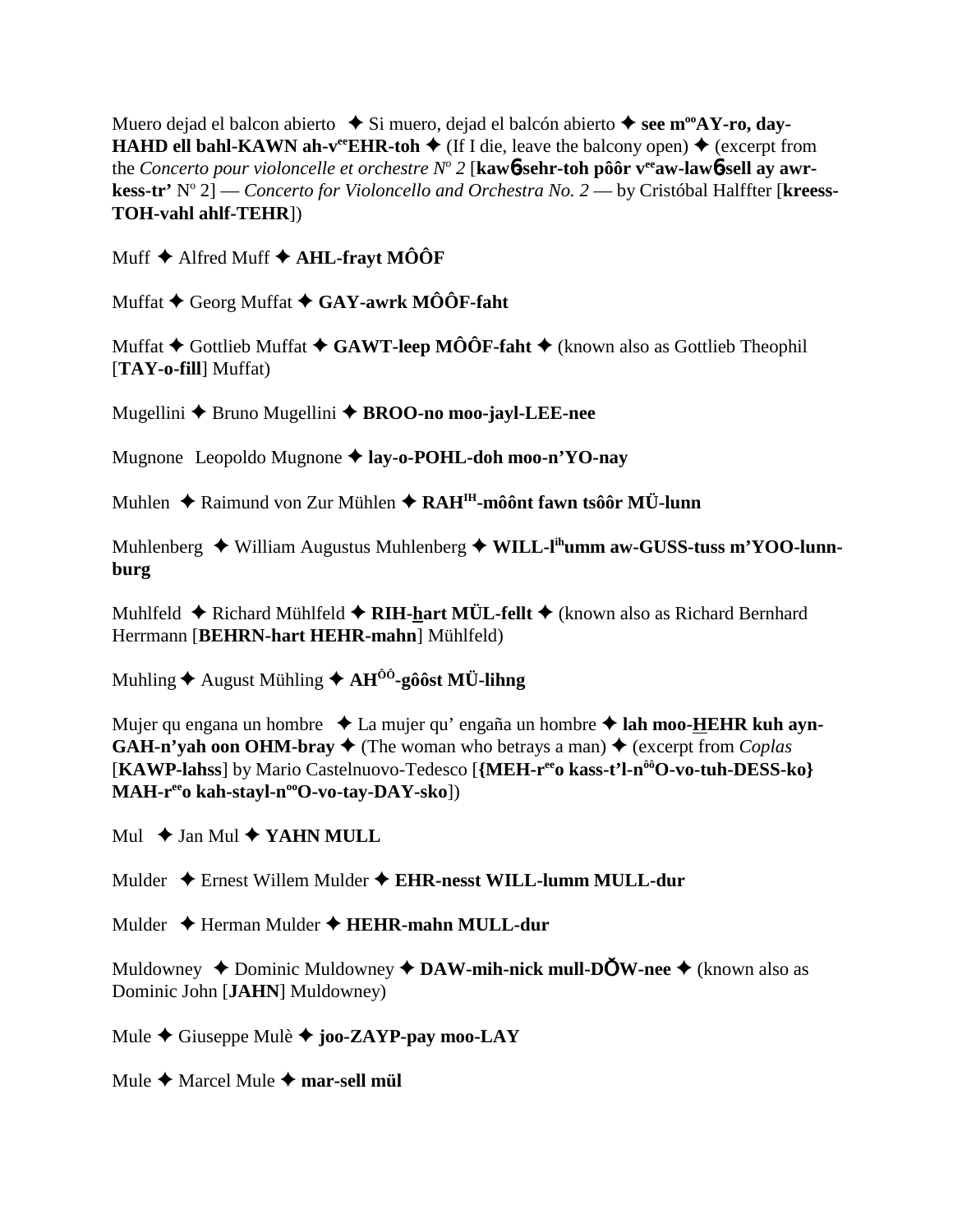Mulholland Declan Mulholland **DECK-l'n mull-HAHL-lunnd**

Muller **◆** Adolf Müller ◆ AH<sup>AH</sup>-dawlf MÜL-lur

Muller August Eberhard Müller **AHÔÔ-gôôst AY-bur-hart MÜL-lur**

Muller Bernhard Müller **BEHRN-hart MÜL-lur**

Muller Edoardo Müller **ay-doh-AR-doh MÜL-lur**

Muller **◆** Franz Müller ◆ FRAHNTSS MÜL-lur ◆ (known also as Franz Karl Friedrich [**KARL FREET-rihh**] Müller)

Muller Friedrich Müller **FREET-rihh MÜL-lur**

Muller **→** Georg Gottfried Müller **→ GAY-awrk GAWT-freet MÜL-lur →** (known also as George Godfrey Müller [**JAW-urj GAHD-free MÜL-lur**])

Muller Georg Müller **GAY-awrk MÜL-lur**

Muller ♦ George Godfrey Müller ♦ **JAW-urj GAHD-free MULL-lur ♦** (Americanized version of the German name Georg Gottfried Müller [**GAY-awrk GAWT-freet MÜL-lur**])

Muller Gottfried Müller **GAWT-freet MÜL-lur**

Muller Gustav Müller **GÔÔ-stahf MÜL-lur**

- Muller **→** Hans Müller **→ HAHNSS MÜL-lur**
- Muller ♦ Heinrich Fidelis Müller ♦ **HĪN-rih<u>h</u> fee-DAY-liss MÜL-lur**
- Muller Herbert Müller **HEHR-pert MÜL-lur**
- Muller Hermann Müller **HEHR-mahn MÜL-lur**
- Muller Hugo Müller **HOO-go MÜL-lur**
- Muller **→** Iwan Müller **→ EE-wahn MÜL-lur**
- Muller ♦ Joseph Müller ♦ YOH<sup>OH</sup>-zeff MÜL-lur
- Muller Karl Christian Müller **KARL KRIH-stihahn MÜL-lur**
- Muller Karl Müller **KARL MÜL-lur**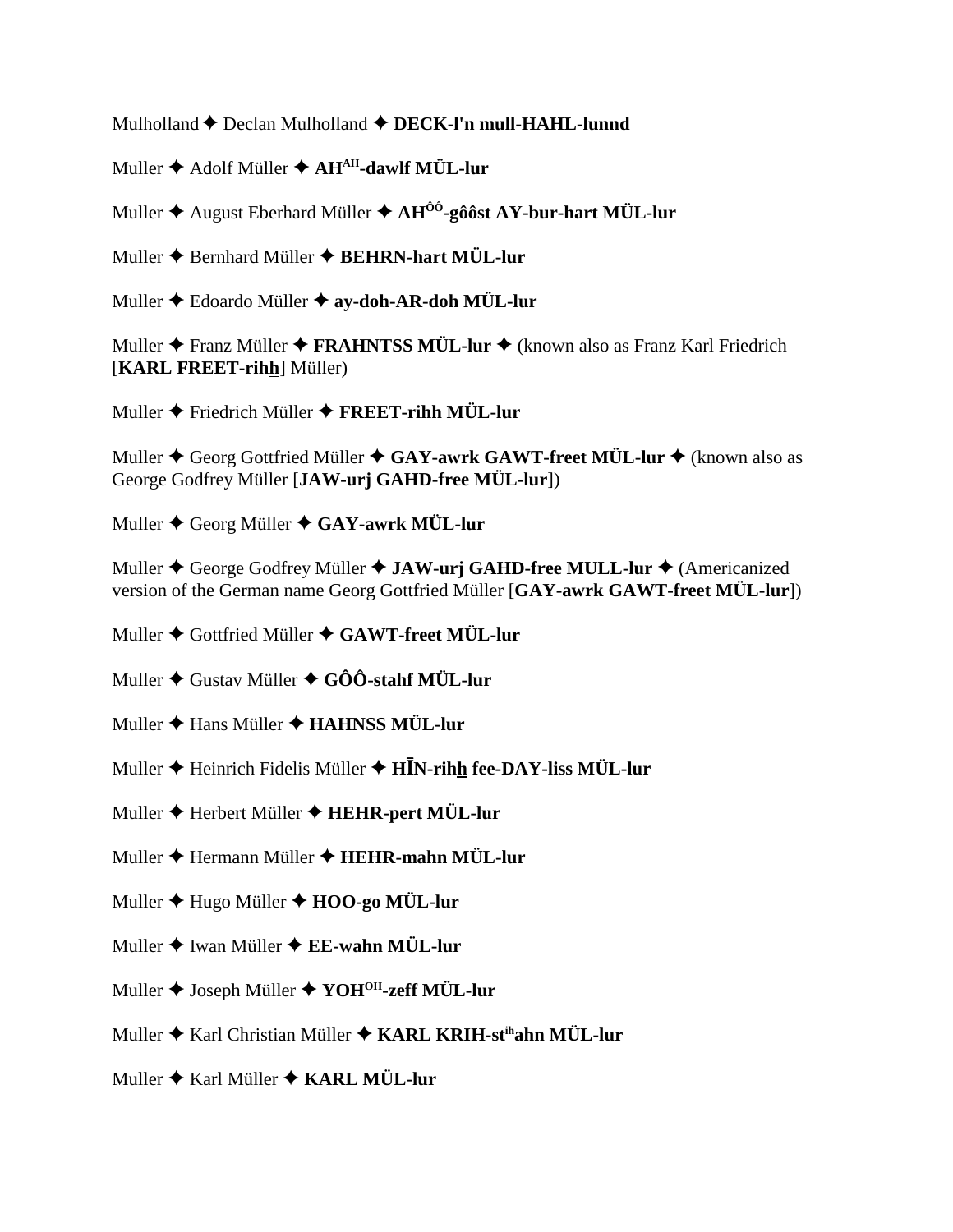Muller Maria Müller **mah-REE-ah MÜL-lur**

Muller **→** Marianne Muller → mah-rih-AHN-nuh MÜLL-lur

Muller Paul Müller **PAHÔÔL MÜL-lur**

Muller Peter Erasmus Lange-Müller **PEE-tuh ee-RAHSS-môôss LAHNG-uh-MÜLLlaw**

Muller Peter Müller **PAY-tur MÜL-lur**

Muller **→** Rufus Müller ◆ **ROO-fuss MÜL-lur** 

Muller Sigfrid Walther Müller **ZICK-fritt VAHL-tur MÜL-lur**

Muller Theodor Müller **TAY-o-dohohr MÜL-lur**

Muller Wenzel Müller **VENN-tsull MÜL-lur**

Muller Wilhelm Müller **VILL-hellm MÜL-lur**

Muller blattau ◆ Joseph Müller-Blattau ◆ YOH<sup>OH</sup>-zeff MÜL-lur-BLAHT-tah<sup>ôô</sup> ◆ (known also as Joseph Maria [**mah-REE-ah**] Müller-Blattau)

Muller hartmann ◆ Robert Müller-Hartmann ◆ ROH<sup>OH</sup>-bert MÜL-lur-HART-mahn

Muller hermann  $\triangle$  Johanna Müller-Hermann  $\triangle$  yo-HAHN-nah MÜL-lur-HEHR-mahn

Muller kray ♦ Hans Müller-Kray ♦ **HAHNSS MÜL-lur KRĪ** 

Muller molinari Helga Müller-Molinari **HELL-gah MÜL-lur-mo-lee-NAH-ree**

Muller reuter Theodor Müller-Reuter **TAY-o-dohohr MÜL-lur-ROY-tur**

Muller und der bach  $\triangle$  Der Müller und der Bach  $\triangle$  dayr MÜ-lur ôônt dayr BAHK  $\triangle$  (The Miller and the Brook)  $\blacklozenge$  (poem by Wilhelm Müller [**VILL-hellm MÜL-lur**] set to music by Franz Schubert [**FRAHNTSS SHOO-bert**] in the song cycle *Die schöne Müllerin* [**dee SHÖnuh MÜL-luh-rinn**] — *The Miller's Lovely Daughter*)

Muller von asow Erich H. Müller von Asow **AY-rihh (**H.**) MÜL-lur fawn AH-sawv** (known also as Erich Hermann [**HEHR-mahn**] von Asow)  $\triangleq$  (Müller is also spelled Mueller [**MÜL-lur**])

Muller von kulm ◆ Walter Müller von Kulm ◆ VAHL-tur MÜL-lur fawn KÔÔLM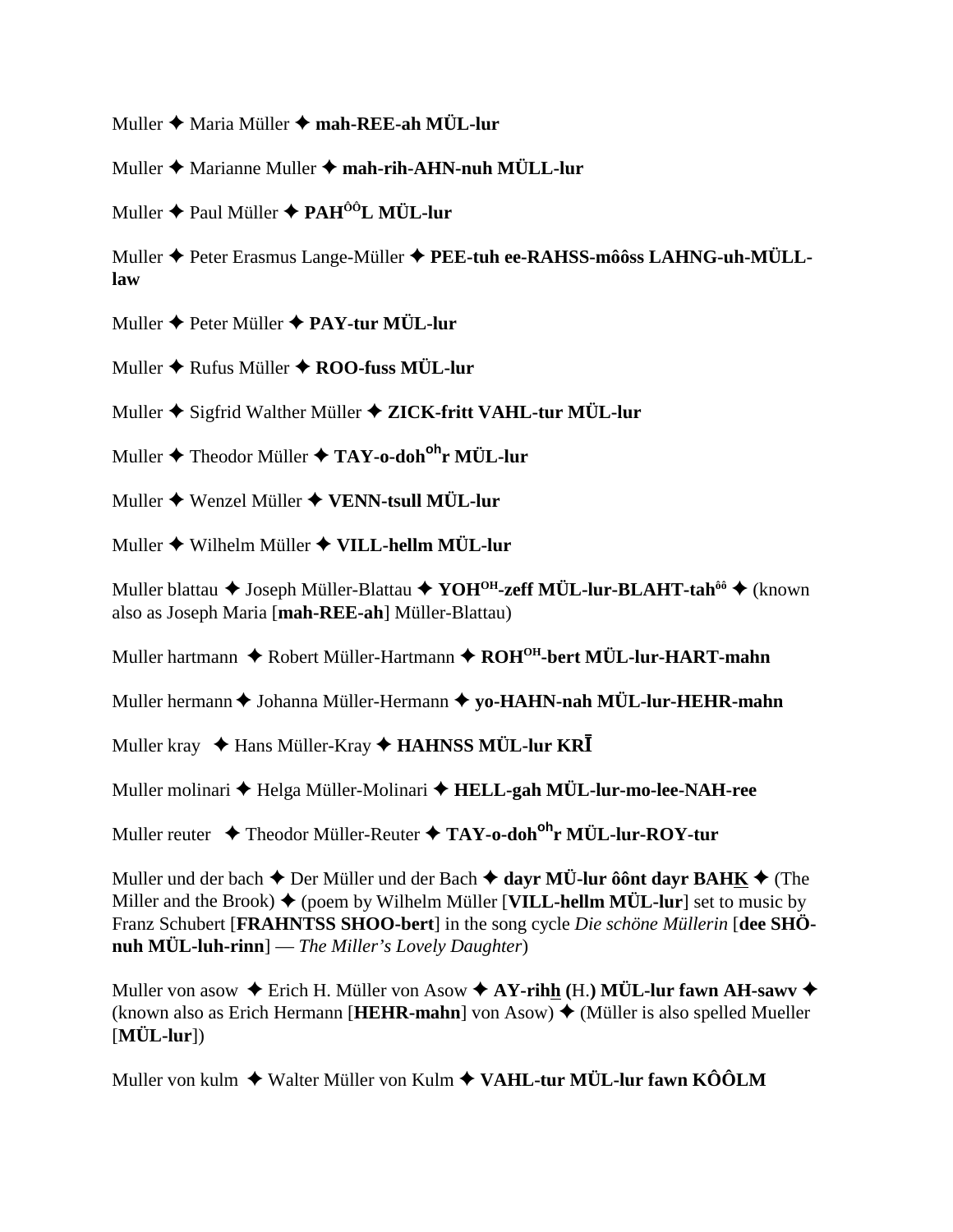Muller zurich  $\triangleq$  Paul Müller-Zürich  $\triangleq$  PAH<sup> $\hat{0}$ ôL MÜL-lur-TSÜ-rihh</sup>

Mullers blumen  $\triangle$  Des Müllers Blumen  $\triangle$  dess MÜL-lurss BLOO-munn  $\triangle$  (The Miller's Flowers)  $\blacklozenge$  (poem by Wilhelm Müller [VILL-hellm MÜL-lur] set to music by Franz Schubert **[FRAHNTSS SHOO-bert]** in the song cycle *Die schöne Müllerin* [dee SHÖ-nuh MÜL-luh- $\text{rinn}$  – The Miller's Lovely Daughter)

Mullova  $\blacklozenge$  Viktoria Mullova  $\blacklozenge$  vick-TAW-r<sup>ih</sup>uh MOOL-luh-vuh

Multas per gentes  $\triangleleft$  MOOL-tuss pehr JAYN-tess  $\triangleleft$  (excerpt from Sirmio, Tria Catulli *Carmina* [SEER- $m<sup>ih</sup>$ <sup>0</sup> TRIH-uh kuh-TÔÔL-lih KAR-mih-nuh], a cycle of autobiographical poems by Catullus [kuh-TOOL-lôôss] set to music by Carl Orff [KARL AWRF])

Mulvey ◆ Gráinne Mulvey ◆ GOHN-yuh MULL-vee

Mumma  $\blacklozenge$  Gordon Mumma  $\blacklozenge$  GAWR-dunn MUMM-muh

Munch ◆ Charles Munch ◆ {CHAH-rullz MUNNCH} SHARL MÜNH)

Munch  $\triangle$  Ernst Münch  $\triangle$  EHRNST MÜNH

Munch  $\triangleq$  Hans Münch  $\triangleq$  HAHNSS MÜNH

Munchinger  $\triangle$  Karl Münchinger  $\triangle$  KARL MÜN-hihng-ur

Munchner rundfunkorchester  $\triangleq$  Münchner Rundfunkorchester  $\triangleq$  MÜNH-nur RÔÔNT $f\hat{o} \hat{o}$ ngk-awr-keh-stur  $\triangleleft$  (Munich [m'YOO-nick] Radio Orchestra)

Munclinger  $\blacklozenge$  Milan Munclinger  $\blacklozenge$  MIH-lunn MÔÔNTSS-lihng-er

Mundus vergens  $\triangleleft$  MOON-dôôss VEHR-ghennz  $\triangleleft$  (The World Declining)  $\triangleleft$  (anonymous composition)

Muneira  $\triangle$  Muñeira  $\triangle$  moo-n'YAY<sup>ee</sup>-rah  $\triangle$  (a type of song in Galicia, an area in northwestern Spain)  $\triangle$  (excerpt from the Suite compostelana [s<sup>ii</sup>eet kawm-pawss-tay-LAH-nah], pertaining to the people of Santiago de Compostela [sahn-tee-AH-go day kawm-pawss-TAY-lah], a small administrative district in northwestern Spain, by Federico Mompou [feh-theh-REE-ko mawm- $PO<sup>00</sup>$ ])

Munequita linda  $\triangleq$  Muñequita Linda  $\triangleq$  moo-n'yay-KEE-tah LEEN-dah  $\triangleq$  (song by Maria Grever [mah-REE-ah gray-VEHR])

Mung tha bya  $\triangleq$  Mung Tha Bya  $\triangleq$  MUHNG TAH b'YAH  $\triangleq$  (Emperor of Burma)  $\triangleq$ (character in the opera *Das Nusch-Nuschi* [dahss  $N\hat{O} \hat{O} S H - N \hat{O} \hat{O}$ -shee] — *The Nusch-Nuschi*; music by Paul Hindemith [PAH<sup>ÔÔ</sup>L HINN-tuh-mitt] and libretto by Franz Blei [FRAHNTSS]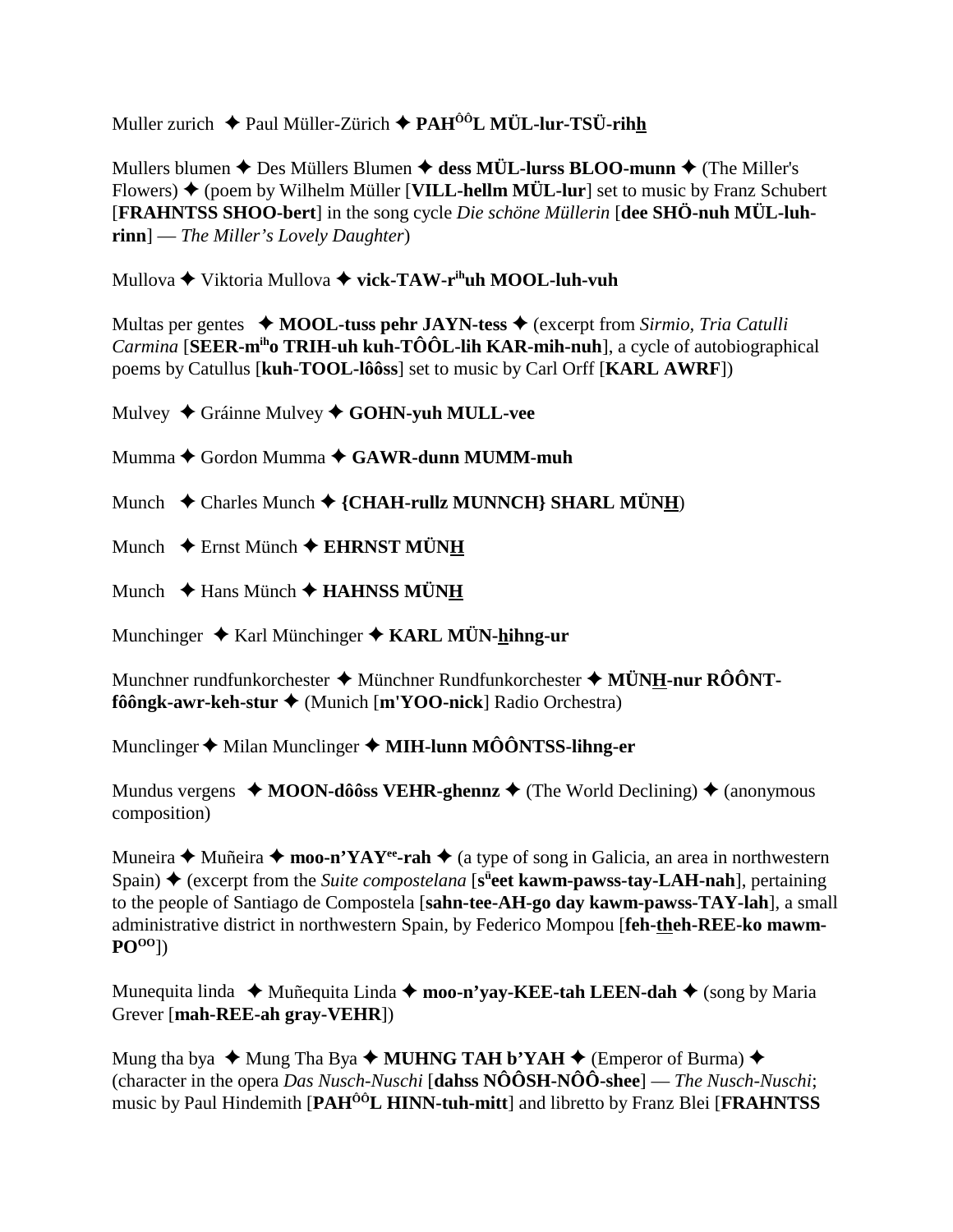$BL\bar{I}$ )  $\blacklozenge$  (the Nusch-Nuschi is a mythical beast, half rat and half alligator)  $\blacklozenge$  (the opera is subtitled A Play for Burmese Marionettes)

Munich radio orchestra ◆ Munich Radio Orchestra ◆ m'YOO-nick (Radio Orchestra) ◆ (German spelling and pronunciation of Munich: München [MÜN-hunn])

Muniz ◆ Ricardo Muñiz ◆ ree-KAR-doh moo-n'YEETH

Munnich  $\triangle$  Richard Münnich  $\triangle$  RIH-hart MÜN-nihh

Munoz ◆ Padre Luis Villalba Muñoz ◆ PAH-dray l<sup>oo</sup>EESS vee-l'YAHL-vah moon'YAWTH

Munsel  $\triangle$  Patrice Munsel  $\triangle$  puh-TREESS munn-SELL  $\triangle$  (known also as Patrice Beverly [BEH-vur-lee] Munsel)

Munz  $\blacklozenge$  Mieczysław Munz  $\blacklozenge$  {MEE-chuh-slaw MUNNZ} m<sup>ee</sup>eh-CHISS-wahf MÔÔNZ

Munzberg  $\triangleq$  Felix Weingartner, Edler von Münzberg  $\triangleq$  FAY-lickss VIN-gart-nur, ETT-lur **fawn MÜNTSS-pehrk**  $\triangle$  (known also as Paul [PAH<sup> $00$ </sup>L] Felix Weingartner, Edler von Münzberg)

Munzer  $\triangle$  Georg Münzer  $\triangle$  GAY-awrk MÜN-tsur

Muradeli  $\triangleq$  Vano Muradeli  $\triangleq$  vah-NO môô-rah-DAY-l<sup>y</sup>ih  $\triangleq$  (known also as Vano Ilyich [ill-**YEECH**] Muradeli)

Murakumo ◆ Ayako Murakumo ◆ ah-yah-kaw moo-lah-koo-maw

Muratore  $\triangle$  Lucien Muratore  $\triangle$  lü-s<sup>ee</sup> ah**omü**-rah-tawr

Murcell  $\triangle$  Raymond Murcell  $\triangle$  RAY-munnd mur-SELL

Murcia  $\bullet$  MOOR-th<sup>ee</sup> ah  $\bullet$  (region in southeastern Spain)

Murer → Bernardo di Steffanino Murer → bayr-NAR-doh dee stayf-fah-NEE-no MOO-rayr ♦ (known also as Bernhard der Deutsche [BEHRN-hart dayr DOYT-shuh])

Murgatroyd  $\triangle$  Andrew Murgatroyd  $\triangle$  ANN-droo MUR-guh-troyd

Murger  $\triangle$  Henri Mürger  $\triangle$  ahb-ree mür-zhay

Muris  $\triangle$  Johannes de Muris  $\triangle$  zhaw-ahn-ness duh mür

Murmelndes luftchen  $\triangleq$  Murmelndes Lüftchen  $\triangleq$  MÔÔR-mulln-duss LÜFT-hunn  $\triangleq$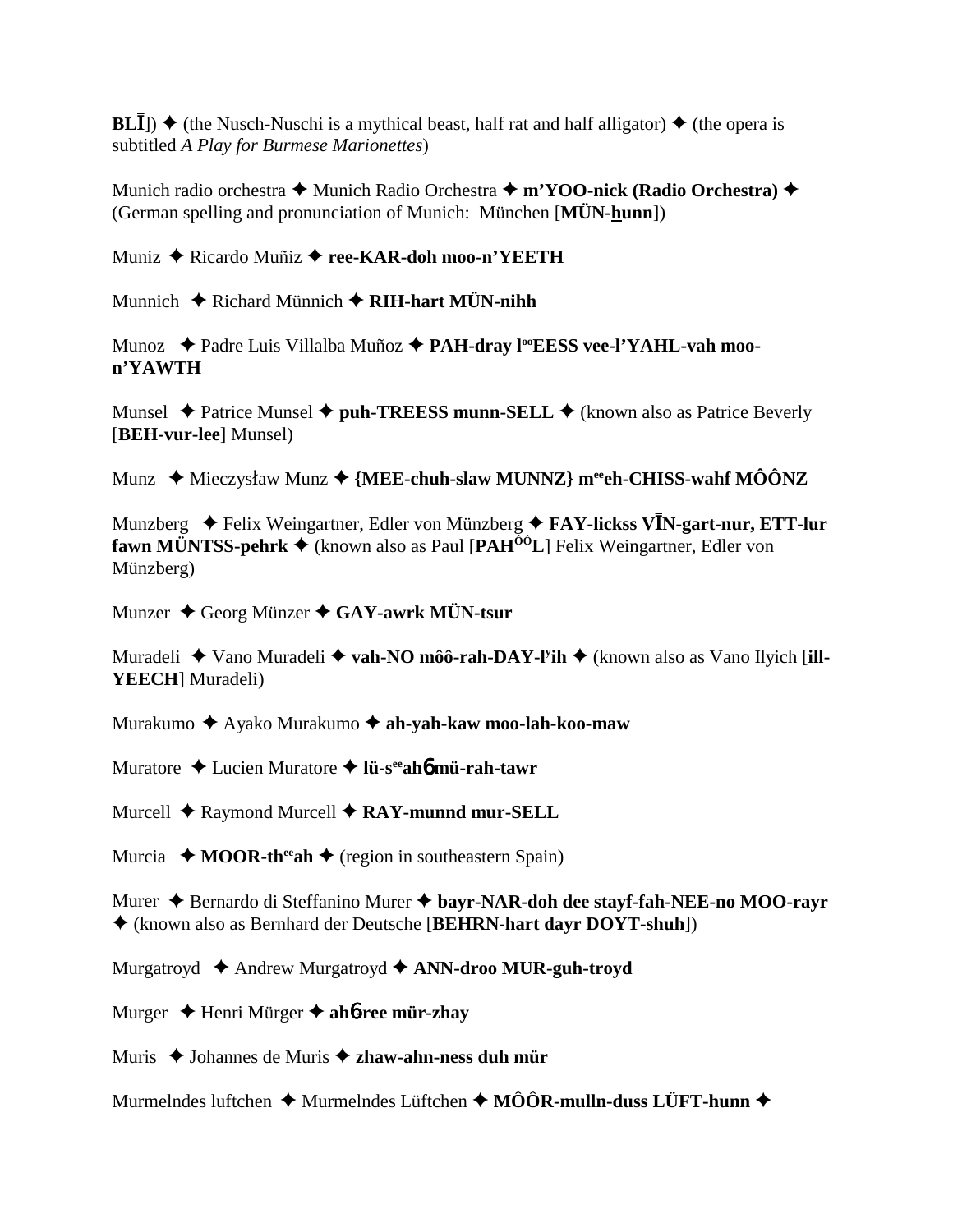(composition by Adolf Jensen [**AHAH-dawlf YENN-sunn**])

Muro Bernardo de Muro **BAYR-nahr-doh day MOO-ro**

Murphy Gerard Murphy **JEH-rard MUR-fee**

Murschhauser ◆ Franz Xaver Anton Murschhauser ◆ FRAHNTSS KSAH-vur AHN-toh<sup>oh</sup>n **MÔÔRSH-hahôô-zur**

Murska ◆ Ilma di Murska ◆ **EEL-mah dee MOO-skah** 

Musard **←** Philippe Musard ← fee-leep mü-sar

Muse  $\triangle$  La muse  $\triangle$  lah müz $\triangle$  (character in the opera *Les contes d'Hoffmann* [leh kaw6**t**] **dawf-mahn**] — *The Tales of Hoffmann*; music by Jacques Offenbach [**ZHACK AWF-funnbahk**]; libretto by Jules Barbier [**zhül bar-beeay**] and Michel Carré [**mee-shell kar-ray**])

Musensohn  $\triangle$  Der Musensohn  $\triangle$  dayr MOO-zunn-zohn  $\triangle$  (Son of the Muses)  $\triangle$  (poem by Johann Wolfgang von Goethe [**YO-hahn VAWLF-gahng fawn GÖ-tuh**] set to music by Franz Schubert [**FRAHNTSS SHOO-bert**])

Muset Colin Muset **kaw-leh**6 **mü-zeh**

Musetta  $\triangle$  moo-ZAYT-tah  $\triangle$  (character in the opera *La bohème* [lah baw-emm] — *Bohemian* Life; music by Giacomo Puccini [JAH-ko-mo poo-CHEE-nee]; libretto by Luigi Illica [l<sup>oo</sup>EE-jee **eel-LEE-kah**] and Giuseppe Giacosa [**joo-ZAYP-pay jah-KO-zah**] after Henri Murger [**ah**6**-ree mür-zhay**])

Musettas waltz  $\triangleleft$  Musetta's Waltz  $\triangleleft$  moo-ZAYT-tahz (Waltz)  $\triangleleft$  (excerpt from the opera *La bohème* [**lah baw-emm**] — *Bohemian Life*; music by Giacomo Puccini [**JAH-ko-mo poo-**CHEE-nee]; libretto by Luigi Illica [l<sup>oo</sup>EE-jee eel-LEE-kah] and Giuseppe Giacosa [joo-ZAYP**pay jah-KO-zah**] after Henri Murger [**ah**6**-ree mür-zhay**])

Musette en rondeau tendrement **→** Musette en rondeau. Tendrement → m**ü-zett ah** $6$  **raw** $6$ **-doh. tah6-dr'-mah6 →** (excerpt from the *Suite en mi mineur* [s<sup>ü</sup>eet ah6 mee mee-nör] — *Suite in e Minor* — by Jean-Philippe Rameau [**zhah**6**-fee-leep rah-mo**])

Musette in d major  $\triangle$  Musette in D Major  $\triangle$  m**ü-zett (in D Major)**  $\triangle$  (composition by Johann Sebastian Bach [**YO-hahn {suh-BASS-tihunn BAHK} zay-BAH-stihahn BAHK**])

Musgrave Thea Musgrave **THEE-uh MUSS-grayv**

Mushabac Jane Mushabac **JAYN môô-SHAH-bahk**

Mushel Georgi Mushel **gay-AWR-ghee môô-SHELL**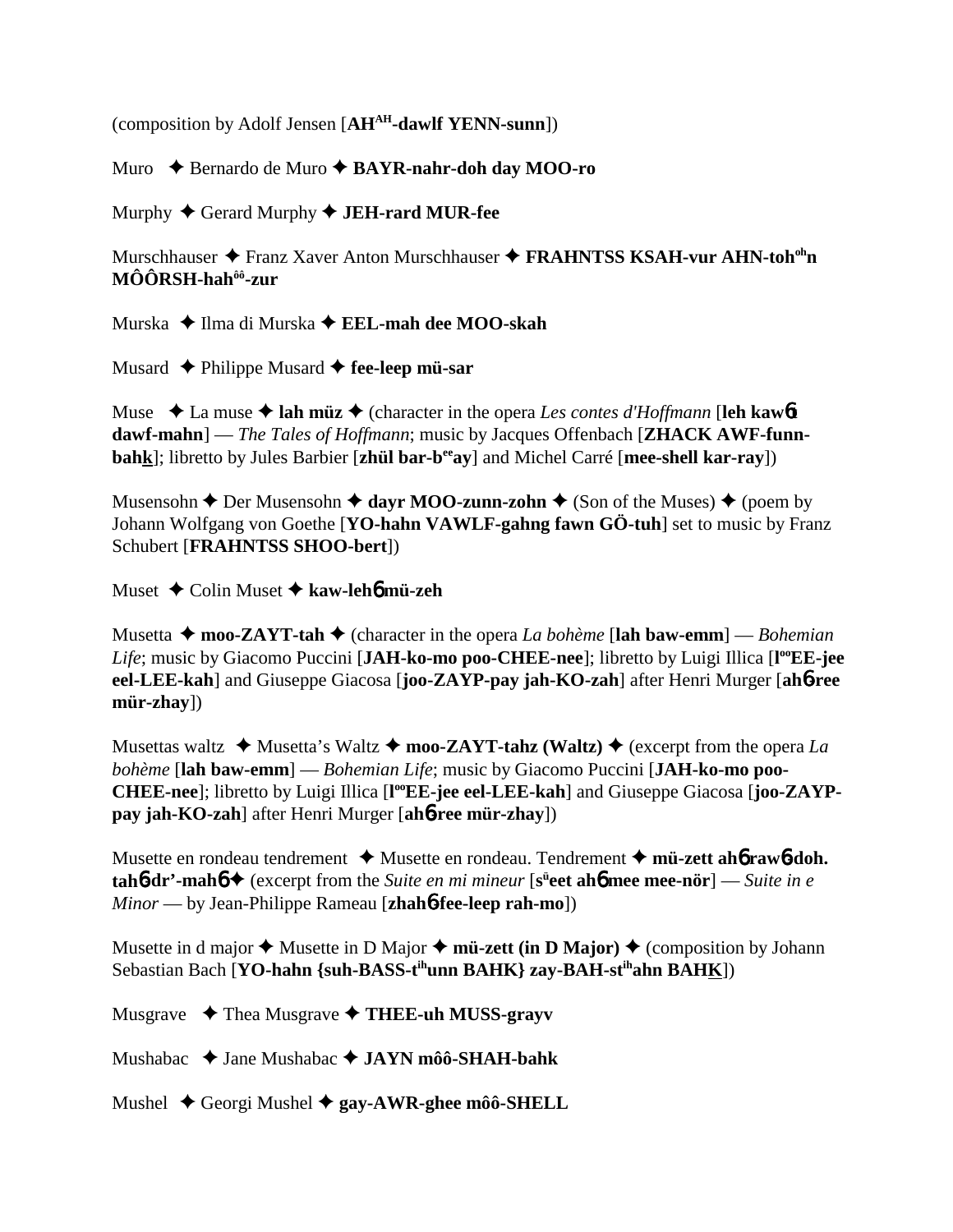Musica antiqua koln **→** Musica Antiqua Köln → **MOO-zee-kah ahn-TEE-k<sup>oo</sup>ah KÖLN** → (a performing group)  $\blacklozenge$  (Köln = Cologne [**kuh-LOHN**], German city)

Musica dei donum optimi ◆ Musica, dei donum optimi ◆ MOO-zih-kuh, DAY<sup>EE</sup> DOH-nôôm **OHP-tih-mih ♦** (composition by Orlando de Lassus [awr-lah**6-doh duh lahss-sü**])

Musica dolce  $\rightarrow$  **MOO-zee-kah DOHL-chay**  $\rightarrow$  (vocal composition by Francesco Cavalli [**frahn-CHAY-sko kah-VAHL-lee**])

Musica fiata koln ♦ Musica Fiata Köln ♦ MOO-zee-kah f<sup>ee</sup>AH-tah KÖLN ♦ (a performing group)  $\triangleq$  (Köln = Cologne [**kuh-LOHN**], German city)

Musica liturgica en la espana de colon ◆ Música litúrgica en la España de Colón ◆ MOO-see**kah lee-TOOR-hee-kah ayn lah ayss-PAH-n'yah day ko-LAWN**  $\blacklozenge$  (Liturgical music in the Spain of Columbus)

Musica polyphonica **MOO-zee-kah po-lee-FO-nee-kah**

Musica proibita  $\triangle$  **MOO-zee-kah pro<sup>ee</sup>-BEE-tah**  $\triangle$  (Prohibited Music)  $\triangle$  (composition by Stanislas Gastaldon [**stah-NEESS-lahss gahss-TAHL-dohn**])

Musica sacra orchestra ◆ Musica Sacra Orchestra ◆ **MOO-zee-kah SAH-krah ohr-KAYstrah**

Musicescu Gavriil Musicescu **gah-VREEEEL moo-sih-CHESS-koo**

Musici **→** I Musici **→ ee MOO-zee-chee** → (composition by Antonio Vivaldi [**ahn-TAW-n<sup>ee</sup>o vee-VAHL-dee**])  $\blacklozenge$  (also a string chamber orchestra)

Musiciens du louvre Les musiciens du Louvre **leh mü-zih-seeah**6 **dü lôô-vr'**

Musik der nacht  $\triangleleft$  Musik der Nacht  $\triangleleft$  moo-ZEEK dayr NAHKT  $\triangleleft$  (Music at Night)  $\triangleleft$ (excerpt from the operetta *Indigo und die vierzig Räuber* [**INN-dee-go ôônt dee FEER-tsihh ROY-bur**] — *Indigo and the Forty Thieves*; music by Johann Strauss II [**YO-hahn SHTRAHÔÔSS II**] and lyric by Michael Kunze [**MIH-hah-ell KÔÔN-tsuh**])

Musikalisches opfer **→** Musikalisches Opfer → moo-zee-KAH<sup>AH</sup>-lih-shuss AWP-fur → (Musical Offering)  $\triangle$  (compositions by Johann Sebastian Bach [**YO-hahn** {suh-**BASS-t<sup>ih</sup>unn BAHK} zay-BAH-stihahn BAHK**])

Musin **→** Ovide Musin **→ o-vee-deh mü-seh**6

Musiol ◆ Robert Paul Johann Musiol ◆ ROH<sup>OH</sup>-bert PAH<sup>ôô</sup>L YO-hahn MOO-z<sup>ih</sup>awl

Musique  $\triangle A$  la musique  $\triangle A$  **ah lah mü-zeek**  $\triangle A$  (To Music)  $\triangle A$  (poem by Edmond Rostand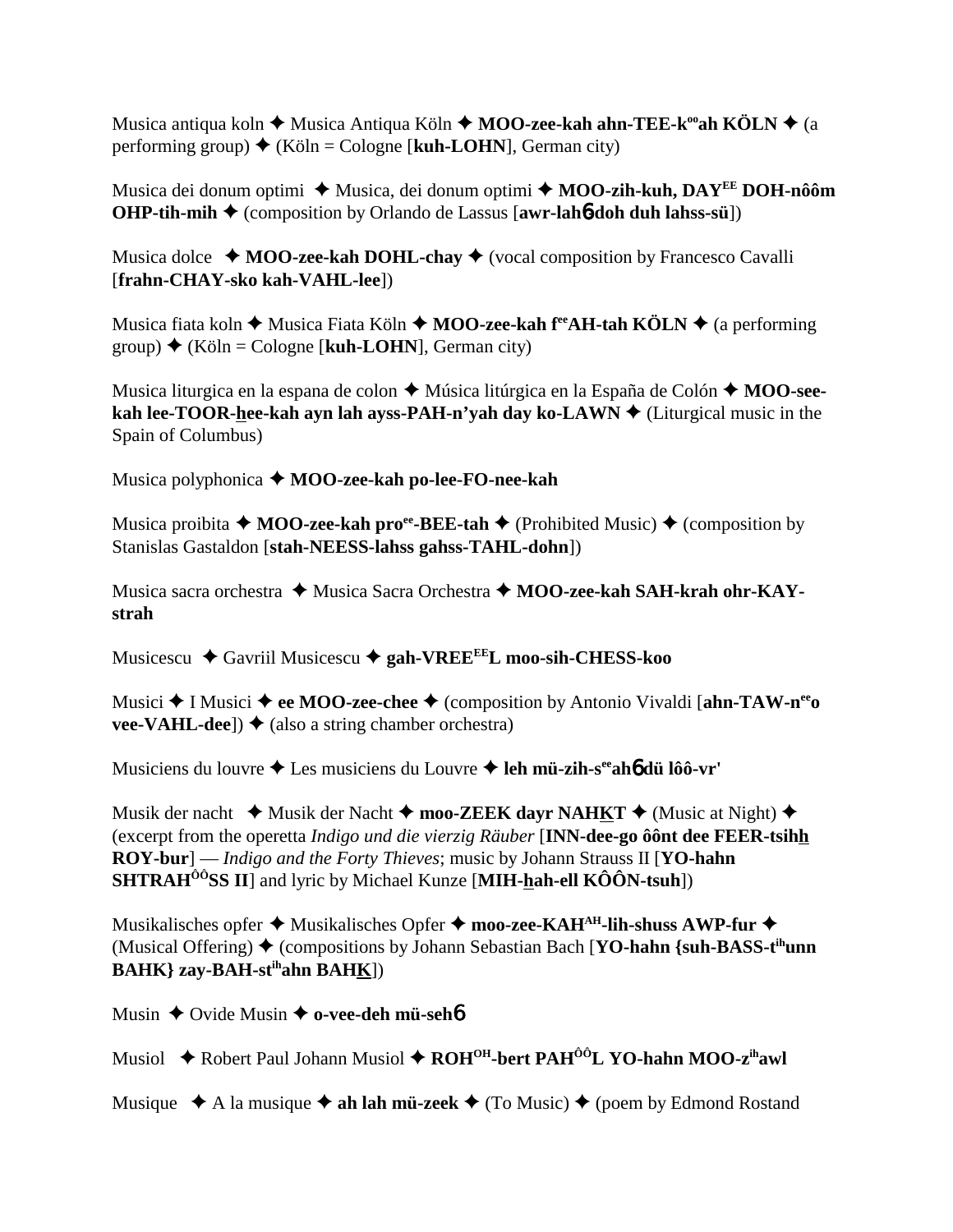**[edd-maw6 raw-stah6]** set to music for female chorus and solo soprano by Emmanuel Chabrier  $[emm\text{-}mah\text{-}n^u$ ell shah-br<sup>ee</sup>ay])

Musorgsky  $\blacklozenge$  Modest Musorgsky  $\blacklozenge$  mah-D<sup>Y</sup>ESST MOO-surk-skee  $\blacklozenge$  (known also as Modest Petrovich [pih-TRAW-vihch] Musorgsky)  $\blacklozenge$  (the family name is also transliterated as Mussorgsky and Moussorgsky)

Muss ein wunderbares sein  $\triangle$  Es muss ein Wunderbares sein  $\triangle$  ess MÔÔSS In VÔÔN-turpah-russ zin  $\triangle$  (How Wondrous It Must Be)  $\triangle$  (poem by Oscar von Redwitz [AW-skar fawn **RETT-vittss** set to music by Franz Liszt [FRAHNZ LISST])

Muss es eine trennung geben  $\triangleq$  Muss es eine Trennung geben  $\triangleq$  MÔÔSS ess I-nuh TRENNnôông GAY-bunn  $\triangle$  (Must There Be a Parting)  $\triangle$  (poem by Johann Ludwig Tieck [YO-hahn LOOT-vihh TEEK] set to music by Johannes Brahms [yo-HAHN-nuss {BRAHMZ} **BRAH<sup>AH</sup>MSS**] in the song cycle *Die schöne Magelone* [dee SHÖ-nuh mah-guh-LO-nuh] — The Beautiful Magelone)

Muss jetzt partout zu ihr  $\triangleleft$  MÔÔSS YETTST par-TOO tsoo EER  $\triangleleft$  (aria from the opera Der Rosenkavalier [dayr RO-zunn-kah-fah-leer] — The Knight of the Rose; music by Richard Strauss [RIH-hart SHTRAH<sup>00</sup>SS] and libretto by Hugo von Hofmannsthal [HOO-go fawn HAWF-mahn-stahl])

Musset  $\triangle$  Alfred de Musset  $\triangle$  ahl-fredd duh müss-seh

Mussolini ♦ Cesare Mussolini ♦ chay-ZAH-ray mooss-so-LEE-nee

Mussolini ◆ Romano Mussolini ◆ ro-MAH-no mooss-so-LEE-nee

Mussorgsky  $\triangleq$  Modest Mussorgsky  $\triangleq$  mah-D<sup>Y</sup>ESST MOOSS-surk-skee  $\triangleq$  (known also as Modest Petrovich [pih-TRO-vihch] Mussorgsky)  $\blacklozenge$  (the family name is also transliterated as Musorgsky and Moussorgsky)

Mussorgsky state conservatory yekaterinburg ◆ Mussorgsky State Conservatory, Yekaterinburg  $\triangle$ MOOSS-surk-skee (State Conservatory), yeh-kuh-teh-rinn-BÔÔRK

Mustel  $\blacklozenge$  Victor Mustel  $\blacklozenge$  veek-tawr müss-tell

Musto  $\bigstar$  John Musto  $\bigstar$  JAHN MUSS-toh

Mustonen → Helle und Andres Mustonen → HELL-luh ôônt AHN-dravss MÔÔSS-tawnunn

Mut  $\triangle$  MOOT  $\triangle$  (Courage)  $\triangle$  (poem by Wilhelm Müller [VILL-hellm MÜL-lur] set to music by Franz Schubert [FRAHNTSS SHOO-bert] in the song cycle Winterreise [VINN-tur $r\bar{1}$ -zuh $]-$ The Winter's Journey)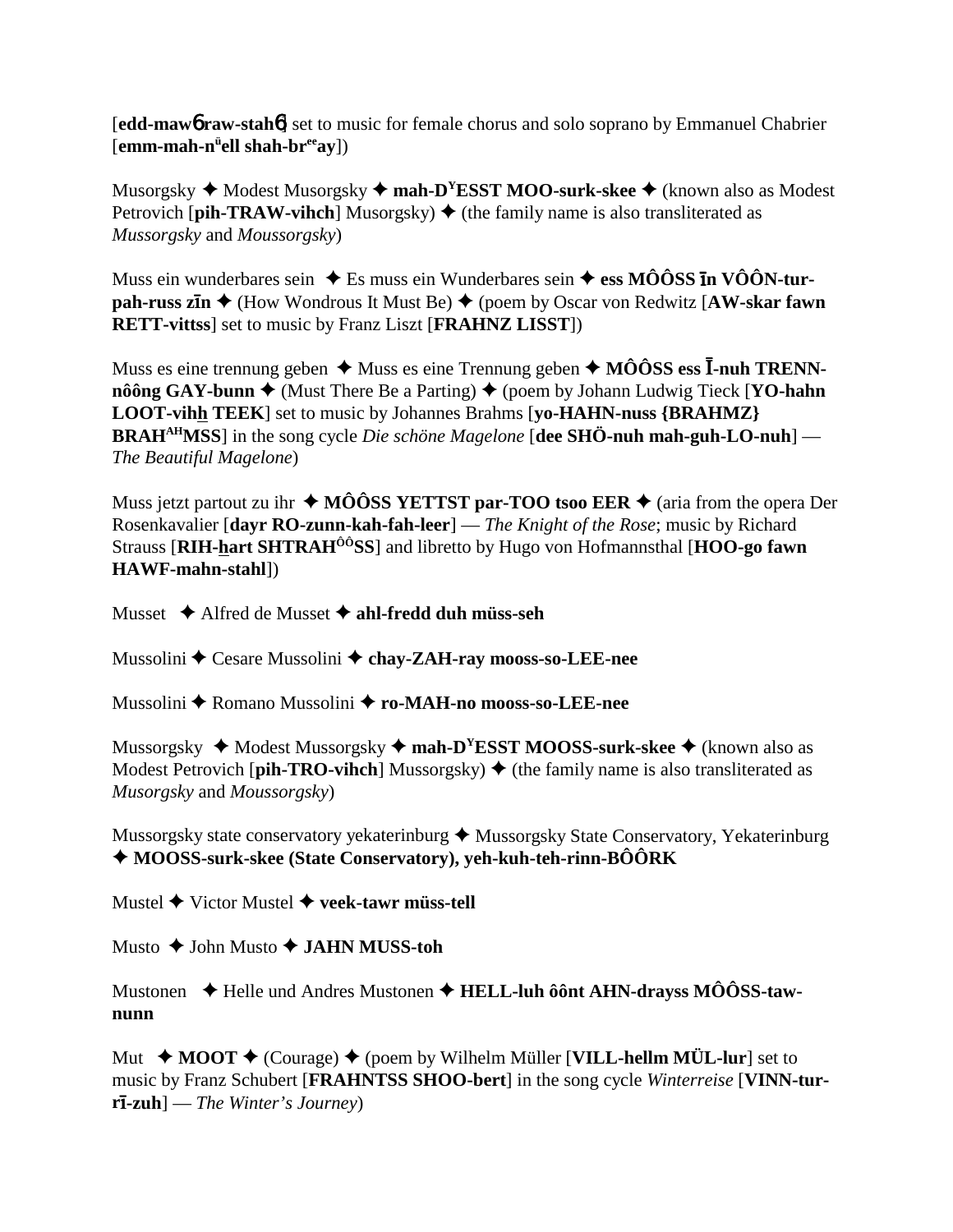Muthel  $\triangle$  Johann Gottfried Müthel  $\triangle$  YO-hahn GAWT-freet MÜ-tull

Muti ◆ Riccardo Muti ◆ reek-KAR-doh MOO-tee

Mutter  $\triangle$  Anne-Sophie Mutter  $\triangle$  AHN-nuh-zo-FEE-uh MÔÔT-tur

Mutter erde  $\triangle$  Die Mutter Erde  $\triangle$  dee MÔÔT-tur EHR-tuh  $\triangle$  (Mother Earth)  $\triangle$  (song by Franz Schubert [FRAHNTSS SHOO-bert])

Muttertandelei  $\rightarrow$  Muttertändelei  $\rightarrow$  MÔÔT-tur-tenn-tuh-lī  $\rightarrow$  (Mother's Talk)  $\rightarrow$  (poem by Gottfried August Bürger [GAWT-freet AH<sup>00</sup>-gôôst BÜR-gur] set to music by Richard Strauss  $[RIH$ -hart SHTRA $H^{00}$ SS]

Muungano national choir kenya  $\triangleq$  Muungano National Choir, Kenya  $\triangleq$  moon-GAH-no (National Choir), KENN-yah

Muzio  $\triangle$  Claudia Muzio  $\triangle$  KLAH<sup>00</sup>-d<sup>ee</sup>ah MOO-ts<sup>ee</sup>

Muzio  $\triangle$  Emanuele Muzio  $\triangle$  ay-mah-n<sup>oo</sup>AY-lay MOO-ts<sup>ee</sup>  $\triangle$  (known also as Donnino [dohn-NEE-no] Emanuele Muzio)

My lord of march paven  $\triangleleft$  (My Lord of March) PAH-vunn (Scottish tune from 1584 by James Lauder [JAYMZ LAW-dur])

My lou jennine  $\triangle$  My Lou Jennine  $\triangle$  (My) LOO jenn-NEEN  $\triangle$  (song by Charles Ives  $[CHAH\text{-}rullz \overline{I} VZ]$ 

My tochers the jewel  $\blacklozenge$  My Tocher's the Jewel  $\blacklozenge$  (My) TOH-kurz (the Jewel)  $\blacklozenge$  (Scottish tune)

Myagi  $\triangle$  Ester Myagi  $\triangle$  ESS-ter MA-kee  $\triangle$  (the last name of this Estonian National would be transcribed as Mägi [MA-kee] in Estonia)

Mycielski  $\triangleq$  Zygmunt Mycielski  $\triangleq$  ZIGG-môônt mih-ts<sup>ee</sup> ELL-skee

Mylio  $\bullet$  mee-l<sup>ee</sup> o  $\bullet$  (character in the opera *Le roi d'Ys* [luh r'wah deess] — *The King of Ys* **[EESS]**; music by Édouard Lalo  $[ay-d^{00}ar \, lah-lo]$  and libretto by Édouard Blau  $[ay-d^{00}ar \, blo]$ 

Myslivecek  $\blacklozenge$  Josef Myslivecek  $\blacklozenge$  YO-seff MISS-lih-veh-check  $\blacklozenge$  (the last name is also spelled Mysliweczek [MISS-lih-veh-check] and Misliveček [MISS-lih-veh-check])

Mystere de chambre  $\rightarrow$  Mystère de chambre  $\rightarrow$  meess-tehr duh shahot-br'  $\rightarrow$  (composition by Sylvano Bussotti [seel-VAH-no booss-SOHT-tee])

Mysz gmeiner  $\triangle$  Lula Mysz-Gmeiner  $\triangle$  LÔÔ-lah MISS-gh'M $\overline{I}$ -nehr